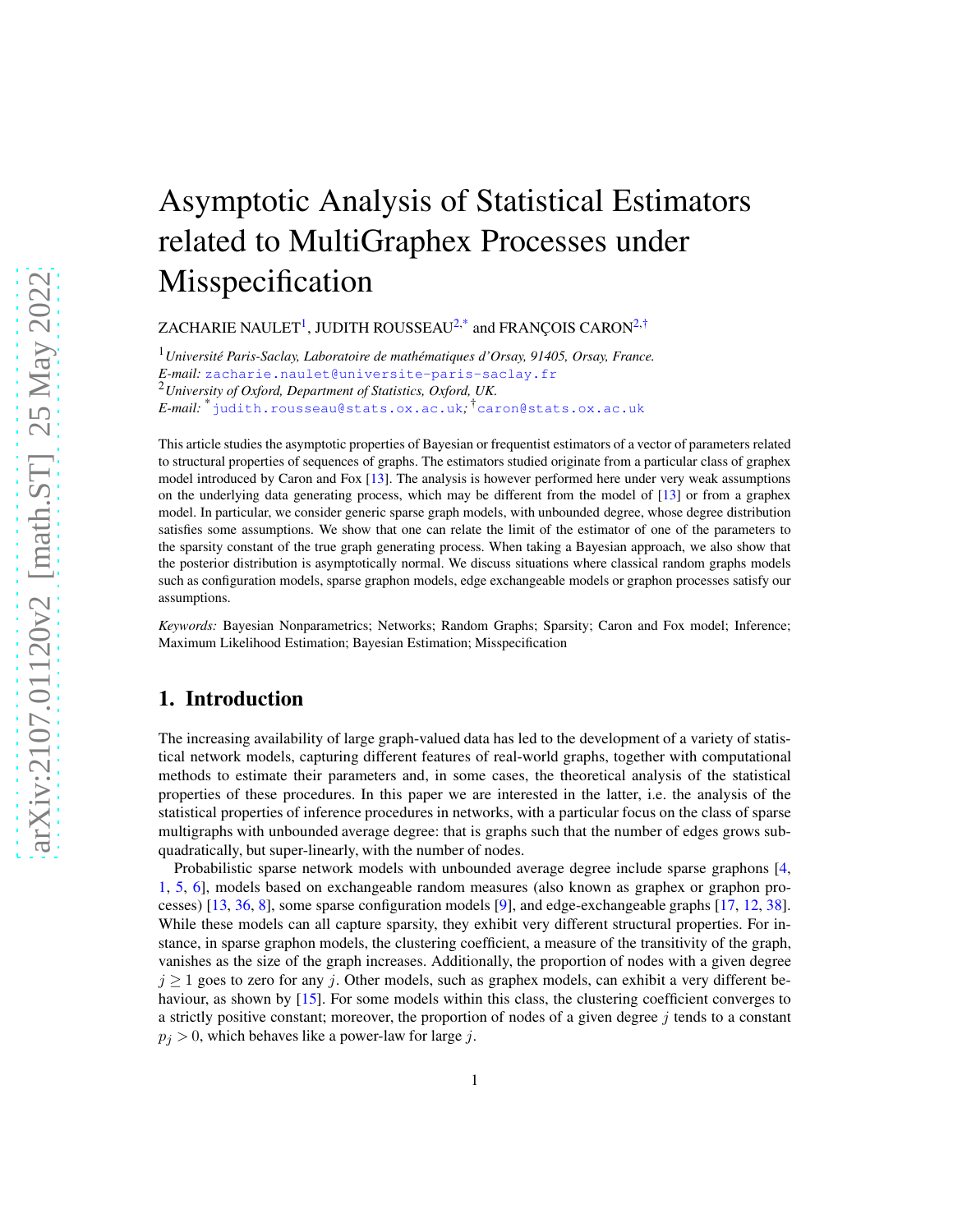Most of the literature on statistical properties of estimators in sparse graphs with unbounded degrees has focused on the specific class of sparse graphon models, with a particular interest in sparse stochastic blockmodels [\[1](#page-28-1), [2,](#page-28-4) [39,](#page-30-2) [7](#page-29-4), [20,](#page-29-5) [25](#page-29-6), [26\]](#page-29-7); see [\[21\]](#page-29-8) for a recent survey on optimal procedures for (sparse) graphon estimation. Little work has been done besides sparse graphon models. Notable exceptions are the work of [\[37\]](#page-30-3) which considers consistent estimators of the (generalised) graphon function, and [\[29](#page-29-9)] who propose a novel estimator for the power-law exponent in graphex-based models and analyse some of its properties. Both of these work consider the well-specified case, where the graphs are sampled from a graphex process.

[\[13](#page-78-0)] introduced and studied a specific model of sparse random multigraph based on exchangeable random measures. This model, which belongs to the class of multigraphex and has connections to sparse configuration models [\[9](#page-29-1)], is parameterized by three parameters  $(\sigma, \tau, s) \in (-\infty, 1) \times (0, \infty)^2 =$ S. Although simple, the model captures important properties of real-world graphs via its interpretable parameters. The parameter  $\sigma$  controls both the sparsity rate and the exponent of the asymptotic degree distribution, larger values corresponding to sparser graphs; the parameter  $\tau$  tunes the exponential tilting of the degree distribution for finite graphs; the parameter s corresponds to an effective sample size of the graph. Additionally, [\[13\]](#page-78-0) develops efficient algorithms to perform a Bayesian inference for this model.

The aim of this paper is to study the properties of Bayesian or frequentist methods of estimation of  $\phi = (\sigma, \tau, s)$  based on the likelihood of the model of [\[13](#page-78-0)]. More precisely let  $\hat{\phi}_t$  and  $\Pi_t(\cdot)$  denote respectively the maximum likelihood estimator and the posterior distribution for some prior distribution  $p(\cdot)$  over the parameter  $\phi$  based on the observation of a graph of effective sample size t under this model. We study the existence and the convergence of the estimator  $\hat{\phi}_t$  in [Theorem 1,](#page-4-0) as well as the asymptotic behaviour of the distribution  $\Pi_t(\cdot)$  in [Theorems 2](#page-5-0) and [3](#page-6-0) as the size of the graph goes to infinity. In both cases, we do not assume that the true generating distribution of the graph belongs to the model of [\[13\]](#page-78-0) nor do we even assume that it belongs to a multigraphex model. Our assumptions on the true data generating process are very weak.

In particular, we consider generic sparse graphs models satisfying, in probability or almost surely

$$
D_t^* \sim CN_t^{\frac{2}{1+\alpha_0}}, \quad N_t \to \infty
$$

for some sparsity constant  $\alpha_0 \in (0,1)$  and some  $C > 0$ , where  $D_t^*$  is twice the number of (multi)edges and  $N_t$  the number of nodes. We show that, under some additional assumptions on the observed degree distribution, one can relate the limit of the estimator of the sparsity parameter  $\hat{\sigma}_t$  to the sparsity constant  $\alpha_0$  of the true graph generating process. When taking a Bayesian approach, we also show that the posterior distribution  $\Pi_t(\cdot)$  is asymptotically normal with mean  $\hat{\phi}_t$  and a variance which we characterize.

We then investigate situations where classical random graphs models such as *configuration models*, *sparse graphon models*, or *edge exchangeable models* may or may not generate sequence of graphs for which  $\hat{\phi}_t$  and  $\Pi_t(\cdot)$  do concentrate. Of special interest, we study the case where the true data generating process is a multigraphex process, possibly different from [\[13\]](#page-78-0)'s model. This section has interests in its own right since we provide some theoretical results on the asymptotic behaviour of the degrees in this class of multigraphex, complementing the results of [\[15](#page-78-1)].

In [Section 2](#page-2-0) we describe the model which is used to make inference and we present the results on the limiting behaviour of the maximum likelihood estimator and of the posterior distribution, in the well and mis-specified cases. In [Section 3,](#page-8-0) we discuss the applicability of our results to various classes of probabilistic sparse graphs or multigraphs and in [Section 4](#page-10-0) we study in details the case where the true data generating process is a general multigraphex process, showing that the results of [Section 2](#page-2-0) apply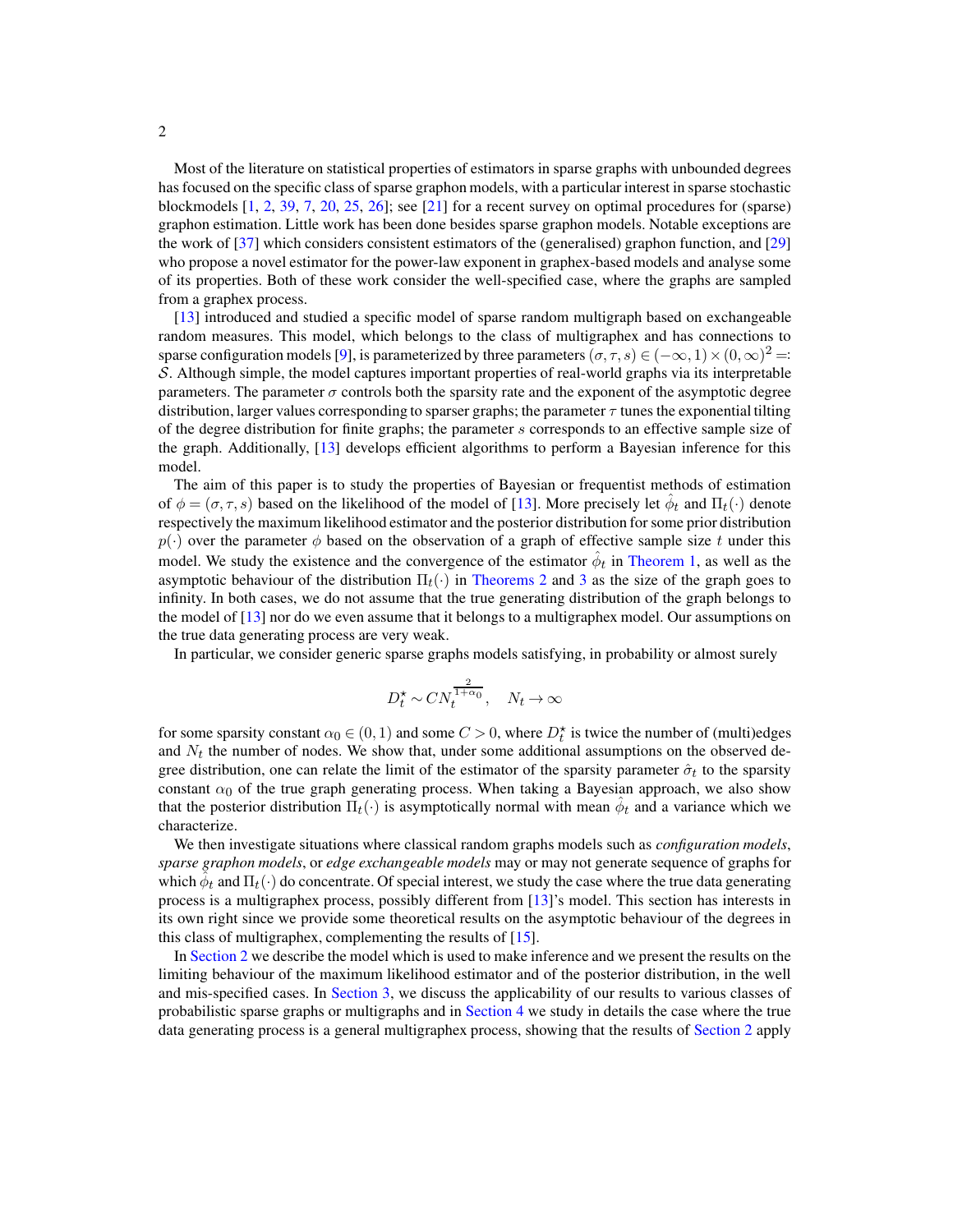under mild assumptions. Additionally, we derive the sparsity properties and power-law properties of multigraphex process. The main proofs are given in [Section 5.](#page-14-0)

**Notations.** Throughout the document,  $(\mathcal{G}_t)_{t>0}$  denotes a deterministic or random family of multigraphs, without vertices of degree zero, indexed by a size parameter  $t \geq 0$ . We note  $\mathcal{G}_t = (\mathcal{V}_t, \mathcal{E}_t)$ , where  $\mathcal{V}_t \subset \mathbb{N}$  is the vertex set, and  $\mathcal{E}_t = \{(i, j, \tilde{n}_{i,j}),$  for  $i \leq j \in \mathcal{V}_t\}$  denotes the edge set, composed of the number of multiedges  $\tilde{n}_{i,j}$  between nodes i and j in the vertex set. By convention, assume  $\tilde{n}_{j,i} = \tilde{n}_{i,j}$ . The size parameter may correspond to the number of nodes or edges or of some other quantity related to these numbers.

For any  $i \in V_t$ , let  $D_{t,i} = \sum_{j \in V_t} \widetilde{n}_{i,j} \ge 1$  denote the degree of node i, so that  $D_t^* = \sum_{i=1}^{N_t} D_{t,i}$  is twice the number of multiedges (up to the number of self edges). Denote also  $N_{t,j} = \sum_{i=1}^{N_t} \mathbf{1}_{D_{t,i}=j}$ , the number of nodes with degree j. Observe that  $\sum_{j\geq 1} N_{t,j} = N_t$  and  $\sum_{j\geq 1} jN_{t,j} = \overline{D_t^*}$ .

Throughout the paper  $a_n \sim b_n$  means that  $a_n/b_n$  converges to 1,  $a_n = o(b_n)$  means that  $a_n/b_n$ converges to 0, and  $a_n = O(b_n)$  means that  $a_n/b_n$  is bounded. We also use the notation  $a_n \lesssim b_n$  to denote  $a_n = O(b_n)$ . We say that  $a_n \approx b_n$  if there exist constants  $c_1, c_2 > 0$  such that  $c_1 a_n \leq b_n \leq c_2 a_n$ . Also for any B subset of  $X B^c$  denotes the complementary of B in X; in particular, if the set refers to a function f whose domain is  $\mathcal{X} \subset \mathbb{R}^d$ , then  $B^c$  denotes the complementary set of B in  $\mathcal{X}$ .

## <span id="page-2-0"></span>2. Main results

In this section, we derive our main results on the maximum likelihood estimator and the posterior distribution. We consider a given deterministic family of multigraphs  $(\mathcal{G}_t)_{t>0}$ .

In this section we are studying the statistical properties of either the maximum likelihood or the Bayesian approach associated to the particular multigraphex process proposed by [\[13](#page-78-0)], without assuming that the true data generating process belongs to the model of [\[13](#page-78-0)].

In order to make explicit the likelihood, we briefly summarize the model of [\[13](#page-78-0)]. This model is a special example of the class of multigraphex models, which are presented in more details in [Section 4.](#page-10-0) Let M be a unit rate Poisson process:  $M := \{(\vartheta_i, \theta_i) : i \in \mathbb{N}\}\$  on  $\mathbb{R}^2_+$ . In the model, the observations consist of a subset of an infinite symmetric array  $(\tilde{n}_{i,j})_{(i,j)\in\mathbb{N}^2}$  of multi-edges whose conditional distribution given  $M$  is given by

<span id="page-2-2"></span><span id="page-2-1"></span>
$$
\tilde{n}_{i,j} | M \sim \begin{cases}\n\text{Poisson}(2\bar{p}^{-1}(\vartheta_i)\bar{p}^{-1}(\vartheta_j)) & \text{if } i < j, \\
\text{Poisson}(\bar{p}^{-1}(\vartheta_i)^2) & \text{if } i = j,\n\end{cases}
$$
\n(1)

where  $\bar{\rho}^{-1}(y) := \inf\{x \in \mathbb{R}^+_{+} : \bar{\rho}(x) \leq y\}$  denotes the generalized inverse of the tail Lévy intensity of a generalized gamma process [\[11\]](#page-29-10):

$$
\bar{\rho}(x) = \int_x^{\infty} \rho(w) dw, \quad \rho(w) = \frac{1}{\Gamma(1-\sigma)} w^{-1-\sigma} e^{-\tau w}, \quad (\sigma, \tau) \in (-\infty, 1) \times \mathbb{R}_+^*.
$$
 (2)

The form [Equation \(1\)](#page-2-1) of the conditional distribution of the multi-edges is a special case of multigraphon, defined in particular in [\[9,](#page-29-1) Definition 4]. In [Section 4](#page-10-0) we study the behaviour of the multigraphex for more general forms of multigraphons.

The infinite array  $(\tilde{n}_{i,j})_{(i,j)\in\mathbb{N}^2}$  can be seen as the adjacency matrix of an infinite multigraph G. A projective sequence of (almost-surely) finite multigraphs  $(G_s)_{s>0}$  is obtained from G by keeping only the nodes  $i \in \mathbb{N}$  such that  $\theta_i \leq s$  and such that they have at least one connection with a node  $\theta_j \leq s$ (with possibly  $j = i$ ):  $\mathcal{G}_s = (\mathcal{V}_s, \mathcal{E}_s)$ , with  $\mathcal{V}_s = \{i : \theta_i \le s, \sum_{j; \theta_j \le s} \tilde{n}_{i,j} > 0\}.$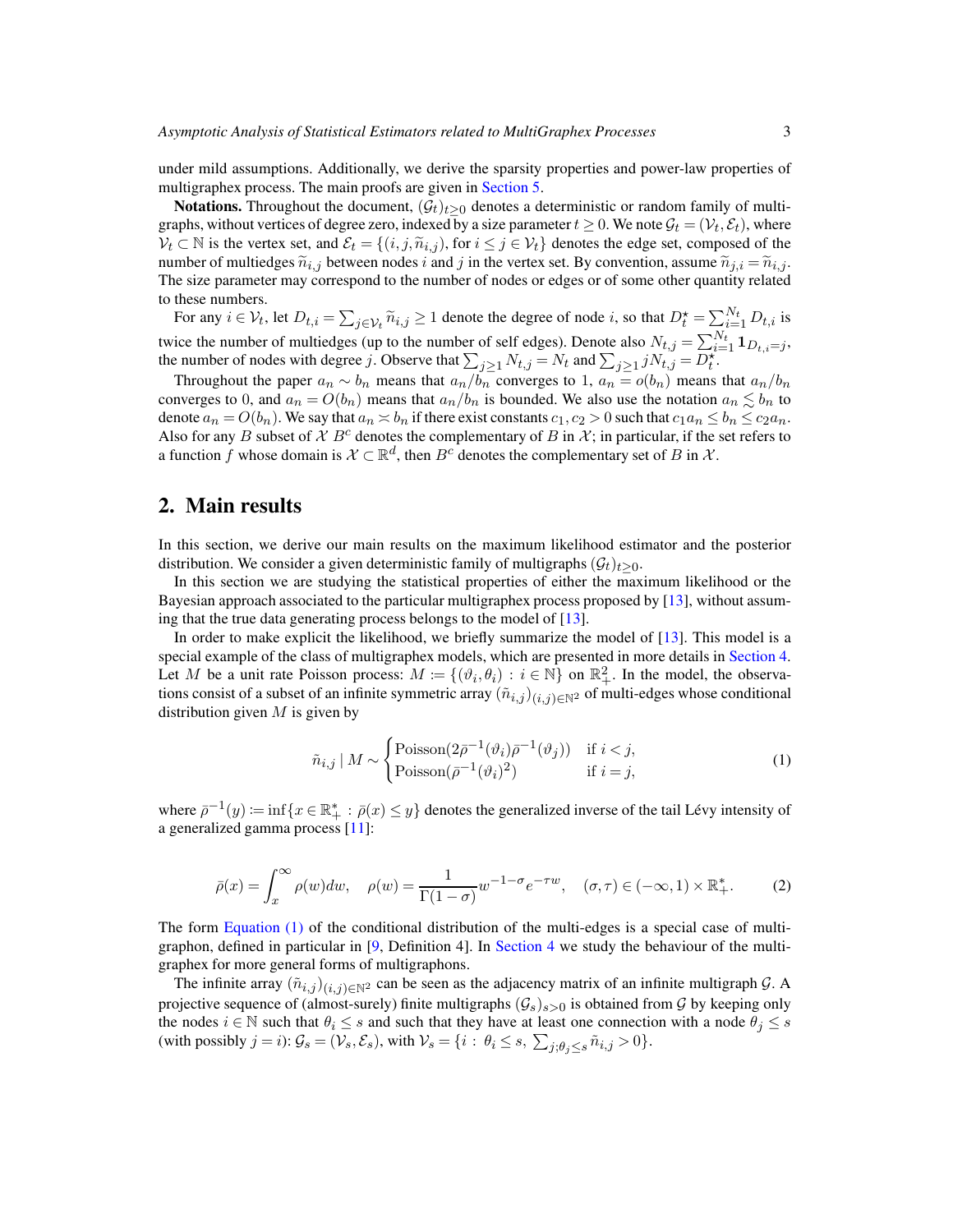The previous construction describes a parametric model for multigraphs whose parameters are  $(\sigma, \tau)$ , for a given size s. As shown by [\[13](#page-78-0), [15](#page-78-1)], within this model, the parameter  $\sigma$ , when in the range  $(0, 1)$ , can be interpreted as the sparsity parameter  $\alpha_0$  presented in the introduction; as we show in [Section 4,](#page-10-0) it also controls the asymptotic degree distribution. The expected number of edges under this model is asymptotically  $\mathbb{E}[D_s^{\star}] \sim 2s^2 \tau^{2\sigma - 2}$ , and thus  $\tau$  controls the overall number of edges.

As the effective size  $s$  is typically unobserved, it is customary to also consider it as a parameter of the model, so that we have a parametric family with parameter  $\phi := (\sigma, \tau, s)$ . An important aspect of this model is that  $(N_{t,j})_{j\geq 1}$  is a sufficient statistic for  $\phi$ . Note that in the notation  $N_{t,j}$ , t represents a size index, which can be thought of as the number nodes or the true (unknown) size if the observed multigraph is generated from the model of  $[13]$ .

## <span id="page-3-2"></span>2.1. Maximum likelihood estimator (MLE) and concentration of the likelihood function

Having observed a multigraph  $\mathcal{G}_t$ , the log-likelihood  $L_t(\phi)$ , with  $\phi := (\sigma, \tau, s)$ , has the following expression (see [\[28,](#page-29-11) [Section S1.1\]](#page-31-4))

<span id="page-3-0"></span>
$$
e^{L_t(\phi)} \propto s^{N_t} \prod_{i=1}^{N_t} \left[ \frac{\Gamma(D_{t,i} - \sigma)}{\Gamma(1 - \sigma)} \right] \int_{\mathbb{R}_+^2} e^{-(x+y)^2} \frac{x^{D_t^* - \sigma N_t - 1} e^{-\tau x}}{\Gamma(D_t^* - \sigma N_t)} G_{\phi}(\mathrm{d}y) \mathrm{d}x,\tag{3}
$$

where  $G_{\phi}$  is the *exponentially tilted stable distribution* on  $\mathbb{R}_{+}$ , whose Laplace transform is

<span id="page-3-4"></span>
$$
\int_{\mathbb{R}_+} e^{-\xi x} G_{\phi}(\mathrm{d}x) = e^{-s\psi(\sigma,\tau;\xi+\tau)}, \quad \psi(\sigma,\tau;\xi) = \begin{cases} \frac{1}{\sigma} \left( \xi^{\sigma} - \tau^{\sigma} \right) & \text{if } \sigma \neq 0, \\ \log(\xi/\tau) & \text{if } \sigma = 0, \end{cases} \tag{4}
$$

for  $\xi \in \mathbb{C} \backslash \mathbb{R}^*_-.$ 

The log-likelihood defined in [\(3\)](#page-3-0) is complex, but we show in [Theorem 7](#page-14-1) that it is close to the function

$$
\mathcal{Q}_t(\phi) \coloneqq N_t \log(s) + \mathcal{C}_t(\sigma) - D_t^{\star} \mathcal{A}(\phi; \zeta(\phi)) - \frac{\log(2)}{2},\tag{5}
$$

where  $C_t$  :  $(-\infty, 1) \rightarrow \mathbb{R}$  is defined by

$$
C_t(\sigma) := \log \left( \prod_{i=1}^{N_t} \left[ \frac{\Gamma(D_{t,i} - \sigma)}{\Gamma(1 - \sigma)} \right] \right) = \sum_{j \ge 2} N_{t,j} \sum_{k=1}^{j-1} \log(k - \sigma),
$$

and,

<span id="page-3-3"></span>
$$
\mathcal{A}(\phi;z) \coloneqq -\frac{(z-\tau)^2}{4D_t^*} + \left(1 - \frac{\sigma N_t}{D_t^*}\right) \log(z) + \frac{s}{D_t^*} \psi(z;\sigma,\tau); \quad z \in \mathbb{C} \backslash \mathbb{R}_-^*,\tag{6}
$$

and  $\zeta(\phi)$  is the (unique) positive real value solution of the equation in z:  $\partial_z \mathcal{A}(\phi; z) = 0$ . Note that  $C_t(\sigma)$  appears in the definition of  $L_t(\phi)$  in [\(3\)](#page-3-0).

In this paper we do not characterize the maximizer of  $L_t$  but instead the maximizer  $\hat{\phi}_t$  of  $\mathcal{Q}_t$ , which, from [Theorem 7,](#page-14-1) is close to any maximizer of  $L_t$ . With a slight abuse, we call  $\hat{\phi}_t$  the MLE.

<span id="page-3-1"></span>To ensure that  $\hat{\phi}_t$  has a limit in t, we also require some assumptions on the observed multigraph. Let  $\hat{\alpha}_t \in (0,1)$  be the solution to the equation  $\hat{\alpha}_t C'_t(\hat{\alpha}_t) = -N_t$ . It can be easily seen that  $\hat{\alpha}_t$  exists uniquely as soon as  $N_{t,1} \neq N_t$ . We then consider the following assumption on  $\mathcal{G}_t$ .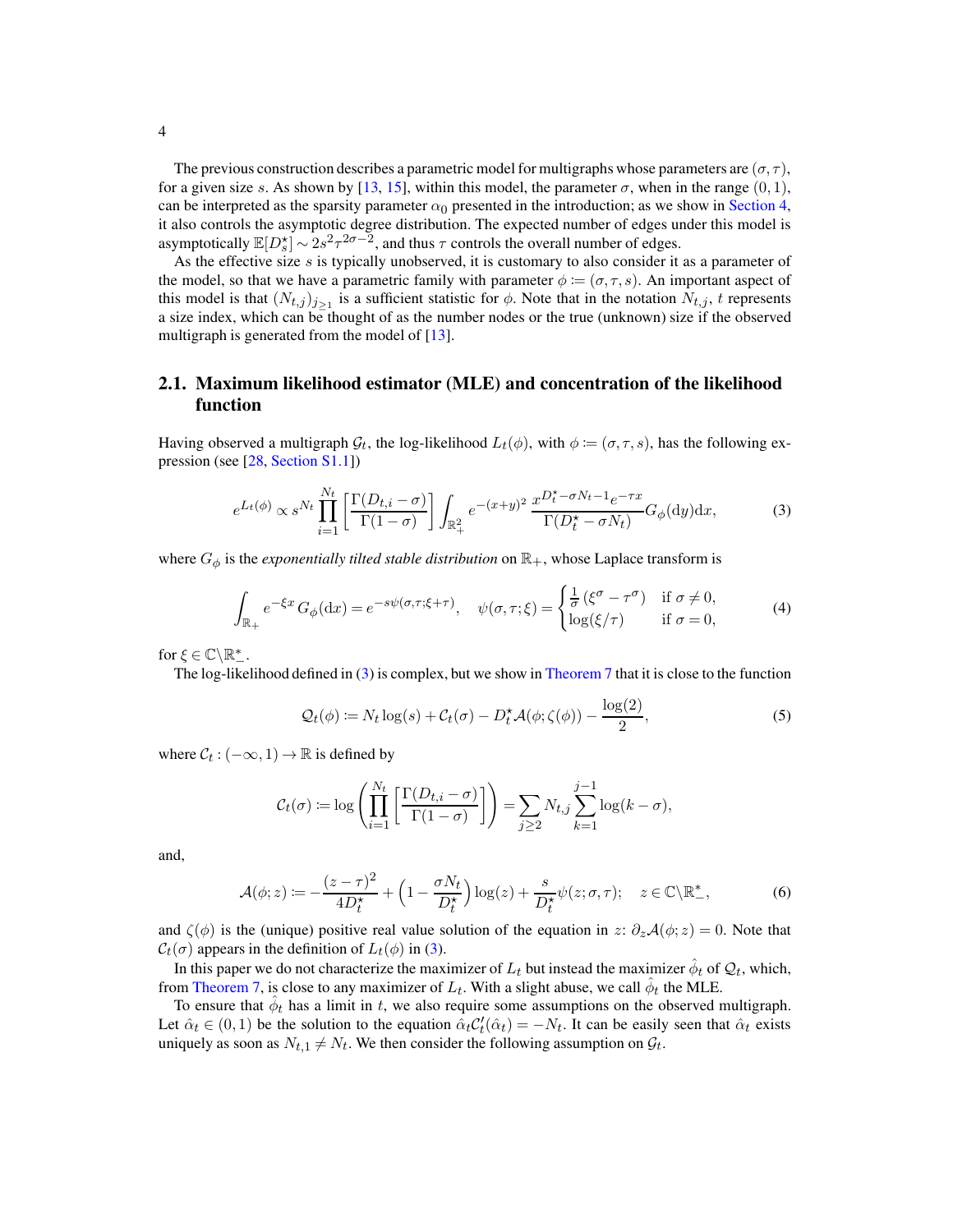Assumption 1. We assume that  $N_{t,1} \neq N_t$  and the existence of  $\alpha_0 \in (0,1)$  and  $\tau_* \in \mathbb{R}_+^*$  such that *the following two conditions are satisfied:*

$$
\lim_{t \to \infty} \sqrt{2D_t^{\star}} \left( \frac{\alpha_0 N_t}{D_t^{\star}} \right)^{\frac{1}{1 - \alpha_0}} = \tau_*, \quad \lim_{t \to \infty} \log(N_t) |\hat{\alpha}_t - \alpha_0| = 0 \tag{7}
$$

where  $\hat{\alpha}_t$  is solution of the equation  $-\hat{\alpha}_t C'_t(\hat{\alpha}_t) = N_t$ ; that is solution of

<span id="page-4-1"></span>
$$
\sum_{j\geq 2} N_{t,j} \sum_{k=1}^{j-1} \frac{\hat{\alpha}_t}{k - \hat{\alpha}_t} = N_t.
$$
 (8)

The first part of [\(7\)](#page-4-1) requires the graph sequence to be sparse, with sparsity constant  $\alpha_0$ , as it implies that as  $t \to \infty$ 

$$
D_t^{\star} \sim C(\alpha_0, \tau_*) \times N_t^{2/(1+\alpha_0)}, \quad \text{where} \quad C(\alpha_0, \tau_*) = \left( \left( \frac{\sqrt{2}}{\tau_*} \right)^{1-\alpha_0} \alpha_0 \right)^{2/(1+\alpha_0)}.
$$
 (9)

To interpret the second part of [\(7\)](#page-4-1), first note that we will see in the proof of [Theorem 1](#page-4-0) in Section [5.2](#page-16-0) that  $\hat{\sigma}_t$  is very close to  $\hat{\alpha}_t$  since  $\hat{\sigma}_t$  satisfies  $C'_t(\hat{\sigma}_t) = -N_t/\hat{\sigma}_t(1+o(1))$ . Note also that  $\hat{\alpha}_t$  is a stationary point of functions of  $\alpha \mapsto N_t \log(\alpha) + C_t(\alpha)$ . It follows that  $\hat{\alpha}_t$  takes the alternative form

$$
\hat{\alpha}_t = \underset{\alpha \in (0,1)}{\arg \max} \quad \log \left( \prod_{i=1}^{N_t} \frac{\alpha \Gamma(D_{t,i} - \alpha)}{D_{t,i}! \Gamma(1 - \alpha)} \right), \tag{10}
$$

and may therefore be interpreted as the maximum likelihood estimator under a model where the degrees  $D_{t,i}$  are drawn i.i.d. from the Karlin-Rouault distribution [\[24,](#page-29-12) [33\]](#page-30-4), whose probability mass function is

<span id="page-4-3"></span><span id="page-4-2"></span>
$$
p_j = \frac{\alpha \Gamma(j - \alpha)}{j! \Gamma(1 - \alpha)}, \ \ j \ge 1. \tag{11}
$$

This distribution originally arose as the limit of the proportion of clusters of a given size in infiniteurn/random partition models [\[22\]](#page-29-13). Under some assumptions, this distribution also arises as the asymptotic degree distribution for graphex processes [\[15\]](#page-78-1), multigraphex processes (see [Section 4](#page-10-0) and in particular [Corollary 1\)](#page-13-0), and some edge-exchangeable multigraphs [\[17](#page-29-2), [12](#page-29-3)]. In light of this, the second condition in [\(7\)](#page-4-1) may be interpreted as an implicit assumption on the asymptotic degree distribution of the graph, and how this asymptotic degree distribution relates to the sparsity parameter  $\alpha_0$ . Note that this condition is weaker than requiring that the asymptotic degree distribution of the sequence of graphs  $(\mathcal{G}_t)_{t>0}$  is the Karlin-Rouault law; we provide some examples in [Section 3](#page-8-0) where it departs from it.

The estimator  $\hat{\alpha}_t$  may also be related to the popular two-parameter Poisson-Dirichlet partition model [\[31](#page-30-5)]. If one interprets  $N_t$  as the number of clusters, and  $D_{t,i}$  as the size of cluster i, then the right-handside of [Equation \(10\)](#page-4-2) is almost identical (up to a constant independent of  $\alpha$ ) to the Poisson-Dirichlet partition model with parameters  $(\alpha, 0)$  (also known as  $\alpha$ -stable Poisson-Kingman model, see [\[32](#page-30-6), [19\]](#page-29-14)), which is recovered if one replaces the term  $\alpha^{N_t}$  by  $\alpha^{N_t-1}$ . See also [Section 3](#page-8-0) for the discussion on the Hollywood model, a random graph based on the two-parameter Poisson-Dirichlet partition model.

<span id="page-4-0"></span>Theorem 1. *Let [Assumption 1](#page-3-1) be valid. Then,*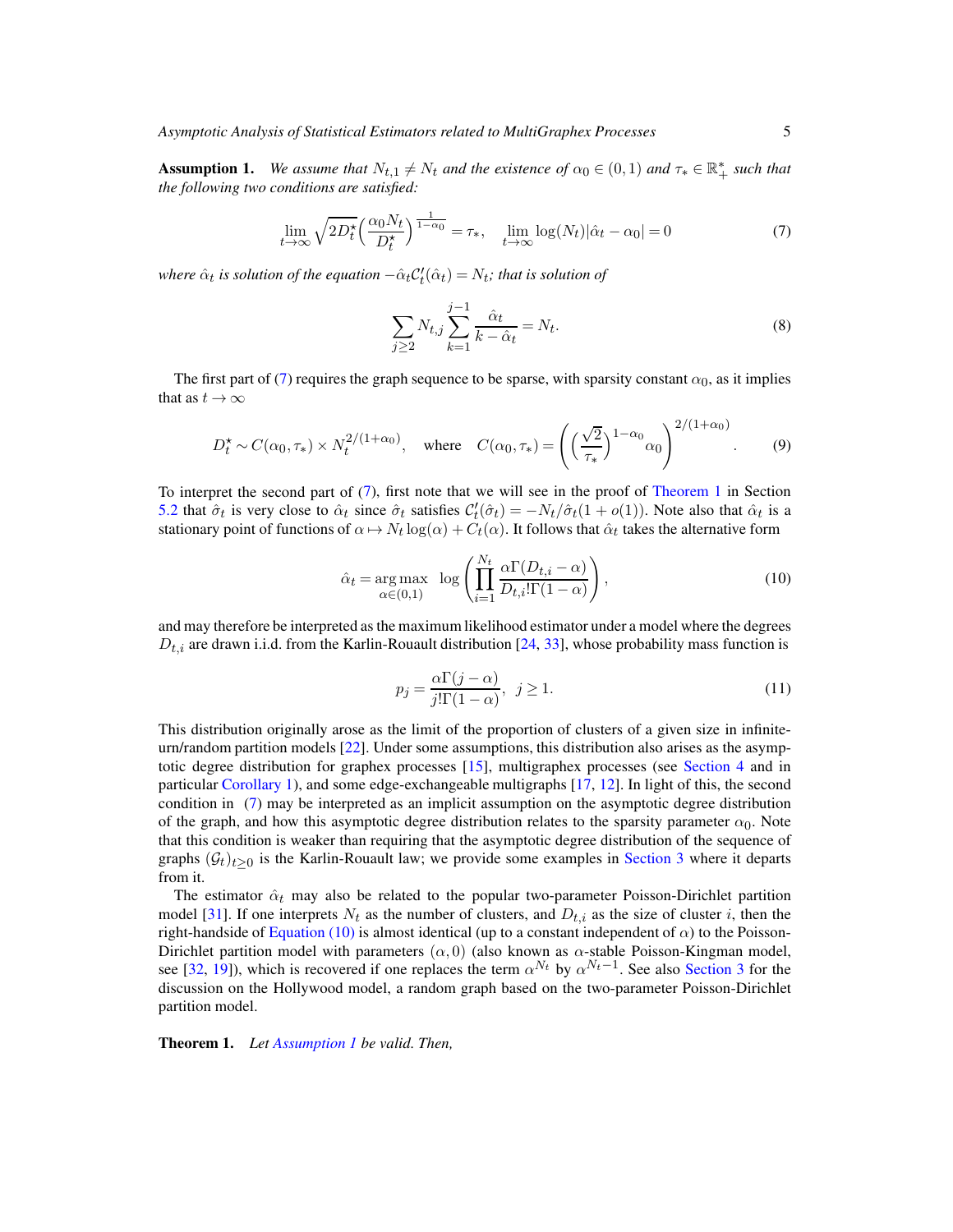- <span id="page-5-6"></span><span id="page-5-5"></span>*1. There exists a unique maximizer*  $\hat{\phi}_t = (\hat{\sigma}_t, \hat{\tau}_t, \hat{s}_t)$  *of*  $\mathcal{Q}_t$ *, which we call MLE.*
- 2. For every  $K > 0$ , there exists  $K' > 0$  such that for all  $\phi$  satisfying  $|\sigma \hat{\sigma}_t| > K' \sqrt{\log(D_t^*)/N_t}$  $or |\tau - \hat{\tau}_t| > K' \sqrt{\log(D_t^\star)/(D_t^\star)^{1/2}} \; or \; |\tfrac{s}{\hat{s}_t} - 1| > K' \sqrt{\log(D_t^\star)/N_t}, \textit{then}$

$$
Q_t(\phi) - \sup Q_t \leq -K \log(D_t^{\star}).
$$

<span id="page-5-7"></span>3. With  $s_{*,t} := \tau_*^{1-\alpha_0} \sqrt{2D_t^{\star}}/2$ , the MLE satisfies

$$
\lim_{t \to \infty} \log(D_t^{\star})|\hat{\sigma}_t - \alpha_0| = 0, \qquad \lim_{t \to \infty} \hat{\tau}_t = \tau_*, \qquad \lim_{t \to \infty} \frac{\hat{s}_t}{s_{*,t}} = 1.
$$

The proof of [Theorem 1](#page-4-0) is given in [Section 5.2.](#page-16-0) A remarkable feature of Theorem 1 is that it does not require the model to be well specified and it holds under a weak assumption on the true data generating process, namely [Assumption 1.](#page-3-1) In Section [3](#page-8-0) we discuss the generality of this assumption in more details. Note also that [Theorem 1](#page-4-0) is a consistency result not a convergence rate. We study in the case were the true generating process of  $\mathcal{G}_t$  belongs to the model of [\[14\]](#page-29-15) a much faster rate is obtained, as seen in Section [2.3.](#page-7-0)

## <span id="page-5-4"></span>2.2. Posterior concentration and asymptotic normality of the posterior distribution

In this Section we study the posterior distribution associated to Model [\(3\)](#page-3-0) and a prior distribution on  $\phi = (\sigma, \tau, s)$ . We derive two results on posterior consistency: one under [Assumption 1,](#page-3-1) *i.e.* for sparse graphs and the other for dense graphs. We also provide a Bernstein von Mises type of result in the sparse regime. The Bernstein von Mises result applies to the rescaled parameters  $\phi_u = (\sigma, \tau, u)$ , with  $u = s/s_{*,t}$  and to the rescaled estimate  $\hat{\phi}_{t,u} = (\hat{\sigma}_t, \hat{\tau}_t, \hat{u})$  with  $\hat{u} := \hat{s}_t/s_{*,t}$ . Define the  $3 \times 3$ matrix  $\Sigma_t(\phi_u)$  (as a function of  $\phi_u$ ) as minus the inverse of the Hessian matrix of the mapping  $\phi_u \mapsto \mathcal{Q}_t(\sigma, \tau, u s_{*,t})$  and set  $\hat{\Sigma}_t = \Sigma_t(\hat{\phi}_{t,u})$ . In many ways, the matrix  $\hat{\Sigma}_t^{-1}$  can be seen as the empirical Fisher Information matrix. Analytic expressions as well as various estimates for  $\Sigma_t(\phi_u)^{-1}$  are available in [\[28,](#page-29-11) [Section S3\]](#page-50-0).

<span id="page-5-0"></span>Theorem 2 (Bayes, Sparse regime). *Assume model* [\(3\)](#page-3-0) *together with a proper prior on* φ*, which has positive and continuous density on* S *and such that for all* x > 0 *there are* c, B > 0 *such that for all*  $u \leq D_t^*$ 

<span id="page-5-2"></span>
$$
\Pi\left(\left|\frac{s}{\sqrt{2D_t^*}} - x\right| \le u\right) \ge c\left(\frac{u}{D_t^*}\right)^B.
$$
\n(12)

*If [Assumption 1](#page-3-1) is valid, then for all*  $\epsilon > 0$ *,* 

<span id="page-5-1"></span>
$$
\lim_{t \to \infty} \Pi\left(|\sigma - \alpha_0| + |\tau - \tau_*| + \left|\frac{s}{s_{*,t}} - 1\right| > \epsilon \mid \mathcal{G}_t\right) = 0. \tag{13}
$$

*Moreover, assume that the prior has a density*  $\pi$  *such that for all*  $\epsilon' > 0$  *there exists*  $\epsilon > 0$  *such that for all* t *large enough,*

<span id="page-5-3"></span>
$$
\sup_{B_{\epsilon}(\phi_*)} \left| \frac{\pi(\phi)}{\pi(\phi_*)} - 1 \right| \le \epsilon', \quad B_{\epsilon}(\phi_*) = \left\{ \phi : |\sigma - \sigma_*| + |\tau - \tau_*| + \left| \frac{s}{s_{*,t}} - 1 \right| \le \epsilon \right\}.
$$
 (14)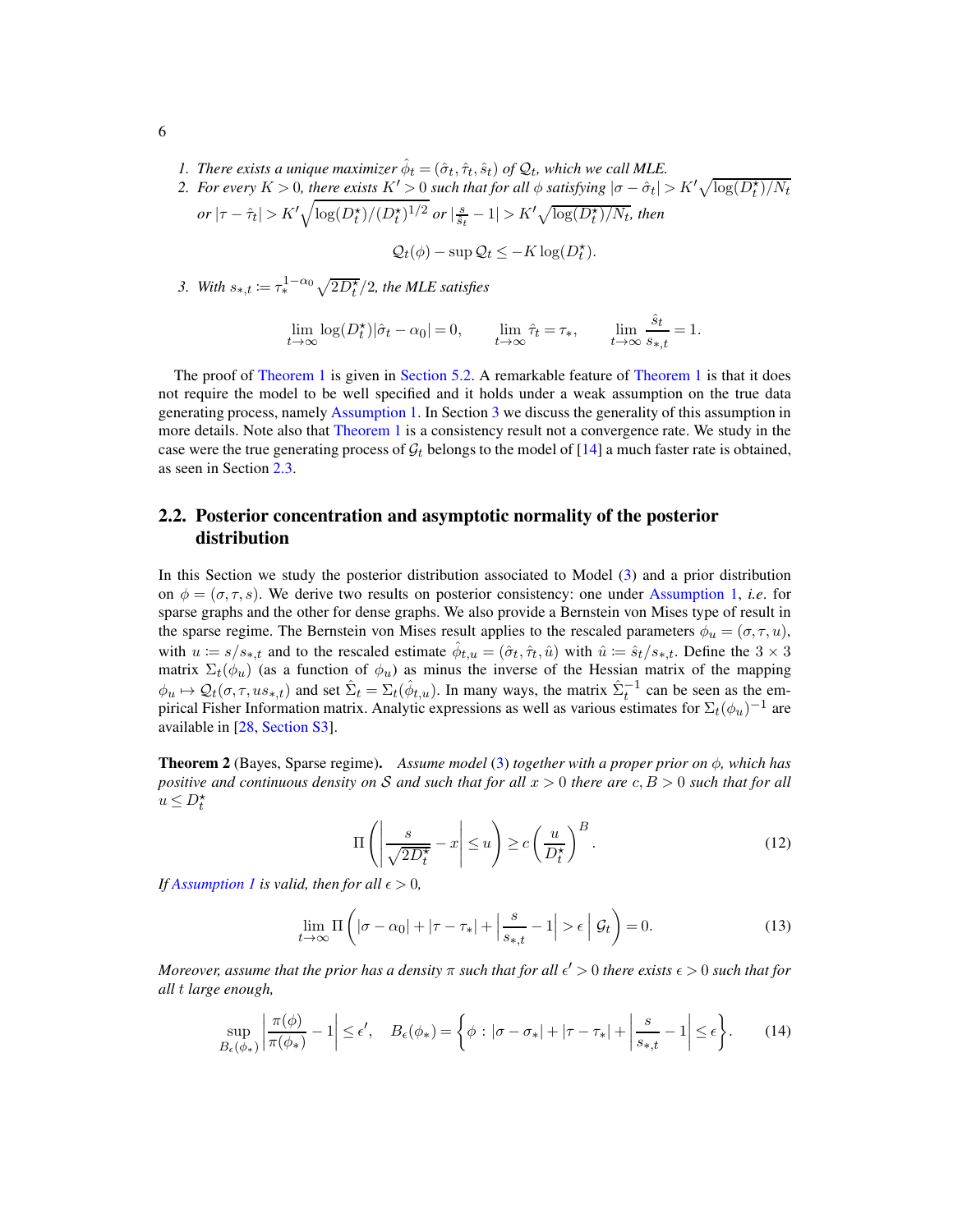*Asymptotic Analysis of Statistical Estimators related to MultiGraphex Processes* 7

*Then, under [Assumption 1,](#page-3-1) the posterior distribution of*  $\hat{\Sigma}_{t}^{-1/2}(\phi_u - \hat{\phi}_{t,u})$ *, written here*  $\tilde{\Pi}_t$ *, satisfies,* 

<span id="page-6-1"></span>
$$
\lim_{t \to \infty} \|\tilde{\Pi}_t - \mathcal{N}(0, 1)^{\otimes 3}\|_{\mathrm{TV}} = 0,
$$
\n(15)

*where* <sup>N</sup> (0, 1)⊗<sup>3</sup> *denote the standard Normal distribution on* <sup>R</sup> 3 *. Furthermore when* t *is large enough, there are constants*  $C_1, C_2 > 0$  *such that for all*  $x = (x_1, x_2, x_3) \in \mathbb{R}^3$ 

$$
x^{t} \hat{\Sigma}_{t}^{-1} x \ge C_{1} \left( s_{*,t}^{1+\alpha_{0}} x_{1}^{2} + s_{*,t} x_{2}^{2} + \frac{N_{t}}{\log(D_{t}^{*})^{2}} x_{3}^{2} \right)
$$
  

$$
\le C_{2} \left( s_{*,t}^{1+\alpha_{0}} \log(D_{t}^{*})^{2} x_{1}^{2} + s_{*,t} x_{2}^{2} + N_{t} x_{3}^{2} \right).
$$

The proof of [Theorem 2](#page-5-0) is given in [Section 5.3.](#page-20-0) From [Equation \(13\)](#page-5-1) we see that the posterior concentrates around  $(\alpha_0, \tau_*, s_{*,t})$  and the [Equation \(15\)](#page-6-1) refines the analysis by stating a Bernstein von Mises type of result, namely that the posterior is asymptotically normally around the MLE with variance matrix  $\hat{\Sigma}_t$ . It is interesting to see that the posterior on  $\sigma$  and s concentrates at the rate  $\sqrt{N_t}$  while the posterior on  $\tau$  concentrates at the rate  $(D_t^*)^{1/4} = o(\sqrt{N_t})$ , up to  $\log N_t$  terms. This reveals that there is much more signal in the likelihood on  $\sigma$  and s.

Note that condition  $(12)$  on the prior is very mild and allows any smooth prior on s which decreases polynomially with s. Condition [\(14\)](#page-5-3) is very similar. It is in particular satisfied if  $\sigma$ ,  $\tau$ , s are a priori independent with positive and continuous density and if the prior density on s is regularly varying at infinity. For instance the conditions are satisfied if  $1 - \sigma$  and  $\tau$  follow Gamma distributions, and s is the positive part of a student random variable.

<span id="page-6-0"></span>[Theorem 2](#page-5-0) does not cover the dense case. In the following theorem we prove that in the dense case the posterior distribution concentrates on non positive values of  $\sigma$ .

Theorem 3 (Bayes, dense regime). *Assume model* [\(3\)](#page-3-0) *together with a proper prior on* φ*. Assume that there exists*  $c_1 > 0$  *such that* 

<span id="page-6-3"></span>
$$
\forall c > 0, \quad \liminf_{t} \frac{D_t^*}{N_t^{2-c}} = +\infty, \quad \liminf_{t} \frac{\sum_{j\geq 2} N_{t,j} \log(j)}{N_t \log D_t^*} \geq c_1,\tag{16}
$$

*and assume that a priori*  $\sigma$ ,  $\tau$ , *s* are independent and that there exists  $c_2$ ,  $c_3$ ,  $c_4 > 0$  such that for all  $(D_t^{\star})^{-c_3} \leq x \leq 1$  and all  $\tau < 1$ 

$$
\Pi\left(\left|\frac{s}{s_{*,t}} - x\right| \le \frac{1}{N_t(\log D_t^{\star})^2}\right) \ge e^{-c_2 N_t}, \qquad \pi_\tau(\tau) \ge e^{-c_4/\tau^{c_4}}.\tag{17}
$$

*Then for all*  $\epsilon > 0$ *,* 

<span id="page-6-2"></span>
$$
\Pi\left(\sigma > \epsilon \mid \mathcal{G}_t\right) \to 0.
$$

The proof of [Theorem 3](#page-6-0) is given in [Section 5.4.](#page-22-0) To simplify the presentation we have assumed that  $\sigma$ ,  $\tau$ , s are a priori independent. This is however not necessary. A weaker sufficient condition is that for all  $\epsilon, c > 0$ ,  $\Pi(B_t) > e^{-cN_t}$  when t is large enough, where  $B_t$  is a set whose precise definition is given in the proof of the [Theorem 3.](#page-6-0)

A consequence of [Equation \(17\)](#page-6-2) is that when the true graph is dense then the posterior distribution on  $\sigma$  concentrates on  $(-\infty, 0]$ , which in the model of [\[14](#page-29-15)] also corresponds to dense graphs.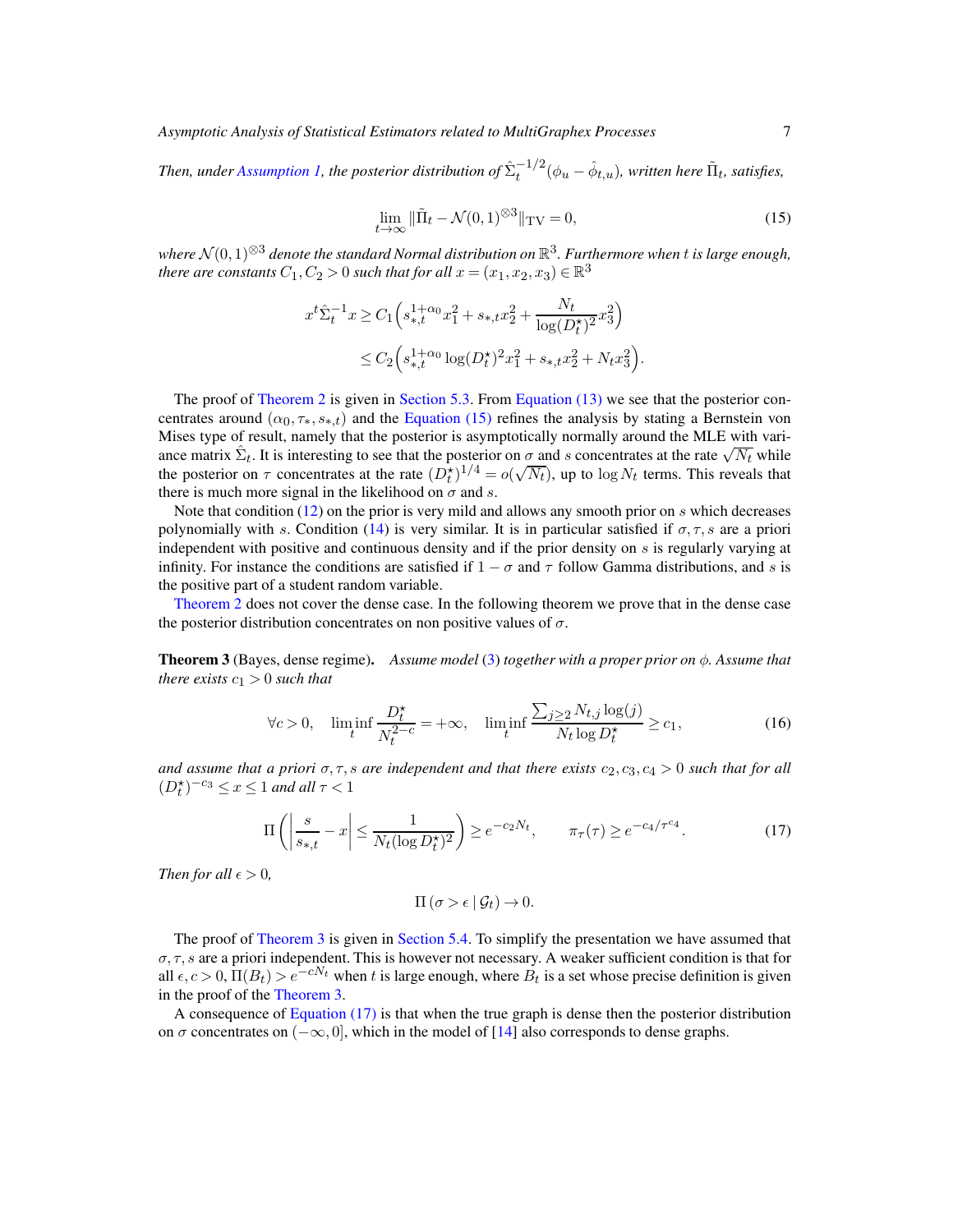As proved in [Section 4.4,](#page-13-1) if the true data generating process comes from [\[13\]](#page-78-0), i.e. if the model is well specified [Assumption 1](#page-3-1) and [Theorem 2](#page-5-0) and [Theorem 3](#page-6-0) are valid with  $\alpha_0 = \sigma_0, \tau_* = \tau_0, t = t$ , i.e. the true values of the parameters. In the following Section we prove that  $\hat{\phi}_t$  concentrates around the true value of the parameters with a rate given by  $\Sigma_t$ .

#### <span id="page-7-0"></span>2.3. Well-specified case

We now investigate the behaviour of the MLE when the multigraph  $G_t$  has been obtained as a sample of the GGP model of [\[13\]](#page-78-0); see also [Section 4](#page-10-0) below for details. In other words, we consider the situation where the model [\(3\)](#page-3-0) is well specified. In particular, we show that if  $\mathcal{G}_t$  is generated according to the GGP model with parameters  $(\sigma_0, \tau_0)$  and size t, then the MLE concentrates on  $(\hat{\sigma}_t, \hat{\tau}_t) \approx (\sigma_0, \tau_0)$ and  $\hat{s}_t/t \approx 1$ , at least when  $\sigma_0 > 0$ . This specializes the [Theorem 1](#page-4-0) to the well-specified scenario. Obviously this implies similar results for the Bayesian counterparts of [Section 2.2](#page-5-4) with straightforward adaptations.

<span id="page-7-1"></span>**Theorem 4.** Let  $(\mathcal{G}_t)_{t>0}$  be a sequence of random multigraphs generated according to the multigraph *GGP model of [\[13\]](#page-78-0)* with parameters  $(\sigma_0, \tau_0)$ *. If*  $\sigma_0 > 0$ *, then in addition to the results of Theorems [1](#page-4-0) and [2,](#page-5-0) we have*

$$
|\hat{\sigma}_t - \sigma_0| = O_p\left(t^{-(1+\sigma_0)/2}\right), \qquad |\hat{\tau}_t - \tau_0| = O_p\left(\frac{1}{t}\right), \qquad \left|\frac{\hat{s}_t}{t} - 1\right| = O_p\left(t^{-(1+\sigma_0)/2}\log(t)\right).
$$

The proof of [Theorem 4](#page-7-1) is given in [Section 5.5.](#page-23-0) We see in the proof of [Theorem 4,](#page-7-1) that in fact

$$
\left(\hat{\sigma}_t - \sigma_0, \hat{\tau}_t - \tau_0, \frac{\hat{s}_t}{t} - 1\right) = \Sigma_t(\phi_0)^{-1} \nabla L_t(\phi_0) + o_p(1),
$$

where the variance of  $\Sigma_t(\phi)^{-1} \nabla L_t(\phi_0)$  is equal to 1. Asymptotic normality of the MLE could then be deduced from the asymptotic normality of the asymptotic normality of  $\nabla L_t(\phi_0)$ , which is a non trivial result. In particular,  $\nabla L_t(\phi_0)$  is a nonlinear functional of a Poisson process, for which no generic theorem for asymptotic normality exists in the literature. A first step toward understanding the asymptotic normality of  $\nabla L_t(\phi_0)$  has been investigated in [\[15\]](#page-78-1), where the authors establish the (marginal) asymptotic normality of  $D_t^*$  and  $N_t$ , yet it is unclear if the techniques they use can be adapted to understand the limiting distribution of  $\nabla L_t(\phi_0)$ .

An interesting consequence of [Theorem 4,](#page-7-1) together with [Equation \(13\)](#page-5-1) is that in the well specified case, Bayesian credible regions on  $\phi$  will have reasonnable frequentist coverage. For instance consider a credible interval for  $\sigma$  in the form  $(\sigma_1, \sigma_2)$  with

$$
\Pi(\sigma < \sigma_1 \mid \mathcal{G}_t) = \Pi(\sigma > \sigma_2 \mid \mathcal{G}_t) = \gamma/2,
$$

then Equation  $(15)$  in [Theorem 2](#page-5-0) implies that

$$
\sigma_1 = \hat{\sigma}_t + (\hat{\Sigma}_t^{-1})_{1,1} \Phi^{-1}(\gamma/2)(1 + o(1)), \quad \sigma_2 = \hat{\sigma}_t + (\hat{\Sigma}_t^{-1})_{1,1} \Phi^{-1}(1 - \gamma/2)(1 + o(1))
$$

and

$$
\mathbb{P}(\sigma_0 \notin (\sigma_1,\sigma_2)) \leq \frac{2}{\Phi^{-1}(1-\gamma/2)(1+o(1))}
$$

is small when  $\gamma$  is small.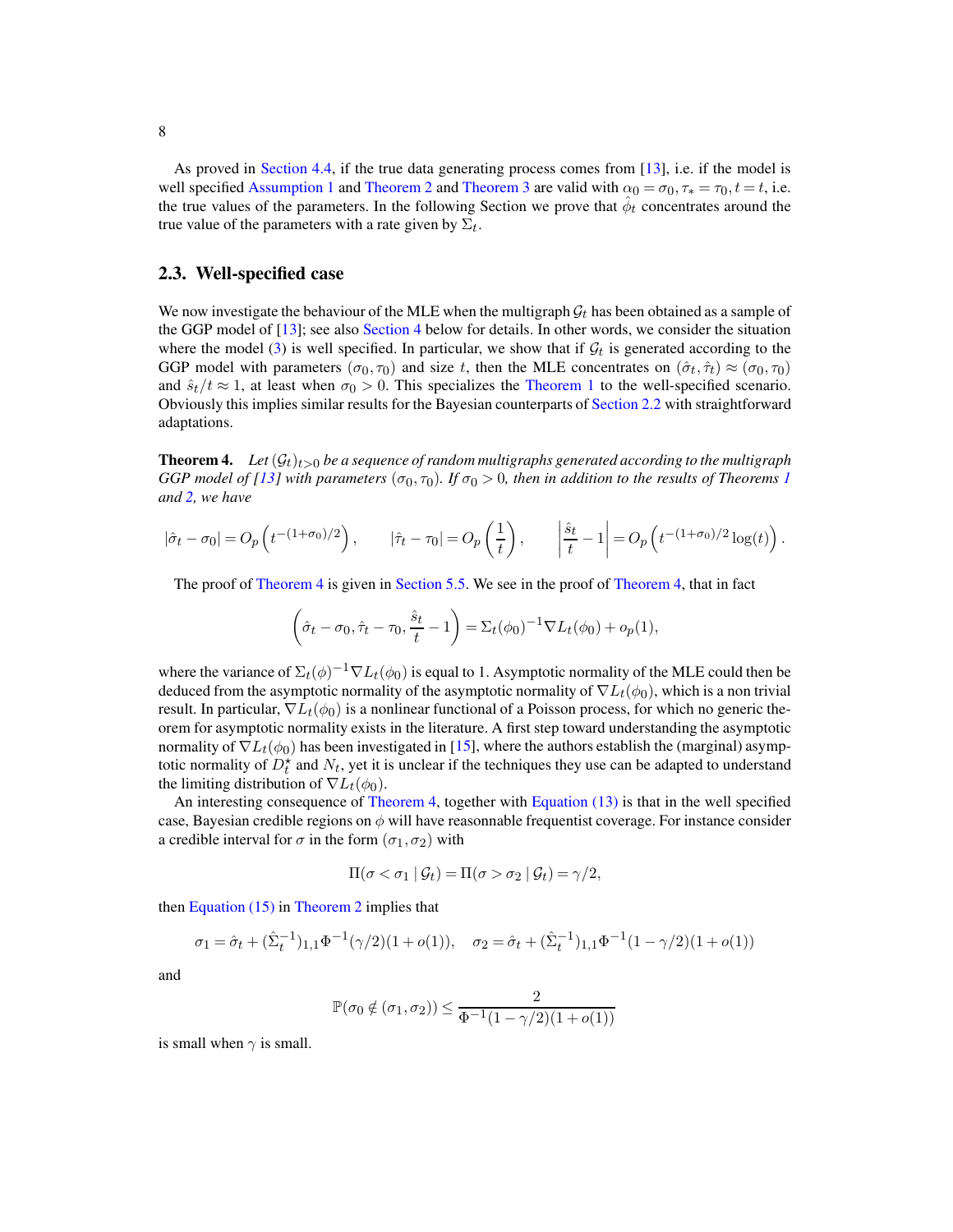# <span id="page-8-0"></span>3. Examples of Random Graphs satisfying [Assumption 1](#page-3-1)

Theorems [1,](#page-4-0) [2](#page-5-0) and [3](#page-6-0) provide results which are non stochastic in nature, in the sense that the results hold true as soon as [Assumption 1](#page-3-1) or [Equation \(16\)](#page-6-3) are valid. The interest is that these results do not require particular probabilistic models on the multi-graph. However, [Assumption 1](#page-3-1) can be shown to hold for a variety of probabilistic models on sparse graphs or multigraphs. In particular we do not require that  $\mathcal{G}_t$  is a multigraph and [Assumption 1](#page-3-1) can still hold if we observe a simple graph. In thiss section we investigate which types of models satisfy [Assumption 1.](#page-3-1) A special interest will be given in multigraphex processes in [Section 4,](#page-10-0) which the model of [\[13](#page-78-0)] is a special case of. In this section, we restrict our attention to models outside the family of multigraphex processes.

Configuration models A first example is the class of configuration models, which by definition are constructed conditionally on the degree sequence  $(D_{t,i})_{i>1}$ , see [\[27,](#page-29-16) [35,](#page-30-7) [9](#page-29-1)]. The simplest version of configuration models is to consider that the degrees  $D_{t,1}, \ldots, D_{t,N_t}$  are drawn i.i.d. from some distribution<sup>[1](#page-8-1)</sup>, where the number of nodes  $N_t = t$  is deterministic. An obvious example would be to take this distribution to be the Karlin-Rouault distribution with pmf given by [\(11\)](#page-4-3) for some  $\alpha_0 \in (0,1)$ . This would automatically satisfy the second part of condition [\(7\)](#page-4-1) of Assumption [1](#page-3-1) as  $\hat{\alpha}_t$  is the MLE under this model, as discussed in [Section 2.](#page-2-0) However, using limit theorems for iid random variables with polynomial tails, we have  $D_t^* = \sum_{i=1}^{N_t} D_{t,i} \asymp N_t^{1/\alpha_0}$  almost-surely, which does not match the first part of condition [\(7\)](#page-4-1) of Assumption [1.](#page-3-1)

We now consider a variation of the above iid configuration model, proposed by [\[34\]](#page-30-8). In this model, we condition the degrees to be less or equal than some value  $D_{\text{max},t}$ , which increases with t. More specifically, for a a pmf  $(f_i)_{i\geq 1}$  and a given sequence  $(D_{\text{max},t})_{t\geq 0}$  of maximum degrees, we draw a sequence  $(D_{t,1},...,D_{t,t})$  that are independent and identically distributed according to

$$
\Pr(D_{t,i} = j) = \begin{cases} \frac{f_j}{\sum_{k=1}^{D_{\text{max}},t} f_k} j = 1, \dots, D_{\text{max},t} \\ 0 \qquad \text{otherwise} \end{cases}
$$
(18)

We obtain the degree sequence  $(\tilde{D}_{t,1}, \ldots, \tilde{D}_{t,t})$  of the configuration model from  $(D_{t,1}, \ldots, D_{t,t})$  by letting  $\tilde{D}_{t,i} = D_{t,i}$  if  $i = 1, ..., t-1$ , and  $\tilde{D}_{t,t} = D_t$  if  $\sum_{i=1}^t D_{t,i}$  is even,  $\tilde{D}_{t,t} = D_{t,i} + 1$  otherwise. This guarantees that  $\sum_{i=1}^{t} \tilde{D}_{t,i}$  is always even, as required to build the graph [\[27\]](#page-29-16).

**Lemma 1.** Let  $(f_j)_{j\geq 1}$  be a probability mass function on  $\{1, 2, \ldots\}$ . Assume  $f_1 < 1$  and  $1 \sum_{k=1}^{j} f_k$  ∼  $Lj^{-\alpha_1}$  *as*  $j \to \infty$ *, for some*  $\alpha_1 \in (0,1)$  *and*  $c > 0$ *. Then the equation* 

<span id="page-8-2"></span>
$$
\sum_{j\geq 1} f_j \sum_{k=1}^{j-1} \frac{\alpha}{k-\alpha} = 1.
$$
 (19)

*has a unique solution*  $\alpha_0$  *in*  $(0,1)$ *. Moreover, if*  $D_{\max,t} = AN$  $\frac{1-\alpha_0}{(1+\alpha_0)(1-\alpha_1)}$  for some  $A > 0$ , then *there exists* τ∗ > 0 *(which can be made explicit; see the proof for the exact expression) such that the iid configuration model with constrained maximum degree* [\(18\)](#page-8-2) *satisfies the two conditions* [\(7\)](#page-4-1) *of Assumption [1](#page-3-1)* (*in probability as*  $t \to \infty$ *).* 

<span id="page-8-1"></span><sup>1</sup>Except the last degree, which should be chosen so that the sum of the degrees is even; as this makes no difference asymptotically, we ignore this technical point in this discussion.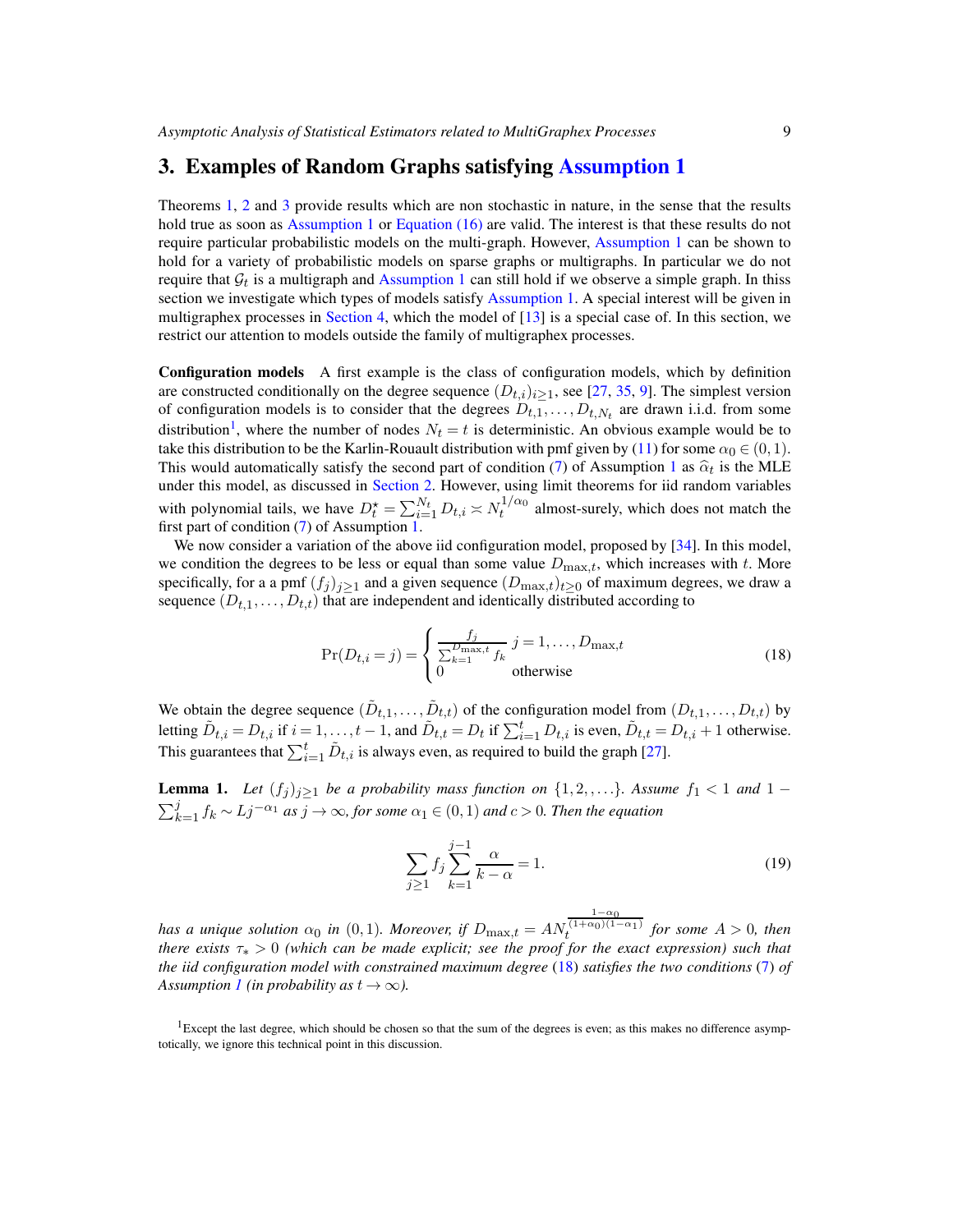In general,  $\alpha_1 \neq \alpha_0$ , and the sparsity parameter  $\alpha_0$  does not correspond to the exponent of the tail of the degree distribution. An exception is when  $(f_i)$  is the Karlin-Rouault distribution [\(11\)](#page-4-3). In this case,  $\alpha_1 = \alpha_0.$ 

Sparse heterogeneous random graphs Degree corrected sparse graph models will typically satisfy [Assumption 1](#page-3-1) if the sequence of degrees is chosen accordingly, see for instance [\[30](#page-78-2)]. We illustrate this point in the next lemma in the case of the simpler degree corrected Erdös–Rényi graph. The proof of [Lemma 2](#page-9-0) is given in [\[28](#page-29-11), [Section S5.2\]](#page-76-0).

<span id="page-9-0"></span>**Lemma 2.** Consider the degree corrected Erdös–Rényi graph where the probability of an edge be*tween two vertices* i, j *is given by:*

$$
P(Z_{ij} = 1) = \theta_i \theta_j p_N
$$
,  $p_N = p_0 N^{-2\alpha_0/(1+\alpha_0)}$ .

 $\emph{Define } \ \bar{\theta} \coloneqq N^{-1}\sum_{i=1}^N\theta_i,$  and suppose  $(\theta_i)_{i\leq N}$  is chosen so that  $p_N(N\bar{\theta})^2=c_0N^{2/(1+\alpha_0)}$  for some *constant*  $c_0$ *, so that for all*  $j = 1, \ldots, N$ 

$$
p(j) := \frac{\sum_{u=1}^{N} 1_{\lceil \theta_u N p_N \bar{\theta} \rceil = j}}{N}, \quad \text{with} \quad \sum_{j=2}^{N} p(j) \sum_{k=1}^{j-1} \frac{\alpha_0}{k - \alpha_0} = 1.
$$

*Then [Assumption 1](#page-3-1) is satisfied with*  $\tau_* = c_0^{-(1+\alpha_0)/(2-2\alpha_0)}$  $\frac{(-1+\alpha_0)}{2}$ .

Edge-exchangeable models and extensions Edge-exchangeable (multi)graphs [\[17\]](#page-29-2) are natural candidates for checking [Assumption 1](#page-3-1) due to their close proximity with graphex processes. We show that, however, they behave rather differently and do not satisfy the [Assumption 1.](#page-3-1) To illustrate this, let consider the so–called *Hollywood process* [\[17](#page-29-2), Section 5]. This process generates almost-surely sequence of multigraphs  $(\mathcal{G}_t)_{t>0}$  whose degree distributions satisfy for some  $\alpha \in (0,1)$ 

$$
\frac{N_{t,j}}{N_t} \sim \frac{\alpha j^{-(1+\alpha)}}{\Gamma(1-\alpha)}, \quad t \to \infty.
$$

This power-law behaviour of the degree distribution is identical to those of the model of [\[13\]](#page-78-0) (in this respect, see also [Remark 2\)](#page-14-2), so that one might expect the Hollywood process to satisfy the Assumption 1 as well. In fact they don't, because the Hollywood process generates multigraphs with way more multi-edges. In particular, from [\[17\]](#page-29-2) we see that the number of multi-edges for the Hollywood process is almost-surely  $D_t^* \asymp N_t^{1/\alpha}$  $t^{1/\alpha}$ ,  $t \to \infty$ , while we need  $D_t^* \asymp N_t^{2/(1+\alpha)}$  $t^{2/(1+\alpha)}$  in order to satisfy Assumption 1. This begs the question of what happens if we consider the simple random graph obtained from the Hollywood process by merging the multiedges. It is inferred in [\[17\]](#page-29-2) that the power-law behaviour may be preserved in this case and later [\[23](#page-29-17)] has studied the property of such graphs, yet the analysis is tricky and it is not obvious if whether or not they can satisfy our assumptions.

Interestingly, [\[18](#page-29-18)] proposes a non-exchangeable partition model that can be used as model for random multigraphs, in the same way that exchangeable partitions are used in edge-exchangeable models. The non-exchangeability brings additional flexibility. In particular, replacing the two-parameters Poisson Dirichlet process used by [\[17\]](#page-29-2) to construct the Hollywood process by the random partition model of [\[18](#page-29-18), Section 3] adds an extra parameter  $\xi$  such that  $D_t^* \approx (N_t)^{(1+\xi)/(\sigma+\xi)}$ ,  $t \to \infty$ , while the shape of the degree distribution remains preserved. Taking  $\xi = 1$  gives a model with the same behaviour than the model of  $[13]$  and such model may thus satisfy [Assumption 1.](#page-3-1)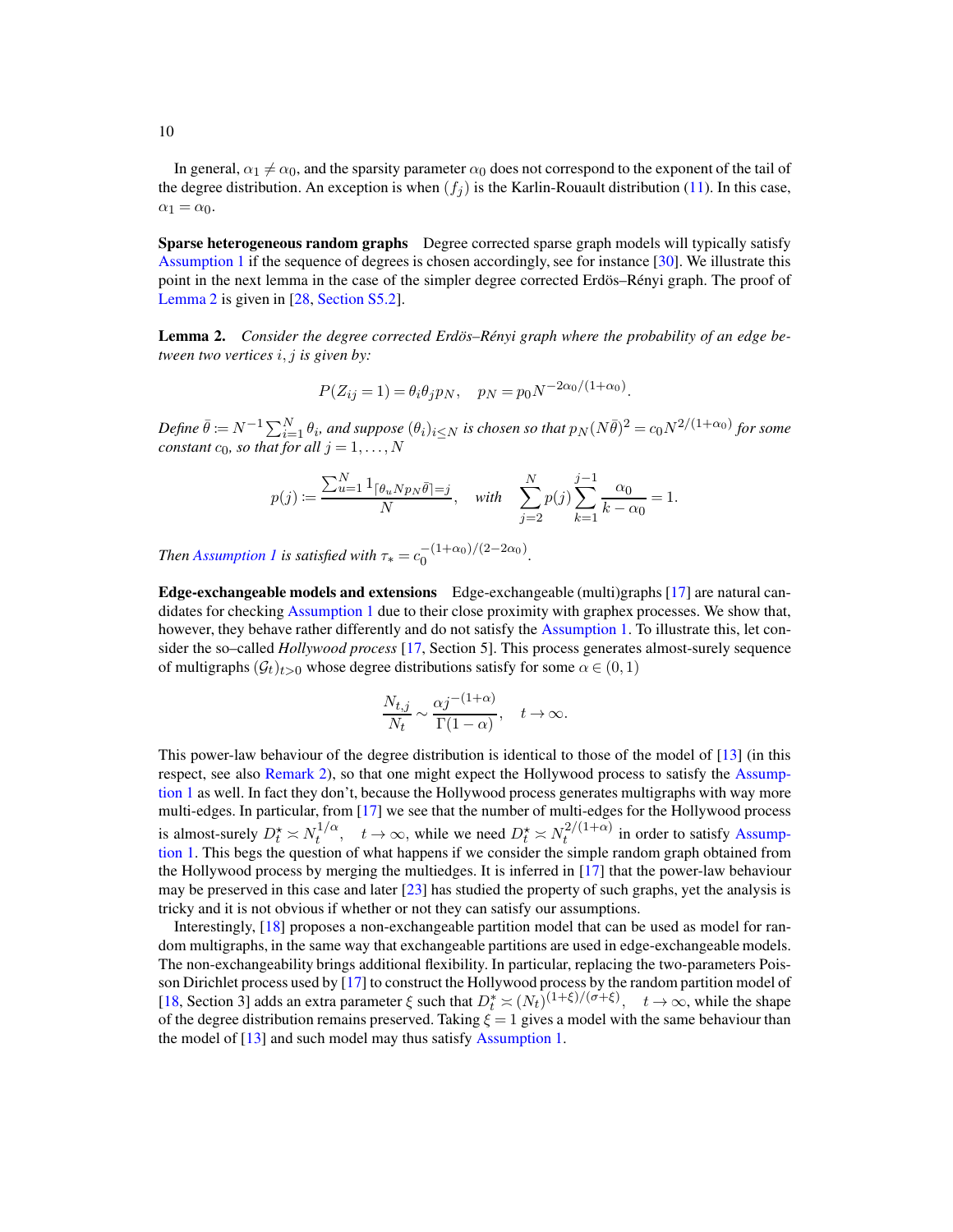# <span id="page-10-0"></span>4. The special case of multigraphex processes

In this section we study a wide class of random multigraphs, called multigraphex, and show that the assumptions considered in the previous section are satisfied for this class. Multigraphex are extensions of graphex models [\[14,](#page-29-15) [37](#page-30-3), [8,](#page-29-0) [15\]](#page-78-1) to multigraphs. The first multigraphex model was introduced by [\[14](#page-29-15)]; the term multigraphex was coined by [\[9\]](#page-29-1), who provided a general definition and made the connection between multigraphex and some sparse configuration models.

This Section derives additional properties of multigraphex. In particular it shows that, multigraphex models satisfy [Assumption 1.](#page-3-1) Additionally, an interesting feature of these graphs is that most nodes have ties with multiplicity 1, see [Proposition 1;](#page-12-0) hence the sparsity property and power-law properties of such multigraph can be directly derived from the properties of graphex models [\[15\]](#page-78-1), see [Theorem 5](#page-13-2) and [Corollary 1.](#page-13-0)

### 4.1. Definition of multigraphex processes

A multigraphex process is a growing family of random multigraphs  $(\mathcal{G}_t)_{t>0}$ , indexed by the size  $t \geq 0$ , where  $\mathcal{G}_t$  is a multigraph with no isolated vertex (that is, no vertex of degree zero). Ignoring terms corresponding to isolated edges and (multi-)stars, a multigraphex process is characterized by a measurable function  $W_m : \mathbb{R}^2_+ \times \mathbb{Z}_+ \to [0, 1]$ , called a *multigraphon*, and satisfying  $W_m(x, y, k) = W_m(y, x, k)$ ,  $\sum_{k=0}^{\infty} W_m(x, y, k) = 1$  as well as some integrability conditions. We refer to [\[9](#page-29-1), Definition 4] for details. To generate a multigraphex process, one first draws a unit rate Poisson process  $M = \{(\vartheta_i, \theta_i) :$  $i \in \mathbb{N}$  on  $\mathbb{R}^2_+$ . Conditional on M, generate an infinite symmetric array  $(\tilde{n}_{i,j})_{(i,j)\in\mathbb{N}^2}$  such that for  $i \leq j$  the variables  $\tilde{n}_{i,j}$  are independent with distribution on  $\mathbb{Z}_+$  given by

$$
\Pr(\tilde{n}_{ij} = k \mid M) = W_m(\vartheta_i, \vartheta_j, k), \qquad k \in \mathbb{Z}_+.
$$

The infinite array  $(\tilde{n}_{i,j})_{(i,j)\in\mathbb{N}^2}$  can be seen as the adjacency matrix of an infinite multigraph G. Then for  $t > 0$ ,  $\mathcal{G}_t$  is obtained from  $\mathcal G$  by keeping only the nodes  $i \in \mathbb N$  such that  $\theta_i \leq t$  and such that they have at least one connection with a node  $\theta_i \le t$  (with possibly  $j = i$ ). We note that this construction implies that each  $\mathcal{G}_t$  has no isolated vertex. Also, the statistics of interest for us can be easily seen to satisfy

$$
D_{t,i} = \sum_k \tilde{n}_{i,k} \mathbb{1}_{\theta_k \leq t}, \quad N_{t,j} = \sum_i \mathbb{1}_{\theta_i \leq t} \mathbb{1}_{D_{t,i} = j}, \quad D_t^\star = \sum_{i \geq 1} D_{t,i} \mathbb{1}_{\theta_i \leq t}.
$$

Remark 1. *Most of the recent attention on multigraphex processes has been drawn on the situation where the multigraphon function is of the form*

<span id="page-10-1"></span>
$$
W_m(x, y, k) = \begin{cases} \text{Poisson}(k; 2\bar{\rho}^{-1}(x)\bar{\rho}^{-1}(y)) & x \neq y \\ \text{Poisson}(k; \bar{\rho}^{-1}(x)^2) & x = y, \end{cases} \tag{20}
$$

*with* Poisson $(\cdot; \lambda)$  *the probability density function of the Poisson* $(\lambda)$  *distribution, and with*  $\bar{\rho}^{-1}$  *the* generalized inverse of the tail of a Lévy intensity  $\bar{\rho}(x) = \int_x^\infty \rho(\mathrm{d}w)$ , where  $\rho$  is some Lévy measure on R+*. Depending on the properties of the tail Levy intensity, one can obtain sparse and dense multigraph ´ processes, potentially with power-law degree distributions. [\[9\]](#page-29-1) recently showed that this class of models is the limit of some configuration and preferential attachment models, underlining the relevance of such models for statistical network modeling. It is also worth mentioning that, the model of [\[13](#page-78-0)], which is also summarized in [Section 2.1,](#page-3-2) is easily seen to be a special case of multigraphex processes with* Wm *as in [Equation](#page-10-1)* (20) *with* ρ *the Levy measure defined in ´ [Equation](#page-2-2)* (2)*. The multigraphs are sparse for*  $\sigma_0 \geq 0$  *and dense otherwise, with power-law degree distribution if*  $\sigma_0 > 0$ *.*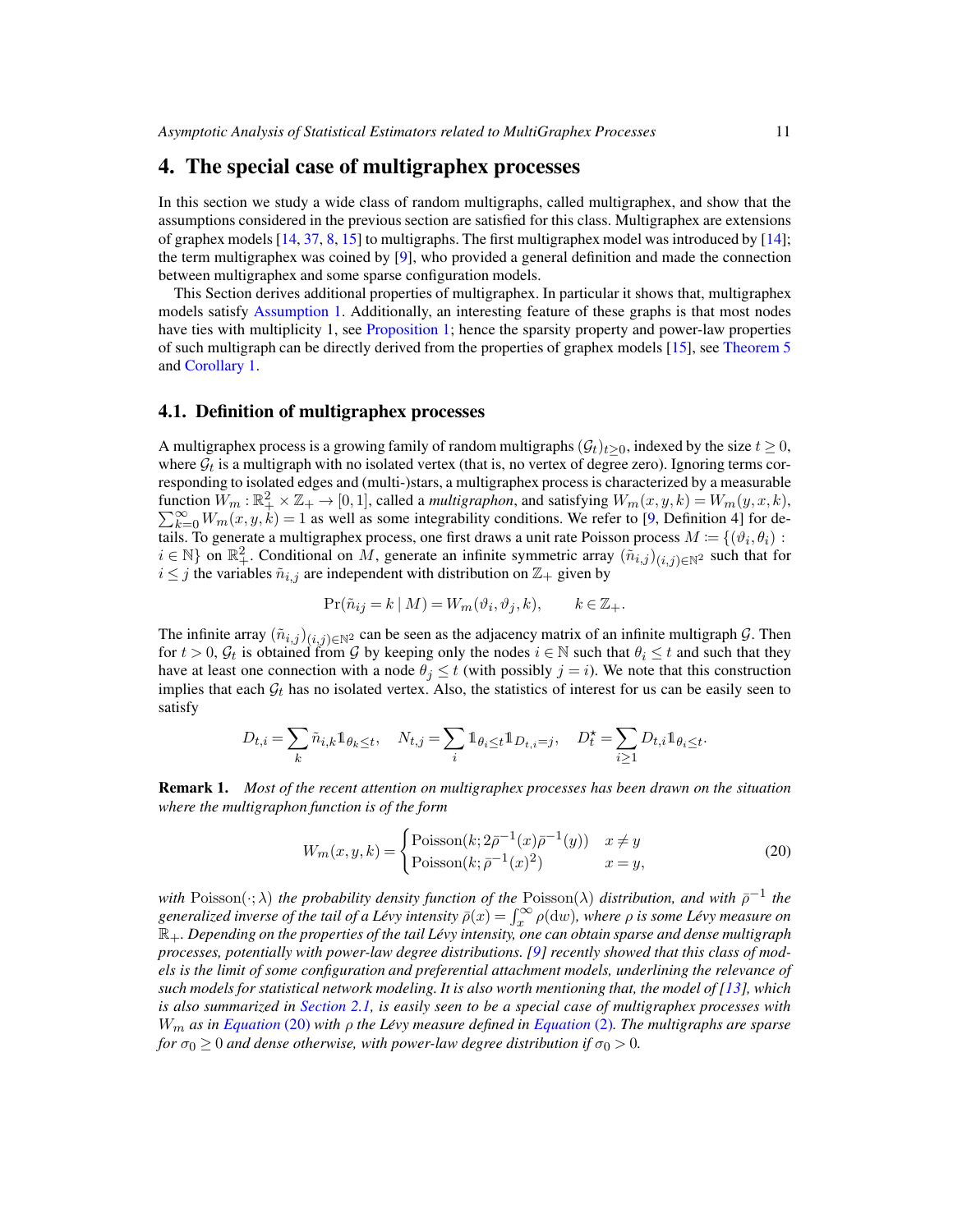#### 4.2. Assumptions

We start by assuming some integrability conditions on functions related to  $W_m$ . These integrability conditions are sufficient (though not necessary) for the number of edges and vertices to be almost surely finite, and the multigraphex process well defined [\[9,](#page-29-1) Definition 4]. In particular, we define for  $r \geq 0$  the r's multigraphon moment function as

$$
\overline{W}_r(x,y) = \sum_{k=1}^{\infty} k^r W_m(x,y,k),
$$

<span id="page-11-0"></span>and we assume the following.

Assumption 2. Wm *is such that*

$$
\int_0^\infty \overline{W}_2(x,x)dx < \infty, \text{ and, } \quad \int_{\mathbb{R}_+^2} \overline{W}_2(x,y) dx dy < \infty.
$$

In many occasions it is of interest to consider the simple graph obtained from a multigraphex process by merging the multiedges. It is easily seen that a simple graph obtained by this mechanism is a "standard" graphex process in the sense of  $[13, 36]$  $[13, 36]$ , with graphon function given by

$$
W(x, y) := 1 - W_m(x, y, 0)
$$
\n(21)

In particular, it is a consequence of [Proposition 1](#page-12-0) below that many properties of the multigraph can be deduced from their counterparts in the simple graph model with graphon  $W$ . It is known from [\[36](#page-30-0), [15](#page-78-1)] that a key quantity to characterize the behaviour of the simple graph is the marginal graphon function

$$
\mu(x) := \int_0^\infty W(x, y) dy = \int_0^\infty (1 - W_m(x, y, 0)) dy.
$$

We observe that the [Assumption 2](#page-11-0) implies that  $\mu$  is an integrable function.

The following assumption, used by [\[15\]](#page-78-1), characterises the behaviour of  $\mu$  at infinity or, equivalently, of its generalised inverse  $\mu^{-1}$  at 0. We require  $\mu^{-1}$  to behave approximately as a power function  $x^{-\alpha_0}$  around 0, for some  $\alpha_0 \in [0, 1]$ . As demonstrated in the simple graph case in [\[15](#page-78-1)], this power law behaviour drives the asymptotics of key statistics of the graph such as the number of vertices or the degree distribution. [Theorem 5](#page-13-2) establishes the same result in the multigraph context.

<span id="page-11-1"></span>**Assumption 3.** Assume  $\mu$  is non-increasing, right-continuous, with generalised inverse  $\mu^{-1}(x)$  =  $\inf\{y>0 : \mu(y)\leq x\}$ *, such that* 

$$
\mu^{-1}(x) \sim \ell_1(1/x)x^{-\alpha_0} \text{ as } x \to 0,
$$

*where*  $\alpha_0 \in [0, 1]$  *and*  $\ell_1$  *is a slowly varying function at infinity.* 

Many examples of (simple) graphon functions are studied in[\[15\]](#page-78-1) which satisfy [Assumption 3.](#page-11-1)In particular, we show in [Theorem 6](#page-13-3) that the GGP model of [\[13\]](#page-78-0) satisfies [Assumption 3](#page-11-1) with  $\ell_1$  a constant function.

<span id="page-11-2"></span>The following is a technical assumption needed in order to obtain the almost sure results. A similar assumption has been made by [\[36](#page-30-0)] and [\[15\]](#page-78-1) for the analysis of graphex models. In particular it permits to obtain sufficiently sharp bounds on the variance of the key statistics of the multigraphs. It is slightly stronger than Assumption 2 in [\[15](#page-78-1)].

12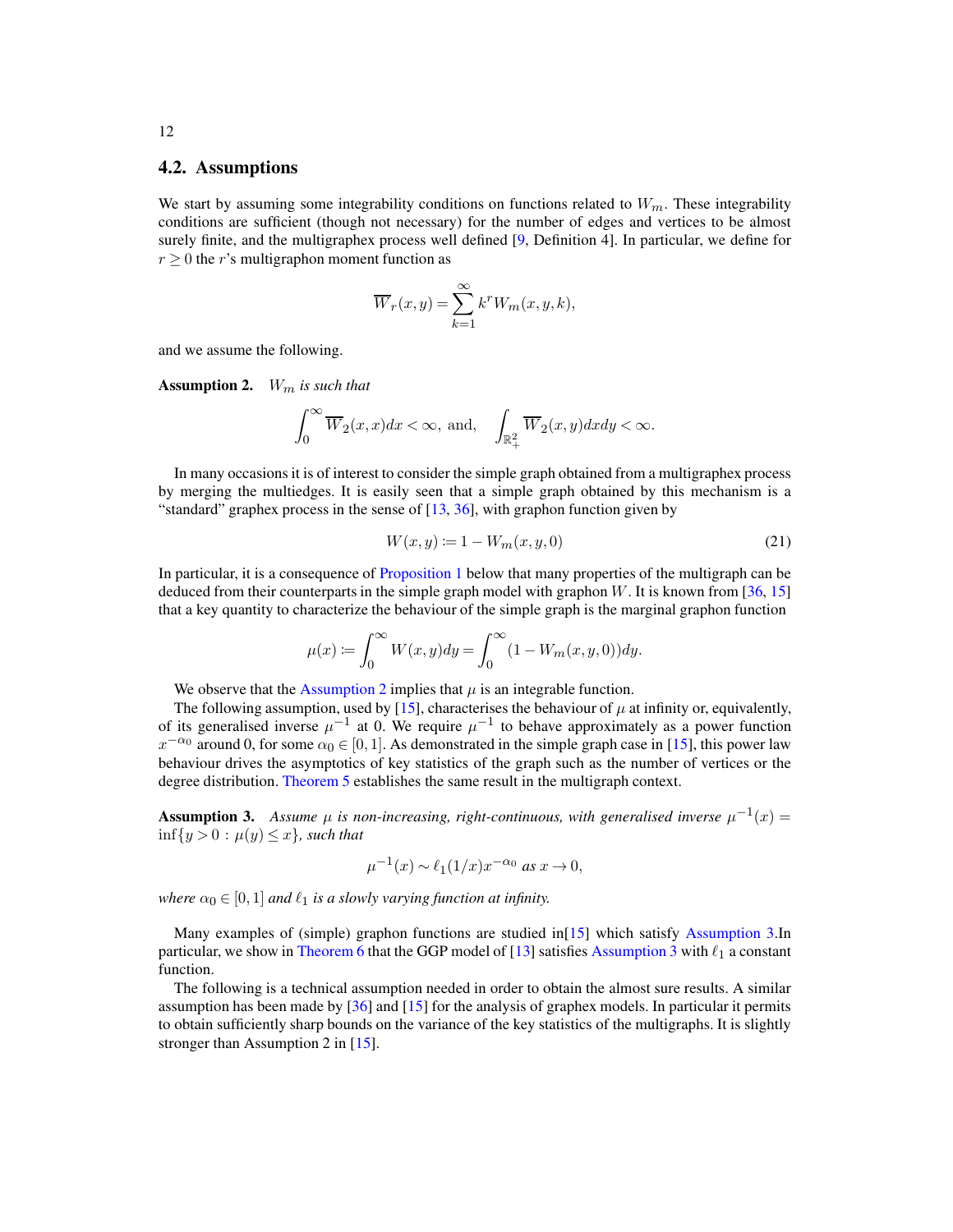**Assumption 4.** Let  $\nu(x, y) := \int_0^\infty W(x, z)W(y, z)dz$ , and assume that there exists a positive, locally *bounded function*  $\ell_3$  *such that*  $\ell_3(x)$  *converges to a strictly positive constant as*  $x \to \infty$ *, and for all*  $x, y > 0$ 

$$
\nu(x,y) \le \ell_3(x)\ell_3(y)\mu(x)^a \mu(y)^a, \quad \begin{cases} a > \max\left(\frac{1}{2}, \alpha_0\right) & \text{if } \alpha_0 \in [0,1), \\ a = 1 & \text{if } \alpha_0 = 1. \end{cases}
$$

<span id="page-12-1"></span>In comparison with [\[15](#page-78-1)] which only deals with the simple graph models, in order to study multigraphex we need to consider assumptions on the distribution of the number of multiedges given that there is an edge. This is provided by the following assumption.

**Assumption 5.** Assume that, for all  $x, y > 0$ ,

$$
W_m(x, y, 1) \ge W(x, y)(1 - W(x, y)).
$$

Clearly the [Assumption 5](#page-12-1) is satisfied if  $W_m$  is of the form of [Equation \(20\),](#page-10-1) and hence it is satisfied by the important class of graphex processes considered in [\[9\]](#page-29-1) and also by the model of [\[13\]](#page-78-0). Interest-ingly, the [Assumption 5](#page-12-1) is also satisfied if  $W_m$  is of the form of [Equation \(20\)](#page-10-1) but with the Poisson distribution replaced with a Binomial, a Geometric, or even a Negative Binomial distribution.

The [Assumptions 2](#page-11-0) to [5](#page-12-1) allow us to derive the first order asymptotic behaviour of  $N_t$ ,  $D_t^{\star}$ ,  $N_{t,j}$ . How-ever to check if the multigraphex satisfies [Assumption 1](#page-3-1) we need to consider a strengthened version of [Assumption 3.](#page-11-1)

<span id="page-12-2"></span>**Assumption 6.** *There exist*  $\beta$ ,  $c_0 > 0$  *such that* 

$$
|\mu^{-1}(x) - x^{-\alpha_0}c_0| = O(x^{\beta - \alpha_0}), \text{ when } x \to 0.
$$

[Assumption 6](#page-12-2) is a second order assumption on the tail behaviour of  $\mu^{-1}$  similar to the assumptions found in extreme value theory, see for instance [\[16](#page-29-19), [10\]](#page-29-20). The first-order assumption [Assumption 3](#page-11-1) is sufficient to show that  $\hat{\sigma}_t \to \alpha_0$  almost-surely. Unfortunately, to ensure the concentration of the other parameters  $(\hat{\tau}_t, \hat{s}_t)$ , we need to establish that  $\log(t)|\hat{\alpha}_t - \alpha_0| = o(1)$ , which cannot be guaranteed if we only assume  $\mu^{-1}(x) \sim x^{-\alpha_0} \ell_1(1/x)$ ; whence the second order assumption.

#### 4.3. Sparsity and Power-law properties of multigraphex processes

Here we derive sparsity and power-law properties of multigraphex processes. These results are the counterpart of the results derived by [\[13\]](#page-78-0) for (simple) graphex processes.

<span id="page-12-0"></span>The results follow from the following Proposition which shows that the number of nodes connected to at least one edge of multiplicity larger than 1 is negligible.

**Proposition 1.** Let  $(\mathcal{G}_t)$  be a multigraphex with multigraphon function  $W_m$ . Let  $\widetilde{\mathcal{G}}_t$  denote the subgraph of  $\mathcal{G}_t$  obtained by removing all edges of multiplicity 1, and all nodes whose ties all have multi*plicity 1. Denote*  $\tilde{N}_t$  *the number of nodes in*  $\tilde{G}_t$ *. Suppose [Assumptions 2](#page-11-0) to [5](#page-12-1) hold for some*  $\alpha_0 > 0$ *. We have, for any*  $\delta > 0$ *,* 

$$
\widetilde{N}_t = o(t^{1+\alpha_0/2+\delta}) = o(N_t)
$$

*almost surely as*  $t \to \infty$ *.*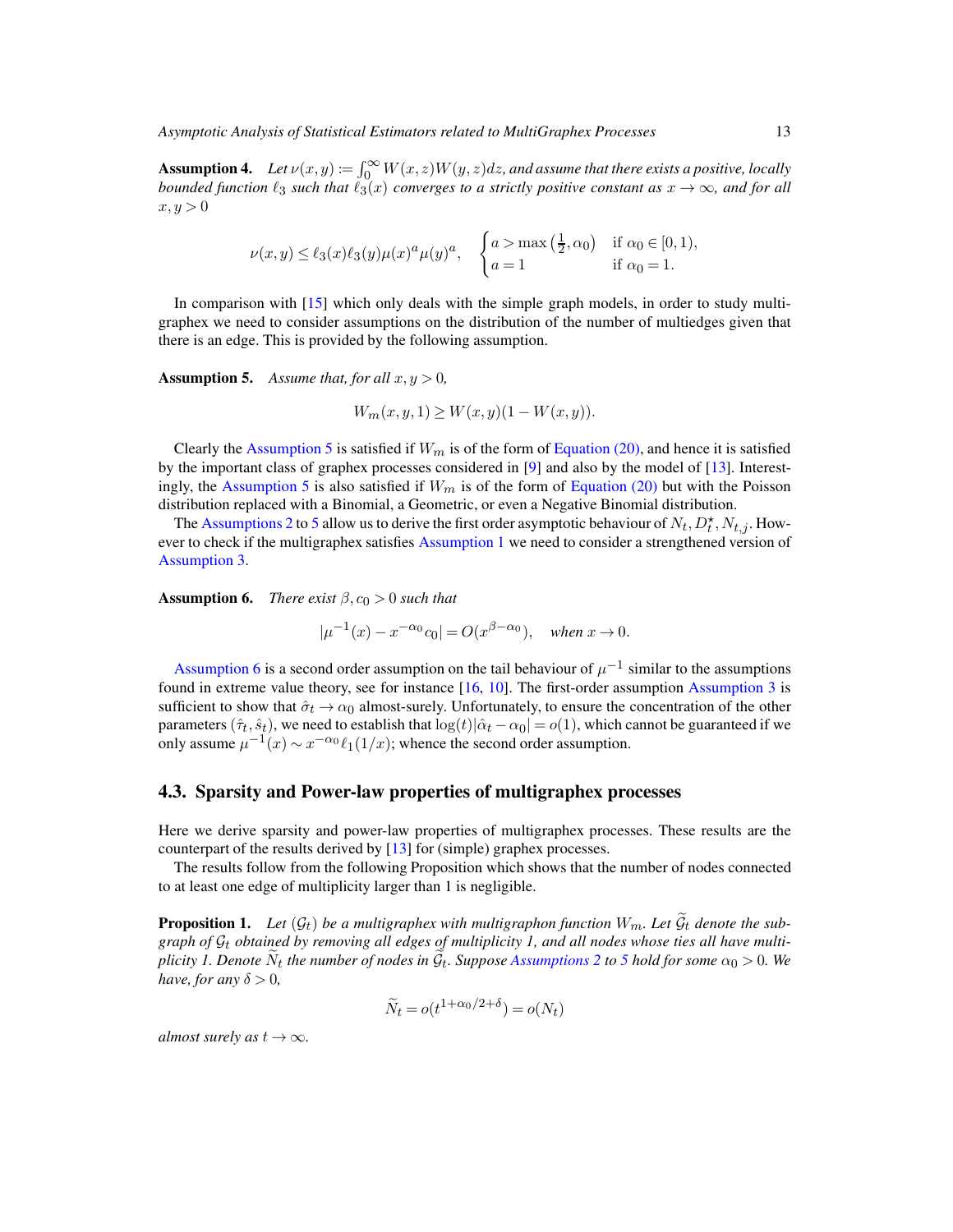The proof of [Proposition 1](#page-12-0) is given in [Section 5.6.](#page-26-0) As a consequence of [Proposition 1,](#page-12-0) most of analyses involving multigraphexes can be reduced to the analysis of a classical graphex process, *i.e.* a simple graph analysis. This turns out to be convenient since asymptotic behaviour of simple graphex processes has been extensively studied in [\[15\]](#page-78-1). In particular, from their result, we can establish the following theorem for multigraphex processes.

<span id="page-13-2"></span>Theorem 5 (Asymptotic properties of the multigraphex process). *Suppose [Assumption 2](#page-11-0) holds. All the results below hold in mean and almost surely as*  $t \rightarrow \infty$ *. We have* 

$$
D_t^* \sim t^2 \int_{\mathbb{R}_+^2} \overline{W}_1(x, y) dx dy, \quad N_t \sim \begin{cases} t^{1+\alpha_0} \Gamma(1-\alpha_0) \ell_1(t) & \text{if } \alpha_0 \in [0,1) \\ t^2 \widetilde{\ell}_1(t) & \text{if } \alpha_0 = 1, \end{cases}
$$

*where the result on*  $N_t$  *holds under the extra [Assumptions 3](#page-11-1) and [4](#page-11-2) for some*  $\alpha_0 \in [0,1]$  *and some slowly varying function*  $\ell_1$ , with  $\widetilde{\ell}_1(t) = \int_t^{\infty} y^{-1} \ell_1(y) dy$ . If  $\alpha_0 = 0$ , then for any  $j \ge 1$  we have  $N_{tj} =$  $o(t\ell_1(t))$ . Assume now [Assumption 5](#page-12-1) also hold. Then, for any  $j \geq 1$ ,

$$
N_{t,j} \sim \frac{\alpha_0 \Gamma(j - \alpha_0)}{j!} t^{1 + \alpha_0} \ell_1(t).
$$

*Finally, if*  $\alpha_0 = 1$ *, then for any*  $j \geq 1$  *we have* 

$$
N_{t,j} \sim \begin{cases} t^2 \widetilde{\ell}_1(t) & \text{if } j = 1, \\ o(t^2 \widetilde{\ell}_1(t)) & \text{if } j \ge 2. \end{cases}
$$

<span id="page-13-0"></span>The proof of [Theorem 5](#page-13-2) is given in [\[28,](#page-29-11) [Section S4.1\]](#page-58-0). The following is a straightforward corollary showing giving the power-law and sparsity properties of the multigraph.

Corollary 1 (Sparsity and power-law degree distribution). *Suppose [Assumptions 2](#page-11-0) to [5](#page-12-1) hold. The multigraph is dense if*  $\alpha_0 = 0$  *and*  $\lim_{t\to\infty} \ell_1(t) = C < \infty$ , as  $D_t^*/N_t^2 \to C^2 \int_{\mathbb{R}_+^2} \overline{W}_1(x, y) dx dy$ almost surely. Otherwise, if  $\alpha_0 > 0$  or  $\alpha_0 = 0$  and  $\lim_{t \to \infty} \ell_1(t) = \infty$ , the multigraph is sparse, as  $D_t^* / N_t^2 \to 0$ . Additionally, for  $\alpha_0 \in [0, 1)$ , for any  $j = 1, 2, ...$ ,

$$
\frac{N_{t,j}}{N_t} \to \frac{\alpha_0 \Gamma(j - \alpha_0)}{j! \Gamma(1 - \alpha_0)}
$$

*almost surely as*  $t \to \infty$ *. If*  $\alpha_0 > 0$ *, this corresponds to a degree distribution with a power-law behaviour as, for* j *large*

$$
\frac{\alpha_0 \Gamma(j - \alpha_0)}{j! \Gamma(1 - \alpha_0)} \sim \frac{\alpha_0}{\Gamma(1 - \alpha_0) j^{1 + \alpha_0}}.
$$

*For*  $\alpha_0 = 1$ ,  $N_{t,1}/N_t \rightarrow 1$  *and*  $N_{t,j}/N_t \rightarrow 0$  *for*  $j \geq 2$ *, hence the nodes of degree 1 dominate in the graph.*

#### <span id="page-13-1"></span>4.4. Multigraphex processes satisfy **Assumption** 1

<span id="page-13-3"></span>Here we prove that sequence of multigraphs issued from certain multigraphex processes satisfy the [Assumption 1,](#page-3-1) and thus for those processes, [Theorem 1](#page-4-0) and [Theorem 2](#page-5-0) hold.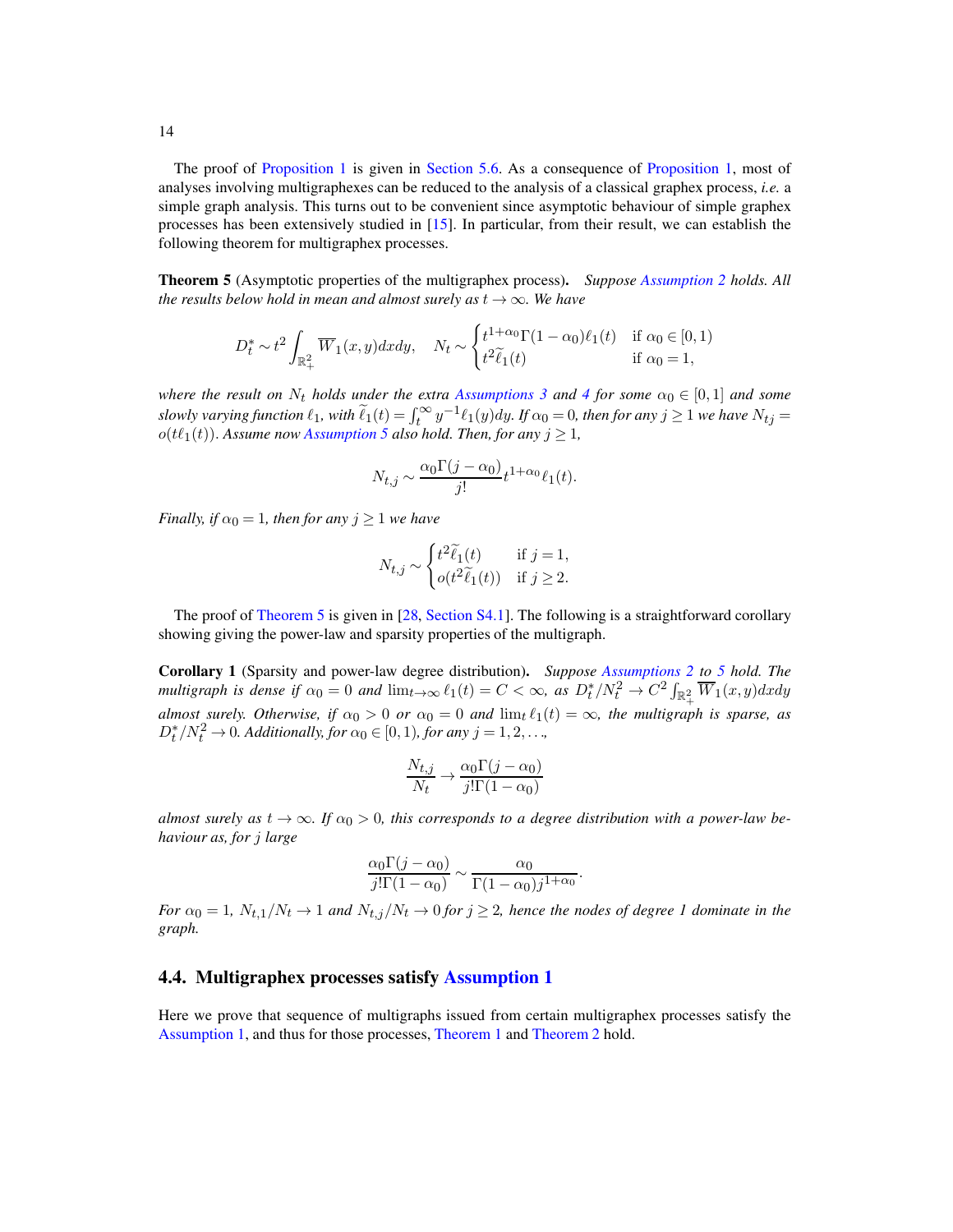**Theorem 6.** Let  $(\mathcal{G}_t)_{t>0}$  be generated according to a multigraphex process with multigraphon func $t$ *ion*  $W_m$  *satisfying all the [Assumptions 3](#page-11-1) to [6.](#page-12-2) If in addition we have*  $\int_{\mathbb{R}_+}\mu(x)^2\,\mathrm{d}x<\infty$ *, then Assumption 1 holds in probability with*

$$
\tau_* = \left\{ \frac{2\alpha_0 c_0 \Gamma(1 - \alpha_0)}{\left(2 \int_{\mathbb{R}_+^2} \bar{W}_1(x, y) \, dx \, dy\right)^{(1 + \alpha_0)/2}} \right\}^{1/(1 - \alpha_0)}
$$

.

<span id="page-14-2"></span>The proof of [Theorem 6](#page-13-3) is given in [Section 5.7.](#page-27-0)

**Remark 2.** *The fact that*  $\ell_1$  *converges to a constant in the previous theorem seems necessary to ensure concentration of the MLE. Indeed, by analysis of the proof of the theorem, we infer that if*  $\ell_1$ *converges to zero or diverge, then either*  $\hat{\tau}_t \to 0$  *and*  $\hat{s}_t/t \to 0$  *or*  $\hat{\tau}_t \to \infty$  *and*  $\hat{s}_t/t \to \infty$  *in probability. The difficulty comes in particular from the fact that the size of the network is inferred.*

**Remark 3.** *The results shown in [Theorem 1](#page-4-0) suggest that*  $\hat{\alpha}_t$  *can also be used as an alternative to [\[29,](#page-29-9) [15\]](#page-78-1) for producing an estimator for the tail-index of graphex processes.*

## <span id="page-14-6"></span><span id="page-14-0"></span>5. Proofs of the main results

### 5.1. Approximation of the likelihood: Theorem [7](#page-14-1)

A key step to analyse the likelihood which is only available in the form of an integral is to obtain an approximation of the integral in [Equation \(3\).](#page-3-0) In [Theorem 7,](#page-14-1) we obtain an upper-bound on the loglikelihood which is valid for all parameters  $\phi$ , and an asymptotic equivalence which is valid uniformly over all parameters in the bounded sets

$$
\mathcal{S}_K \coloneqq \Big\{ \phi = (\sigma, \tau, s) \, : \, -K \leq \sigma < 1, \, K^{-1} \leq \tau \leq K, \, 0 < s \leq K \sqrt{2 D_t^\star} \Big\},
$$

<span id="page-14-1"></span>with  $K > 0$  an arbitrarily large number.

**Theorem 7.** *For every*  $\sigma \in (-\infty, 1)$ *, every*  $\tau > 0$  *and every*  $s > 0$ *, let*  $\phi = (\sigma, \tau, s)$ *, and let*  $\zeta(\phi)$  *be a non-negative real solution to*  $\partial_z \mathcal{A}(\phi; z) = 0$ *. Then,* 

- <span id="page-14-5"></span><span id="page-14-3"></span>*1. For every*  $\phi$ ,  $\zeta(\phi)$  *exists uniquely.*
- *2. There exists*  $\mathcal{E}_t \in \mathbb{R}$  *such that for every*  $\phi$ *,*

$$
L_t(\phi) \le N_t \log(s) + C_t(\sigma) - D_t^{\star} \mathcal{A}(\phi; \zeta(\phi)) + \mathcal{E}_t,
$$

<span id="page-14-4"></span>*3. For the same*  $\mathcal{E}_t$  *as in [Item \(2\)](#page-14-3), for all*  $K > 1$ *, as*  $D_t^* \to \infty$ *,* 

$$
\sup_{\phi \in \mathcal{S}_K} \left| L_t(\phi) - N_t \log(s) - C_t(\sigma) + D_t^{\star} \mathcal{A}(\phi; \zeta(\phi)) - \mathcal{E}_t + \frac{\log(2)}{2} \right| = o(1).
$$

We can see from [Item \(3\)](#page-14-4) that the upper-bound of [Item \(2\)](#page-14-3) is sharp up to  $\log(2)/2$  for all  $\phi$  in  $\mathcal{S}_K$ . Interestingly, we note that [Item \(3\)](#page-14-4) gives an upper bound on  $L_t(\phi)$  which is valid for all  $\phi \in S$ , while the asymptotic equivalence only holds uniformly on  $S_K$ . This is not a problem, as to understand the maximum likelihood estimator we only need to lower bound  $L_t(\phi)$  for  $\phi$  in a neighborhood of the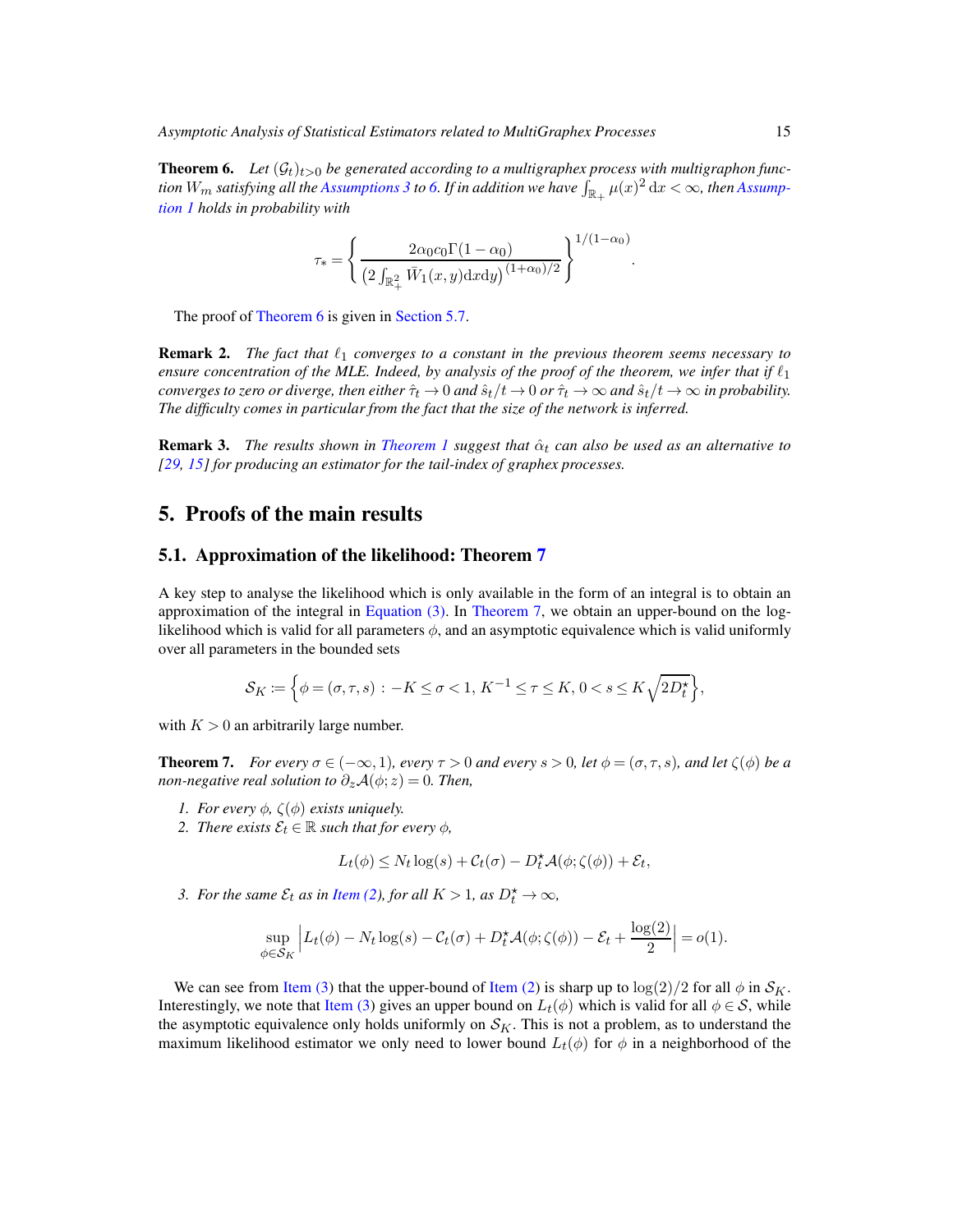maximizer. Indeed, by [Theorem 7,](#page-14-1) we have for any  $\phi \in S$  that  $L_t(\phi) - L_t(\hat{\phi}_t) \leq \mathcal{Q}_t(\phi) - \mathcal{Q}_t(\hat{\phi}_t) +$  $\frac{\log(2)}{2} + o(1) \le 0$ .  $\phi$  is away from  $\hat{\phi}_t$ , where the latter is proved in [Theorem 1.](#page-4-0) Hence, this will imply that any maximizer of  $L_t$  must be close to  $\hat{\phi}_t$ .

*Proof of [Theorem 7.](#page-14-1)* Here we prove only [Items \(1\)](#page-14-5) and [\(2\)](#page-14-3). The proof of the [Item \(3\)](#page-14-4) is similar to the proof of [Item \(2\)](#page-14-3) but with extra cares to handle the asymptotic equivalence instead of simply getting an upper bound. For this reason, the proof of the Item  $(3)$  is deferred to [\[28](#page-29-11), [Section S1.4\]](#page-34-0). The proof of [Item \(1\)](#page-14-5) is a consequence of the [Lemma 3](#page-16-1) below. We now prove [Item \(2\)](#page-14-3). Set

$$
I(\phi) \coloneqq \int_{\mathbb{R}_+^2} e^{-(x+y)^2} \, \frac{x^{D_t^\star - \sigma N_t - 1} e^{-\tau x}}{\Gamma(D_t^\star - \sigma N_t)} G_\phi(\textup{d} y) \textup{d} x.
$$

Then, by [Equation \(3\),](#page-3-0) there is a constant  $\mathcal{E}_t \in \mathbb{R}$  such that  $L_t$  can be written as

$$
L_t(\phi) = N_t \log s + \sum_{i=1}^{N_t} \log \frac{\Gamma(D_{t,i} - \sigma)}{\Gamma(1 - \sigma)} + \log I(\phi) + \mathcal{E}_t
$$
  
=  $N_t \log s + \sum_{j \ge 2} \sum_{i=1}^{N_t} \mathbf{1}_{D_{t,i} = j} \log \frac{\Gamma(j - \sigma)}{\Gamma(1 - \sigma)} + \log I(\phi) + \mathcal{E}_t$   
=  $N_t \log s + \mathcal{C}_t(\sigma) + \log I(\phi) + \mathcal{E}_t.$  (22)

Hence to approximate  $L_t(\phi)$  we need only approximate  $I(\phi)$ .

The first step is to express  $I(\phi) = (2\sqrt{\pi})^{-1} \int_{\Gamma} \exp\{-D_t^{\star} \mathcal{A}(\phi; z)\} dz$  where  $\Gamma$  denotes the line in the complex plane that goes from  $(\tau, +i\infty)$  to  $(\tau, -i\infty)$ . This is done in [Lemma 3](#page-16-1) by noting that  $\int_{\mathbb{R}} \exp\{-\frac{\xi^2}{4} + i(x+y)\xi\} d\xi = 2\sqrt{\pi} \exp\{-(x+y)^2\}$ . This trick allows in particular to separate x and y inthe integral. We then analyse  $I(\phi)$  using a saddlepoint approximation: first, by the [Lemma 3,](#page-16-1) the saddlepoint  $\zeta(\phi) > \tau$ . Thus, we can deform the contour of integration so that it goes through  $\zeta(\phi)$ . For every  $L > 0$  let  $C_L$  be the contour that goes from  $(\tau,+iL)$  to  $(\tau,-iL)$ , then from  $(\tau,-iL)$  to  $(\zeta(\phi),-iL)$ , and then from  $(\zeta(\phi),-iL)$  to  $(\zeta(\phi),+iL)$ , and finally from  $(\zeta(\phi),+iL)$  to  $(\tau,+iL)$ . Then  $C_L$  is a rectifiable and closed path, and  $z \mapsto \mathcal{A}(\phi; z)$  is complex-analytic in the region delimited by  $C_L$ . Hence Cauchy's integral theorem implies that

$$
\int_{\mathcal{C}_L} \exp\{-D_t^{\star}\mathcal{A}(\phi; z)\} \,dz = 0.
$$

As  $L \to \infty$ , the integrals of  $z \mapsto \exp\{-D_t^* \mathcal{A}(\phi; z)\}\$  from  $(\tau, -iL)$  to  $(\zeta(\phi), -iL)$  and from  $(\zeta(\phi),+iL)$  to  $(\tau,+iL)$  vanish and thus we obtain from the previous display that,

$$
I(\phi) = -\frac{1}{2\sqrt{\pi}} \int_{(\zeta(\phi), -i\infty)}^{(\zeta(\phi), +i\infty)} \exp\{-D_t^{\star} \mathcal{A}(\phi; z)\} dz
$$

$$
= \frac{1}{2\sqrt{\pi}} \int_{\mathbb{R}} \exp\{-D_t^{\star} \mathcal{A}(\phi; \zeta(\phi) - iu)\} du.
$$

Now let  $R_1(\phi; z)$  denote the second-order remainder of the Taylor expansion of  $z \mapsto \mathcal{A}(\phi; z)$  near  $\zeta(\phi)$ , that is we have,

<span id="page-15-0"></span>
$$
\mathcal{A}(\phi;\zeta(\phi)+z) = \mathcal{A}(\phi;\zeta(\phi)) + \frac{z^2}{2}\partial_z^2 \mathcal{A}(\phi;\zeta(\phi)) + R_1(\phi;z),\tag{23}
$$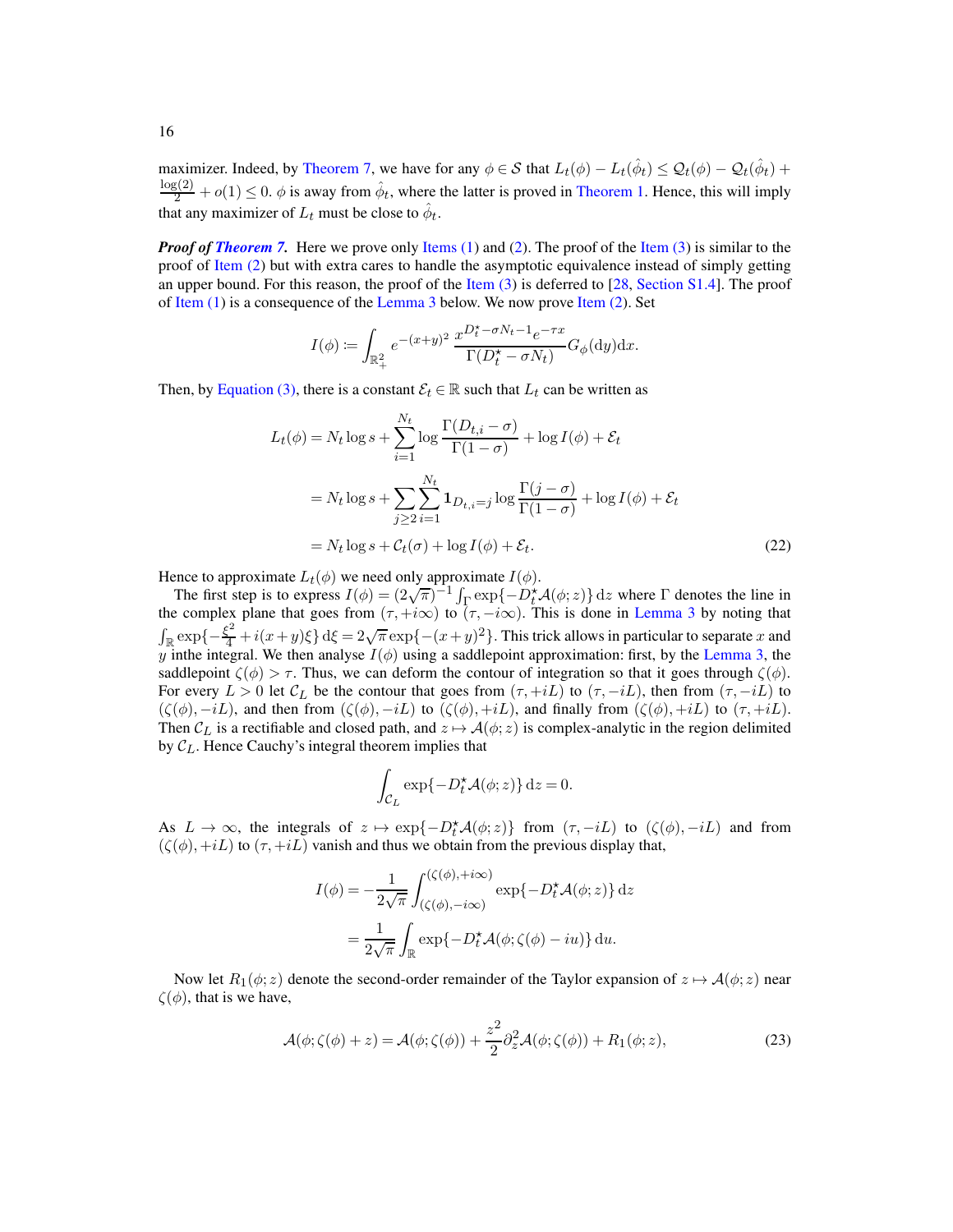and then,

<span id="page-16-2"></span>
$$
I(\phi) = \frac{\exp\{-D_t^* \mathcal{A}(\phi; \zeta(\phi))\}}{\sqrt{-2D_t^* \partial_z^2 \mathcal{A}(\phi; \zeta(\phi))}} \left(1 + \Delta(\phi)\right),\tag{24}
$$

where,

<span id="page-16-3"></span>
$$
\Delta(\phi) := -1 + \sqrt{\frac{-D_t^{\star} \partial_z^2 \mathcal{A}(\phi; \zeta(\phi))}{2\pi}} \int_{\mathbb{R}} \exp\left\{\frac{D_t^{\star}}{2} \partial_z^2 \mathcal{A}(\phi; \zeta(\phi)) z^2 - D_t^{\star} R_1(\phi; -iz)\right\} dz.
$$
 (25)

It is easily seen that  $\partial_z^2 \mathcal{A}(\phi; \zeta(\phi))$  is pure real and always (strictly) negative, so that [Equations \(24\)](#page-16-2) and [\(25\)](#page-16-3) are indeed well-defined. Using [Lemma 4](#page-16-4) combined with [Equation \(25\),](#page-16-3) we find that

$$
|1+\Delta(\phi)| \leq \sqrt{\frac{-D_t^{\star}\partial_z^2 \mathcal{A}(\phi;\zeta(\phi))}{2\pi}} \int_{\mathbb{R}} e^{-z^2/4} dz = \sqrt{-2D_t^{\star}\partial_z^2 \mathcal{A}(\phi;\zeta(\phi))}.
$$

The last display and [Equation \(24\)](#page-16-2) give the bound which established the [Item \(2\)](#page-14-3),

$$
\log I(\phi) \leq -D_t^{\star} \mathcal{A}(\phi; \zeta(\phi)).
$$

 $\Box$ 

<span id="page-16-1"></span>**Lemma 3.** *For every*  $\phi$ *, let*  $(\phi, z) \mapsto \mathcal{A}(\phi; z)$  *be the function defined in [Equation](#page-3-3)* (6)*. Then, for every* φ*, we have*

$$
I(\phi) = \frac{1}{2\sqrt{\pi}} \int_{\mathbb{R}} \exp\{-D_t^{\star} \mathcal{A}(\phi; \tau - i\xi)\} d\xi.
$$
 (26)

*In addition, there exists a unique non-negative solution*  $\zeta(\phi)$  *for the equation*  $\partial_z \mathcal{A}(\phi; z) = 0$ *, which satisfies*  $\zeta(\phi) > \tau$  *and* 

<span id="page-16-5"></span>
$$
\zeta(\phi)^2 = \tau \zeta(\phi) + 2s\zeta(\phi)^\sigma + 2D_t^\star \left(1 - \frac{\sigma N_t}{D_t^\star}\right). \tag{27}
$$

<span id="page-16-4"></span>**Lemma 4.** *For every*  $\phi$  *and for every*  $z \in \mathbb{R}$ *,* 

$$
\Re\Big(\frac{D_t^{\star}}{2}\partial_z^2\mathcal{A}(\phi;\zeta(\phi))z^2-D_t^{\star}R_1(\phi;-iz)\Big)\leq-\frac{z^2}{4},
$$

*where*  $\Re(z)$  *denotes the real part of*  $z \in \mathbb{C}$ *.* 

The proofs of [Lemmas 3](#page-16-1) and [4](#page-16-4) as well as the remaining parts of the proof of the [Theorem 7](#page-14-1) can be found in [\[28](#page-29-11), [Section S1\]](#page-31-5).

## <span id="page-16-0"></span>5.2. Proof of [Theorem 1](#page-4-0)

A first difficulty in the proof of [Theorem 1](#page-4-0) is to show that there exists a unique MLE. Indeed the function  $\mathcal{Q}_t$  is a complicated function of  $\phi$ . We first introduce a new parameterization which simplifies its analysis. Define

$$
\varepsilon(\phi) \coloneqq 1 - \frac{2s\zeta(\phi)^\sigma + 2D_t^\star(1-\sigma N_t/D_t^\star)}{\zeta(\phi)^2}, \qquad u(\phi) \coloneqq \frac{2s\zeta(\phi)^\sigma}{2D_t^\star(1-\sigma N_t/D_t^\star)}.
$$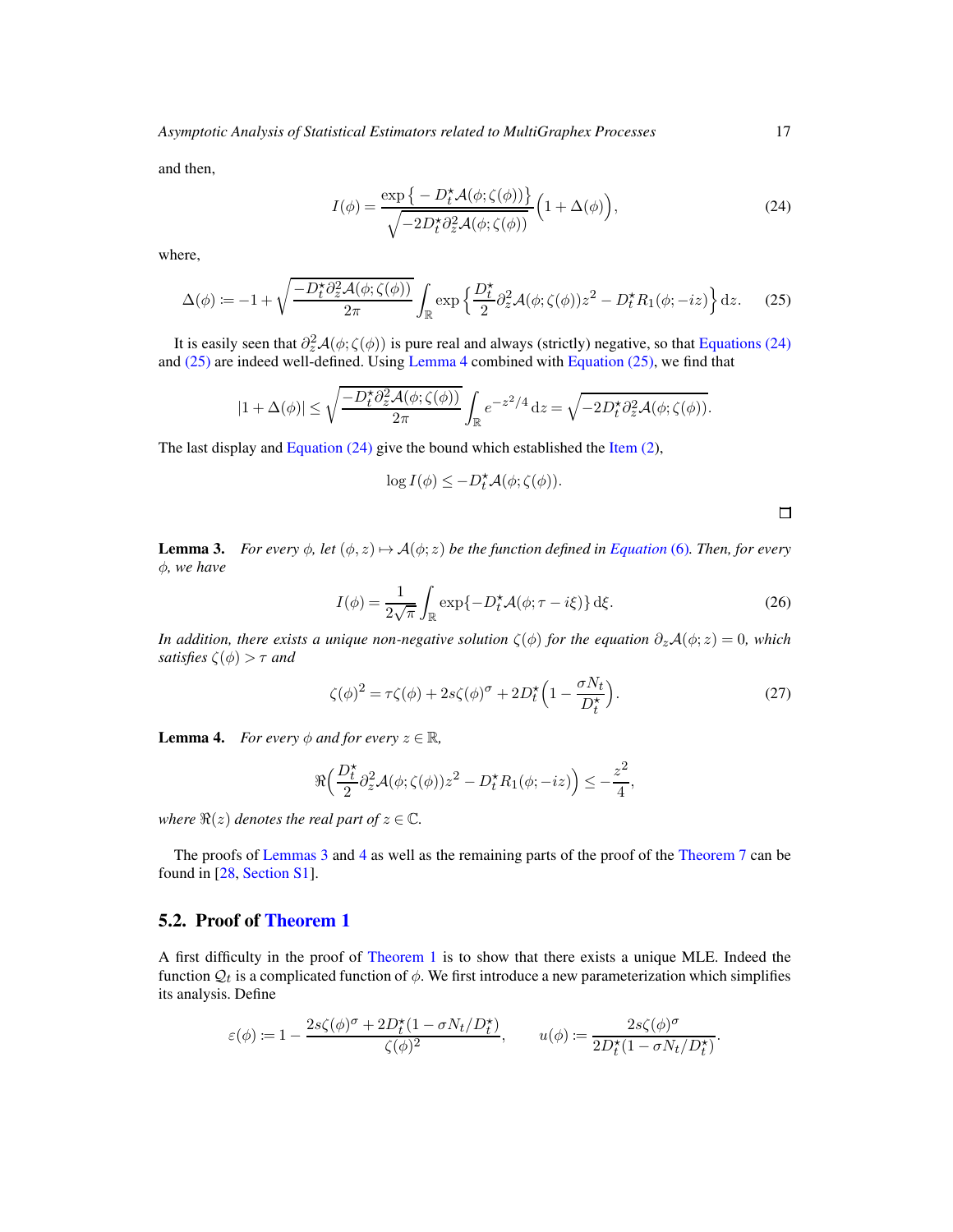Observe that  $\varepsilon(\phi) \in (0,1)$  and  $u(\phi) > 0$ . We also define for convenience  $\beta_{\sigma} := 1 - \sigma N_t / D_t^*$ . Our goal is to re-express the likelihood in term of the new parameterization ( $\sigma, \varepsilon, u$ ). By [Equation \(27\),](#page-16-5)  $\tau = \zeta(\phi) \cdot \varepsilon(\phi)$ ; therefore we can also rewrite  $\zeta(\phi) - \tau = \zeta(\phi) \cdot (1 - \varepsilon(\phi))$  so that

$$
\zeta(\phi)^2 = 2D_t^{\star}\beta_{\sigma}\frac{1+u(\phi)}{1-\varepsilon(\phi)}.
$$

Define  $f(\sigma, \varepsilon) := (1 - \varepsilon^{\sigma})/\sigma$  if  $\sigma \neq 0$ , and  $f(\sigma, \varepsilon) = \log(1/\varepsilon)$  if  $\sigma = 0$ . Then, we have  $s\psi(\sigma, \tau; \zeta(\phi)) =$  $D_t^{\star}\beta_{\sigma}u(\phi)f(\sigma,\varepsilon(\phi))$  for all  $\sigma \in (-\infty,1)$  and  $s\psi(\sigma,\tau;\zeta(\phi)) = D_t^{\star}\beta_{\sigma}u(\phi)g(\sigma,\varepsilon(\phi)) + \frac{D_t^{\star}}{2}(1-\phi)g(\sigma,\varepsilon(\phi))$  $\varepsilon(\phi))\beta_{\sigma}u(\phi)$ , where  $g(\sigma,\varepsilon) \coloneqq f(\sigma,\varepsilon) - \frac{1-\varepsilon}{2}$ . Therefore,

$$
Q_t(\phi) = N_t \log u(\phi) + N_t \log D_t^{\star} + N_t \log \beta_{\sigma} + C_t(\sigma) + \frac{D_t^{\star}}{2} \beta_{\sigma} (1 + u(\phi))(1 - \varepsilon(\phi))
$$
  

$$
- \frac{D_t^{\star}}{2} \log(2D_t^{\star}) - \frac{D_t^{\star}}{2} \log \beta_{\sigma} + \frac{D_t^{\star}}{2} \log(1 - \varepsilon(\phi)) - \frac{D_t^{\star}}{2} \log(1 + u(\phi))
$$
  

$$
- D_t^{\star} \beta_{\sigma} u(\phi) g(\sigma, \varepsilon(\phi)) - \frac{D_t^{\star}}{2} (1 - \varepsilon(\phi)) \beta_{\sigma} u(\phi) + \frac{\log(2)}{2}.
$$

This leads us to define,

$$
\mathcal{Q}_t^*(\sigma, \varepsilon, u) := N_t \log \beta_\sigma - \frac{D_t^*}{2} \log \beta_\sigma + C_t(\sigma) + N_t \log u + \frac{D_t^*}{2} (1 - \varepsilon) \beta_\sigma + \frac{D_t^*}{2} \log(1 - \varepsilon) - \frac{D_t^*}{2} \log(1 + u) - D_t^* \beta_\sigma u g(\sigma, \varepsilon).
$$

which satisfies  $Q_t(\phi) - Q_t(\phi') = Q_t^*(\sigma, \varepsilon(\phi), u(\phi)) - Q_t^*(\sigma', \varepsilon(\phi'), u(\phi'))$  for any pair  $(\phi, \phi') \in S^2$ . In many occasions, we will decompose  $Q_t^*(\sigma, \varepsilon, u)$  as  $Q_t^*(\sigma, \varepsilon, u) = H(\sigma, \varepsilon, u) + K(\sigma)$ , where

$$
H(\sigma, \varepsilon, u) \coloneqq N_t \log u - \frac{D_t^{\star}}{2} \log(1 + u) - D_t^{\star} \beta_{\sigma} g(\sigma, \varepsilon) u + \frac{D_t^{\star}}{2} \log(1 - \varepsilon) + \frac{D_t^{\star}}{2} (1 - \varepsilon) \beta_{\sigma},
$$

$$
K(\sigma) \coloneqq N_t \log \beta_{\sigma} - \frac{D_t^{\star}}{2} \log \beta_{\sigma} + C_t(\sigma).
$$

From that we analyze  $\Psi(\sigma) := \sup \{ \mathcal{Q}_t^*(\sigma, \varepsilon, u) : \varepsilon \in (0, 1), u > 0 \}$ , proving first that  $\Psi(\sigma) =$  $Q_t^*(\sigma, \tilde{\varepsilon}(\sigma), \tilde{u}(\sigma))$  where  $(\tilde{\varepsilon}(\sigma), \tilde{u}(\sigma))$  is unique and that under [Assumption 1,](#page-3-1)  $\Psi$  has a unique maximizer  $\hat{\sigma}_t$ , which satisfies  $\lim_{t} \hat{\sigma}_t = \alpha_0$ .

We first show in [Lemma 5](#page-19-0) that  $\Psi$  is small for  $\sigma \leq -C$  or  $\sigma > c_2$  for any  $C > 0$  and if  $c_2 < 1$ is large enough. More precisely, for all  $C > 0$ ,  $c_0 \in (0,1)$ , there exists  $c_2 \in (0,1)$  and  $K > 0$  such that  $\Psi(\sigma) - \Psi(c_0) \le -K \log D_t^*$  over  $(-\infty, -C) \cup [c_2, 1)$ , which implies that the maximizer must be within  $[-C, c_2]$ .

Moreover from [Lemma 6,](#page-19-1) for any  $\sigma \in [-C, c_2]$ , there exists a unique  $(\tilde{\varepsilon}(\sigma), \tilde{u}(\sigma))$  such that  $\Psi(\sigma)$  $Q_t^*(\sigma, \tilde{\varepsilon}(\sigma), \tilde{u}(\sigma))$ , also  $\Psi'(c_2) < 0$  and there exists  $c_1 > 0$  such that  $\Psi'(\sigma) > 0$  on  $[-C, c_1]$  so that  $\Psi(\sigma) \leq \Psi(c_1)$  if  $\sigma \leq c_1$  and any maximizer of  $\Psi$  must belong to  $[c_1, c_2]$ . From [Lemma 7](#page-19-2)  $\Psi''(\sigma) < 0$ on  $[c_1, c_2]$ , and since  $\Psi'(c_1) > 0$ ,  $\Psi'(c_2) < 0$ , there is a unique  $\hat{\sigma}_t \in (c_1, c_2)$  which maximizes  $\Psi$ . Hence  $(\hat{\sigma}_t, \tilde{\varepsilon}(\hat{\sigma}_t), \tilde{u}(\hat{\sigma}_t))$  maximizes  $\mathcal{Q}_t^*$  and it must be the unique maximizer.

We now study  $\hat{\phi}_t$  and we prove [Item \(1\)](#page-5-5). Indeed, we established that  $\mathcal{Q}_t^*$  has a unique maximizer  $(\hat{\sigma}_t, \hat{\varepsilon}_t, \hat{u}_t)$  with  $\hat{\varepsilon}_t := \tilde{\varepsilon}(\hat{\sigma}_t)$  and  $\hat{u}_t = \tilde{u}(\hat{\sigma}_t)$ , yet it remains to establish that this implies that  $Q_t$  also has a unique minimizer. We proceed by obtaining asymptotic expressions for  $(\hat{\sigma}_t, \hat{\varepsilon}_t, \hat{u}_t)$  and showing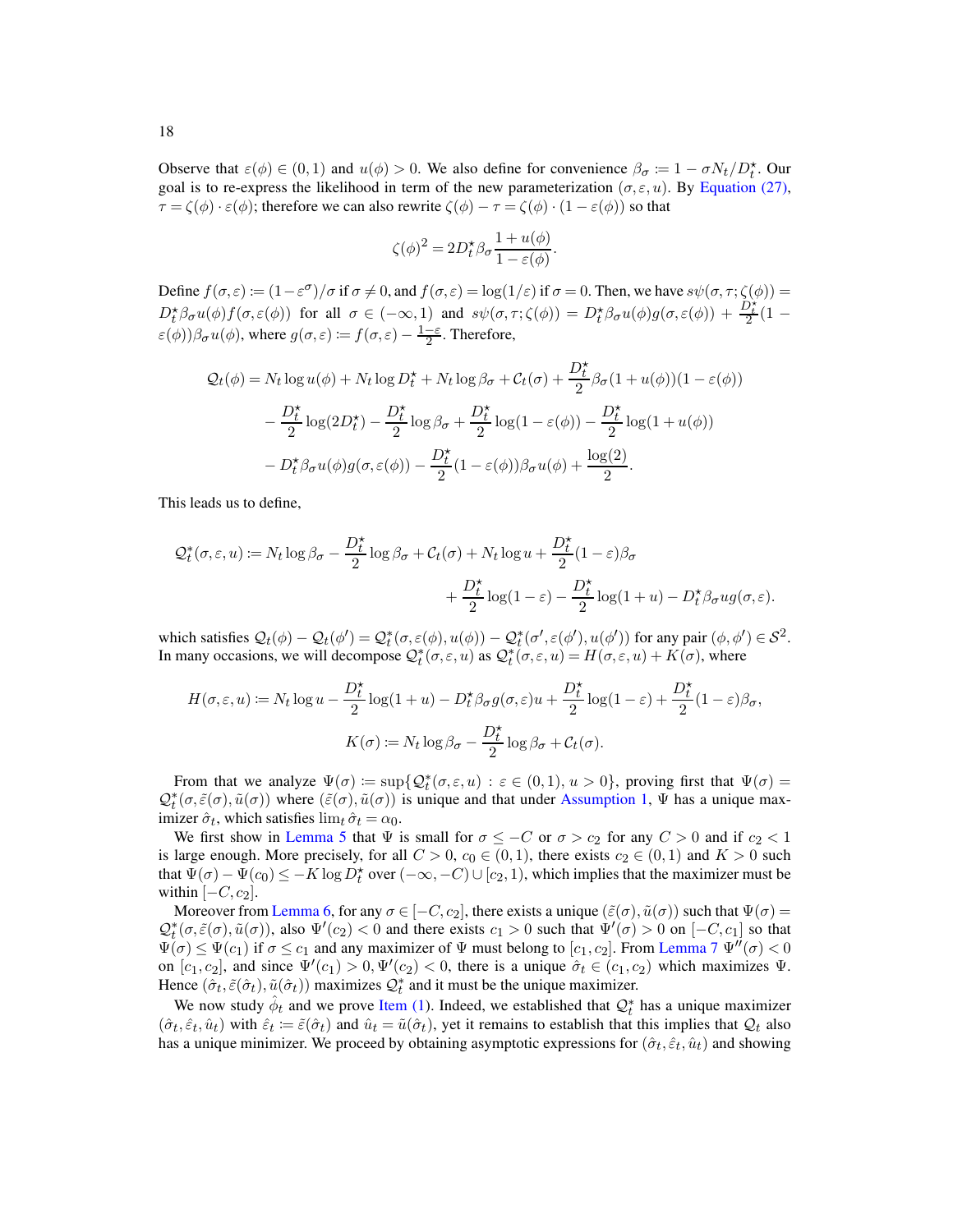that the map  $\phi \mapsto (\sigma, \varepsilon(\phi), u(\phi))$  is locally invertible. Note that if  $\sigma \in [c_1, c_2]$  then  $\partial_{\sigma} \log f(\sigma, \varepsilon) =$  $-\frac{1+O(\varepsilon^{\sigma}\log\varepsilon^{-1})}{\sigma}$  $\frac{\log \varepsilon}{\sigma}$ . Hence, by [\(35\)](#page-19-3) in [Lemma 6,](#page-19-1) it comes that  $\hat{\sigma}_t$  must satisfy

$$
-C'_t(\hat{\sigma}_t) = \frac{N_t}{\hat{\sigma}_t} \left( 1 + O\left(\frac{N_t}{D_t^{\star}}\right) \right) \left( 1 + O\left(\hat{\varepsilon}_t^{\hat{\sigma}_t} \log \frac{1}{\hat{\varepsilon}_t} \right) \right) + O\left(\frac{N_t^2}{D_t^{\star}}\right)
$$

$$
= \frac{N_t}{\hat{\sigma}_t} \left( 1 + O\left(\frac{N_t}{D_t^{\star}} \bigvee \hat{\varepsilon}_t^{\hat{\sigma}_t} \log \frac{1}{\hat{\varepsilon}_t} \right) \right).
$$

Moreover using [\[28](#page-29-11), [Lemma S2.2\]](#page-39-0), since  $\hat{u}_t = \bar{u}(\hat{\sigma}_t, \hat{\varepsilon}_t)$  and  $\frac{1}{2} + \beta_{\sigma} g(\hat{\sigma}_t, \hat{\varepsilon}_t) = \frac{1}{2} + \frac{1-\hat{\varepsilon}_t^2}{\hat{\sigma}_t} - \frac{1-\hat{\varepsilon}_t}{2} + \frac{1-\hat{\varepsilon}_t^2}{2}$  $O(N_t/D_t^{\star}) = \frac{1}{\hat{\sigma}_t} \left(1 + O(\frac{N_t}{D_t^{\star}} \bigvee \hat{\varepsilon}_t^{\hat{\sigma}_t})\right)$ , then,

<span id="page-18-0"></span>
$$
\hat{u}_t = \frac{\hat{\sigma}_t N_t}{D_t^{\star}} \left( 1 + O\left(\frac{N_t}{D_t^{\star}} \bigvee \hat{\varepsilon}_t^{\hat{\sigma}_t} \right) \right) = o(1)
$$
\n(28)

Finally since  $\partial_{\varepsilon}H(\hat{\sigma}_t, \hat{\varepsilon}_t, \hat{u}_t) = 0$ , we deduce that,

$$
0 = D_t^{\star} \hat{u}_t \left( 1 - \frac{\hat{\sigma}_t N_t}{D_t^{\star}} \right) \left( \hat{\varepsilon}_t^{-1 + \hat{\sigma}_t} - \frac{1}{2} \right) - \frac{D_t^{\star}}{2} \frac{1}{1 - \hat{\varepsilon}_t} - \frac{D_t^{\star}}{2} \left( 1 - \frac{\hat{\sigma}_t N_t}{D_t^{\star}} \right)
$$
  
= 
$$
D_t^{\star} \left\{ \hat{u}_t \left( 1 - \frac{\hat{\sigma}_t N_t}{D_t^{\star}} \right) \left( \hat{\varepsilon}_t^{-1 + \hat{\sigma}_t} - \frac{1}{2} \right) - 1 + O \left( \frac{N_t}{D_t^{\star}} \bigvee \hat{\varepsilon}_t \right) \right\}.
$$

That is, using [\(28\)](#page-18-0),

$$
\hat{\varepsilon}_t^{-1+\hat{\sigma}_t} = \frac{1}{2} + \frac{1 + O\left(\frac{N_t}{D_t^*} \sqrt{\hat{\varepsilon}_t}\right)}{\hat{u}_t} = \frac{D_t^{\star}}{\hat{\sigma}_t N_t} \left(1 + O\left(\frac{N_t}{D_t^{\star}} \sqrt{\hat{\varepsilon}_t^{\hat{\sigma}_t}}\right)\right).
$$

From the previous, we also obtain  $\hat{\varepsilon}_t \asymp \left(\frac{N_t}{D_t^*}\right)^{1/(1-\hat{\sigma}_t)}$ . Then, under [Assumption 1,](#page-3-1) since  $x \to xC_t'(x)$ is decreasing and since its derivative is bounded from below by  $-CN_t$  for some  $C > 0$ ,

$$
|\hat{\alpha}_t - \hat{\sigma}_t| = O\left(\frac{N_t}{D_t^{\star}} \bigvee \hat{\varepsilon}_t^{\hat{\sigma}_t} \log \frac{1}{\hat{\varepsilon}_t}\right)
$$
(29)

and

$$
\hat{\varepsilon}_t \asymp 1/\sqrt{D_t^{\star}}, \text{ and } \hat{\varepsilon}_t^{\hat{\sigma}_t} \asymp \frac{\sqrt{D_t^{\star}}}{N_t}.
$$
\n(30)

This finished to establish the asymptotic expressions of  $(\hat\sigma_t,\hat\varepsilon_t,\hat u_t)$ . To prove that  $\hat\phi_t$  exists and is unique we prove in [Lemma 8](#page-19-4) that

<span id="page-18-1"></span>
$$
\sup_{(\sigma,\epsilon,u)\notin\varphi(U_t(K'))} \mathcal{Q}_t^*(\sigma,\epsilon,u) - \sup_{(\sigma,\epsilon,u)\in\mathbb{R}_+\times(0,1)\times\mathbb{R}_+} \mathcal{Q}_t^*(\sigma,\epsilon,u) \le -K \log D_t^*,\tag{31}
$$

where

$$
U_t(C) \coloneqq \Big\{ \phi : |\sigma - \hat{\sigma}_t|^2 \le \frac{C \log(D_t^*)}{N_t}, \ |\varepsilon(\phi) - \hat{\varepsilon}_t|^2 \le \frac{C \log(D_t^*)}{(D_t^*)^{3/2}}, \ |u(\phi) - \hat{u}_t|^2 \le \frac{C N_t \log(D_t^*)}{D_t^{*2}} \Big\},
$$

and that on  $U_t$  the function  $\phi \to \varphi(\phi) = (\sigma, \varepsilon(\phi), u(\phi))$  is invertible. This guarantees that  $\hat{\phi}_t =$  $\varphi^{-1}((\hat{\sigma}_t, \tilde{\varepsilon}(\hat{\sigma}_t), \tilde{u}(\hat{\sigma}_t))) \in U_t$  $\varphi^{-1}((\hat{\sigma}_t, \tilde{\varepsilon}(\hat{\sigma}_t), \tilde{u}(\hat{\sigma}_t))) \in U_t$  $\varphi^{-1}((\hat{\sigma}_t, \tilde{\varepsilon}(\hat{\sigma}_t), \tilde{u}(\hat{\sigma}_t))) \in U_t$ . Hence the 1 in [Item \(1\)](#page-5-5) is proved.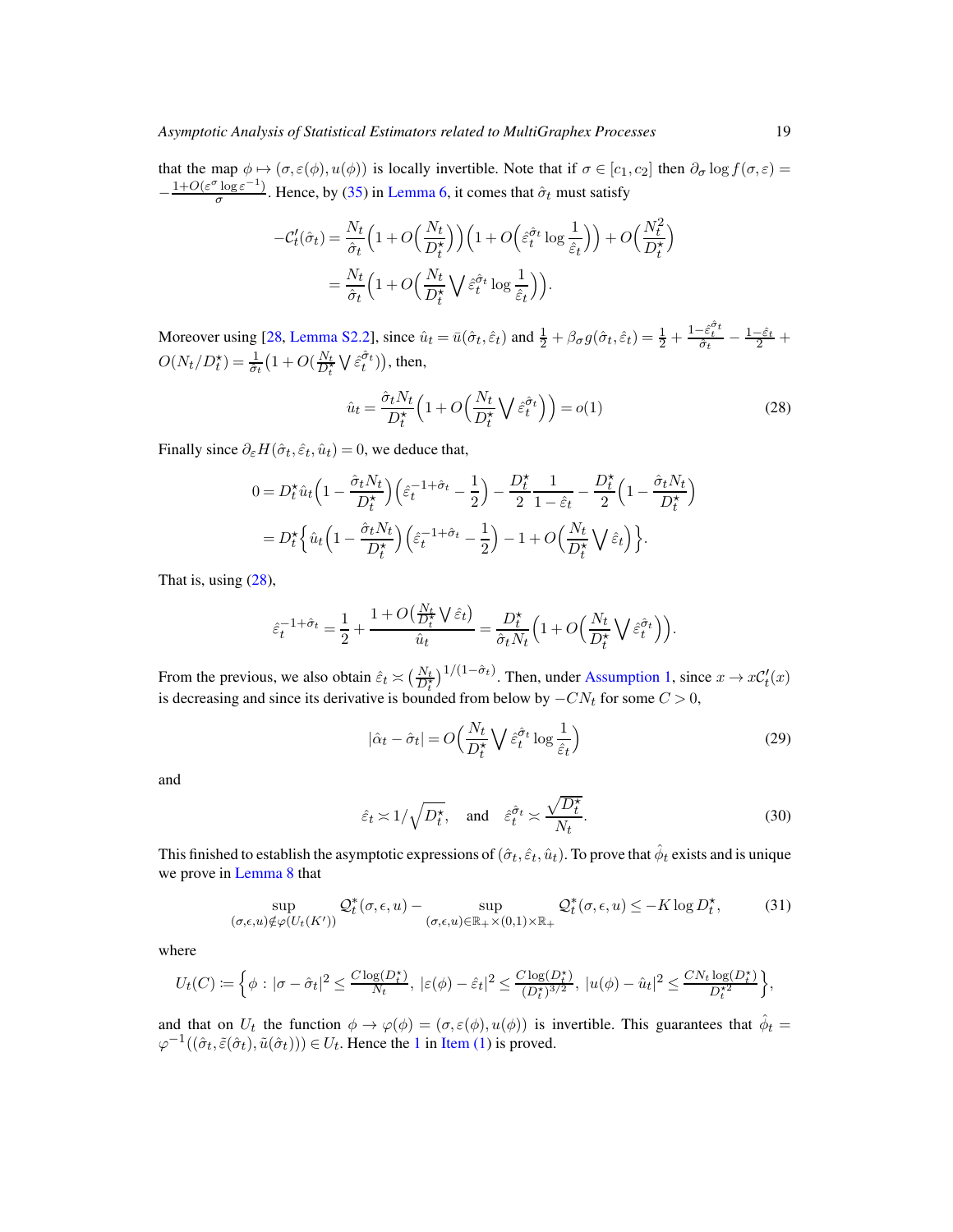We now prove points [2](#page-5-6) of [Theorem 1.](#page-4-0) The starting point is the [Equation \(31\).](#page-18-1) Moreover, from part (ii) of [Lemma 8](#page-19-4) the function  $\varphi(\phi) = (\sigma, \varepsilon(\phi), u(\phi))$  has a continuously differentiable inverse whose gradient is given by [\(36\)](#page-20-1). Hence by doing a Taylor expansion of  $\varphi^{-1}$ , if  $\phi \in U_t$ , we have,

$$
|\tau - \hat{\tau}_t| \lesssim \sqrt{2 D_t^\star} |\varepsilon - \hat{\varepsilon}_t| \lesssim \frac{\sqrt{\log D_t^\star}}{(D_t^\star)^{1/4}},
$$

and,

$$
|s - \hat{s}_t| \lesssim c_8 \sqrt{2D_t^{\star}} \log(2D_t^{\star}) |\sigma - \hat{\sigma}_t| + c_7 \frac{(2D_t^{\star})^{3/2}}{N_t} |u(\phi) - \hat{u}_t| \lesssim \sqrt{2D_t^{\star}} \frac{\log D_t^{\star}}{\sqrt{N_t}}
$$

It remains to prove that [3](#page-5-7) of [Theorem 1](#page-4-0) holds. But, from the expression of  $\hat{\sigma}_t$ ,  $\hat{\varepsilon}_t$ ,  $\hat{u}_t$ , we obtain

<span id="page-19-6"></span>
$$
\hat{\tau}_t = \sqrt{2D_t^{\star}} \Big( \frac{\hat{\sigma}_t N_t}{D_t^{\star}} \Big)^{1/(1-\hat{\sigma}_t)} \Big( 1 + O\Big( \frac{N_t}{D_t^{\star}} \bigvee \frac{\sqrt{D_t^{\star}}}{N_t} \Big) \Big), \quad \hat{s}_t = \frac{\hat{\sigma}_t N_t}{(\sqrt{2D_t^{\star}})^{\hat{\sigma}_t}} \Big( 1 + O\Big( \frac{N_t}{D_t^{\star}} \bigvee \frac{\sqrt{D_t^{\star}}}{N_t} \Big) \Big).
$$
\n(32)

<span id="page-19-0"></span>which terminates the proof of [Theorem 1.](#page-4-0)

**Lemma 5.** *Under [Assumption 1,](#page-3-1) for all*  $c_0 \in (0,1)$  *fixed, we have:* 

• *For all*  $C > 0$  *there exists*  $B, t_0 > 0$  *such that for all*  $\sigma \leq -C$ *, and for all*  $t > t_0$ *,* 

$$
\Psi(\sigma) - \Psi(c_0) \le -BN_t \log \frac{D_t^*}{N_t}.
$$
\n(33)

,

• *For all*  $K > 0$  *there exists*  $c_2 > 0$ 

<span id="page-19-5"></span>
$$
\Psi(\sigma) - \Psi(c_0) \le -KN_t \quad \forall \sigma \in (c_2, 1). \tag{34}
$$

<span id="page-19-1"></span>**Lemma 6.** Let  $-C \leq \sigma < c_2 < 1$ . Then, if  $N_t = o(D_t^*)$ , the equation  $(\varepsilon, u) \mapsto H(\sigma, \varepsilon, u)$  has a *unique maximizer*  $(\tilde{\varepsilon}(\sigma), \tilde{u}(\sigma))$ *. Furthermore*  $\tilde{\varepsilon}(\sigma) \leq \frac{3CN_t}{D_t^*}$ ,  $\tilde{u}(\sigma) = \frac{N_t}{D_t^*}$  $\frac{1+O(N_t/D_t^{\star})}{f(\sigma,\tilde{\varepsilon}(\sigma))}$  and

<span id="page-19-3"></span>
$$
\Psi'(\sigma) = C'_t(\sigma) - N_t \left( 1 + O\left(\frac{N_t}{D_t^{\star}}\right) \right) \frac{\partial_{\sigma} f(\sigma, \tilde{\varepsilon}(\sigma))}{f(\sigma, \tilde{\varepsilon}(\sigma))} + O\left(\frac{N_t^2}{D_t^{\star}}\right), \quad \sigma \in [-C, c_2].
$$
 (35)

*In addition, under [Assumption 1,](#page-3-1) there exists*  $0 < c_1 < c_2$  *such that*  $\Psi'(\sigma) > 0$  *for all*  $-C \le \sigma \le c_1$ *, and for*  $c_2$  *sufficiently large*  $\Psi'(c_2) < 0$ *.* 

<span id="page-19-2"></span>**Lemma 7.** *For all*  $\sigma \in [c_1, c_2]$ *,* 

$$
\Psi''(\sigma) = \mathcal{C}_t''(\sigma) - \frac{N_t(1 + o(1))}{\sigma^2} < 0.
$$

<span id="page-19-4"></span>Lemma 8. *Under [Assumption 1,](#page-3-1) we have :*

*1. For all*  $K > 0$  *there exists*  $K' > 0$  *such that* 

$$
\sup_{(\sigma,\epsilon,u)\in\varphi(U_t(K'))^c} \mathcal{Q}_t^*(\sigma,\epsilon,u) - \sup \mathcal{Q}_t^* \leq -K \log D_t^*.
$$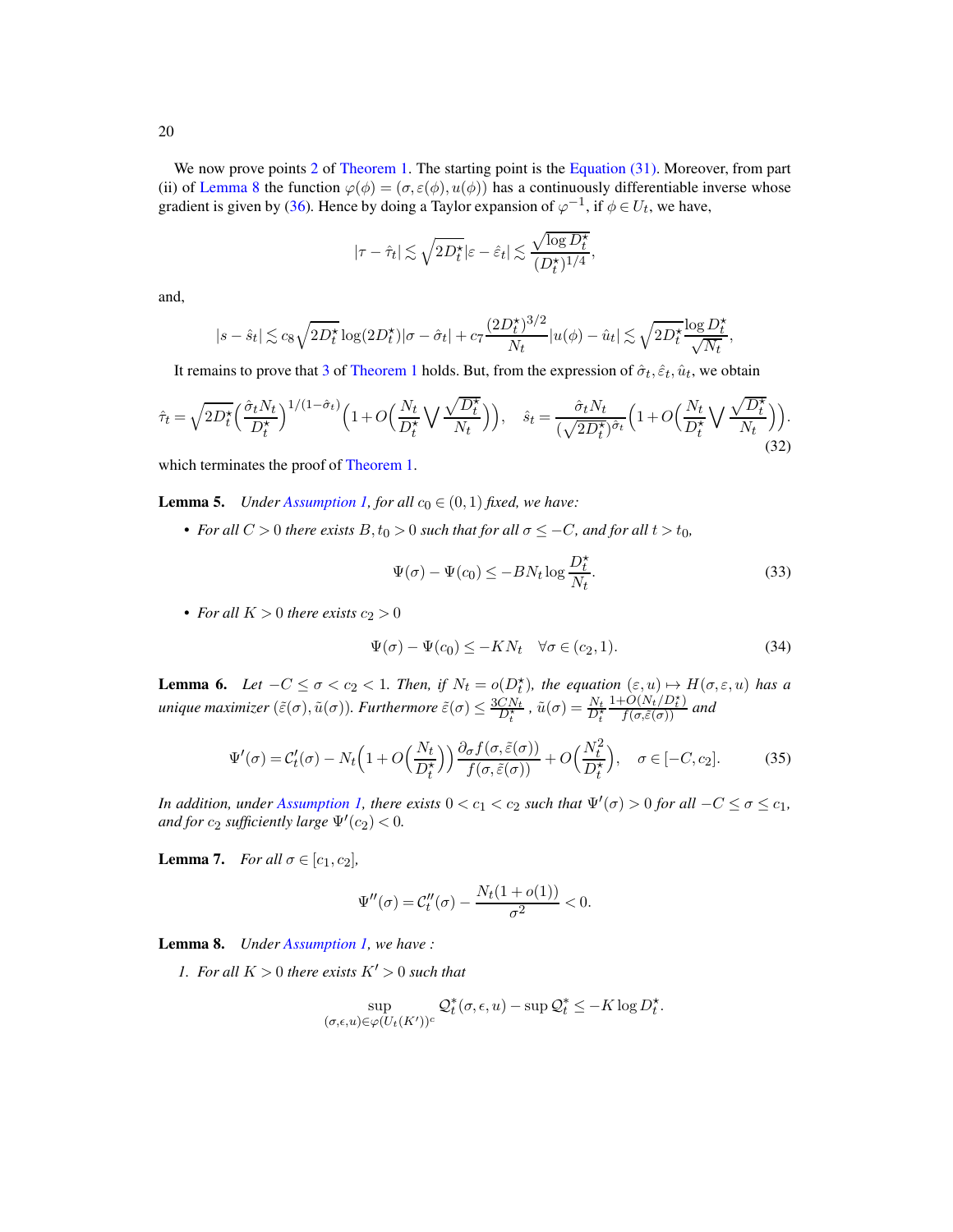*Asymptotic Analysis of Statistical Estimators related to MultiGraphex Processes* 21

*2. The map*  $\varphi$  *is invertible on*  $U_t(C)$ *, for any*  $C > 0$  *if t is large enough. Consequently, there is a*  $u$ nique  $\hat{\phi}_t = (\hat{\sigma}_t, \hat{\tau}_t, \hat{s}_t) \in U_t$ , and thus in  $\mathcal S$  which maximizes  $\mathcal Q_t$  and the Jacobian is given by

<span id="page-20-1"></span>
$$
J(\phi)^{-1} \sim \begin{pmatrix} 1 & 0 & 0 \\ 0 & \sqrt{2D_t^{\star}} & 0 \\ c_8 \sqrt{2D_t^{\star}} \log(2D_t^{\star}) & 0 & c_7 \frac{(2D_t^{\star})^{3/2}}{N_t} \end{pmatrix}.
$$
 (36)

[Lemmas 5](#page-19-0) to [8](#page-19-4) are proved in [\[28,](#page-29-11) [Section S2.1\]](#page-36-0).

## <span id="page-20-0"></span>5.3. Proof of [Theorem 2](#page-5-0)

Set  $\phi_* = (\alpha_0, \tau_*, s_{*,t})$  with  $s_{*,t} = \sqrt{2D_t^{\star}} \tau_*^{1-\alpha_0}/2$  and  $\tau_*$  as defined in [Theorem 1,](#page-4-0) and define

$$
B_t(M) = \left\{ \phi \, : \, \left| \frac{s}{s_{*,t}} - \frac{\hat{s}_t}{s_{*,t}} \right| \leq \frac{M}{s_{*,t}^{(1+\hat{s}_t)/2}}; \, |\tau - \hat{\tau}_t| \leq \frac{M}{\sqrt{s_{*,t}}}; \, |\sigma - \hat{\sigma}_t| \leq \frac{M}{s_{*,t}^{(1+\hat{s}_t)/2}} \right\}.
$$

Then under [Assumption 1,](#page-3-1) for all  $\epsilon > 0$ ,  $|\hat{\sigma}_t - \alpha_0| + |\hat{\tau}_t - \tau_*| + |\hat{s}_t/s_{*,t} - 1| \le \epsilon/2$  if t is large enough. Hence for all  $M > 0$ , when t is large enough,

<span id="page-20-2"></span>
$$
\left\{ |\sigma - \alpha_0| + |\tau - \tau_*| + \left| \frac{s}{s_{*,t}} - 1 \right| > \epsilon \right\} \subset B_t(M \log s_{*,t})^c.
$$

Moreover, using [Theorem 7](#page-14-1)

$$
\Pi(B_t(M \log^2 s_{*,t})^c | \mathcal{G}_t) = \frac{\int_{B_t(M \log^2 s_{*,t})^c} e^{L_t(\phi) - L_t(\hat{\phi}_t)} d\pi(\phi)}{\int_{\mathcal{S}} e^{L_t(\phi) - L_t(\hat{\phi}_t)} d\pi(\phi)} \le \frac{2 \int_{B_t(M \log^2 s_{*,t})^c} e^{\mathcal{Q}_t(\phi) - \mathcal{Q}_t(\hat{\phi}_t)} d\pi(\phi)}{\int_{B_t(1/\log s_{*,t})} e^{\mathcal{Q}_t(\phi) - \mathcal{Q}_t(\hat{\phi}_t)} d\pi(\phi)}
$$
(37)

Using [\[28,](#page-29-11) [Lemma S3.5\]](#page-51-0), on  $B_t(1/\log s_{*,t})$ ,  $\Sigma_t(\sigma, \tau, s/s_{*,t})^{-1} \lesssim \text{diag}\left(s_{*,t}^{1+\alpha_0} \log^2 s_{*,t}, s_{*,t}, s_{*,t}^{1+\alpha_0}\right)$ so by a Taylor expansion, for all  $\phi \in B_t(1/\log s_{*,t})$  and since  $\nabla \mathcal{Q}_t(\hat{\phi}_t) = 0$ 

$$
Q_t(\phi) - Q_t(\hat{\phi}_t)
$$
  
\$\geq -(\sigma - \hat{\sigma}\_t)^2 s\_{\*,t}^{1+\alpha\_0} \log^2 s\_{\*,t} - (\tau - \hat{\tau}\_t)^2 s\_{\*,t} - \left(\frac{s - \hat{s}\_t}{s\_{\*,t}}\right)^2 s\_{\*,t}^{1+\alpha\_0} \gtrsim -C\$

for some  $C > 0$ . Thus the denominator of the right hand side of [Equation \(37\)](#page-20-2) is bounded from below by  $e^{-C}\Pi(B_t(1/\log s_{*,t}))$ . We use part 2 of [Theorem 1](#page-4-0) to bound the numerator by  $(D_t^{\star})^{-M'}$  with  $M' > 0$  arbitrarily large by choosing  $M > 0$  large enough and using [Equation \(12\),](#page-5-2)

$$
\Pi(B_t(M\log^2 s_{*,t})^c \mid \mathcal{G}_t) \le \frac{e^C (D_t^\star)^{-M'}}{\Pi(B_t(1/\log s_{*,t}))} = o(1)
$$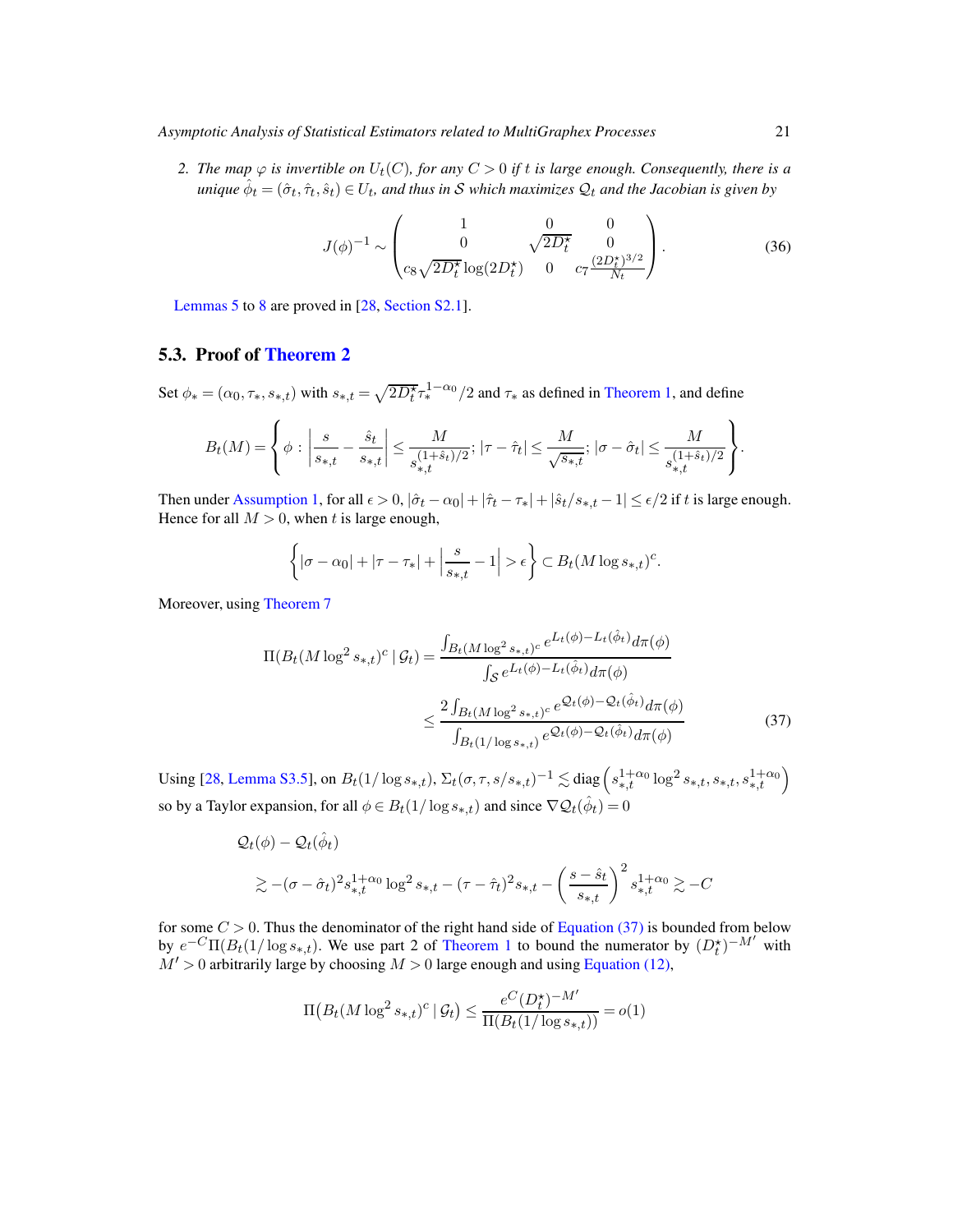We now prove [\(15\)](#page-6-1). On  $B_t(M\sqrt{\log s_{*,t}})$ , using the notation from [\[28,](#page-29-11) [Section S3.1\]](#page-50-1) in particular  $\mathcal{Q}_t^*(\sigma, \tau, u) = \mathcal{Q}_t(\sigma, \tau, s_{*,t} u)$  and  $\dot{\phi}_u = (\sigma, \tau, u)$ , and by a Taylor expansion,

$$
L_t(\phi) - L_t(\hat{\phi}_t) = \mathcal{Q}_t(\phi) - \mathcal{Q}_t(\hat{\phi}_t) + o(1) =: Q_t^*(\phi_u) - Q_t^*(\hat{\phi}_{t,u}) + o(1)
$$
  
= 
$$
\frac{-(\phi_u - \hat{\phi}_{t,u})^T \Sigma_t(\bar{\phi}_u)^{-1}(\phi_u - \hat{\phi}_{t,u})}{2} + o(1),
$$

where  $\bar{\phi}_u = \gamma \phi_u + (1 - \gamma) \hat{\phi}_{t,u}$  for some  $\gamma \in (0, 1)$ . From [\[28,](#page-29-11) [Lemma S3.5\]](#page-51-0), the matrix  $\Sigma_t(\bar{\phi}_u)^{-1}$  is positive definite and satisfies  $\Sigma_t(\bar{\phi}_u)^{-1} = \Sigma_t(\hat{\phi}_{t,u})^{-1}(1+o(1)),$  so that on  $B_t(M\log^2 s_{*,t})$ 

$$
L_t(\phi) - L_t(\hat{\phi}_t) = \frac{- (\phi_u - \hat{\phi}_{t,u})^T \Sigma_t (\hat{\phi}_{t,u})^{-1} (\phi_u - \hat{\phi}_{t,u})}{2} (1 + o(1)).
$$

Now denote  $\tilde{\pi}_u$  (resp.  $\tilde{\pi}_u(\phi | \mathcal{G}_t)$ ) the prior (resp. posterior) density of  $\phi_u$ ,  $\tilde{\pi}_u(\phi_u | \mathcal{G}_t) = s_{*,t} \pi_t(\phi | \mathcal{G}_t)$ with  $pi_t(\phi | \mathcal{G}_t)$  the posterior density of  $\phi$ ; and keeping the notation  $B_t(M \log^2 s_{*,t})$  for its transformation by the function  $\phi \mapsto \phi_u$ ,

$$
\begin{split} \int_{B_{t}(M\log^{2}s_{*,t})}e^{-\frac{(-(\phi_{u}-\hat{\phi}_{t,u})^{T}\Sigma_{t}(\hat{\phi}_{t,u})^{-1}(\phi_{u}-\hat{\phi}_{t,u})}{2}(1+o(1))}\tilde{\pi}_{u}(\phi_{u})d\phi_{u} \\ =\tilde{\pi}_{u}(\hat{\phi}_{t,u}))(1+o(1))\int_{B_{t}(M\log^{2}s_{*,t})}e^{\frac{-(\phi_{u}-\hat{\phi}_{t,u})^{T}\Sigma_{t}(\hat{\phi}_{t,u})^{-1}(\phi_{u}-\hat{\phi}_{t,u})}{2}}d\phi_{u}. \end{split}
$$

Moreover using the lower bound on  $\Sigma_t(\hat{\phi}_{t,u})^{-1}$  from [\[28](#page-29-11), [Section S3.1\]](#page-50-1)

$$
(\phi_u - \hat{\phi}_{t,u})^T \Sigma_t (\hat{\phi}_{t,u})^{-1} (\phi_u - \hat{\phi}_{t,u}) \gtrsim (\sigma - \hat{\sigma}_t)^2 s_{*,t}^{1 + \alpha_0} + (\tau - \hat{\tau}_t)^2 s_{*,t} + (s_{*,t} - \hat{s}_t)^2 s_{*,t}^{\alpha_0 - 1} / \log^2 s_{*,t}.
$$
  
\nHence there exists  $\alpha > 0$  such that writing  $\tilde{P}_t = (\Sigma_t(\hat{\phi}_{t,u})^{-1/2} (\phi_t - \hat{\phi}_{t,u})) \Leftrightarrow \epsilon \in \mathcal{P}_t(M) \text{ or } \tilde{\mathcal{P}}_t(M) \text{ or } \tilde{\mathcal{P}}_t(M) \text{ or } \tilde{\mathcal{P}}_t(M) \text{ or } \tilde{\mathcal{P}}_t(M) \text{ or } \tilde{\mathcal{P}}_t(M) \text{ or } \tilde{\mathcal{P}}_t(M) \text{ or } \tilde{\mathcal{P}}_t(M) \text{ or } \tilde{\mathcal{P}}_t(M) \text{ or } \tilde{\mathcal{P}}_t(M) \text{ or } \tilde{\mathcal{P}}_t(M) \text{ or } \tilde{\mathcal{P}}_t(M) \text{ or } \tilde{\mathcal{P}}_t(M) \text{ or } \tilde{\mathcal{P}}_t(M) \text{ or } \tilde{\mathcal{P}}_t(M) \text{ or } \tilde{\mathcal{P}}_t(M) \text{ or } \tilde{\mathcal{P}}_t(M) \text{ or } \tilde{\mathcal{P}}_t(M) \text{ or } \tilde{\mathcal{P}}_t(M) \text{ or } \tilde{\mathcal{P}}_t(M) \text{ or } \tilde{\mathcal{P}}_t(M) \text{ or } \tilde{\mathcal{P}}_t(M) \text{ or } \tilde{\mathcal{P}}_t(M) \text{ or } \tilde{\mathcal{P}}_t(M) \text{ or } \tilde{\mathcal{P}}_t(M) \text{ or } \tilde{\mathcal{P}}_t(M) \text{ or } \tilde{\mathcal{P}}_t(M) \text{ or } \tilde{\mathcal{P}}_t(M) \text{ or } \tilde{\mathcal{P}}_t(M) \text{ or } \tilde{\mathcal{P}}_t(M) \text{ or } \tilde{\mathcal{P}}_t(M) \text{ or } \tilde{\mathcal{P}}_t$ 

Hence there exists  $c > 0$  such that writing  $\tilde{B}_t = \{\Sigma_t(\hat{\phi}_{t,u})^{-1/2}(\phi_u - \hat{\phi}_{t,u}); \phi_u \in B_t(M \log^2 s_{*,t})\},$ 

$$
\int_{B_t(M\log^2 s_{*,t})} e^{\frac{-(\phi_u - \hat{\phi}_{t,u})^T \Sigma_t (\hat{\phi}_{t,u})^{-1} (\phi_u - \hat{\phi}_{t,u})}{2} (1+o(1))} \tilde{\pi}_u(\phi_u) d\phi_u
$$
\n
$$
= (1+o(1)) \tilde{\pi}_u(\hat{\phi}_{t,u})) \int_{B_t(M\log s_{*,t})} e^{\frac{-(\phi_u - \hat{\phi}_{t,u})^T \Sigma_t (\hat{\phi}_{t,u})^{-1} (\phi_u - \hat{\phi}_{t,u})}{2} (1+o(1))} d\phi_u
$$
\n
$$
= (1+o(1)) \tilde{\pi}_u(\hat{\phi}_{t,u})) |\Sigma_t(\hat{\phi}_{t,u})|^{1/2} \left[ \int_{\mathbb{R}^3} e^{\frac{-\|z\|^2}{2}} dz - \int_{\tilde{B}_t^c} e^{\frac{-\|z\|^2}{2}} dz \right]
$$

and using  $\int_{\tilde{B}_t^c} e^{-\frac{||z||^2}{2}} dz \le (2\pi)^{3/2} Pr(||\mathcal{X}^2(3)||^2 > M) = o(1)$  by choosing M large, we obtain that

$$
\tilde{\pi}_u(\phi_u \mid \mathcal{G}_t) = \frac{(1 + o(1))\tilde{\pi}_u(\phi_u)e^{-\frac{-(\phi_u - \hat{\phi}_{t,u})^T \Sigma_t(\hat{\phi}_{t,u})^{-1}(\phi_u - \hat{\phi}_{t,u})}{2}(1 + o(1))}}{\int_{B_t(M \log^2 s_{*,t})} e^{\frac{-(\phi_u - \hat{\phi}_{t,u})^T \Sigma_t(\hat{\phi}_{t,u})^{-1}(\phi_u - \hat{\phi}_{t,u})}{2}(1 + o(1))}\tilde{\pi}_u(\phi_u)d\phi_u}
$$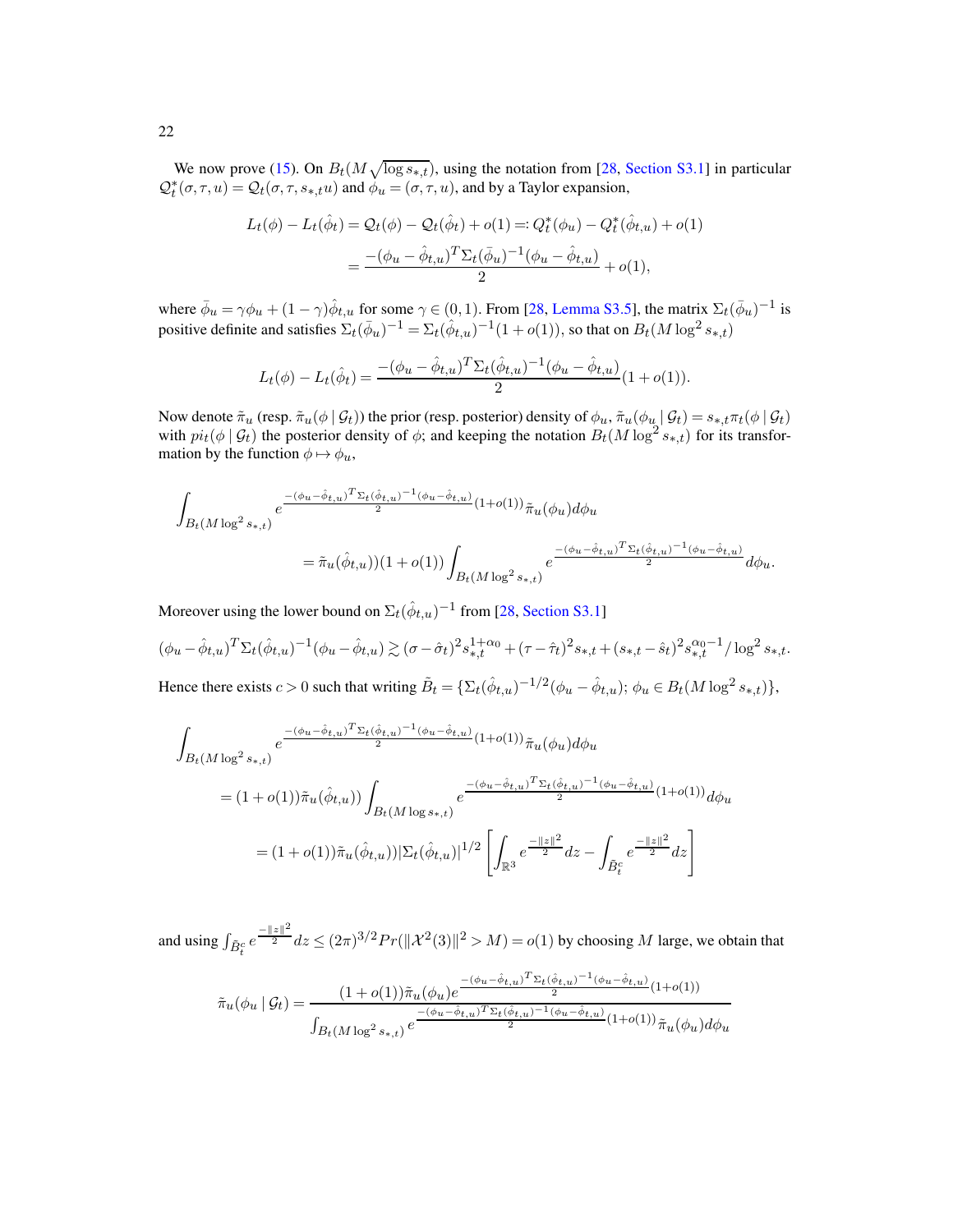*Asymptotic Analysis of Statistical Estimators related to MultiGraphex Processes* 23

$$
= \frac{(1+o(1))\tilde{\pi}_u(\phi_*)e^{-\frac{(\phi_u-\hat{\phi}_{t,u})^T \Sigma_t(\hat{\phi}_{t,u})^{-1}(\phi_u-\hat{\phi}_{t,u})}{2}(1+o(1))}}{\tilde{\pi}_u(\hat{\phi}_{t,u})|\Sigma_t(\hat{\phi}_{t,u})|^{1/2}(2\pi)^{3/2}}
$$

$$
= \frac{(1+o(1))e^{\frac{-(\phi_u-\hat{\phi}_{t,u})^T \Sigma_t(\hat{\phi}_{t,u})^{-1}(\phi_u-\hat{\phi}_{t,u})}{2}(1+o(1))}}{|\Sigma_t(\hat{\phi}_{t,u})|^{1/2}(2\pi)^{3/2}},
$$

uniformly over  $\phi \in B_t(M\log^2 s_{*,t})$ , where we have used the consistency of  $\hat{\phi}_{t,u}$ . This implies that

$$
\|\Pi_t - \mathcal{N}(0, 1)^{\otimes 3}\|_{TV} \le o(1) + \Pi(B_t(M \log^2 s_{*,t})^c \mid \mathcal{G}_t) = o(1).
$$

## <span id="page-22-0"></span>5.4. Proof of [Theorem 3](#page-6-0)

Following from the proof of [Equation \(34\),](#page-19-5) for any  $\epsilon > 0$  fixed and  $\sigma > \epsilon$ ,

$$
\Psi(\sigma) - \Psi(\epsilon) \le \sum_{j\ge 2} N_{t,j} \sum_{k=1}^{j-1} \log \frac{k-\sigma}{k-\epsilon} + O(N_t) \le -(\sigma - \epsilon) \sum_{j\ge 2} N_{t,j} \sum_{k=1}^{j-1} \frac{1}{k-\epsilon} + O(N_t)
$$

Moreover

$$
\sum_{k=1}^{j-1} \frac{1}{k - \epsilon} \ge \sum_{k=1}^{j-1} \frac{1}{k} \ge \log j + O(1)
$$

Hence, when  $t$  is large enough and under [Equation \(16\),](#page-6-3)

$$
\Psi(\sigma) - \Psi(\epsilon) \leq -(\sigma - \epsilon) \sum_{j \geq 2} N_{t,j} \log j + O(N_t) \leq -c_2(\sigma - \epsilon) N_t \log D_t^{\star} + O(N_t).
$$

which thus leads to : for all  $\phi$  such that  $\sigma > 2\epsilon$ 

$$
L_t(\sigma, \tau, s) - \sup_{\tau, s} L_t(\epsilon, \tau, s) \le -c_2(\sigma - \epsilon)N_t \log D_t^* + O(N_t)
$$

Using the computations of the derivatives of  $Q_t$  in the proof of [\[28,](#page-29-11) [Lemma S3.5\]](#page-51-0),  $\sup_{\tau,s} L_t(\epsilon,\sigma,\tau)$ is attained at

$$
\hat{\tau}_{\epsilon} = \left(\frac{2\hat{s}_{\epsilon}}{\sqrt{2D_{t}^{\star}}}\right)^{1/(1-\epsilon)}(1+o(1)), \quad \hat{s}_{\epsilon} = \frac{N_{t}\epsilon}{(1-\epsilon/2)(2D_{t}^{\star})^{\epsilon/2}}(1+o(1))
$$

and choosing

$$
\phi \in B_t = \left\{ |\sigma - \epsilon| + |\tau - \hat{\tau}_{\epsilon}| \le \frac{\epsilon}{N_t \log D^{\star}_t}, |s - \hat{s}_{\epsilon}| \le \frac{\epsilon}{N_t} \right\}
$$

together with  $\nabla Q_t$  in [\[28](#page-29-11), [Section S3.1\]](#page-50-1),

$$
\left| L_t(\sigma, \tau, s) - \sup_{\tau, s} L_t(\epsilon, \tau, s) \right| \le C\epsilon
$$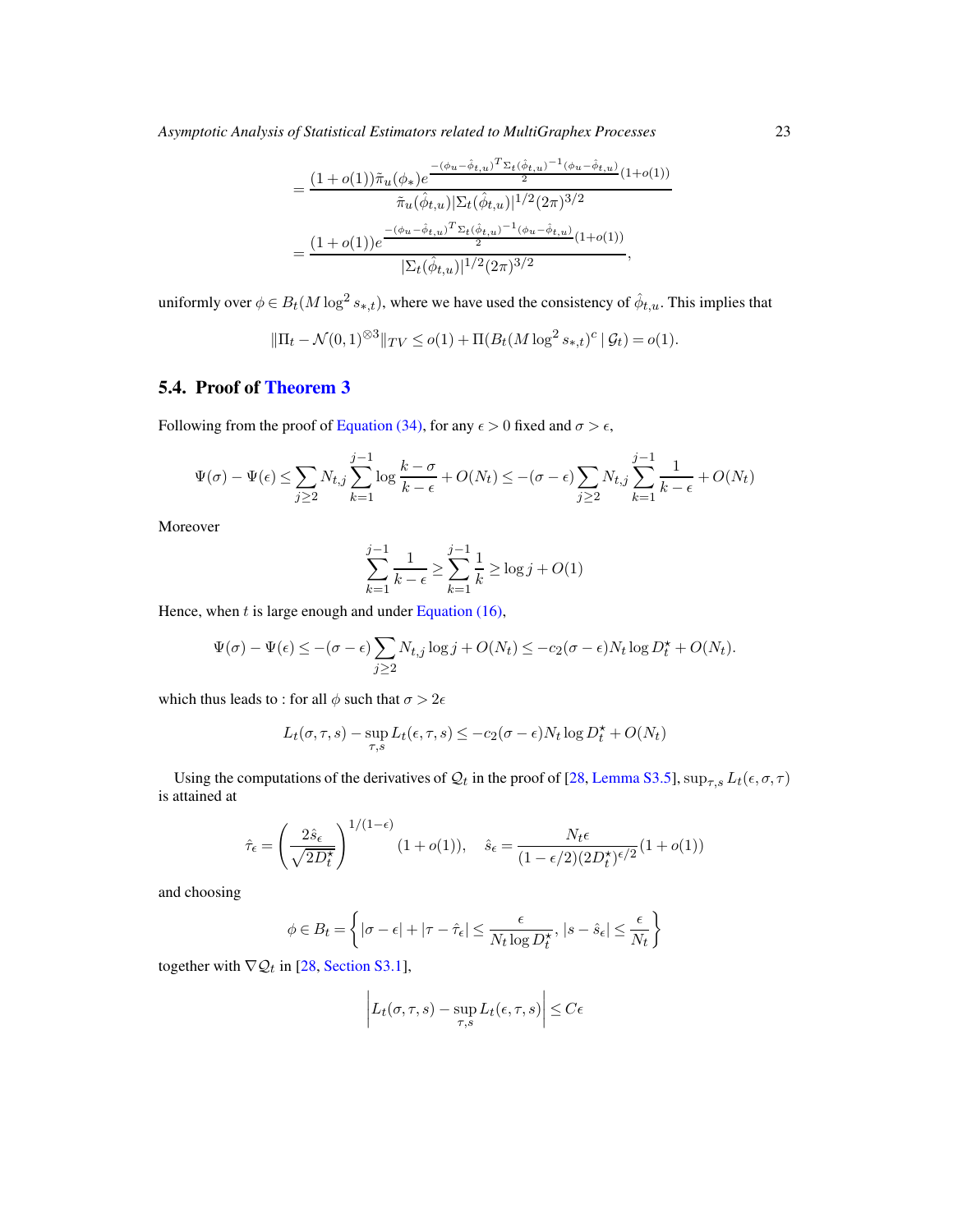for some positive constant  $C$ . Hence

$$
\int_{B_t} e^{L_t(\sigma,\tau,s)-\Psi(\epsilon)} \pi(\phi) d\phi \ge e^{-\epsilon C} \Pi(B_t)
$$

and from [Equation \(17\),](#page-6-2)

$$
\Pi(B_t) \ge \pi(\epsilon, \hat{\tau}_{\epsilon}) \left(\frac{\epsilon}{N_t \log D_t^{\star}}\right)^2 (1 + o(1)) \Pi\left(\left|\frac{s}{\sqrt{2D_t^{\star}}} - \frac{N_t \epsilon}{(1 - \epsilon/2)(2D_t^{\star})^{(1 + \epsilon)/2}} (1 + o(1))\right| \le \frac{\epsilon}{N_t}\right)
$$
  

$$
\ge e^{-\frac{c_2 N_t}{2}},
$$

since if  $\epsilon$  is small enough and when t is large enough

$$
\frac{1}{(D_t^\star)^{c_3}} \leq \frac{N_t\epsilon}{(1-\epsilon/2)(2D_t^\star)^{(1+\epsilon)/2}} \leq 1, \quad \text{and } \quad o(1) = \hat{\tau}_\epsilon \geq \frac{\epsilon}{2} \frac{1}{(2D_t^\star)^{\epsilon)/2}}.
$$

We finally obtain

$$
\Pi(\sigma > 2\epsilon \mid \mathcal{G}_t) \le e^{-\frac{c_2(\sigma - \epsilon)N_t \log D_t^{\star}}{2}} = o(1).
$$

### <span id="page-23-0"></span>5.5. Proof of [Theorem 4](#page-7-1)

Since the GGP model of [\[13](#page-78-0)] is a special case of multigraphex processes, we establish the concentration result in the well-specified case by using the concentration result for more general multigraphex processes of [Theorem 6.](#page-13-3) To do so, in a first time we check that the GGP model satisfies all the As-sumptions 3 to [6](#page-12-2) [and we characterize what are the constants involved in those](#page-11-1) assumptions in term of the true parameters. In particular we show that the GGP model satisfies the [Assumption 1](#page-3-1) by the general result of [Theorem 6,](#page-13-3) with  $\alpha_0 = \sigma_0$ ,  $\tau_* = \tau_0$  and  $\tau_*^{1-\alpha_0} = 2$ . Hence, by the [Theorem 1](#page-4-0)  $(\hat{\sigma}_t, \hat{\tau}_t)$ is a consistent estimator of  $(\sigma_0, \tau_0)$  and  $\hat{s}_t/t \to 1$  in probability as well. In a second time, we leverage the well-specification of the model to obtain the exact rates of convergence via adaptation of standard techniques involving asymptotic expansion of the log-likelihood.

**The GGP model satisfies [Assumptions 3](#page-11-1) to [6](#page-12-2)** Recall that we consider only  $\sigma_0 \in (0,1)$ . From the definition of the GGP model (see [Section 4\)](#page-10-0), we obtain that the model is a multigraphex process with marginal graphon function

<span id="page-23-1"></span>
$$
\mu(x) = \int_{\mathbb{R}_+} \left( 1 - e^{-2\bar{\rho}^{-1}(x)\bar{\rho}^{-1}(y)} \right) dy,
$$
\n(38)

where  $\bar{\rho}$  is the tail of the Lévy intensity defined in [Equation \(2\).](#page-2-2) It has been established in [\[15](#page-78-1), Proposition 16] that  $\mu$  in [Equation \(38\)](#page-23-1) satisfies the [Assumptions 3](#page-11-1) and [4](#page-11-2) with  $\alpha_0 = \sigma_0$  and  $a = 1$ . By [Equation \(20\),](#page-10-1) we also have that when  $x \neq y$ ,

$$
W(x,y)(1 - W(x,y)) = \left(1 - e^{-2\overline{\rho}^{-1}(x)\overline{\rho}^{-1}(y)}\right) e^{-2\overline{\rho}^{-1}(x)\overline{\rho}^{-1}(y)}
$$
  

$$
\leq 2\overline{\rho}^{-1}(x,y)\overline{\rho}^{-1}(y)e^{-2\overline{\rho}^{-1}(x)\overline{\rho}^{-1}(y)} = W_m(x,y,1).
$$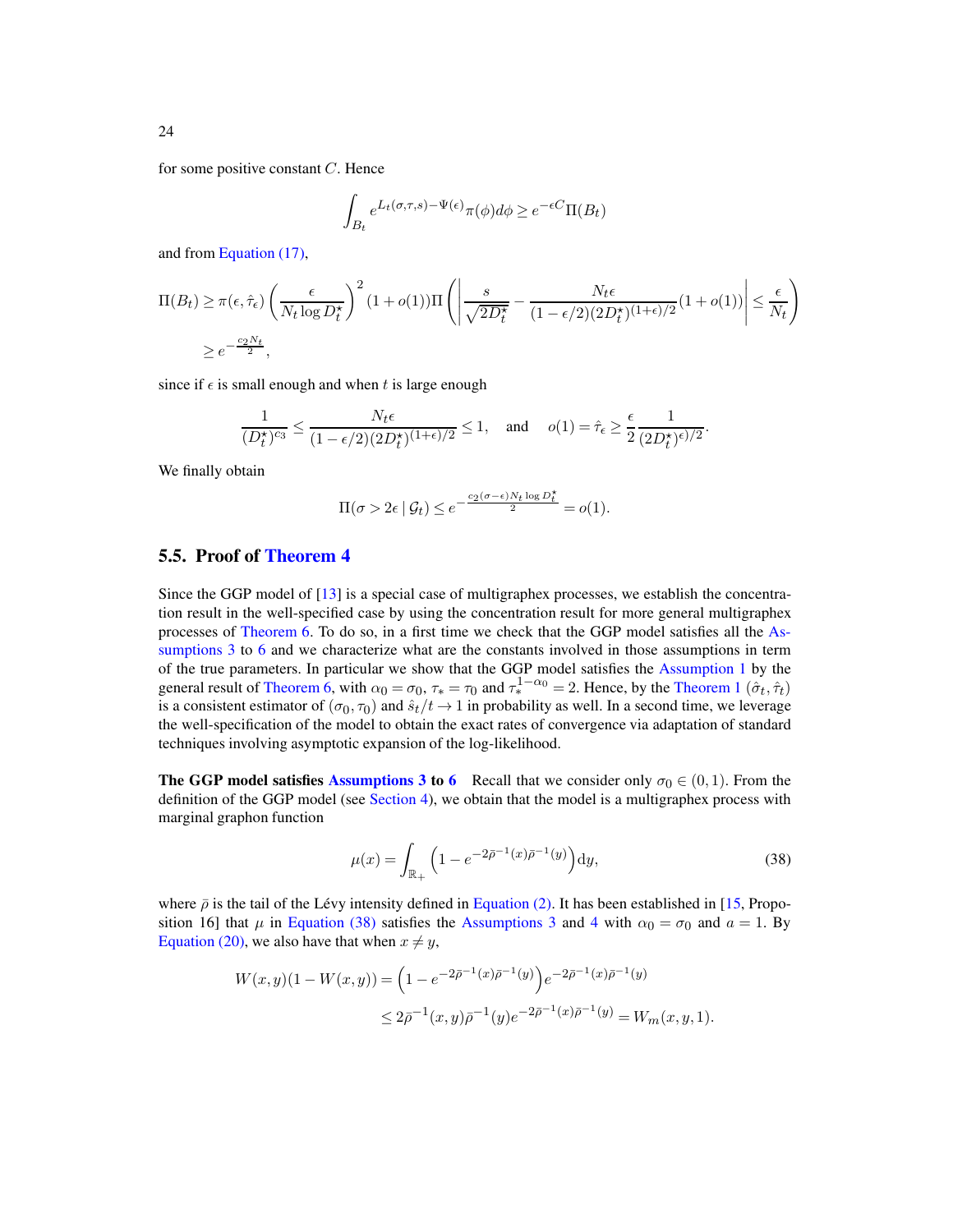A similar computation in the case  $x = y$  gives that the GGP model also satisfies the [Assumption 5.](#page-12-1) It remains to establish the validity of [Assumption 6.](#page-12-2) The proof is very similar to [\[15,](#page-78-1) Proposition 16] but with extra cares to get the second order terms. They in particular show that  $\mu^{-1}(x) = \bar{\rho}(\psi^{-1}(x)/2)$ where  $\psi(t) := \int_0^\infty (1 - e^{-wt}) \rho(dw)$ . Then,  $\psi(t) = t \int_0^\infty w \rho(dw) + O(t^2)$  as  $t \to 0$ , namely  $\psi(t) =$  $t \cdot \tau_0^{-1+\sigma_0} + O(t^2)$ . We deduce that as  $t \to 0$ ,

<span id="page-24-0"></span>
$$
\psi^{-1}(t) = t \cdot \tau_0^{1 - \sigma_0} + O(t^2). \tag{39}
$$

On the other hand,

$$
\bar{\rho}(x) = \int_x^{\infty} \frac{w^{-1-\sigma_0} e^{-\tau_0 w} dw}{\Gamma(1-\sigma_0)} = \frac{x^{-\sigma_0}}{\Gamma(1-\sigma_0)} \left\{ \frac{1}{\sigma_0} - \int_1^{\infty} w^{-1-\sigma_0} (1 - e^{-\tau_0 x w}) dw \right\}.
$$

But, for  $x \to 0$ ,

$$
0 \le \int_1^{\infty} w^{-1-\sigma_0} (1 - e^{-\tau_0 x w}) dw \le \int_1^{1/x} x \tau_0 w^{-\sigma_0} dw + \int_{1/x}^{\infty} w^{-1-\sigma_0} dw
$$
  

$$
\le \frac{\tau_0 x^{\sigma_0}}{1 - \sigma_0} + \frac{x^{\sigma_0}}{\sigma_0}.
$$

Therefore, as  $x \to 0$ ,

<span id="page-24-1"></span>
$$
\bar{\rho}(x) = \frac{x^{-\sigma_0}}{\sigma_0 \Gamma(1 - \sigma_0)} + O(1). \tag{40}
$$

Combining [Equations \(39\)](#page-24-0) and [\(40\),](#page-24-1) we find as  $x \to 0$ ,

$$
\mu^{-1}(x) - \frac{2^{\sigma_0}}{\sigma_0 \tau_0^{\sigma_0 (1 - \sigma_0)} \Gamma(1 - \sigma_0)} x^{-\sigma_0} = O(1).
$$

Then [Assumption 6](#page-12-2) is satisfied by the GGP model with  $\alpha_0 = \sigma_0$ ,  $\beta = \sigma_0 > 0$  and

<span id="page-24-2"></span>
$$
c_0 = \frac{2^{\sigma_0}}{\sigma_0 \tau_0^{\sigma_0 (1 - \sigma_0)} \Gamma(1 - \sigma_0)}.
$$
\n(41)

We note that the previous also implies that [Assumption 3](#page-11-1) is satisfied. We now show that the previous implies  $\tau_* = \tau_0$ . The expression for  $\tau_*$  when  $(\mathcal{G}_t)_{t>0}$  is a multigraphex process is given in the [Theorem 6.](#page-13-3) The only term that remains to compute is

<span id="page-24-3"></span>
$$
\int_{\mathbb{R}_+} \bar{W}_1(x,y) \, dx \, dy = 2 \int_{\mathbb{R}_+^2} \bar{\rho}^{-1}(x) \bar{\rho}^{-1}(y) \, dx \, dy = 2 \left\{ \int_{\mathbb{R}_+} \frac{w^{-\sigma_0} e^{-\tau_0 w} \, dw}{\Gamma(1-\sigma_0)} \right\}^2 = 2\tau_0^{-2+2\sigma_0}.
$$

Rates of convergence via asymptotic expansion of the log-likelihood We start by getting a slow, but polynomial, rate of convergence. Indeed, we have from [Equation \(44\),](#page-27-1)  $|\hat{\sigma}_t - \sigma_0| = O_p(t^{-\eta})$  for some  $\eta > 0$ . By [Equation \(41\),](#page-24-2) [Equation \(42\)](#page-24-3) and [Theorem 6,](#page-13-3)

$$
\tau_* = \left\{ \frac{2^{1+\sigma_0} \tau_0^{-\sigma_0(1-\sigma_0)}}{(4\tau_0^{-2+2\sigma_0})^{(1+\sigma_0)/2}} \right\}^{1/(1-\sigma_0)} = \tau_0.
$$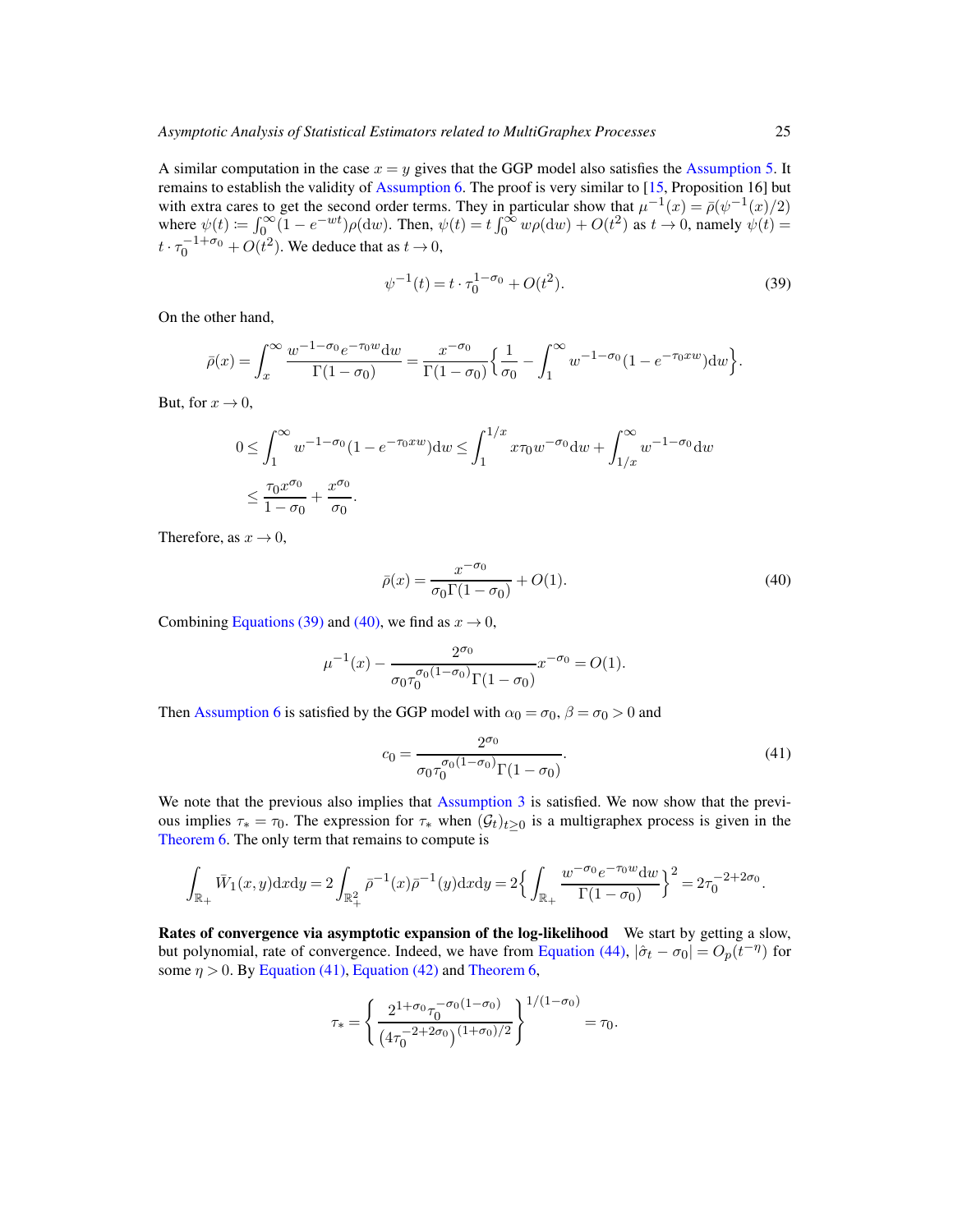and using [\[28](#page-29-11), [Section S4\]](#page-58-1), for some  $\eta > 0$ ,

$$
\left| \sqrt{2D_t^{\star}} \left( \frac{\sigma_0 N_t}{D_t^{\star}} \right)^{1/(1-\sigma_0)} - \tau_0 \right| = O_p(t^{-\eta}).
$$

Combining the above with Equation  $(32)$ , we obtain that

$$
|\hat{\tau}_t - \tau_0| = O_p(t^{-\eta}), \quad \left| \hat{s}_t - t \frac{\sqrt{2 \int_{\mathbb{R}_+^2} \bar{W}_1(x, y) \, dx \, dy} \tau_0^{1 - \sigma_0}}{2} \right| = |\hat{s}_t - t| = O_p(t^{1 - \eta}). \tag{42}
$$

We now refine these rates. The [Lemma 9](#page-26-1) below controls the bias of the score based on  $\mathcal{Q}_t^*(\phi_{0,u})$ with  $\phi_{0,u} = (\sigma_0, \tau_0, 1)$  and implies that

$$
\nabla_{\phi_u} \mathcal{Q}_t^*(\hat{\phi}_{t,u}) = 0 = \nabla_{\phi_u} \mathcal{Q}_t^*(\phi_{0,u}) + \int_0^1 D_{\phi_u}^2 \mathcal{Q}_t^*(v\hat{\phi}_{t,u} + (1-v)\phi_{0,u})(\hat{\phi}_{t,u} - \phi_{0,u})dv \qquad (43)
$$

and

$$
-D^2_{\phi_u} \mathcal{Q}_t^*(v\hat{\phi}_{t,u} + (1-v)\phi_{0,u}) = \Sigma(v\hat{\phi}_{t,u} + (1-v)\phi_{0,u})^{-1}
$$

which is definite positive from [\[28,](#page-29-11) [Section S3.1\]](#page-50-1). We then write  $\bar{\Sigma}^{-1} = \int_0^1 \Sigma(v\hat{\phi}_{t,u} + (1 (v)\phi_{0,u})^{-1}dv$ , so

<span id="page-25-0"></span>
$$
\hat{\phi}_{t,u} - \phi_{0,u} = \bar{\Sigma} \nabla_{\phi_u} \mathcal{Q}_t^*(\phi_{0,u})
$$

Since  $|\hat{\phi}_{t,u} - \phi_{0,u}| = O(t^{-\delta})$ , we have uniformly for v in  $(0, 1)$ 

$$
\Sigma(v\hat{\phi}_{t,u} + (1-v)\phi_{0,u})^{-1} = \Sigma(\phi_{0,u})^{-1}(1+o_p(1))
$$

and  $\bar{\Sigma} = \Sigma(\phi_{0,u})(1+o_p(1)).$  Hence [Equation \(43\)](#page-25-0) becomes

$$
\Sigma_t(\phi_{0,u})^{-1/2}(\hat{\phi}_{t,u} - \phi_{0,u}) = (1 + o(1))\Sigma_t(\phi_{0,u})^{1/2} \nabla_{\phi_u} \mathcal{Q}_t^*(\phi_{0,u})
$$
  
\n
$$
= (1 + o(1))\Sigma_t(\phi_{0,u})^{1/2} \nabla_{\phi_u} L_t(\phi_{0,u})
$$
  
\n
$$
+ (1 + o(1))\Sigma_t(\phi_{0,u})^{1/2} [\nabla_{\phi_u} \mathcal{Q}_t^*(\phi_{0,u}) - \nabla_{\phi_u} L_t(\phi_{0,u})]
$$
  
\n
$$
= (1 + o(1))\Sigma_t(\phi_{0,u})^{1/2} \nabla_{\phi_u} L_t(\phi_{0,u}) + o(1)
$$

where the term  $o(1)$  comes from [Lemma 9.](#page-26-1) From the beginning of [\[28,](#page-29-11) [Section S3.1\]](#page-50-1),

$$
\Sigma_t(\phi_{0,u})^{-1} \ge \begin{pmatrix} ct^{1+\sigma_0} + M_1(\phi_0) & 0 & M_2(\phi_0) \\ 0 & ct & 0 \\ M_2(\phi_0) & 0 & N_t \end{pmatrix} (1+o(1))
$$

so that

$$
\Sigma_t(\phi_{0,u}) \le \frac{c'}{t} \begin{pmatrix} c_1 t^{-\sigma_0} & 0 & c_2 t^{-\sigma_0} \log t \\ 0 & 1 & 0 \\ t^{-\sigma_0} \log t & 0 & t^{-\sigma_0} \log^2 t \end{pmatrix} (1 + o(1)),
$$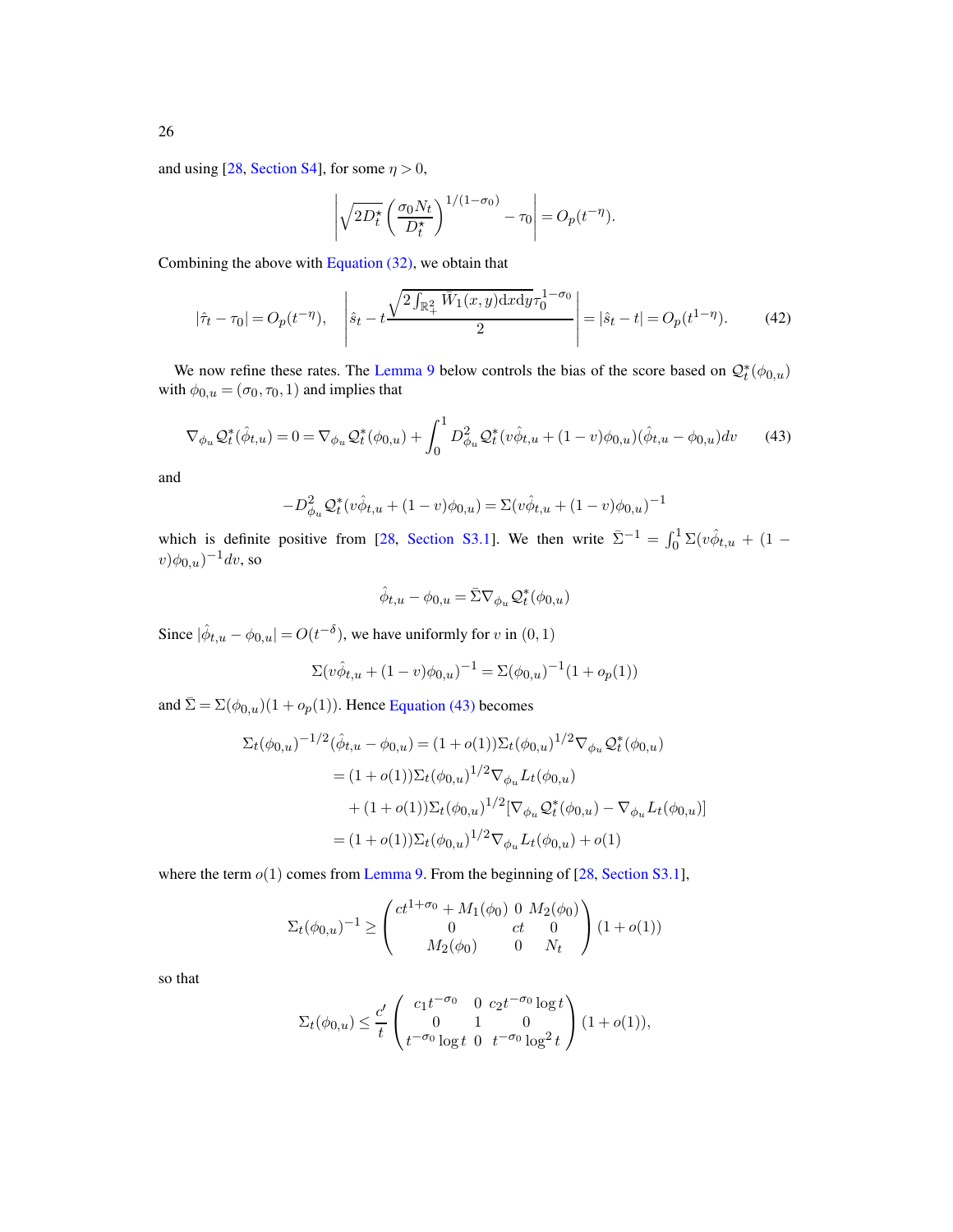for some  $c', c_1, c_2 > 0$ . Moreover

$$
\begin{aligned} &\mathbb{P}(\|\Sigma_t(\phi_{0,u})^{1/2}\nabla_{\phi_u}L_t(\phi_{0,u})\|>M)\leq \frac{\text{Tr}\left[\Sigma_t(\phi_{0,u})\mathbb{E}[-D^2\phi_uL_t(\phi_{0,u})]\right]}{M}\\ &\leq \frac{\text{Tr}\left[\Sigma_t(\phi_{0,u})\mathbb{E}[-D^2\phi_u\mathcal{Q}_t^*(\phi_{0,u})]\right]}{M}+\frac{\text{Tr}\left[\Sigma_t(\phi_0)\mathbb{E}[-D^2\mathcal{Q}_t^*(\phi_{0,u})]\right]}{M}+o(1)\lesssim \frac{1}{M} \end{aligned}
$$

<span id="page-26-1"></span>using [Lemma 9,](#page-26-1) so that  $\Sigma_t(\phi_{0,u})^{-1/2}(\hat{\phi}_{t,u} - \phi_{0,u}) = O_p(1)$ .

**Lemma 9.** *There exists*  $\delta_0 > 0$  *such that if*  $V_2 = \text{diag}(t^{-(1+\sigma_0)/2}, t^{-1/2}, t^{-(1+\sigma_0)/2} \log t)$ *,* 

$$
\mathbb{P}_0\left(\left\|V_2\nabla_{\phi_u}(\mathcal{Q}_t^*-L_t)(\sigma_0,\tau_0,1)\right\|>t^{-\delta_0}\right)=o(1).
$$

*and*

$$
\operatorname{Tr}\left[V_2 D_{\phi_u}^2(\mathcal{Q}_t^*-L_t)(\sigma_0,\tau_0,1)\right]=O(1).
$$

The proof of [Lemma 9](#page-26-1) is given in [\[28,](#page-29-11) [Section S3.2\]](#page-54-0).

### <span id="page-26-0"></span>5.6. Proof of [Proposition 1](#page-12-0)

The family of random multigraphs  $(\widetilde{\mathcal{G}}_t)$  is a multigraphex process with multigraphon function

$$
\widetilde{W}_m(x, y, 0) = W_m(x, y, 0) + W_m(x, y, 1), \quad \widetilde{W}_m(x, y, 1) = 0
$$
  

$$
\widetilde{W}_m(x, y, k) = W_m(x, y, k) \text{ for all } k \ge 2.
$$

The associated simple graph  $\widetilde{\mathcal{G}}_t^{(s)}$ <sup>(s)</sup> obtained by discarding multiple edges from  $\mathcal{G}_t$  is therefore a graphon process with graphon function  $\widetilde{W}(x, y) = W(x, y) - W_m(x, y, 1)$ . Denote  $\widetilde{\mu}(x) = \int_0^\infty \widetilde{W}(x, y) dy$ . If  $\int \widetilde{\mu}(x)dx = 0$ , then  $\widetilde{N}_t = 0$  almost surely. We now assume  $\int \widetilde{\mu}(x)dx > 0$ . Using [\[36](#page-30-0)], the expectation of the number of nodes  $\widetilde{N}_t$  in the simple subgraph  $\widetilde{\mathcal{G}}_t^{(s)}$  $t^{(s)}$  (which is the same as the number of nodes in  $\mathcal{G}_t$ ) is

$$
\mathbb{E}[\widetilde{N}_t]=t\int_0^\infty \left(1-(1-\widetilde{W}(x,x))e^{-t\widetilde{\mu}(x)}\right)dx.
$$

Under [Assumption 5,](#page-12-1)  $\widetilde{W}(x, y) \leq W(x, y)^2$  hence, under [Assumption 4,](#page-11-2)  $\widetilde{\mu}(x) \leq \ell_3(x)^2 \mu(x)^2$ . Under the [Assumption 3](#page-11-1) with  $\alpha_0 > 0$ , using Proposition 1.5.15 in [\[3](#page-77-0)], we additionally have

$$
\mu^2(x) \sim x^{-2/\alpha_0} \widetilde{\ell}_1^*(x) \text{ as } x \to \infty.
$$

for some slowly varying function  $\tilde{\ell}_1^*$ . We obtain, using Lemma S3.2 in [\[15](#page-78-1)] and assuming without loss of generality that  $\ell_3$  is monotone decreasing and right-continuous

$$
\int_0^\infty (1 - e^{-t\tilde{\mu}(x)}) dx \le \int_0^\infty (1 - e^{-t\ell_3(x)^2 \mu(x)^2}) dx = o(t^{\alpha_0/2 + \delta})
$$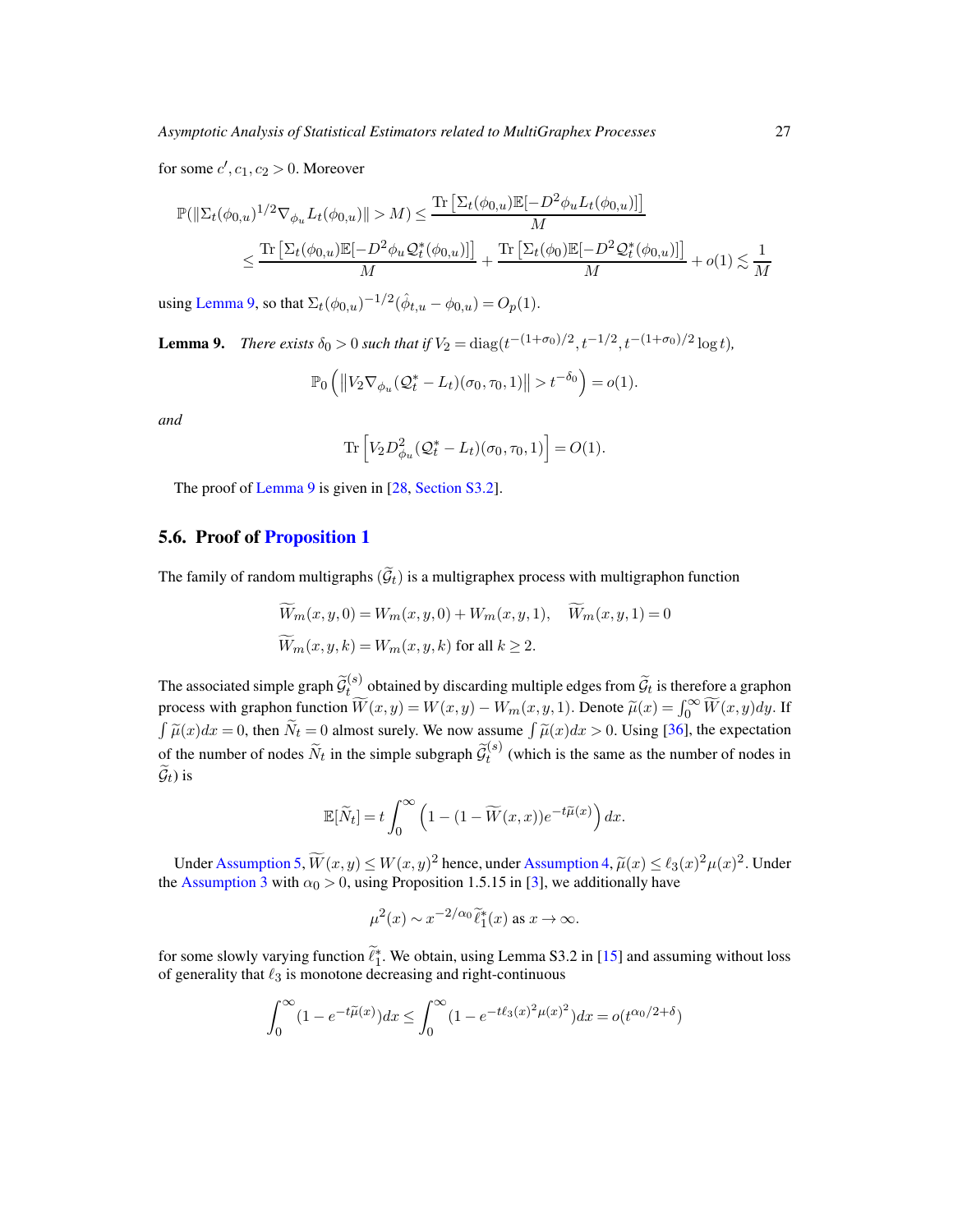for any  $\delta > 0$ . By dominated convergence, as  $\int \widetilde{W}(x, x)dx < \infty$ ,  $\int \widetilde{W}(x, x)e^{-t\widetilde{\mu}(x)}dx = o(1)$ . Hence, we obtain, for any  $\delta > 0 \mathbb{E}[\tilde{N}_t] = o(t^{1+\alpha_0/2+\delta})$ . Using Markov inequality,

$$
\Pr\left(\frac{\widetilde{N}_t}{t^{1+\alpha_0/2+2\delta}} > \epsilon\right) = o(t^{-\delta}).
$$

Let  $t_m = m^{2/\delta}$  for  $m = 1, 2, ...$  By the Borel-Cantelli lemma, almost surely  $\widetilde{N}_{t_m} = o(t_m^{1+\alpha_0/2+2\delta})$ . For any  $t_m < t \leq t_{m+1}$ , noting that  $N_t$  is monotone increasing, we have

$$
\frac{\widetilde{N}_t}{t^{1+\alpha_0/2+2\delta}} \le \frac{\widetilde{N}_{t_{m+1}}}{t_{m+1}^{1+\alpha_0/2+2\delta}} \left(\frac{t_{m+1}}{t_m}\right)^{1+\alpha_0/2+2\delta} = o(1)
$$

almost surely.

#### <span id="page-27-0"></span>5.7. Proof of [Theorem 6](#page-13-3)

The fact that  $N_{t,1} \neq N_t$  is almost-surely true by [Theorem 5.](#page-13-2) The same theorem implies that there is  $\tau_* > 0$  such that  $\lim_{t \to \infty} \sqrt{2D_t^{\star}} \left( \frac{\alpha_0 N_t}{D_t^{\star}} \right)^{1/(1-\alpha_0)} = \tau_*$  almost-surely. It also implies that  $\log \frac{D_t^{\star}}{N_t} \sim$  $(1 - \alpha_0) \log(t)$  almost-surely. We prove below that there exists  $\eta > 0$  such that

<span id="page-27-1"></span>
$$
|\hat{\alpha}_t - \alpha_0| = O_p(t^{-\eta}),\tag{44}
$$

which then implies [Theorem 6.](#page-13-3)

where we call that  $\hat{\alpha}_t$  is the (unique) solution of  $-\hat{\alpha}_t C_t'(\hat{\alpha}_t) = N_t$ . We define the functions  $\hat{\Phi}(\alpha)$  :=  $\mathcal{C}'_t(\alpha) + \alpha^{-1} N_t$ , and  $\Phi(\alpha) := \mathbb{E}[\hat{\Phi}(\alpha)]$ . Likewise,  $\hat{\alpha}_t \in (0, 1)$  is solution to  $\hat{\Phi}(\hat{\alpha}_t) = 0$ . Similarly we let  $\alpha_* \in (0,1)$  be solution to  $\Phi(\alpha_*) = 0$ . We prove [Equation \(44\)](#page-27-1) by showing that  $|\alpha_* - \alpha_0| \lesssim t^{-\eta}$  for some  $\eta > 0$  and  $|\hat{\alpha}_t - \alpha_*| \lesssim t^{-\eta}$  with probability going to 1, where  $\eta > 0$  is defined in [Lemma 10.](#page-28-5)

**Bounding**  $\mathbb{P}(|\hat{\alpha}_t - \alpha_*| > t^{-\eta/2})$  Using a Taylor expansion of  $\hat{\Phi}$  we find that there exists  $\bar{\alpha}$  between  $\hat{\alpha}_t$  and  $\alpha_*$  such that  $\hat{\Phi}(\alpha_*) = \hat{\Phi}(\hat{\alpha}_t) + \hat{\Phi}'(\bar{\alpha})(\alpha_* - \hat{\alpha}_t)$ , whence  $\hat{\Phi}(\alpha_*) = \hat{\Phi}'(\bar{\alpha})(\alpha_* - \hat{\alpha}_t)$ . But,  $\hat{\alpha}_t, \alpha_* \in [0, 1]$ , and so  $\bar{\alpha} \in [0, 1]$  as well. Since  $\hat{\Phi}'(\alpha) = -\sum_{j \geq 2} N_{t,j} \sum_{k=1}^{j-1} \frac{1}{(k-1)!}$  $\frac{1}{(k-\alpha)^2} - \alpha^{-2} N_t$ , it follows that  $|\Phi'(\bar{\alpha})| \ge \bar{\alpha}^{-2} N_t$ , and hence  $\bar{\alpha}^{-2} N_t |\alpha_* - \hat{\alpha}_t| \le |\Phi'(\bar{\alpha}) (\alpha_* - \hat{\alpha}_t)| = |\hat{\Phi}(\alpha_*)|$ . We deduce that

$$
|\hat{\alpha}_t - \alpha_*| \leq \frac{\bar{\alpha}^2}{N_t} \left( |C'_t(\alpha) - \mathbb{E}(C'_t(\alpha))| + \alpha_*^{-1}|N_t - \mathbb{E}(N_t)| \right)
$$

so that for all  $\delta > 0$ , when t is large enough

$$
\mathbb{P}\left(|\hat{\alpha}_t - \alpha_*| > t^{-\eta + \delta} N_t\right) \le \mathbb{P}\left(N_t < t^{1 + \alpha_0 - \delta/2}\right) + \mathbb{P}\left(|\hat{\alpha}_t - \alpha_*| > t^{1 + \alpha_0 - \eta + \delta/2}\right)
$$

$$
\le \frac{4\text{var}(N_t)}{\mathbb{E}(N_t)^2} + t^{-\delta} = O(t^{-\delta})
$$

by choosing  $\delta > 0$  small enough and using Chebyshev inequality for the term  $N_t$  and [Lemma 10](#page-28-5) for the second term.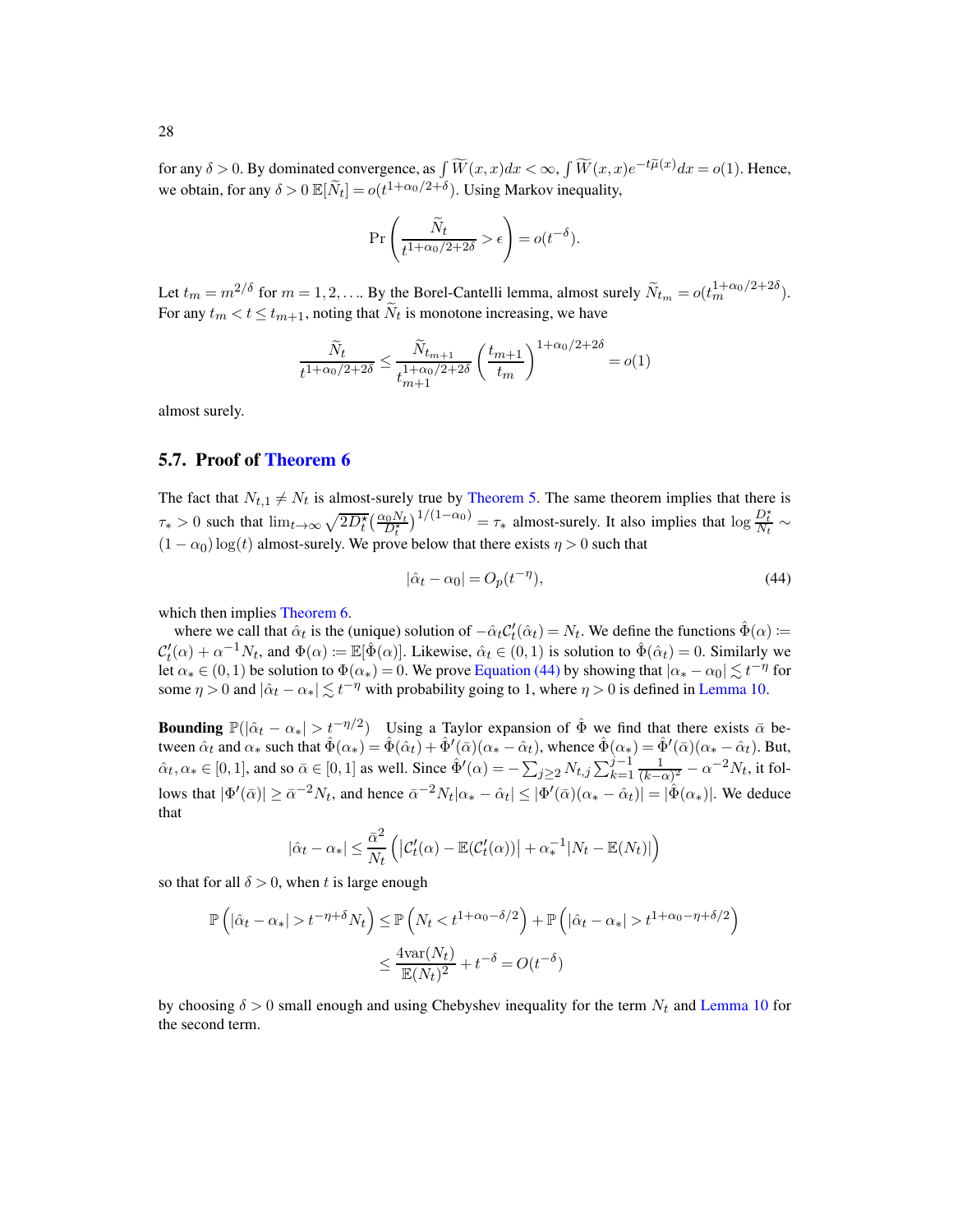**Bounding**  $|\alpha_* - \alpha_0|$  Recall that  $\Phi(\alpha) = \mathbb{E}[\mathcal{C}'_t(\alpha)] + \alpha^{-1} \mathbb{E}[N_t]$ . Hence, by combining [Lemma 10](#page-28-5) with [\[28](#page-29-11), [Lemma S4.6\]](#page-60-0), we find that as  $t \to \infty$ , for some  $\eta > 0$ ,

<span id="page-28-6"></span>
$$
\Phi(\alpha) = t\bar{F}(t^{-1})\Gamma(1-\alpha_0)\left\{ \left(\frac{\alpha_0}{\alpha} - 1\right)\frac{\Gamma(1-\alpha)\Gamma(\alpha_0)}{\Gamma(1+\alpha_0-\alpha)} + O(t^{-\eta}) \right\}.
$$
\n(45)

Remember that  $\Phi(\alpha) = 0$  has a unique solution  $\alpha_*$  (because  $\Phi$  is monotone), but from the previous, it is clear that asymptotically this solution has to lie in an interval of the form  $[\alpha_0 - O(t^{-\eta}), \alpha_0 + O(t^{-\eta})]$ . Indeed from [Equation \(45\),](#page-28-6) for  $c > 0$  large enough,  $\Phi(\alpha_0 + ct^{-\eta}) < 0$ , while  $\Phi(\alpha_0 - ct^{-\eta}) > 0$ . Since  $\Phi$  is monotone, then  $\Phi(\alpha) < 0$  for all  $\alpha \ge \alpha_0 + ct^{-\eta}$  and  $\Phi(\alpha) > 0$  for all  $\alpha \le \alpha_0 - ct^{-\eta}$ . Consequently  $|\alpha_* - \alpha_0| \le ct^{-\eta}.$ 

<span id="page-28-5"></span>**Lemma 10.** Let [Assumptions 3](#page-11-1) to [6](#page-12-2) be satisfied, together with  $\int_0^\infty \mu(x)^2 dx < \infty$ . Then, there exists  $\eta > 0$ , depending only on  $\alpha_0$ ,  $\gamma_0$  and  $\alpha$ , such that as  $t \to \infty$ , for every fixed  $\alpha \in (0,1)$ ,

$$
\mathbb{E}[-\mathcal{C}'_t(\alpha)] = t\mu^{-1}(t^{-1})\Gamma(1-\alpha_0)\left(1+O(t^{-\eta})\right)\left\{\frac{1}{\alpha} + \left(1-\frac{\alpha_0}{\alpha}\right)\frac{\Gamma(1-\alpha)\Gamma(\alpha_0)}{\Gamma(1+\alpha_0-\alpha)}\right\},\tag{46}
$$

*and for any*  $\delta > 0$ 

$$
\mathbb{P}\left(|\mathcal{C}'_t(\alpha) - \mathbb{E}(\mathcal{C}'_t(\alpha))| > t^{1+\alpha_0-\eta+\delta}\right) = O\left(t^{-2\delta}\right). \tag{47}
$$

The proof of [Lemma 10](#page-28-5) can be found in [\[28,](#page-29-11) [Section S4.3\]](#page-61-0).

# Acknowledgements

The project leading to this work has received funding from the European Research Council (ERC) under the European Union's Horizon 2020 research and innovation programme (grant agreement No 834175).

# References

- <span id="page-28-1"></span>[1] BICKEL, P. J. and CHEN, A. (2009). A nonparametric view of network models and Newman– Girvan and other modularities. *Proceedings of the National Academy of Sciences* 106 21068– 21073.
- <span id="page-28-4"></span>[2] BICKEL, P. J., CHEN, A. and LEVINA, E. (2011). The method of moments and degree distributions for network models. *The Annals of Statistics* 39 2280–2301.
- [3] BINGHAM, N. H., GOLDIE, C. M. and TEUGELS, J. L. (1987). *Regular variation* 27. Cambridge university press.
- <span id="page-28-0"></span>[4] BOLLOBAS´ , B. and RIORDAN, O. (2009). *Metrics for sparse graphs*. In *Surveys in Combinatorics 2009*. *London Mathematical Society Lecture Note Series* 211-288. Cambridge University Press.
- <span id="page-28-2"></span>[5] BORGS, C., CHAYES, J. T., COHN, H. and ZHAO, Y. (2014). An  $L^p$  theory of sparse graph convergence II: LD convergence, quotients, and right convergence. *arXiv preprint arXiv:1408.0744*.
- <span id="page-28-3"></span>[6] BORGS, C., CHAYES, J. T., COHN, H. and ZHAO, Y. (2014). An  $L^p$  theory of sparse graph convergence I: Limits, sparse random graph models, and power law distributions. *arXiv preprint arXiv:1401.2906*.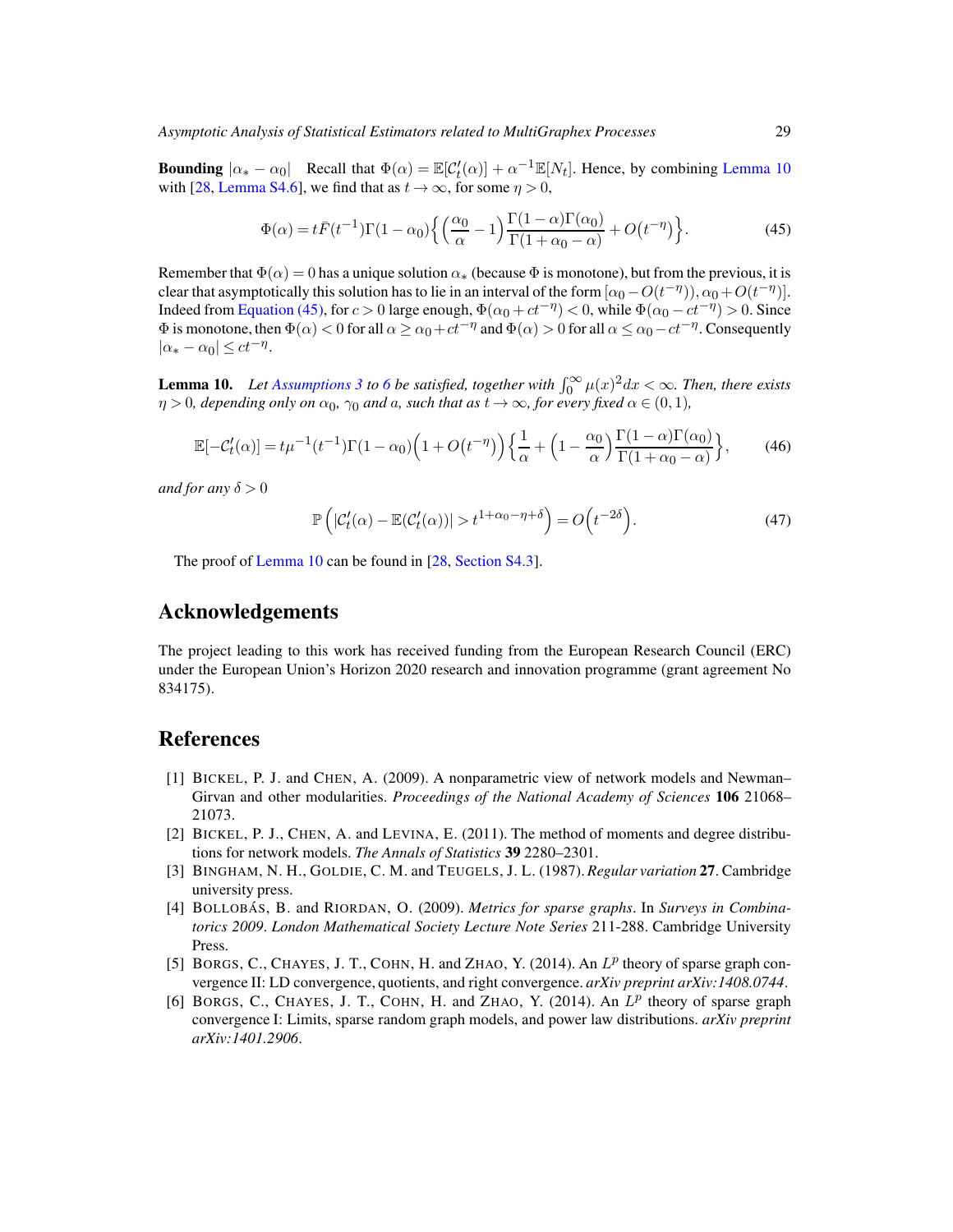- <span id="page-29-4"></span>[7] BORGS, C., CHAYES, J. T., COHN, H. and GANGULY, S. (2021). Consistent nonparametric estimation for heavy-tailed sparse graphs. *Annals of Statistics* 49 1904-1930.
- <span id="page-29-0"></span>[8] BORGS, C., CHAYES, J. T., COHN, H. and HOLDEN, N. (2018). Sparse exchangeable graphs and their limits via graphon processes. *Journal of Machine Learning Research* 18 1-71.
- <span id="page-29-1"></span>[9] BORGS, C., CHAYES, J. T., DHARA, S. and SEN, S. (2019). Limits of sparse configuration models and beyond: Graphexes and Multi-Graphexes. *arXiv preprint arXiv:1907.01605*.
- <span id="page-29-20"></span>[10] BOUCHERON, S., THOMAS, M. et al. (2015). Tail index estimation, concentration and adaptivity. *Electronic Journal of Statistics* 9 2751–2792.
- <span id="page-29-10"></span>[11] BRIX, A. (1999). Generalized gamma measures and shot-noise Cox processes. *Advances in Applied Probability* 31 929–953.
- <span id="page-29-3"></span>[12] CAI, D., CAMPBELL, T. and BRODERICK, T. (2016). Edge-exchangeable graphs and sparsity. In *Advances in Neural Information Processing Systems* 4249–4257.
- [13] CARON, F. and FOX, E. (2017). Sparse Graphs using Exchangeable Random Measures. *Journal of the Royal Statistical Society B* 79 1-44. Part 5.
- <span id="page-29-15"></span>[14] CARON, F. and FOX, E. B. (2014). Bayesian Nonparametric Models of Sparse and Exchangeable Random Graphs. *ArXiv e-prints 1401.1137*.
- [15] CARON, F., PANERO, F. and ROUSSEAU, J. (2017). On sparsity, power-law and clustering properties of graphex processes. *arXiv preprint arXiv:1708.03120*.
- <span id="page-29-19"></span>[16] CARPENTIER, A. and KIM, A. K. (2015). Adaptive and minimax optimal estimation of the tail coefficient. *Statistica Sinica* 1133–1144.
- <span id="page-29-2"></span>[17] CRANE, H. and DEMPSEY, W. (2018). Edge exchangeable models for interaction networks. *Journal of the American Statistical Association* 113 1311–1326.
- <span id="page-29-18"></span>[18] DI BENEDETTO, G., CARON, F. and TEH, Y. W. (2017). Non-exchangeable random partition models for microclustering. *arXiv preprint arXiv:1711.07287*.
- <span id="page-29-14"></span>[19] FAVARO, S. and NAULET, Z. (2021). Near-optimal estimation of the unseen under regularly varying tail populations. *arXiv preprint arXiv:2104.03251*.
- <span id="page-29-5"></span>[20] GAO, C., LU, Y., MA, Z. and ZHOU, H. (2016). Optimal estimation and completion of matrices with biclustering structures. *The Journal of Machine Learning Research* 17 5602–5630.
- <span id="page-29-8"></span>[21] GAO, C. and MA, Z. (2021). Minimax Rates in Network Analysis: Graphon Estimation, Community Detection and Hypothesis Testing. *Statistical Science* 36 16–33.
- <span id="page-29-13"></span>[22] GNEDIN, A., HANSEN, B. and PITMAN, J. (2007). Notes on the occupancy problem with infinitely many boxes: general asymptotics and power laws. *Probability Surveys* 4 88.
- <span id="page-29-17"></span>[23] JANSON, S. (2018). On edge exchangeable random graphs. *Journal of statistical physics* 173 448–484.
- <span id="page-29-12"></span>[24] KARLIN, S. (1967). Central limit theorems for certain infinite urn schemes. *J. Math. Mech* 17 373–401.
- <span id="page-29-6"></span>[25] KLOPP, O., TSYBAKOV, A. and VERZELEN, N. (2017). Oracle inequalities for network models and sparse graphon estimation. *The Annals of Statistics* 45 316–354.
- <span id="page-29-7"></span>[26] KLOPP, O. and VERZELEN, N. (2019). Optimal graphon estimation in cut distance. *Probability Theory and Related Fields* 174 1033–1090.
- <span id="page-29-16"></span>[27] MOLLOY, M. and REED, B. (1995). A critical point for random graphs with a given degree sequence. *Random structures & algorithms* 6 161–180.
- <span id="page-29-11"></span>[28] NAULET, Z., ROUSSEAU, J. and CARON, F. (2021). Asymptotic Analysis of Statistical Estimators related to MultiGraphex Processes under Misspecification: supplementary material.
- <span id="page-29-9"></span>[29] NAULET, Z., ROY, D. M., SHARMA, E. and VEITCH, V. (2021). Bootstrap estimators for the tail-index and for the count statistics of graphex processes. *Electronic Journal of Statistics* 15 282–325.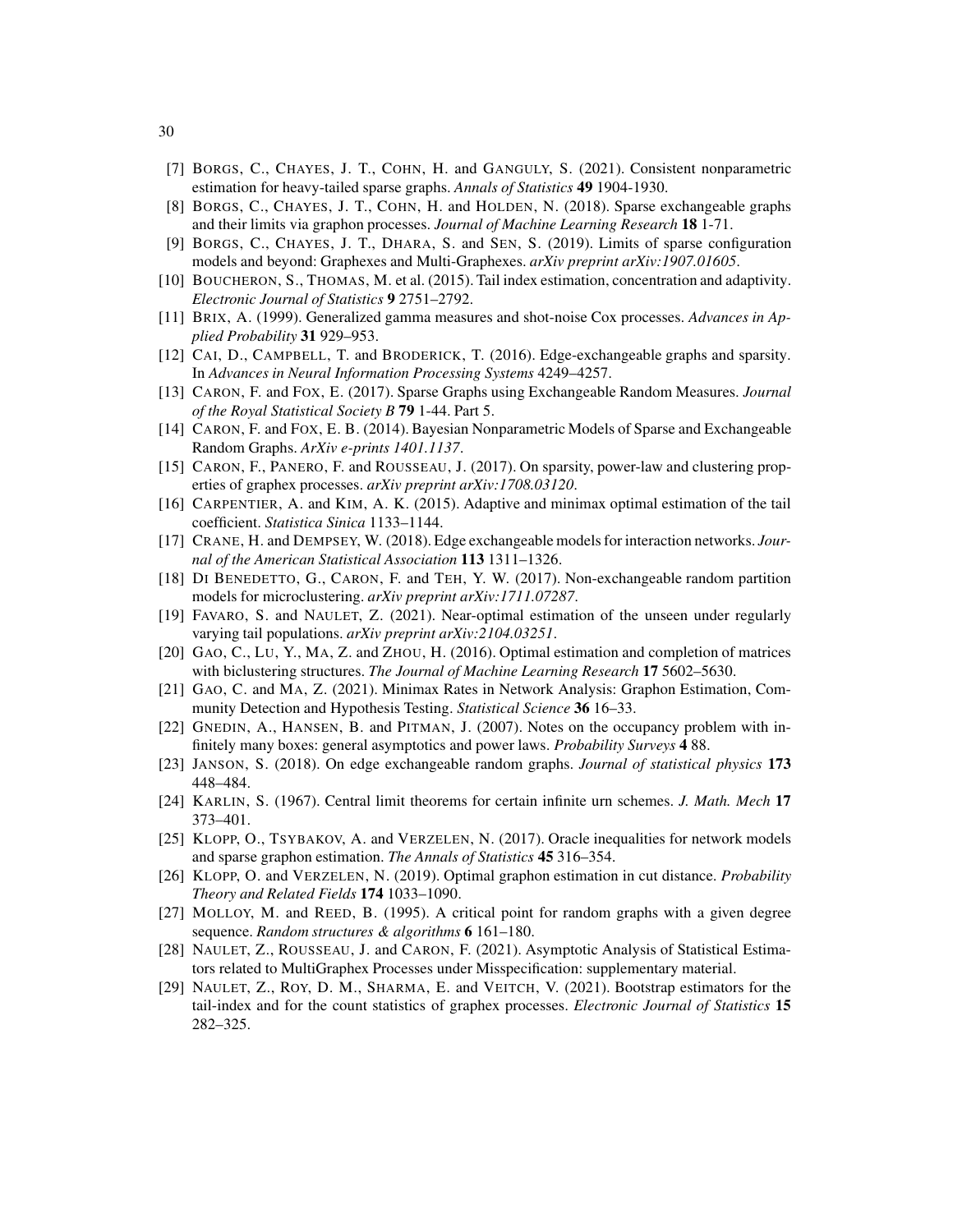- [30] OUADAH, S., ROBIN, S. and LATOUCHE, P. (2020). Degree-based goodness-of-fit tests for heterogeneous random graph models: Independent and exchangeable cases. *Scandinavian Journal of Statistics* 47 156-181.
- <span id="page-30-5"></span>[31] PITMAN, J. (1995). Exchangeable and partially exchangeable random partitions. *Probability Theory and Related Fields* 102 145–158.
- <span id="page-30-6"></span>[32] PITMAN, J. (2003). Poisson-Kingman partitions. *Lecture Notes-Monograph Series* 1–34.
- <span id="page-30-4"></span>[33] ROUAULT, A. (1978). Lois de Zipf et sources markoviennes. *Annales de l'IHP Probabilites et ´ statistiques* 14 169–188.
- <span id="page-30-8"></span>[34] VAN DEN ESKER, H., VAN DER HOFSTAD, R., HOOGHIEMSTRA, G. and ZNAMENSKI, D. (2005). Distances in random graphs with infinite mean degrees. *Extremes* 8 111–141.
- <span id="page-30-7"></span>[35] VAN DER HOFSTAD, R. (2014). Random graphs and complex networks. Vol. I. Technical Report, Eindhoven University of Technology.
- <span id="page-30-0"></span>[36] VEITCH, V. and ROY, D. M. (2015). The class of random graphs arising from exchangeable random measures. *arXiv preprint arXiv:1512.03099*.
- <span id="page-30-3"></span>[37] VEITCH, V. and ROY, D. M. (2019). Sampling and Estimation for (Sparse) Exchangeable Graphs. *Annals of Statistics* 47 3274-3299.
- <span id="page-30-1"></span>[38] WILLIAMSON, S. A. (2016). Nonparametric network models for link prediction. *The Journal of Machine Learning Research* 17 7102–7121.
- <span id="page-30-2"></span>[39] WOLFE, P. J. and OLHEDE, S. C. (2013). Nonparametric graphon estimation. *ArXiv preprint arXiv:1309.5936*.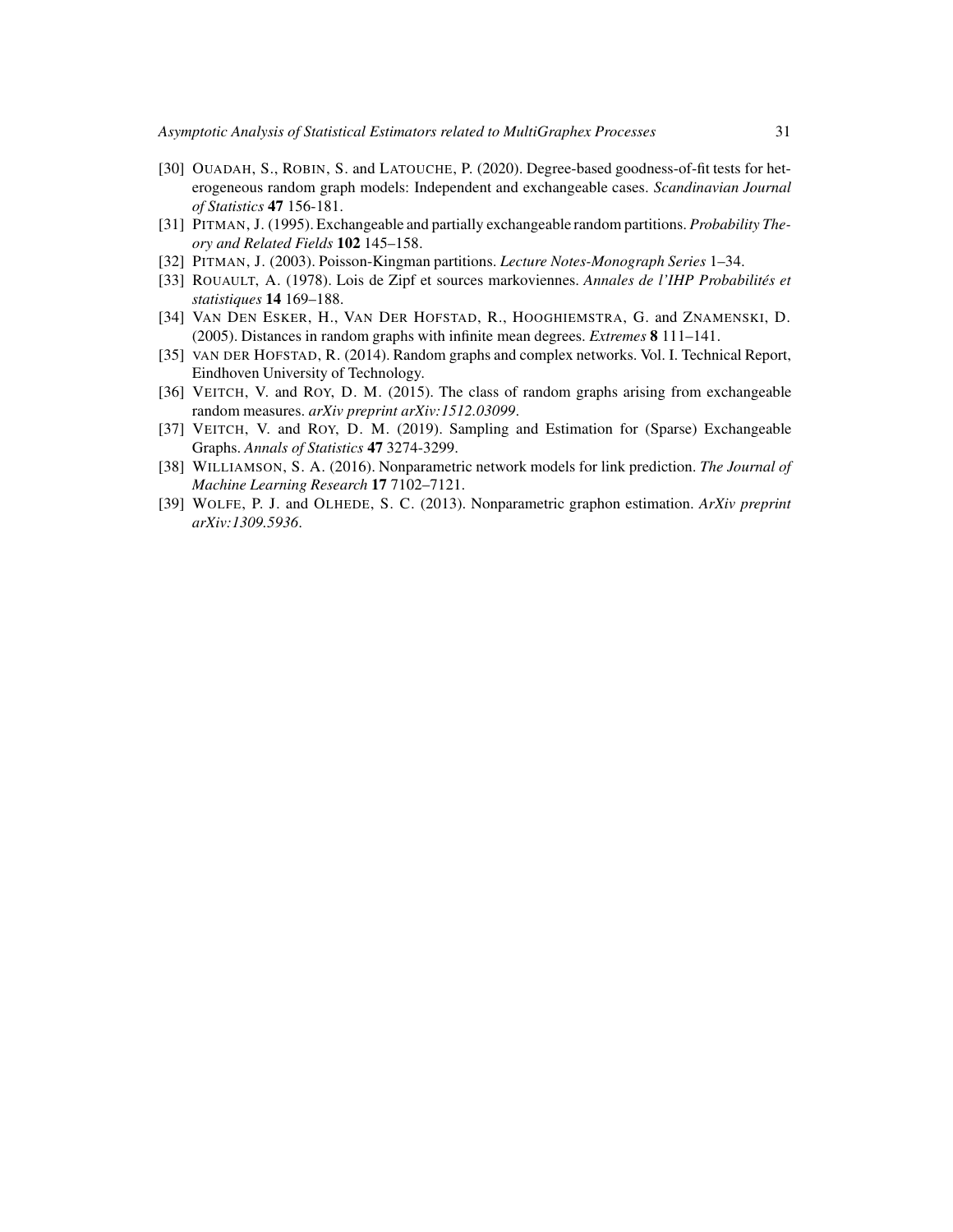# Asymptotic Analysis of Statistical Estimators related to MultiGraphex Processes under Misspecification : supplementary material

ZACHARIE NAULET $^1$  $^1$ , JUDITH ROUSSEAU $^{2, \ast}$  $^{2, \ast}$  $^{2, \ast}$  and FRANÇOIS CARON $^{2, \dag}$  $^{2, \dag}$  $^{2, \dag}$ 

<span id="page-31-1"></span><span id="page-31-0"></span><sup>1</sup> Université Paris-Saclay, Laboratoire de mathématiques d'Orsay, 91405, Orsay, France. *E-mail:* [zacharie.naulet@universite-paris-saclay.fr](mailto:zacharie.naulet@universite-paris-saclay.fr) <sup>2</sup>*University of Oxford, Department of Statistics, Oxford, UK. E-mail:* \*[judith.rousseau@stats.ox.ac.uk](mailto:judith.rousseau@stats.ox.ac.uk)*;* †[caron@stats.ox.ac.uk](mailto:caron@stats.ox.ac.uk)

<span id="page-31-3"></span><span id="page-31-2"></span>This document is supplementary material for the article. It contains the missing proofs. We refer to the main document for all the definitions.

*Keywords:* Bayesian Nonparametrics; Networks; Random Graphs; Sparsity; Caron and Fox model; Inference; Maximum Likelihood Estimation; Bayesian Estimation; Misspecification

# <span id="page-31-5"></span>S1. Asymptotic expansion of the log-likelihood: auxiliary results

#### <span id="page-31-4"></span>S1.1. Proof of the expression of the likelihood in [\[4](#page-78-3), [Equation \(3\)\]](#page-3-0)

[\[4](#page-78-3), [Equation \(3\)\]](#page-3-0) is a consequence of [\[2,](#page-78-0) Theorem 6]. Using exchangeability, we assume without loss of generality that the non isolated vertices corresponds to the indices  $1, \ldots, N_t$ . Then, from their theorem, we find that

$$
e^{L_t(\phi)} \propto s^{N_t} \int_{\mathbb{R}_+} \int_{\mathbb{R}_+^{N_t}} \exp \Big\{ - \Big( \sum_{i=1}^{N_t} w_i + w_* \Big)^2 \Big\} \Big\{ \prod_{i=1}^{N_t} w_i^{D_{t,i}} \rho(\mathrm{d}w_i) \Big\} G_{\phi}(\mathrm{d}w_*)
$$
  
=  $s^{N_t} \int_{\mathbb{R}_+} \int_{\mathbb{R}_+^{N_t}} \exp \Big\{ - \Big( \sum_{i=1}^{N_t} w_i + w_* \Big)^2 \Big\} \Big\{ \prod_{i=1}^{N_t} \frac{w_i^{D_{t,i}} - 1 - \sigma_e - \tau w_i \mathrm{d}w_i}{\Gamma(1 - \sigma)} \Big\} G_{\phi}(\mathrm{d}w_*) .$ 

That is, introducing the PDF of the Gamma distribution,

$$
e^{L_t(\phi)} \propto s^{N_t} \Big\{ \prod_{i=1}^{N_t} \frac{\Gamma(D_{t,i} - \sigma)}{\Gamma(1 - \sigma) \tau^{D_{t,i} - \sigma}} \Big\} \int_{\mathbb{R}_+} \int_{\mathbb{R}_+^{N_t} } \exp \Big\{ - \Big( \sum_{i=1}^{N_t} w_i + w_* \Big)^2 \Big\} \times \Big\{ \prod_{i=1}^{N_t} \frac{\tau^{D_{t,i} - \sigma} w_i^{D_{t,i} - 1 - \sigma} e^{-\tau w_i} dw_i}{\Gamma(D_{t,i} - \sigma)} \Big\} G_{\phi}(\mathrm{d}w_*).
$$

Remark that the inner integral is the expectation of  $\exp\{-\left(\sum_{i=1}^{N_t} W_i + w_*\right)^2\}$  under  $(W_1, \ldots, W_{N_t}) \sim$  $\otimes_{i=1}^{N_t} \text{Gamma}(D_{t,i}-\sigma,\tau)$ . But under this distribution we have that  $\sum_{i=1}^{N_t} W_i$  has a  $\text{Gamma}(\sum_{i=1}^{N_t} D_{t,i}-\sigma,\tau)$  $\sigma N_t$ ,  $\tau$ ) distribution. Hence, the conclusion follows.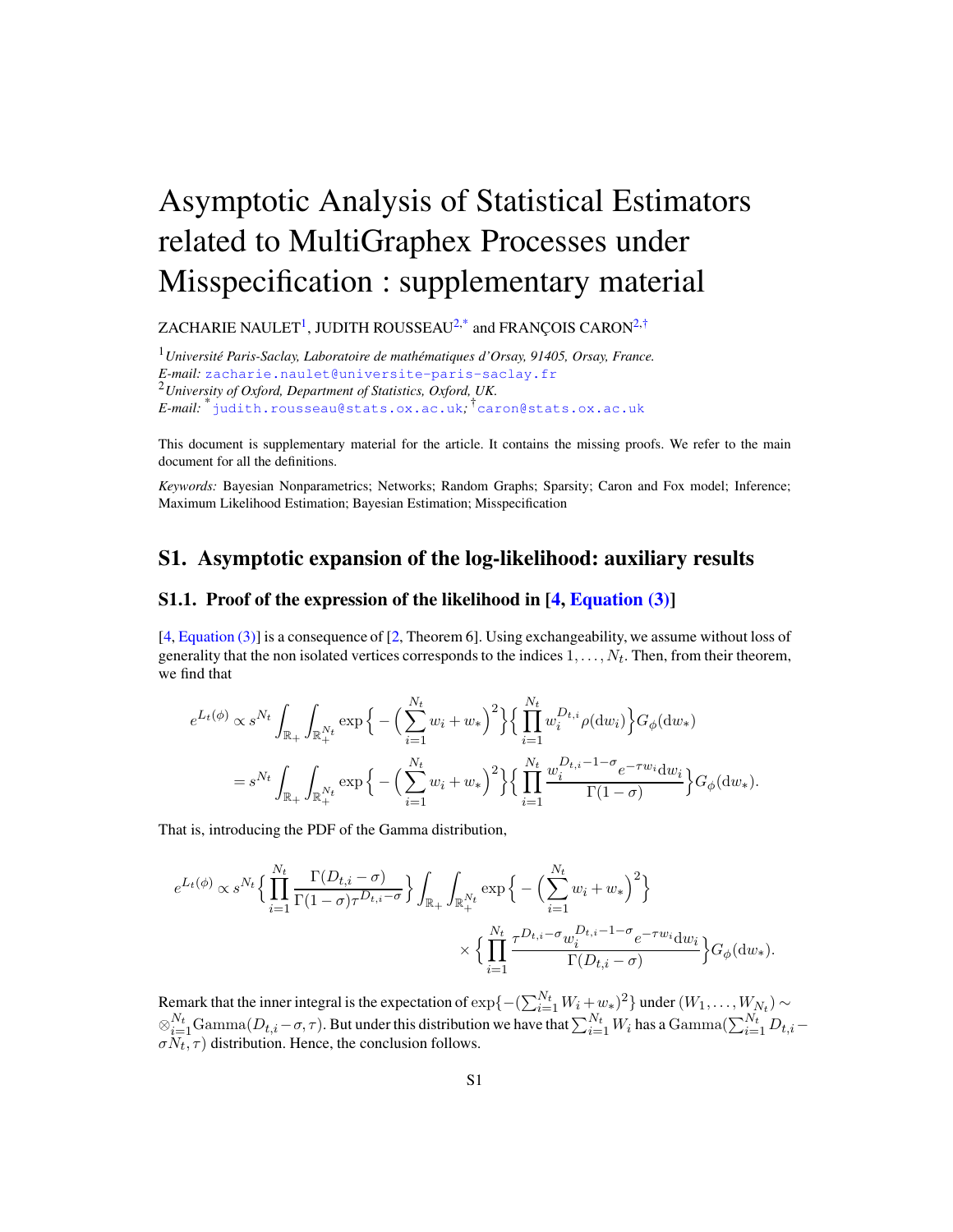#### S1.2. Proof of [\[4,](#page-78-3) [Lemma 3\]](#page-16-1)

Using the definition of  $I(\phi)$ , we introduce the PDF of the Gamma $(D_t^* - \sigma N_t, \tau)$  distribution,

$$
I(\phi)=\frac{1}{\tau^{D_t^\star-\sigma N_t}}\int_{\mathbb{R}_+^2}e^{-(x+y)^2}\frac{\tau^{D_t^\star-\sigma N_t}x^{D_t^\star-\sigma N_t-1}e^{-\tau x}}{\Gamma(D_t^\star-\sigma N_t)}G_\phi(\mathrm{d} y)\mathrm{d} x.
$$

We rewrite the previous integral by using that the Fourier transform of a Gaussian is Gaussian. In particular,

$$
\frac{1}{2\sqrt{\pi}} \int_{\mathbb{R}} \exp\left\{-\frac{\xi^2}{4} + i(x+y)\xi\right\} d\xi = \exp\{-(x+y)^2\}.
$$

Inserting the last display in the previous expression for  $I(\phi)$ , it follows from Fubini's theorem and the expressions for the Fourier transforms of  $G_{\phi}$  (see [\[4,](#page-78-3) [Equation \(4\)\]](#page-3-4)) and the Gamma distribution,

$$
I(\phi) = \frac{1}{\tau^{D_t^{\star} - \sigma N_t}} \int_{\mathbb{R}_+^2} \frac{1}{2\sqrt{\pi}} \int_{\mathbb{R}} e^{-\frac{\xi^2}{4} + i(x+y)\xi} d\xi \frac{\tau^{D_t^{\star} - \sigma N_t} x^{D_t^{\star} - \sigma N_t - 1} e^{-x}}{\Gamma(D_t^{\star} - \sigma N_t)} G_{\phi}(dy) dx
$$
  
\n
$$
= \frac{1}{2\sqrt{\pi}\tau^{D_t^{\star} - \sigma N_t}} \int_{\mathbb{R}} e^{-\frac{\xi^2}{4}} \left\{ \int_{\mathbb{R}_+} e^{ix\tau^{-1}\xi} \frac{x^{D_t^{\star} - \sigma N_t - 1} e^{-x}}{\Gamma(D_t^{\star} - \sigma N_t)} dx \right\} \left\{ \int_{\mathbb{R}_+} e^{i\xi y} G_{\phi}(dy) \right\} d\xi
$$
  
\n
$$
= \frac{1}{2\sqrt{\pi}\tau^{D_t^{\star} - \sigma N_t}} \int_{\mathbb{R}} \left( 1 - \frac{i\xi}{\tau} \right)^{-(D_t^{\star} - \sigma N_t)} \exp \left\{ -\frac{\xi^2}{4} - s\psi(\sigma, \tau; \tau - i\xi) \right\} d\xi
$$
  
\n
$$
= \frac{1}{2\sqrt{\pi}} \int_{\mathbb{R}} (\tau - i\xi)^{-(D_t^{\star} - \sigma N_t)} \exp \left\{ -\frac{\xi^2}{4} - s\psi(\sigma, \tau; \tau - i\xi) \right\} d\xi.
$$

The conclusion follows because for any  $\xi \in \mathbb{R}$ , from [\[4,](#page-78-3) [Equation \(6\)\]](#page-3-3),

$$
-\frac{\xi^2}{4} = -D_t^{\star} \mathcal{A}(\phi; \tau - i\xi) + s\psi(\sigma, \tau; \tau - i\xi) + (D_t^{\star} + \sigma N_t) \log(\tau - i\xi).
$$

Now we establish [\[4,](#page-78-3) [Equation \(27\)\]](#page-16-5), the uniqueness of  $\zeta(\phi)$ , and that  $\zeta(\phi) > \tau$ . Remark that for all *σ* (including *σ* = 0), we have from the definition of  $\psi$  that  $\partial_z \psi(\sigma, \tau; z) = 1/z^{1-\sigma}$  for all  $z \in \mathbb{C} \setminus \mathbb{R}^*$ . Then for all  $\phi$ ,

<span id="page-32-0"></span>
$$
\partial_z \mathcal{A}(\phi; z) = -\frac{z}{2D_t^{\star}} + \frac{\tau}{2D_t^{\star}} + \left(1 - \frac{\sigma N_t}{D_t^{\star}}\right) \frac{1}{z} + \frac{s}{D_t^{\star}} z^{-1 + \sigma}.
$$
 (S1.1)

.

Therefore,

$$
\partial_z \mathcal{A}(\phi; z) = 0 \iff z^2 = \tau z + 2sz^{\sigma} + 2D_t^{\star} \left( 1 - \frac{\sigma N_t}{D_t^{\star}} \right)
$$

Since  $D_t^* \geq N_t$  and  $\sigma < 1$ , the last display implies that any solution of  $\partial_z \mathcal{A}(\phi; z) = 0$  must satisfy  $z^2 > \tau z$ , *i.e.*  $z > \tau$  since we retained the non-negative solution. By differentiating [Equation \(S1.1\)](#page-32-0) another time with respect to z, we see that  $\partial_z^2 \mathcal{A}(\phi; z) < 0$  for  $z > 0$ , hence  $\zeta(\phi)$  must be unique. Further  $\lim_{z\to 0} \partial_z \mathcal{A}(\phi; z) = +\infty$  and  $\lim_{z\to \infty} \partial_z \mathcal{A}(\phi; z) = -\infty$  by [Equation \(S1.1\)](#page-32-0) again, so  $\zeta(\phi)$ must exists.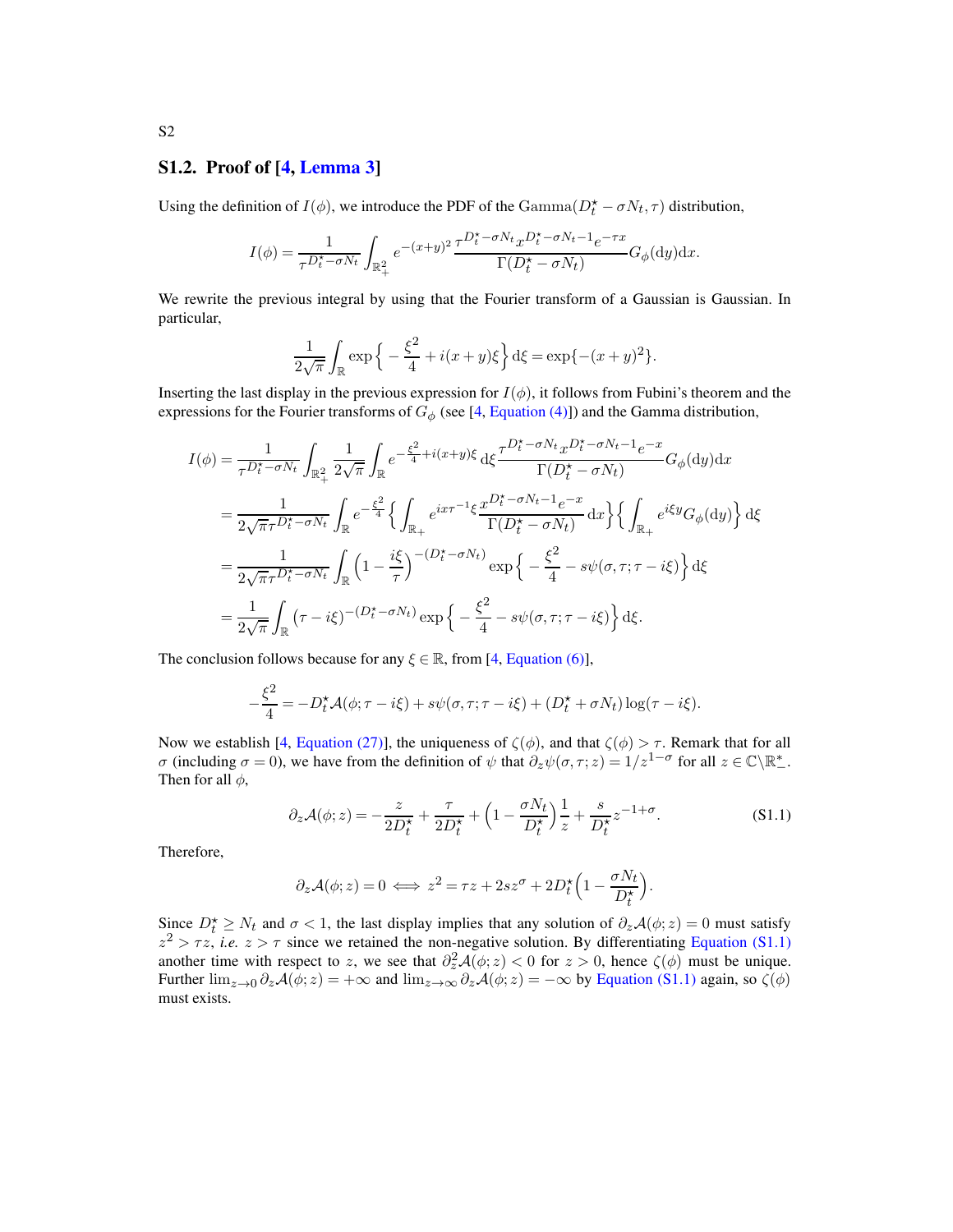## S1.3. Proof of [\[4,](#page-78-3) [Lemma 4\]](#page-16-4)

Using the defining equation of  $z \mapsto R_1(\phi; z)$ , it is clear that for any  $z \in \mathbb{R}$ ,

<span id="page-33-0"></span>
$$
\frac{1}{2}\partial_z^2 \mathcal{A}(\phi;\zeta(\phi))z^2 - R_1(\phi;-iz) = -\{\mathcal{A}(\phi;\zeta(\phi)-iz) - \mathcal{A}(\phi;\zeta(\phi))\}.
$$
 (S1.2)

From the definition of  $A$ , we have,

$$
\mathcal{A}(\phi;\zeta(\phi)-iz) - \mathcal{A}(\phi;\zeta(\phi)) = -\frac{(\zeta(\phi)-iz)^2 - \zeta(\phi)^2}{4D_t^*} + \frac{\tau(\zeta(\phi)-iz) - \tau\zeta(\phi)}{2D_t^*} + \left(1 - \frac{\sigma N_t}{D_t^*}\right) \left(\log(\zeta(\phi)-iz) - \log(\zeta(\phi))\right) + \frac{s}{D_t^*} \left(\psi(\sigma,\tau;\zeta(\phi)-iz) - \psi(\sigma,\tau;\zeta(\phi))\right).
$$

Hence for every  $z \in \mathbb{R}$ ,

$$
\Re\{\mathcal{A}(\phi;\zeta(\phi)-iz)-\mathcal{A}(\phi;\zeta(\phi))\}=\frac{z^2}{4D_t^{\star}}+\left(1-\frac{\sigma N_t}{D_t^{\star}}\right)\left(\log\sqrt{\zeta(\phi)^2+z^2}-\log\zeta(\phi)\right)\\+\frac{s}{D_t^{\star}}\Re\left(\psi(\sigma,\tau;\zeta(\phi)-iz)-\psi(\sigma,\tau;\zeta(\phi))\right).
$$

Therefore, for all  $z \in \mathbb{R}$ ,

<span id="page-33-1"></span>
$$
\Re\{\mathcal{A}(\phi;\zeta(\phi)-iz)-\mathcal{A}(\phi;\zeta(\phi))\}\geq \frac{z^2}{4D_t^{\star}}+\frac{s}{D_t^{\star}}\Re\Big(\psi(\sigma,\tau;\zeta(\phi)-iz)-\psi(\sigma,\tau;\zeta(\phi))\Big). \tag{S1.3}
$$

Assume first that  $\sigma = 0$ . Then, whenever  $z \in \mathbb{R}$ ,

$$
\Re\left(\psi(\sigma,\tau;\zeta(\phi)-iz)-\psi(\sigma,\tau;\zeta(\phi))\right) = \Re\left(\log(\zeta(\phi)-iz)-\log(\zeta(\phi))\right)
$$

$$
= \log\sqrt{\zeta(\phi)^2 + z^2} - \log\zeta(\phi)
$$

$$
\geq 0.
$$

The previous display combined with Equations  $(S1.2)$  and  $(S1.3)$  gives the proof of the proposition in the case  $\sigma = 0$ .

When  $\sigma \neq 0$ , because  $\zeta(\phi) > 0$  we have  $\arg(\zeta(\phi) - iz) = -\arctan(z/\zeta(\phi))$ , and then,

$$
\Re\left(\psi(\sigma,\tau;\zeta(\phi)-iz)-\psi(\sigma,\tau;\zeta(\phi))\right) = \Re\left(\frac{(\zeta(\phi)-iz)^{\sigma}-\zeta(\phi)^{\sigma}}{\sigma}\right)
$$

$$
=\frac{(\zeta(\phi)^{2}+z^{2})^{\sigma/2}\cos(\sigma\arctan(z/\zeta(\phi))-\zeta(\phi)^{\sigma})}{\sigma}
$$

$$
=\zeta(\phi)^{\sigma}f_{\sigma}(z/\zeta(\phi)),
$$

where for simplicity, we defined  $f_{\sigma} : \mathbb{R} \to \mathbb{R}$  such that

$$
f_{\sigma}(y) := \frac{(1+y^2)^{\sigma/2}\cos(\sigma\arctan(y)) - 1}{\sigma}.
$$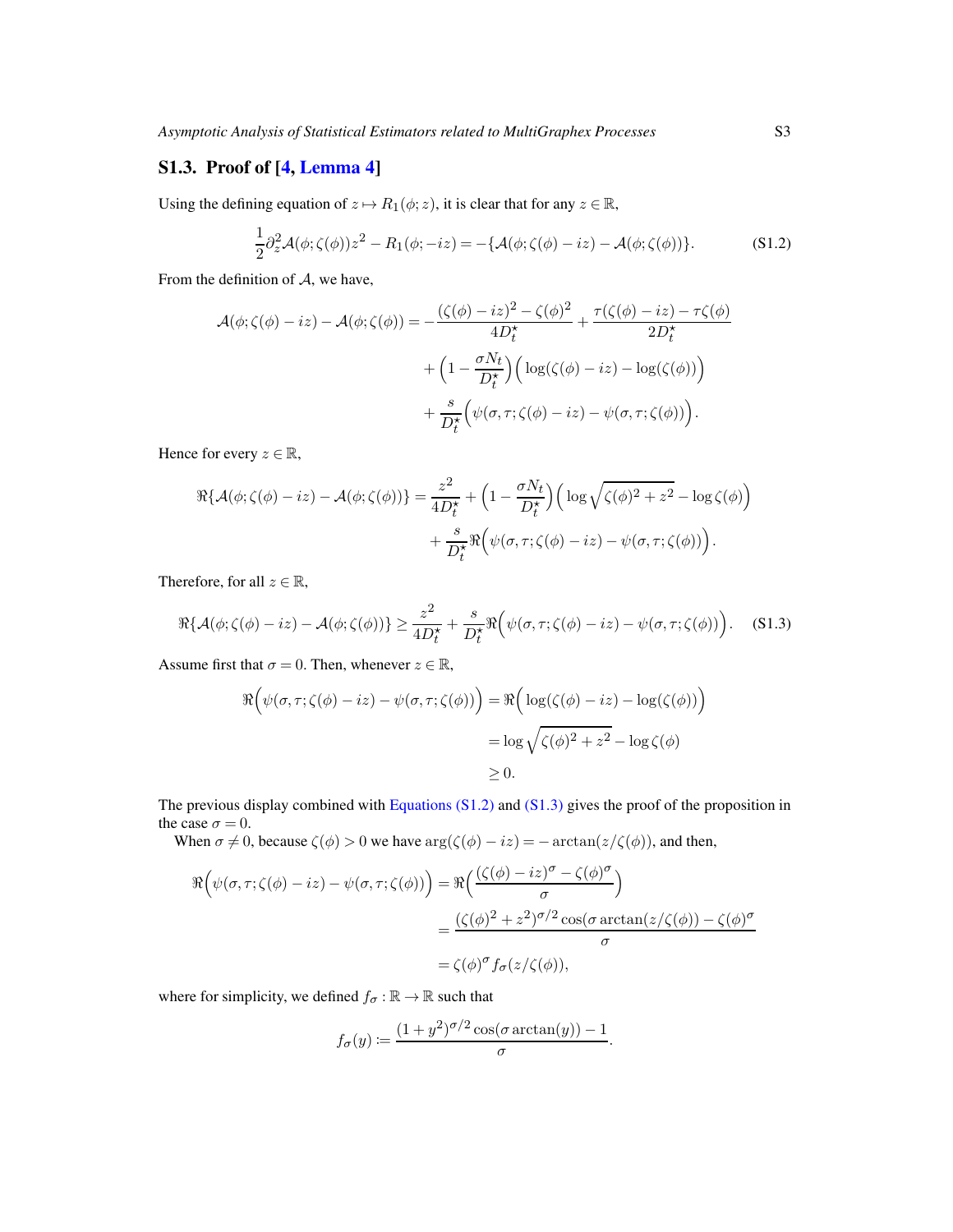To finish the proof of the proposition, it suffices to show that f is non-negative. When  $\sigma < 0$ , we have  $cos(\sigma arctan(y)) \leq 1$  uniformly, and hence

$$
f_{\sigma}(y) \ge \frac{(1+y^2)^{\sigma/2} - 1}{\sigma} \ge \frac{1}{-\sigma} - \frac{(1+y^2)^{\sigma/2}}{-\sigma} \ge 0.
$$

Now we consider the case  $0 < \sigma < 1$ . Because f is symmetric, it suffices to do the analysis for  $y \ge 0$ . By differentiation, we get

$$
f'_{\sigma}(y) = (1+y^2)^{-1+\sigma/2}\cos(\sigma\arctan(y))\Big(y-\tan(\sigma\arctan(y))\Big).
$$

But,  $y \ge 0 \Rightarrow \arctan(y) \in [0, \pi/2]$ , and hence  $\cos(\sigma \arctan(y)) \ge 0$  as  $0 < \sigma < 1$ . Similarly,  $y >$  $\tan(\sigma \arctan(y))$  when  $0 < \sigma < 1$ , and thus  $f'_{\sigma}(y) \ge 0$  when  $y \ge 0$  and  $0 < \sigma < 1$ . This means that f is increasing on  $\mathbb{R}_+$ , and thus  $f_{\sigma}(y) \ge f_{\sigma}(0) = 0$ .

#### <span id="page-34-0"></span>S1.4. Remaining part of the proof of [\[4,](#page-78-3) [Theorem 7\]](#page-14-1)

To finish the proof of [\[4](#page-78-3), [Theorem 7\]](#page-14-1), it remains to prove the [Item \(3\)](#page-14-4). The proof is almost identical to the proof of the [Item \(2\)](#page-14-3) established in [\[4,](#page-78-3) [Section 5.1\]](#page-14-6), and consists mostly on obtaining a refinement in the bound for  $\Delta(\phi)$ . In particular, the starting point to the proof is [\[4,](#page-78-3) [Equation \(24\)\]](#page-16-2). To ease the notations, we write  $a(\phi) := (-D_t^* \partial_z^2 \mathcal{A}(\phi; \zeta(\phi)))^{1/2}$ . Then, it follows from [\[4](#page-78-3), [Equations \(23\)](#page-15-0) and [\(25\)\]](#page-16-3) and a suitable change of variables that for some  $C > 0$  to be chosen accordingly

$$
1 + \Delta(\phi) = \int_{[-Ca(\phi), Ca(\phi)]} \frac{1}{\sqrt{2\pi}} e^{-u^2/2} e^{-D_t^* R_1(\phi, -iu/a(\phi))} du
$$

$$
+ \int_{[-C,C]^c} \frac{1}{\sqrt{2\pi}} e^{-\frac{a(\phi)^2}{2}z^2 - D_t^* R_1(\phi, -iz)} dz. \quad (S1.4)
$$

Now remark that because of [\[4,](#page-78-3) [Lemma 4\]](#page-16-4) the second integral in the last display is a  $O(e^{-C^2/4})$  as  $C \rightarrow \infty$ , where we have used the well-known tail bound for the Normal distribution. On the other hand, it is seen that  $D_t^* \partial_z^2 \mathcal{A}(\phi, z) \leq -1/2$  for all admissible  $\phi$  and for all z, since  $\sigma < 1$ ,  $s > 0$  and  $N_t \leq D_t^*$ . This entails that  $a(\phi) \geq 1/2$  for any  $\phi$ , and thus  $\int_{[-Ca(\phi),Ca(\phi)]^c} e^{-u^2/2} du = O(e^{-C^2/8})$ . By [Equation \(S1.4\),](#page-34-1) it follows as  $C \to \infty$ 

<span id="page-34-2"></span>
$$
\Delta(\phi) = \frac{1}{\sqrt{2\pi}} \int_{[-Ca(\phi)], Ca(\phi)]} e^{-u^2/2} \left( e^{-D_t^* R_1(\phi; \frac{-iu}{a(\phi)})} - 1 \right) du + O(e^{-C^2/8}). \tag{S1.5}
$$

In order to control  $\Delta(\phi)$ , it thus remain to control  $x \mapsto D_t^* R_1(\phi; -ix)$  for  $x \in [-C, C]$ , in virtue of [Equation \(S1.5\).](#page-34-2) We will proceed using Cauchy's integral formula. In particular, from our choice for the determination of the complex logarithm, the function  $z \mapsto \mathcal{A}(\phi; \zeta(\phi) + z)$  is complex-analytic on  $\mathbb{C}\setminus\{z\in\mathbb{C}: \Re(z)=0, \Im(z)\leq -\zeta(\phi)\}\.$  Then, by Cauchy's integral formula, for any  $z\in\mathbb{C}$  with  $|z| < \zeta(\phi)/2$ , we have

<span id="page-34-1"></span>
$$
R_1(\phi; z) = \frac{1}{2\pi i} \oint_{|\xi| = \zeta(\phi)/2} \frac{\mathcal{A}(\phi; \zeta(\phi) + \xi)}{\xi - z} \frac{z^3}{\xi^3} \, \mathrm{d}\xi.
$$

S4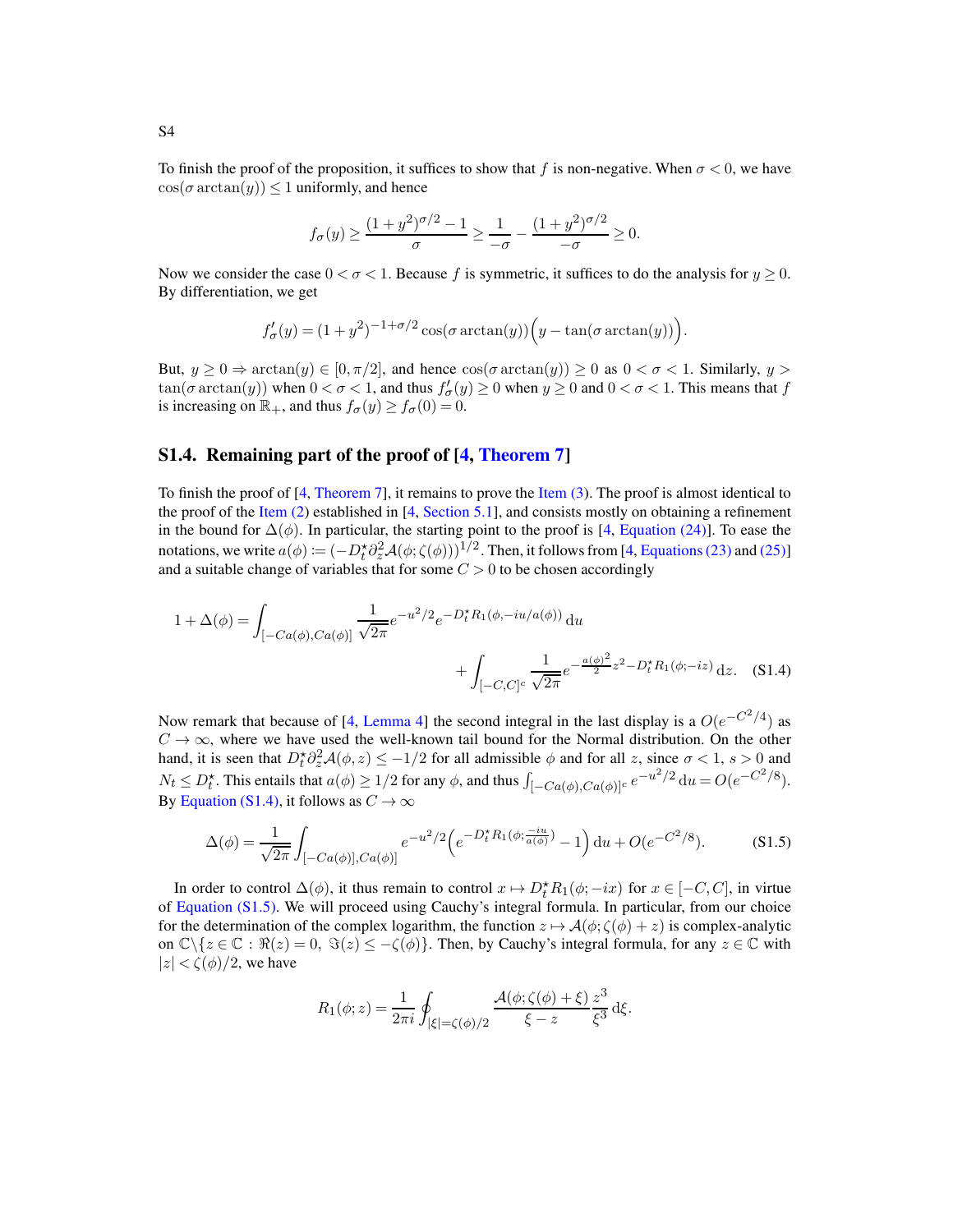Since  $|\xi - z| \ge |\xi| - |z|$ , the previous implies for every  $z \in \mathbb{C}$  with  $|z| \le \zeta(\phi)/4$  that

$$
|R_1(\phi; z)| \le \frac{1}{2\pi} \frac{4}{\zeta(\phi)} \frac{2^3}{\zeta(\phi)^3} |z|^3 \sup_{|\xi| = \zeta(\phi)/2} |\mathcal{A}(\phi; \zeta(\phi) + \xi)| \times 2\pi \frac{\zeta(\phi)}{2}
$$
  
=  $\frac{16|z|^3}{\zeta(\phi)^3} \sup_{\varphi \in [-\pi, \pi]} \mathcal{A}(\phi; \zeta(\phi)(1 + e^{i\varphi}/2))|$   
 $\le \frac{16|z|^3}{\zeta(\phi)^3} \sup_{1/2 \le x \le 2} \sup_{\varphi \in [-\pi, \pi]} |\mathcal{A}(\phi; x\zeta(\phi)e^{i\varphi})|.$  (S1.6)

But, assuming without loss of generality  $\sigma \neq 0$ , for all  $x > 0$  and all  $\varphi \in (-\pi, \pi)$ ,

$$
\mathcal{A}(\phi; x\zeta(\phi)e^{i\varphi}) = -\frac{\tau^2}{4D_t^{\star}} - \frac{x^2\zeta(\phi)^2e^{2i\varphi}}{4D_t^{\star}} + \frac{\tau\zeta(\phi)x e^{i\varphi}}{2D_t^{\star}} + \left(1 - \frac{\sigma N_t}{D_t^{\star}}\right)\log\left(x\zeta(\phi)\right) + i\left(1 - \frac{\sigma N_t}{D_t^{\star}}\right)\varphi + \frac{s}{D_t^{\star}}\frac{(x\zeta(\phi))^{\sigma}e^{i\sigma\varphi} - \tau^{\sigma}}{\sigma}.
$$

Remark that,

$$
\frac{(x\zeta(\phi))^{\sigma}e^{i\sigma\varphi} - \tau^{\sigma}}{\sigma} = \frac{(x\zeta(\phi))^{\sigma} - \tau^{\sigma}}{\sigma}e^{i\sigma\varphi} + \frac{\tau^{\sigma}}{\sigma}(e^{i\sigma\varphi} - 1)
$$

$$
= \psi(\sigma, \tau; x\zeta(\phi))e^{i\sigma\varphi} + \frac{\tau^{\sigma}}{\sigma}(e^{i\sigma\varphi/2} - e^{-i\sigma\varphi/2})e^{i\sigma\varphi/2}
$$

$$
= \psi(\sigma, \tau; x\zeta(\phi))e^{i\sigma\varphi} + \varphi\tau^{\sigma}\frac{\sin(\sigma\varphi/2)}{\sigma\varphi/2}e^{i\sigma\varphi/2}.
$$

Hence,

$$
|\mathcal{A}(\phi; x\zeta(\phi)e^{i\varphi})| \le \frac{\tau^2 + x^2\zeta(\phi)^2 + 2\tau\zeta(\phi)}{4D_t^{\star}} + 2\Big(1 - \frac{\sigma N_t}{D_t^{\star}}\Big)\Big(\pi + |\log(x\zeta(\phi))|\Big) + \frac{s}{D_t^{\star}}\Big|\psi(\sigma, \tau; x\zeta(\phi)) + \pi\tau^{\sigma}\Big|.
$$

By [\[4,](#page-78-3) [Equation \(27\)\]](#page-16-5), we find that for every  $\phi$  we always have  $\zeta(\phi) \ge \tau$ , and  $\zeta(\phi)^2 \ge 2D_t^*(1 \sigma N_t/D_t^*$ ). Thus, from the previous display we obtain for all  $x \in [1/2, 2]$  and all  $\varphi \in [-\pi, \pi]$ 

$$
|\mathcal{A}(\phi; x\zeta(\phi)e^{i\varphi})| \lesssim \frac{\zeta(\phi)^2 |\log(\zeta(\phi))|}{D_t^*} + \frac{s}{D_t^*} |\psi(\sigma, \tau; x\zeta(\phi)) + \pi\tau^{\sigma}|.
$$
 (S1.7)

Now, consider the case  $\sigma \geq 0$ . Then assuming without loss of generality  $\sigma \neq 0$  (it suffices to extend by continuity), we have for any  $x \in [1/2, 2]$  and any  $\tau > 0$ ,

$$
|s\psi(\sigma,\tau;x\zeta(\phi))| \le s \left| \frac{x^{\sigma} - 1}{\sigma} \zeta(\phi)^{\sigma} \right| + s \left| \frac{\zeta(\phi)^{\sigma} - \tau^{\sigma}}{\sigma} \right|
$$
  
 
$$
\le (1 \vee x^{\sigma})s\zeta(\phi)^{\sigma} \sup_{u \in [1/2,1]} \left| \frac{1 - u^{\sigma}}{\sigma} \right| + s\zeta(\phi)^{\sigma} \frac{1 - (\tau/\zeta(\phi))^{\sigma}}{\sigma}
$$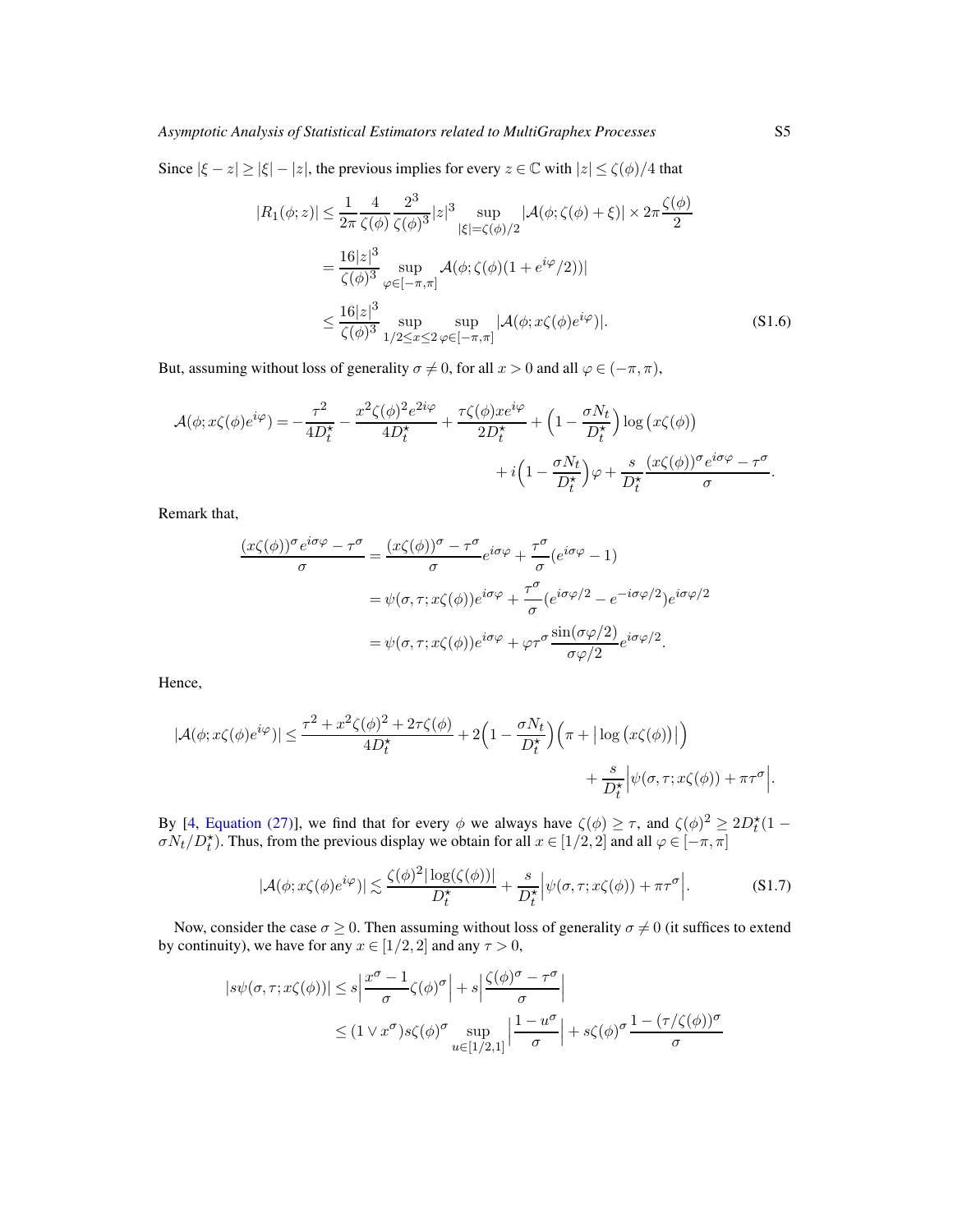<span id="page-36-1"></span>
$$
\leq \left(2\log(2) + \log\frac{\zeta(\phi)}{\tau}\right)s\zeta(\phi)^{\sigma},\tag{S1.8}
$$

where for the last line we have used that  $(1 - z^{\sigma})/\sigma \le \log(1/z)$  for all  $z \in (0,1)$  and all  $\sigma \in (0,1)$ (this can be seen by differentiating with respect to  $\sigma$ ). We also have used that  $\zeta(\phi) \geq \tau$ , which can be deduced from [\[4](#page-78-0), [Equation \(27\)\]](#page-16-0). From [\[4,](#page-78-0) Equation (27)] again, we also see that  $\zeta(\phi)^2 \ge s\zeta(\phi)^\sigma$ . Also, because  $\phi \in \mathcal{S}_K$  we have  $s\tau^{\sigma} = O(\sqrt{2D_t^*}) = O(\zeta(\phi))$  and  $\tau \geq K^{-1}$ , and thus we obtain from [Equation \(S1.7\)](#page-35-0) that  $|A(\sigma; x\zeta(\phi)e^{i\varphi})| = O(\zeta(\phi)^2 \log(\zeta(\phi))/D_t^*)$ , at least for  $\sigma \ge 0$ . When  $\sigma < 0$ , it Equation (S1.*t*) that  $|\mathcal{A}(\sigma; \mathcal{X}\zeta(\varphi)e^{i\theta})| = O(\zeta(\varphi)) \log(\zeta(\varphi))/D_t$ , at least for  $\sigma \geq 0$ . When  $\sigma < 0$ , it is easily seen with a similar reasoning that  $|s\psi(\sigma, \tau; \mathcal{X}(\varphi))| \lesssim \zeta(\varphi)^2 + s\tau^{\sigma} \log(\zeta(\varphi))$ , and hen obtain from [Equation \(S1.7\)](#page-35-0) that for any  $x \in [1/2, 2]$ , any  $\varphi \in [-\pi, \pi]$  and any  $\phi \in \mathcal{S}_K$ ,

<span id="page-36-0"></span>
$$
|\mathcal{A}(\phi; x\zeta(\phi)e^{i\varphi})| = o(\zeta(\phi)^3/D_t^{\star}).
$$

It then follows by combining [Equations \(S1.5\)](#page-34-0) to [\(S1.7\)](#page-35-0) that as  $D_t^* \to \infty$ 

$$
\Delta(\phi) = C^3 a(\phi)^3 \times o(1) + O(e^{-C^2/8}), \tag{S1.9}
$$

We already have shown that  $a(\phi) \geq 1/2$ , we now need a more precise estimate. Recalling that  $a(\phi)^2 = -D_t^* \partial_z^2 \mathcal{A}(\phi; \zeta(\phi))$ , we have under the assumptions of the Lemma,

$$
a(\phi)^2 = \frac{1}{2} + \frac{1}{2} \left( 1 - \frac{\sigma N_t}{D_t^*} \right) \frac{2D_t^*}{\zeta(\phi)^2} + (1 - \sigma) \frac{s\zeta(\phi)^{\sigma}}{\zeta(\phi)^2}
$$
  
= 
$$
\frac{1}{2} + \frac{1}{2} \frac{1}{\zeta(\phi)^2} \left( 2D_t^* \left( 1 - \frac{\sigma N_t}{D_t^*} \right) + (1 - \sigma) s\zeta(\phi)^{\sigma} \right)
$$
  
= 
$$
\frac{1}{2} + \frac{1}{2} \frac{1}{\zeta(\phi)^2} \left( \zeta(\phi)^2 - \tau\zeta(\phi) - \sigma s\zeta(\phi)^{\sigma} \right),
$$

where the last line follows from the definition of  $\zeta(\phi)$ , in [\[4](#page-78-0), [Equation \(27\)\]](#page-16-0). Thus, under the assumptions of the Lemma we have  $a(\phi)^2 = 1 + o(1)$ . Since [Equation \(S1.9\)](#page-36-0) is true for arbitrary choice of  $C > 0$ , this indeed shows that  $\Delta(\phi) = o(1)$  if the conditions of the Lemma are met. Then by [\[4,](#page-78-0) Equation  $(24)$ ], we have

$$
\log I(\phi) = -D_t^* \mathcal{A}(\phi; \zeta(\phi)) - \log \sqrt{2a(\phi)} + \log(1 + \Delta(\phi))
$$
  
= 
$$
-D_t^* \mathcal{A}(\phi; \zeta(\phi)) - \frac{\log(2)}{2} + o(1).
$$

## S2. Existence and uniqueness of the MLE, concentration of the likelihood: auxiliary results

### S2.1. Proof of [\[4,](#page-78-0) [Lemma 5\]](#page-19-0)

We will use multiple times that under [\[4](#page-78-0), [Assumption 1\]](#page-3-0) we have for any  $x \in (0, 1)$  that  $\mathcal{C}'_t(x) = O(N_t)$ , otherwise it cannot be the case that  $\hat{\alpha}_t$  converges in  $(0, 1)$ .

We first study  $\sigma \leq -C$ , for  $C > 0$ . Observe that for any  $c_0 \in (0, 1)$ , we have  $\mathcal{C}_t(c_0) = \mathcal{C}_t(0) + O(N_t)$ . By definition  $\Psi(\sigma)$  and by [Lemma S2.1,](#page-38-0)

$$
\Psi(\sigma) - \Psi(c_0) \le N_t \log(-\sigma) + \{C_t(\sigma) - C_t(0)\} - D_t^{\star} \log \beta_{\sigma} - \sigma N_t \log \frac{\beta_{\sigma} - 1}{\beta_{\sigma}} + O(N_t)
$$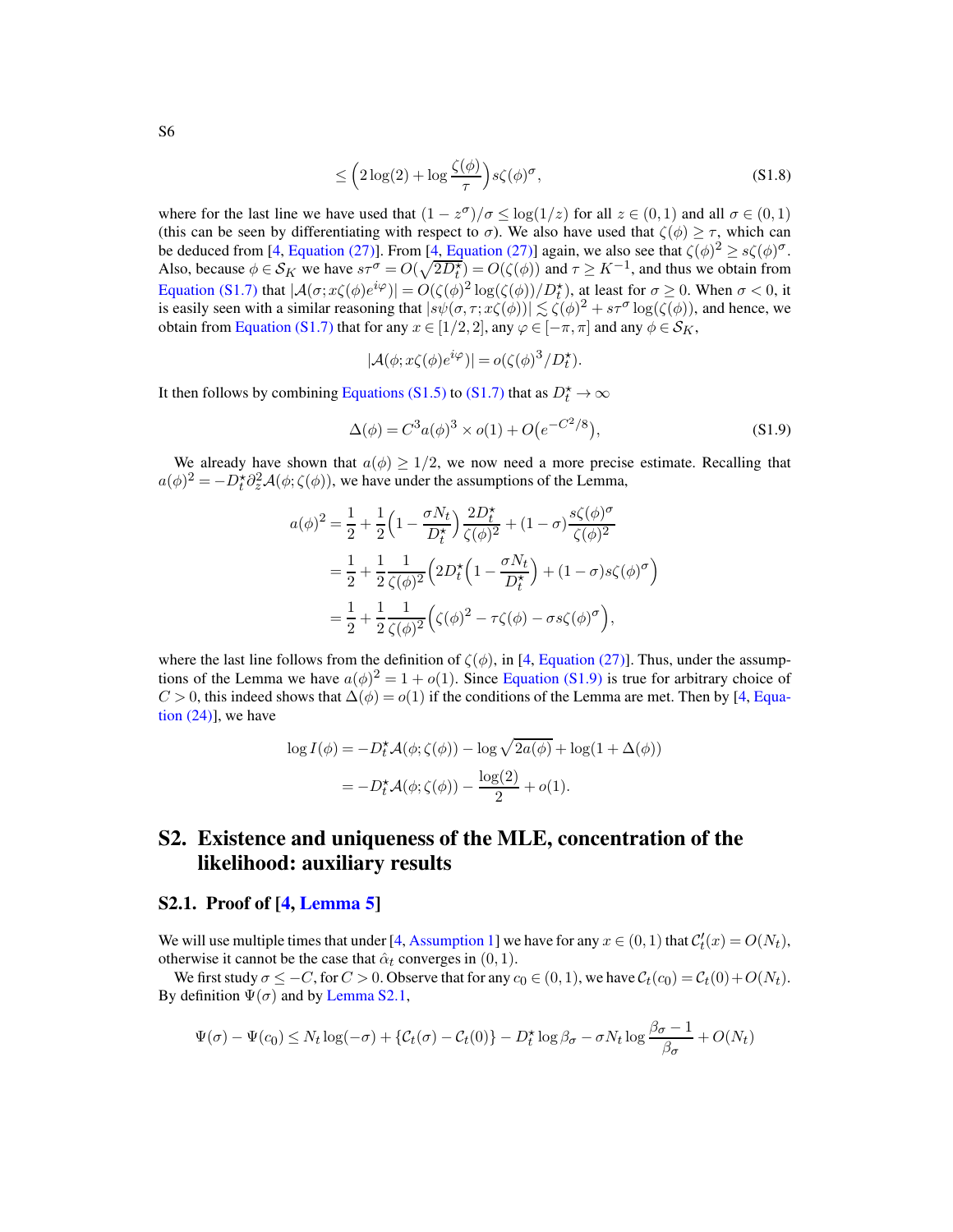$$
=: F(\sigma) + O(N_t).
$$

We consider two situations here, according to whether  $\sigma \le -bD_t^*/N_t$  or  $\sigma > -bD_t^*/N_t$  for some constant  $b > 0$ . For any  $b > 0$ , if  $\sigma \le -bD_t^* / N_t$ , [Lemma S2.3](#page-40-0) implies that

$$
\Psi(\sigma) - \Psi(c_0) \le -\frac{1}{2} \frac{D_t^{\star} (1 + o(1))}{1 + \frac{1}{2b}} + O(N_t).
$$

If  $\sigma \in (-bD_t^* / N_t, -C)$ , then using  $\beta_{\sigma} = 1 - \sigma N_t / D_t^*$ 

$$
F'(\sigma) = -\frac{N_t}{-\sigma} + \partial_{\sigma} \zeta(\phi) + N_t \frac{1}{1 - \sigma N_t / D_t^{\star}} + \frac{N_t^2}{D_t^{\star}} \frac{-\sigma}{1 - \sigma N_t / D_t^{\star}} + N_t \log \left(1 - \frac{\sigma N_t}{D_t^{\star}}\right)
$$
  

$$
- N_t - N_t \log \left(\frac{-\sigma N_t}{D_t^{\star}}\right)
$$
  

$$
= -\frac{N_t}{-\sigma} + \partial_{\sigma} \zeta(\phi) + N_t \log \left(1 - \frac{\sigma N_t}{D_t^{\star}}\right) - N_t \log \left(\frac{-\sigma N_t}{D_t^{\star}}\right)
$$
  

$$
= -\frac{N_t}{-\sigma} + \partial_{\sigma} \zeta(\phi) + N_t \log \left(1 + \frac{D_t^{\star}}{-\sigma N_t}\right).
$$

Since  $\partial^2_{\sigma} \zeta(\phi) < 0$  on  $(-\infty, 1)$ ,  $\sup_{\sigma \leq -C} \{-\mathcal{C}'_t(\sigma)\} \leq -\mathcal{C}'_t(\hat{\alpha}_t) = O(N_t)$  under [\[4,](#page-78-0) [Assumption 1\]](#page-3-0). On the other hand,  $N_t \log(1 + \frac{D_t^*}{-\sigma N_t}) \geq N_t \log(1 + \frac{1}{b})$ , which can be made arbitrary larger than any multiple constant of  $N_t$  by choosing b small enough. Hence  $F'(\sigma) > 0$  on  $(-bD_t^*/N_t, -C)$  and for all  $\sigma \in \left(-bD_t^{\star}/N_t, -C\right),$ 

$$
\Psi(\sigma) - \Psi(c_0) \le N_t \log(C) + \left\{ \mathcal{C}_t(-C) - \mathcal{C}_t(0) \right\} - CN_t \log\left\{ 1 + \frac{D_t^{\star}}{CN_t} \right\} - CN_t + O\left(\frac{N_t^2}{D_t^{\star}}\right).
$$

With similar arguments  $C_t(-C) - C_t(0) = O(N_t)$  under [\[4](#page-78-0), [Assumption 1\]](#page-3-0), and [4, [Equation \(33\)\]](#page-19-1) holds.

We now study  $\sigma > c_2$ . Since  $u > 0$  and  $g(\sigma, \varepsilon) > 0$ , we have

$$
H_{\sigma}(\varepsilon, u) \le N_t \log u - \frac{D_t^{\star}}{2} \log(1 + u) + \frac{D_t^{\star}}{2} \log(1 - \varepsilon) + \frac{D_t^{\star}}{2} (1 - \varepsilon) \beta_{\sigma}.
$$

the right hand side is maximized in  $u = 2N_t/D_t^*(1 + O(N_t/D_t^*))$  and  $\varepsilon = 0$  which leads to

$$
H(\sigma, \varepsilon, u) \le N_t \log \frac{N_t}{D_t^{\star}} - N_t + N_t \log(2) + \frac{D_t^{\star}}{2} \beta_{\sigma} + O\left(\frac{N_t^2}{D_t^{\star}}\right), \quad \forall u, \varepsilon, \sigma.
$$

Moreover let  $c_0 > 0$  then  $\Psi(c_0) = K(c_0) + \sup_{\varepsilon, u} H(c_0, \varepsilon, u) = C_t(c_0) + \sup_{\varepsilon, u} H(0, \varepsilon, u) + O(N_t)$ . Choosing  $\varepsilon_* = \frac{c_0 N_t}{D_t^*} = o(1)$ , we have at  $\sigma = c_0$ ,  $\frac{1}{2} + \beta_\sigma g(\sigma, \varepsilon) = (1 + o(1))c_0^{-1}$  which combined with [Lemma S2.2,](#page-39-0) leads to

$$
\sup_{\varepsilon,u} H(c_0,\varepsilon,u) \ge \sup_u H(c_0,\varepsilon_*,u) = -N_t \log \frac{N_t}{D_t^{\star}} + \frac{D_t^{\star}}{2} + O(N_t).
$$

Hence, as soon as  $N_t = o(D_t^*)$ ,

<span id="page-37-0"></span>
$$
\Psi(c_0) \ge C_t(c_0) + N_t \log \frac{N_t}{D_t^{\star}} + \frac{D_t^{\star}}{2} + O(N_t).
$$
\n(S2.10)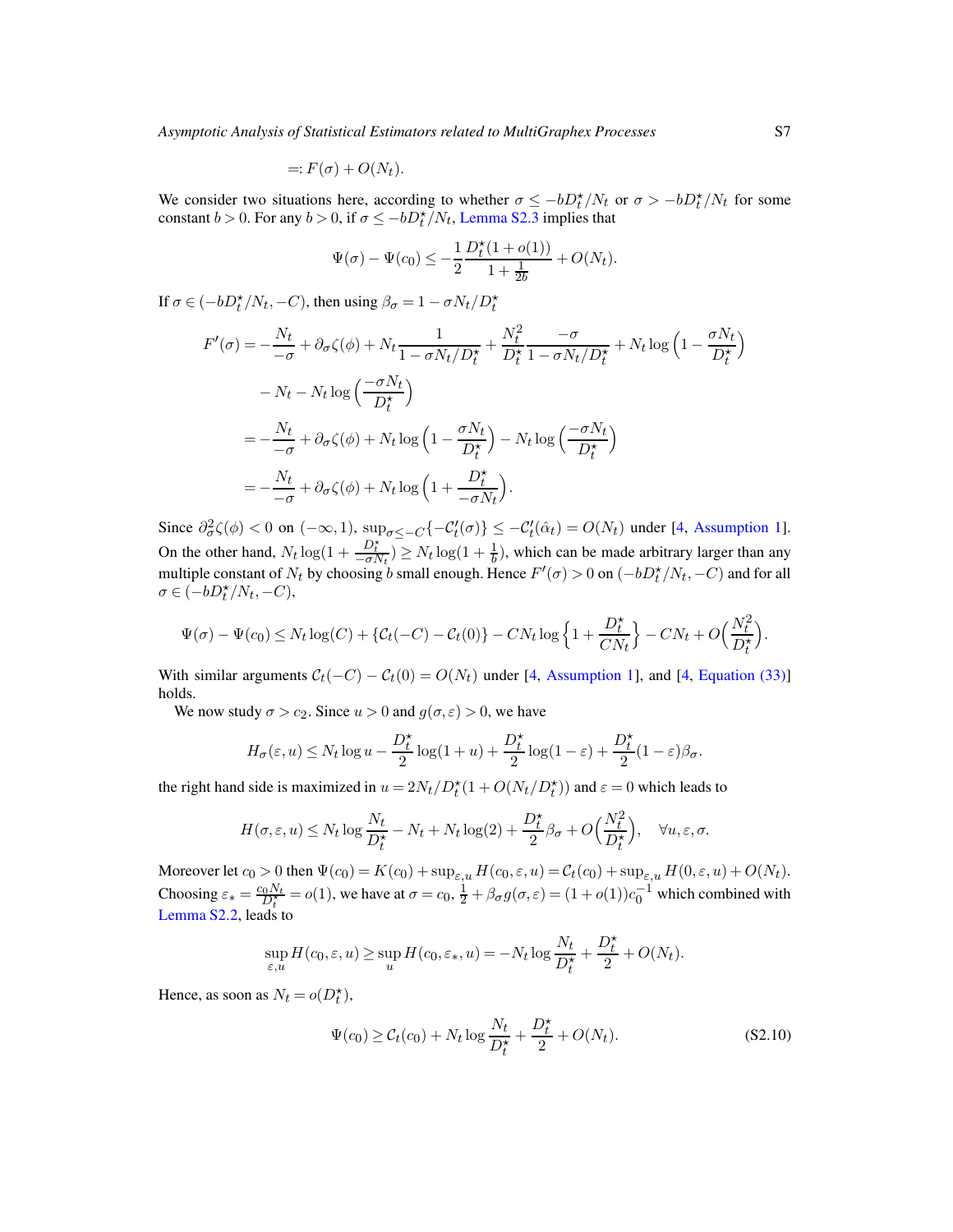Using [Equation \(S2.10\),](#page-37-0) we then obtain that for all  $\sigma > c_2$ 

$$
\Psi(\sigma) - \Psi(c_0) \leq \{C_t(\sigma) - C_t(c_0)\} + O(N_t)
$$
\n
$$
= \sum_{j \geq 2} N_{t,j} \sum_{k=1}^{j-1} \log \frac{k - \sigma}{k - c_0} + O(N_t)
$$
\n
$$
\leq \sum_{j \geq 2} N_{t,j} \sum_{k=1}^{j-1} \log \frac{k - c_2}{k - c_0} + O(N_t)
$$
\n
$$
\leq \sum_{j \geq 2} N_{t,j} \log \frac{1 - c_2}{1 - c_0} + O(N_t)
$$
\n
$$
\leq -K(N_t - N_{t,1})
$$

<span id="page-38-0"></span>for any  $K > 0$ , by choosing  $c_2$  sufficiently close to 1. Furthermore, [\[4](#page-78-0), [Assumption 1\]](#page-3-0) implies that  $N_t - N_{t,1} \approx N_t$ , otherwise  $\hat{\alpha}_t$  would converge to  $1 > \alpha_0$ . Hence [\[4](#page-78-0), [Equation \(34\)\]](#page-19-2) is proved.

**Lemma S2.1.** *Let*  $\sigma \leq -C$  *for some*  $C > 0$ *. Then,* 

$$
\sup_{\varepsilon, u} H(\sigma, \varepsilon, u) = N_t \log \frac{N_t}{D_t^{\star}} + N_t \log(-\sigma) - N_t \log \beta_{\sigma} - \sigma N_t \log \frac{\beta_{\sigma} - 1}{\beta_{\sigma}} + \frac{D_t^{\star}}{2} - \frac{D_t^{\star}}{2} \log \beta_{\sigma} + O(N_t).
$$

*Proof.* The starting point is [Lemma S2.2,](#page-39-0) and in particular the [Equation \(S2.12\).](#page-39-1) The term  $-\log(\frac{1}{2} + \frac{1}{2})$  $\beta_{\sigma}g(\sigma,\varepsilon)$ ) is not trivial to apprehend. We split the analysis into two scenarios, according to whether  $1-\varepsilon \leq \frac{a}{\beta_{\sigma}}$  or not, for some  $a \in (0,1)$  to be determined. Under the scenario  $1-\varepsilon \leq \frac{a}{\beta_{\sigma}}$ , we note that  $\beta_{\sigma} g(\sigma, \varepsilon) \geq 0$ , from [Equation \(S2.12\),](#page-39-1)

<span id="page-38-1"></span>
$$
H(\sigma, \varepsilon, u) \le -\frac{D_t^*}{2} \left\{ \log \frac{1}{a} - a \right\} + N_t \log \frac{N_t}{D_t^*} + O(N_t). \tag{S2.11}
$$

We claim that the previous implies that the supremum of  $(\varepsilon, u) \mapsto H(\sigma, \varepsilon, u)$  has to be achieved for  $1 - \varepsilon > \frac{a}{\beta_{\sigma}}$ . We keep that claim in mind, and we now analyse  $H(\sigma, \varepsilon, u)$  for  $1 - \varepsilon > \frac{a}{\beta_{\sigma}}$ . Then, we can simplify things a bit. Indeed, by a Taylor expansion of  $f(\sigma, \cdot)$  near  $\varepsilon \approx 1$ , we can obtain that  $f(\sigma, \varepsilon) \geq 1 - \varepsilon$  for all  $\varepsilon \in (0, 1)$ . That means that  $g(\sigma, \varepsilon) \geq \frac{1}{2} f(\sigma, \varepsilon)$ . Thus,  $N_t \log(\frac{1}{2} + \varepsilon)$  $\beta g(\sigma,\varepsilon)$   $\geq N_t \log\left(\frac{1}{2} + \frac{\beta_\sigma}{2} f(\sigma,\varepsilon)\right) \geq N_t \log \beta_\sigma + N_t \log f(\sigma,\varepsilon) + O(N_t)$ . But,  $-N_t \log f(\sigma,\varepsilon)$  =  $N_t \log(-\sigma) + N_t(-\sigma) \log \varepsilon - N_t \log(1 - \varepsilon^{-\sigma})$ , Since we assume that  $\varepsilon < 1 - \frac{a}{\beta \sigma}$ , and  $-\sigma > 0$ , then  $\varepsilon^{-\sigma} \le \exp\{-(-\sigma)(-\log(1-\frac{a}{1-\sigma N_t/D_t^*})\} \le \exp\{-\frac{(-\sigma)a}{1-\sigma N_t/D_t^*}\}$ . Because  $-\sigma \ge C$ , this means that  $\varepsilon^{-\sigma} \le \exp\{-\frac{Ca}{1+CN_t/D_t^*}\}\$  uniformly, which is always bounded away from 1. Consequently,  $-N_t \log(1 - \varepsilon^{-\sigma}) = O(N_t)$ , uniformly, and in the second scenario [Equation \(S2.12\)](#page-39-1) becomes

$$
\sup_{u>0} H(\sigma, \varepsilon, u) = N_t \log \frac{N_t}{D_t^{\star}} + N_t \log(-\sigma) - N_t \log \beta_{\sigma}
$$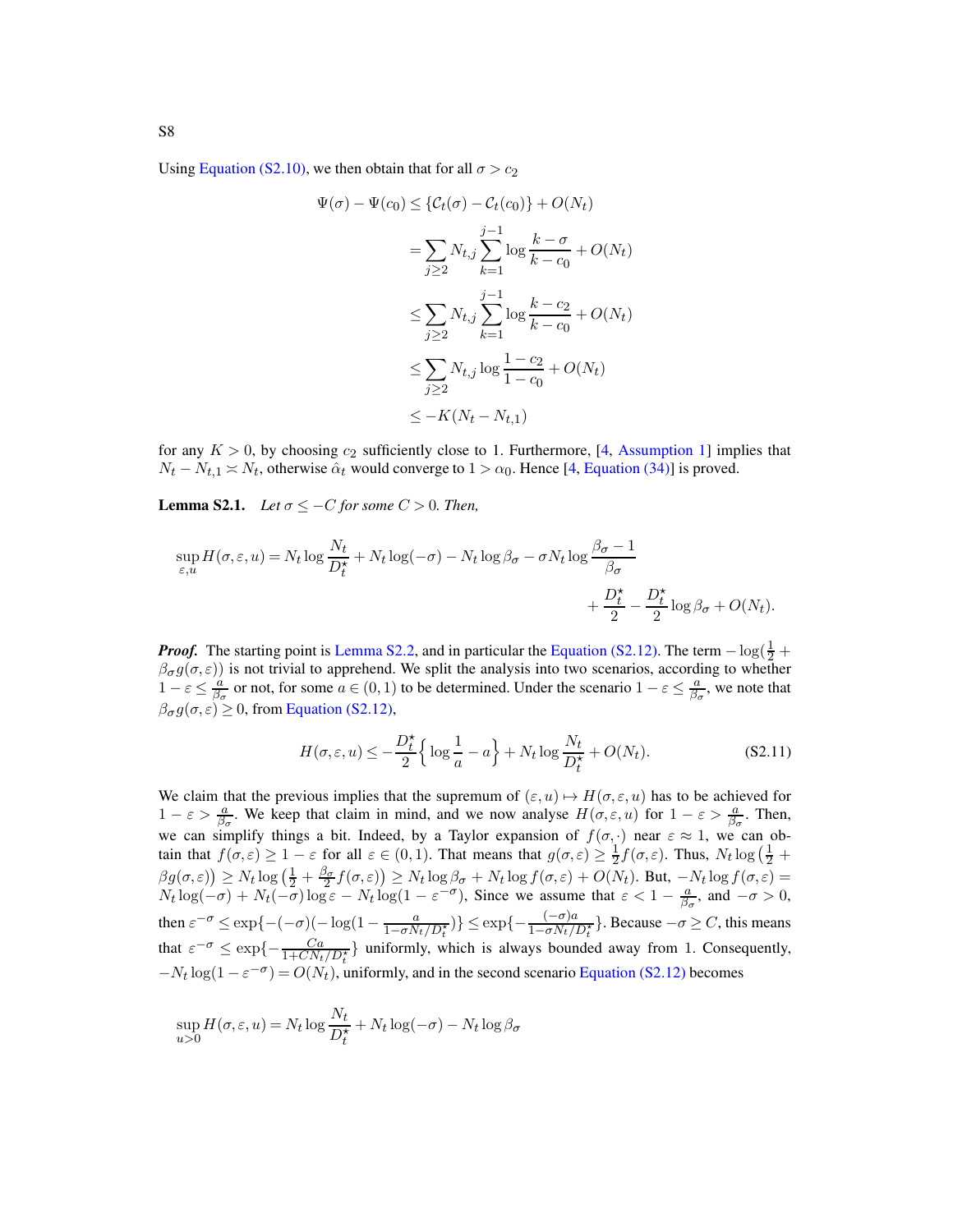$$
-\sigma N_t \log \varepsilon + \frac{D_t^{\star}}{2} (1-\varepsilon)\beta_{\sigma} + \frac{D_t^{\star}}{2} \log(1-\varepsilon) + O(N_t).
$$

That is, it is enough to maximize  $G_{\sigma}(\varepsilon) := -\sigma N_t \log \varepsilon + \frac{D_t^*}{2} \log(1-\varepsilon) + \frac{D_t^*}{2} (1-\varepsilon) \beta_{\sigma}$ . We note that  $G'_{\sigma}(\varepsilon) = \frac{-\sigma N_t}{\varepsilon}$  –  $\frac{D_t^{\star}}{2} \frac{1}{1-\varepsilon}$  –  $\frac{D_t^*}{2}$   $\beta_\sigma$ , and clearly  $G''_{\sigma}(\varepsilon) < 0$  for all  $\varepsilon > 0$ , whence  $G_{\sigma}$  admits a unique maximizer solution to

$$
\frac{-\sigma N_t}{\varepsilon} = \frac{D_t^{\star}}{2} \frac{1}{1-\varepsilon} + \frac{D_t^{\star}}{2} \left( 1 - \frac{\sigma N_t}{D_t^{\star}} \right) \iff \frac{-\sigma N_t}{\varepsilon} = \frac{D_t^{\star}}{2} \frac{1}{1-\varepsilon} + \frac{D_t^{\star}}{2} + \frac{-\sigma N_t}{2}
$$

$$
\iff -\sigma N_t (1-\varepsilon) = \frac{D_t^{\star}}{2} \varepsilon + \frac{D_t^{\star}}{2} (1-\varepsilon) \varepsilon + \frac{-\sigma N_t}{2} (1-\varepsilon) \varepsilon
$$

$$
\iff -\frac{1}{2} (D_t^{\star} - \sigma N_t) \varepsilon^2 + \left( D_t^{\star} - \frac{3\sigma N_t}{2} \right) \varepsilon + \sigma N_t = 0.
$$

The previous has two easy solutions, one is seen to be  $\varepsilon = 2$  so it is outside the domain of G, and the other one, of interest, is

$$
\varepsilon_* := \frac{-\sigma N_t}{D_t^\star - \sigma N_t} = \frac{-\sigma N_t}{D_t^\star} \cdot \frac{1}{1 - \sigma N_t / D_t^\star} = \frac{\beta_\sigma - 1}{\beta_\sigma}.
$$

It follows, for all  $\varepsilon$  such that  $1 - \varepsilon > \frac{a}{\beta_{\sigma}},$ 

$$
\sup_{u>0} H(\sigma, \varepsilon, u) \le N_t \log \frac{N_t}{D_t^{\star}} + N_t \log(-\sigma) - N_t \log \beta_{\sigma}
$$

$$
- \sigma N_t \log \frac{\beta_{\sigma} - 1}{\beta_{\sigma}} + \frac{D_t^{\star}}{2} - \frac{D_t^{\star}}{2} \log \beta_{\sigma} + O(N_t).
$$

It is clear that the previous is indeed achieved at  $\varepsilon_*,$  and for  $a > 0$  small enough (but constant), it is also bigger than the bound in [Equation \(S2.11\)](#page-38-1) when  $\sigma \leq -C \leq 0$ . Hence the conclusion.  $\Box$ 

<span id="page-39-0"></span>**Lemma S2.2.** *If*  $N_t = o(D_t^*)$ *, for any fixed value of*  $(\sigma, \varepsilon)$ *, the function*  $u \mapsto H(\sigma, \varepsilon, u)$  *admits a unique maximizer*  $\bar{u}(\sigma, \varepsilon) > 0$ *. Furthermore, this maximizer has the asymptotic expansion* 

<span id="page-39-1"></span>
$$
\bar{u}(\sigma,\varepsilon) = \frac{N_t}{D_t^\star} \cdot \frac{1 + O(N_t/D_t^\star)}{\frac{1}{2} + \beta_\sigma g(\sigma,\varepsilon)},
$$

*and,*

$$
H(\sigma, \varepsilon, \bar{u}(\sigma, \varepsilon)) = -N_t + N_t \log \frac{N_t}{D_t^{\star}} - N_t \log \left( \frac{1}{2} + \beta_{\sigma} g(\sigma, \varepsilon) \right)
$$
  
+ 
$$
\frac{D_t^{\star}}{2} \log(1 - \varepsilon) + \frac{D_t^{\star}}{2} (1 - \varepsilon) \beta_{\sigma} + O\left(\frac{N_t^2}{D_t^{\star}}\right).
$$
 (S2.12)

*Proof.* We first establish that for fixed values of  $(\sigma, \varepsilon)$  the function  $u \mapsto H(\sigma, \varepsilon, u)$  has a maximum. Indeed, any extremum of  $H(\sigma, \varepsilon, \cdot)$  must be solution to

<span id="page-39-2"></span>
$$
\frac{N_t}{u} - \frac{D_t^*}{2} \frac{1}{1+u} - D_t^* \beta_\sigma g(\sigma, \varepsilon) = 0.
$$
 (S2.13)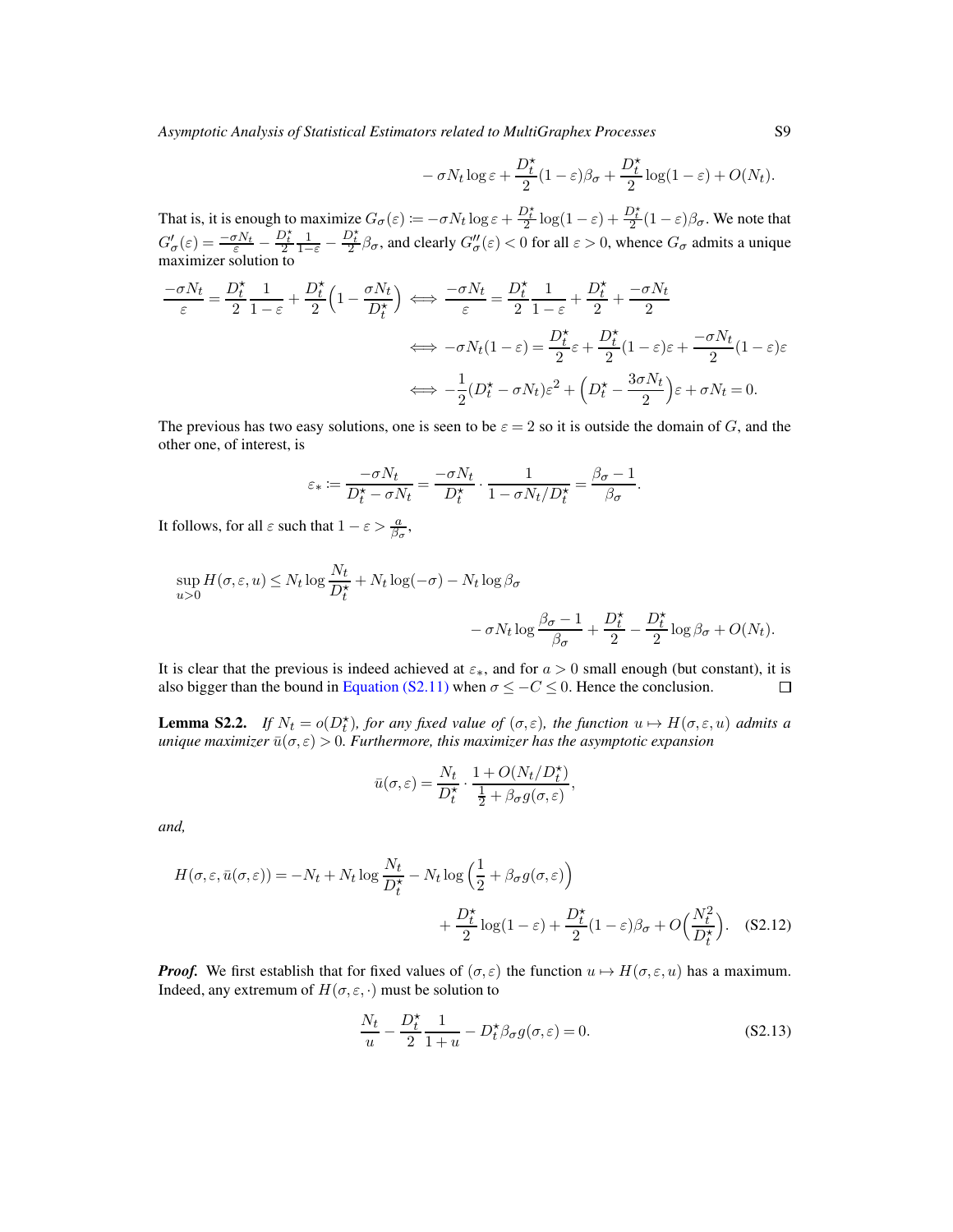The limit as  $u \to 0$  of the lhs of [Equation \(S2.13\)](#page-39-2) is  $+\infty$ , and the limit as  $u \to \infty$  is  $-D_t^* \beta_\sigma g(\sigma, \varepsilon) < 0$ , The fifth as  $u \to 0$  of the fits of Equation (32.15) is  $+\infty$ , and the fifth as  $u \to \infty$  is  $-D_t p_{\sigma} g(\theta, \epsilon) < 0$ ,<br>and it is a continuous function of u. Hence, it is the case that  $\partial_u H(\sigma, \epsilon, u) = 0$  has solutions. Fur- $\frac{D_t^*}{2} \frac{1}{1+u}$ , *i.e*  $\frac{u}{1+u} \leq \frac{2N_t}{D_t^*}$ , whence  $u \leq$ thermore, it is clear that any solution also satisfies  $\frac{N_t}{u} \geq$  $\frac{2N_t}{D_t^*}(1+o(1))$ . Hence, it is enough to look for solutions in  $(0, \frac{3N_t}{D_t^*})$ . On that interval,  $\partial_u^2 H(\sigma, \varepsilon, u) =$  $-\frac{N_t}{u^2} + \frac{D_t^{\star}}{2} \frac{1}{(1+\tau)}$  $\frac{1}{(1+u)^2}$  < 0. Then, [Equation \(S2.13\)](#page-39-2) has a unique solution, and it is a maximum of  $H(\sigma, \varepsilon, \cdot)$ . Regarding the asymptotic form of  $\bar{u}(\sigma, \varepsilon)$ , let  $u = \frac{N_t}{D_t^*}$  $\frac{1}{2} + \beta_{\sigma} g(\sigma, \varepsilon)$ . Then, *u* is the solution to  $\frac{N_t}{u} = \frac{D_t^*}{2} + D_t^* \beta_\sigma g(\sigma, \varepsilon)$ . It then follows from [Equation \(S2.13\)](#page-39-2) that  $\frac{N_t}{u} = \frac{N_t}{\bar{u}(\sigma, \varepsilon)} + \frac{D_t^*}{2}$  $\bar{u}(\sigma,\varepsilon)$  $\frac{u(\sigma,\varepsilon)}{1+\bar{u}(\sigma,\varepsilon)}$ . The first claim follows. The second claim follows because  $\log(1 + x) = x + O(x^2)$  for all  $x > -1$ .  $\Box$ 

<span id="page-40-0"></span>**Lemma S2.3.** *Under* [\[4](#page-78-0), *[Assumption 1\]](#page-3-0), for all*  $\sigma < 0$ *,* 

$$
C_t(\sigma) - C_t(0) \le -N_t \log(1 - \sigma) + D_t^{\star} \log\left(1 - \frac{\sigma N_t}{D_t^{\star}}\right)
$$

$$
- \sigma N_t \log\left(1 - \frac{D_t^{\star}}{\sigma N_t}\right) - \frac{1}{2} \frac{D_t^{\star}(1 + o(1))}{1 + \frac{1}{2} \frac{D_t^{\star}}{-\sigma N_t}} + O(N_t).
$$

*Proof.* For  $-\sigma \ge 0$  the function  $k \mapsto \log(k - \sigma)$  is non-negative and monotone increasing on  $(1, \infty)$ , and hence we can bound

$$
\mathcal{C}_t(\sigma) = \sum_{j\geq 2} N_{t,j} \sum_{k=1}^{j-1} \log(k-\sigma)
$$
  
\n
$$
\leq \sum_{j\geq 2} N_{t,j} \int_1^j \log(x-\sigma) dx
$$
  
\n
$$
= \sum_{j\geq 2} N_{t,j} \left\{ 1 - j - (1-\sigma) \log(1-\sigma) + (j-\sigma) \log(j-\sigma) \right\}
$$
  
\n
$$
= -D_t^* - N_t(1-\sigma) \log(1-\sigma) + \sum_{j\geq 1} N_{t,j}(j-\sigma) \log(j-\sigma).
$$

That is,

$$
\mathcal{C}_t(\sigma) \leq -D_t^{\star} - N_t \log(1-\sigma) - \sigma \sum_{j \geq 1} N_{t,j} \log \left\{ 1 + \frac{j-1}{1-\sigma} \right\} + \sum_{j \geq 1} N_{t,j} \cdot j \log(j-\sigma).
$$

By assumption,  $-\sigma > 0$ , and then we remark that  $x \mapsto \log(1 + \frac{x}{-\sigma})$  is concave on  $(1, \infty)$ , hence by Jensen's inequality,

$$
\sum_{j\geq 1} N_{t,j} \log \left\{ 1 + \frac{j-1}{1-\sigma} \right\} \leq N_t \sum_{j\geq 1} \frac{N_{t,j}}{N_t} \log \left\{ 1 + \frac{j}{-\sigma} \right\}
$$

$$
\leq N_t \log \left\{ 1 + \frac{\sum_{j\geq 1} N_{t,j} \cdot j}{-\sigma} \right\}
$$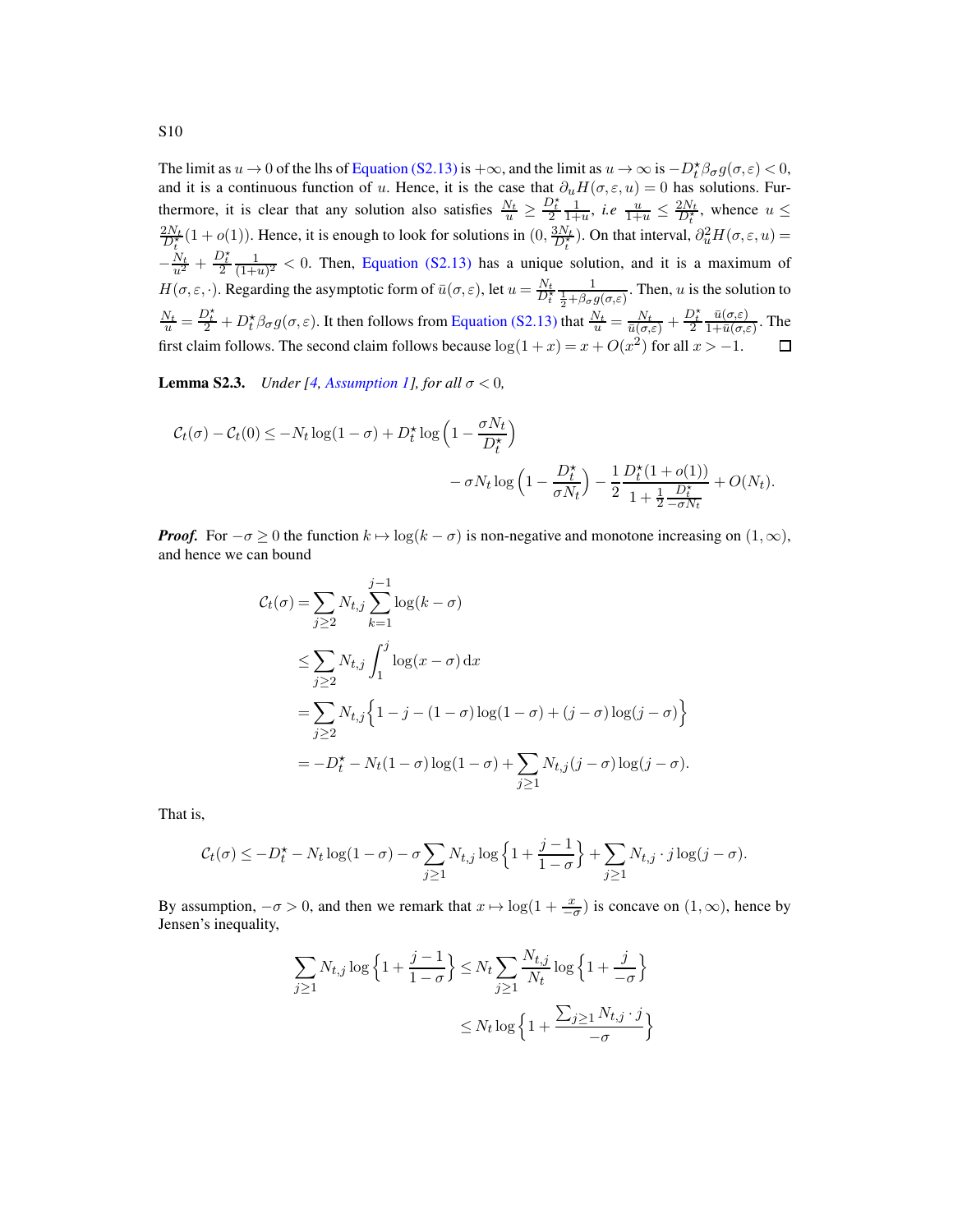$$
= N_t \log \left\{ 1 + \frac{D_t^{\star}}{-\sigma N_t} \right\}.
$$

So,

$$
C_t(\sigma) \le -D_t^* - N_t \log(1 - \sigma) - \sigma N_t \log\left(1 + \frac{D_t^*}{-\sigma N_t}\right) + \sum_{j \ge 1} N_{t,j} \cdot j \log(j - \sigma). \tag{S2.14}
$$

On the other hand, the function  $x \mapsto \log(x)$  is non-negative and monotone increasing on  $(1,\infty)$ . Hence we can bound,

$$
C_t(0) = \sum_{j\geq 2} N_{t,j} \sum_{k=1}^{j-1} \log(k) = \sum_{j\geq 3} N_{t,j} \sum_{k=2}^{j-1} \log(k) \geq \sum_{j\geq 3} N_{t,j} \int_1^{j-1} \log(x) dx.
$$

Thus,

$$
C_t(0) \ge \sum_{j\ge3} N_{t,j} \left\{ 2 - j + (j-1)\log(j-1) \right\}
$$

That is,

<span id="page-41-0"></span>
$$
\mathcal{C}_t(0) \ge -D_t^* + \sum_{j\ge 1} N_{t,j} \cdot j \log(j) + O(1) \cdot \sum_{j\ge 2} N_{t,j} \log(j)
$$
  
=  $-D_t^* + \sum_{j\ge 1} N_{t,j} \cdot j \log(j) + O(N_t),$  (S2.15)

where the second line is true under [\[4,](#page-78-0) [Assumption 1\]](#page-3-0), because  $-C'_t(\alpha_t) \approx \sum_{j\geq 2} N_{t,j} \log(j)$ , and  $-C'_{t}(\alpha_{t}) = \frac{N_{t}}{\alpha_{t}} = O(N_{t}).$  Hence, to finish the proof it is enough to understand,

$$
\sum_{j\geq 1} N_{t,j} \cdot j \left\{ \log(j - \sigma) - \log(j) \right\} = N_t \sum_{j\geq 1} \frac{N_{t,j}}{N_t} \cdot j \log \left\{ 1 + \frac{-\sigma}{j} \right\}.
$$
 (S2.16)

Let  $p_{t,j} := N_{t,j}/N_t$ ,  $p_t = (p_{t,1}, p_{t,2}, \ldots)$ , and  $\Phi(x) := x \log(1 + \frac{-\sigma}{x})$ . Then we may see the rhs of the last display as  $N_t \cdot \mathbb{E}_{p_t}[\Phi(J)]$ . We note that  $\Phi$  is concave on  $(1,\infty)$ , so we can use Jensen's inequality to obtain a bound, but we actually need a finer estimate. To get the next order term, we remark that  $\Phi'(x) = -\log(\frac{x}{-\sigma}) - 1 + \frac{x}{1 + \frac{x}{-\sigma}} + \log(1 + \frac{x}{-\sigma}) = -\log(\frac{x}{-\sigma}) + \log(1 + \frac{x}{-\sigma}) - \frac{1}{1 + \frac{x}{-\sigma}}$ , and then  $\Phi''(x) = -\frac{1}{x} + \frac{1}{-\sigma} \frac{1}{1 + \frac{x}{-\sigma}} + \frac{1}{-\sigma} \frac{1}{(1 + \frac{x}{-\sigma})^2} = \frac{1}{-\sigma} \frac{1}{x(1 + \frac{x}{-\sigma})^2} \{x + x(1 + \frac{x}{-\sigma}) - (-\sigma)(1 + \frac{x}{-\sigma})^2\} =$  $-\frac{1}{x(1+\frac{x}{-\sigma})^2}$ , and thus  $\Phi$  is concave as claimed. Furthermore,  $\mathbb{E}_{\mathbf{p}_t}[J] = \frac{D_t^*}{N_t}$ , and thus by a Taylor expansion of  $\Phi$  near  $\mathbb{E}_{\mathbf{p}_t}[J]$ , we find that there is some  $J_*$  in the line segment between  $J$  and  $J_*$  such that,

$$
\mathbb{E}_{\boldsymbol{p}_t}[\Phi(J)] = \Phi(\mathbb{E}_{\boldsymbol{p}_t}[J]) + \mathbb{E}[\Phi''(\mathbb{E}_{\boldsymbol{p}_t}[J])(J - \mathbb{E}_{\boldsymbol{p}_t}[J])] + \frac{1}{2} \mathbb{E}[\Phi''(J_*)(J - \mathbb{E}_{\boldsymbol{p}_t}[J])^2]
$$
  
= 
$$
\Phi(\mathbb{E}_{\boldsymbol{p}_t}[J]) + \frac{1}{2} \mathbb{E}[\Phi''(J_*)(J - \mathbb{E}_{\boldsymbol{p}_t}[J])^2].
$$

<span id="page-41-1"></span>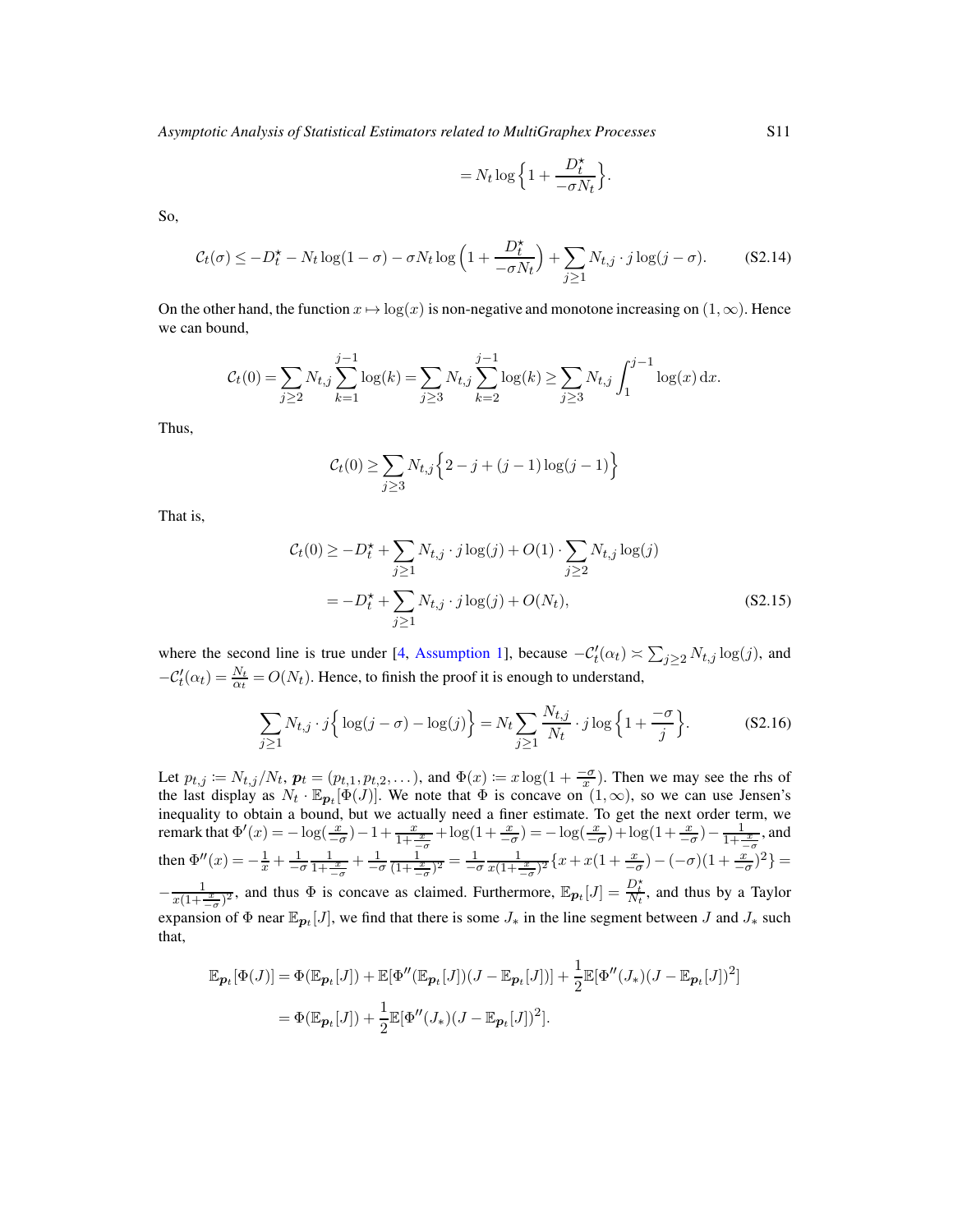Now we just need a tight enough upper bound on the second term of the last display. Since  $\Phi' < 0$ , we can upper-bound as follows

$$
\mathbb{E}_{\mathbf{p}_t}[\Phi''(J_*)(J - \mathbb{E}_{\mathbf{p}_t}[J])^2] \leq \mathbb{E}_{\mathbf{p}_t}[\Phi''(J_*)(J - \mathbb{E}_{\mathbf{p}_t}[J])^2 \mathbf{1}_{\{J \leq \frac{1}{2} \mathbb{E}_{\mathbf{p}_t}[J]\}}]
$$
\n
$$
\leq -\frac{\mathbb{E}_{\mathbf{p}_t}[J]^2}{4} \cdot \min_{J \leq \frac{1}{2} \mathbb{E}_{\mathbf{p}_t}[J]} \{-\Phi''(J)\} \cdot \mathbb{E}_{\mathbf{p}_t}[\mathbf{1}_{\{J \leq \frac{1}{2} \mathbb{E}_{\mathbf{p}_t}[J]\}}]
$$
\n
$$
\leq -\frac{\mathbb{E}_{\mathbf{p}_t}[J]^2}{4} \cdot \frac{1}{\frac{1}{2} \mathbb{E}_{\mathbf{p}_t}[J](1 + \frac{\frac{1}{2} \mathbb{E}_{\mathbf{p}_t}[J]}{\sigma})} \cdot \mathbb{E}_{\mathbf{p}_t}[\mathbf{1}_{\{J \leq \frac{1}{2} \mathbb{E}_{\mathbf{p}_t}[J]\}}]
$$
\n
$$
= -\frac{1}{2} \frac{D_t^{\star}}{N_t} \frac{1}{1 + \frac{1}{2} \frac{D_t^{\star}}{-\sigma N_t}} \sum_{j \geq 1} \frac{N_{t,j}}{N_t} \mathbf{1}_{\{j \leq \frac{1}{2} \frac{D_t^{\star}}{N_t}\}}.
$$

So the rhs of [Equation \(S2.16\)](#page-41-0) is no more than,

<span id="page-42-0"></span>
$$
N_t \mathbb{E}_{\mathbf{p}_t}[\Phi(J)] \le D_t^{\star} \log \left( 1 + \frac{-\sigma N_t}{D_t^{\star}} \right) - \frac{1}{2} \frac{D_t^{\star}}{1 + \frac{1}{2} \frac{D_t^{\star}}{-\sigma N_t}} \sum_{j \ge 1} \frac{N_{t,j}}{N_t} \mathbf{1}_{\{j \le \frac{1}{2} \frac{D_t^{\star}}{N_t}\}}. \tag{S2.17}
$$

We finish the proof by noting that  $j > \frac{D_t^*}{2N_t} \Leftrightarrow \log(j) > \log(\frac{D_t^*}{2N_t})$ , and thus by Markov's inequality, we have  $\sum_{j\geq 1} N_{t,j} 1\{j > \frac{D_t^*}{2N_t}\}\leq \frac{1}{\log(D_t^*/(2N_t))} \sum_{j\geq 1} N_{t,j} \log(j) = o(N_t)$  by [\[4,](#page-78-0) [Assumption 1\]](#page-3-0). Consequently,  $\sum_{j\geq 1} N_{t,j}\mathbf{1}\{j \leq \frac{D_t^*}{2N_t}\} = N_t(1+o(1))$ . Then, the conclusion follows by combining Equations  $(S2.14)$  to  $(S2.17)$ .

### S2.2. Proof of [\[4,](#page-78-0) [Lemma 6\]](#page-19-3)

We first establish the existence and uniqueness of the maximizer of  $(\varepsilon, u) \mapsto H(\sigma, \varepsilon, u)$  when  $\sigma \in$  $(-C, c_2)$ .

As already established in [Lemma S2.2,](#page-39-0) the equation has a unique solution  $\bar{u}(\sigma, \varepsilon) \in (0, 3N_t/D_t^{\star})$ , and  $\bar{u}(\sigma, \varepsilon) = \frac{N_t}{D_t^*}$  $\frac{1+O(N_t/D_t^*)}{\frac{1}{2}+\beta_{\sigma}g(\sigma,\varepsilon)}$ . Similarly, if there is a solution  $\tilde{\varepsilon}$  to  $\partial_{\varepsilon}H(\sigma,\varepsilon,u)=0$ , it must be the case that

$$
D_t^{\star}\beta_{\sigma}u\tilde{\varepsilon}^{-1+\sigma}\geq D_t^{\star}\beta_{\sigma}u\left(\tilde{\varepsilon}^{-1+\sigma}-\frac{1}{2}\right)=\frac{D_t^{\star}}{2}\frac{1}{1-\tilde{\varepsilon}}+\frac{D_t^{\star}}{2}\beta_{\sigma}\geq \frac{D_t^{\star}}{2}(1+\beta_{\sigma}).
$$

Since  $\sigma \geq -C$ , we have  $\beta_{\sigma} = 1 + O(N_t/D_t^*)$ , and thus any solution  $\tilde{\varepsilon}$  to  $\partial_{\varepsilon}H_{\sigma}(\varepsilon, u) = 0$  must satisfy  $\tilde{\varepsilon}^{-1+\sigma} \ge u^{-1}(1 + O(N_t/D_t^*))$ . In particular, if  $(\tilde{\varepsilon}, \tilde{u})$  is solution to  $\partial_{\varepsilon}H(\sigma, \varepsilon, u) = 0$  and  $\partial_u H(\sigma, \varepsilon, u) = 0$ , then it has to be the case that

$$
\tilde{\varepsilon}^{-1+\sigma}\geq \frac{1+O\big(\frac{N_t}{D_t^\star}\big)}{\tilde{u}}=\frac{D_t^\star}{N_t}\Big(\frac{1}{2}+\beta_{\sigma} g(\sigma,\tilde{\varepsilon})\Big)\Big(1+O\Big(\frac{N_t}{D_t^\star}\Big)\Big)\geq \frac{D_t^\star}{N_t}g(\sigma,\tilde{\varepsilon})\Big(1+O\Big(\frac{N_t}{D_t^\star}\Big)\Big).
$$

Now we remark that  $g(\sigma, \varepsilon) = f(\sigma, \varepsilon) - \frac{1-\varepsilon}{2} \ge \frac{1}{2} f(\sigma, \varepsilon) = \frac{1}{2} \frac{1-\varepsilon^{\sigma}}{\sigma}$  $\frac{1-\varepsilon^{\circ}}{\sigma}$ , where the last equality is assuming without loss of generality that  $\sigma \neq 0$ . It follows, whenever  $\sigma \geq -C$ , because the mapping  $\sigma \mapsto \frac{\varepsilon^{-\sigma}-1}{\sigma}$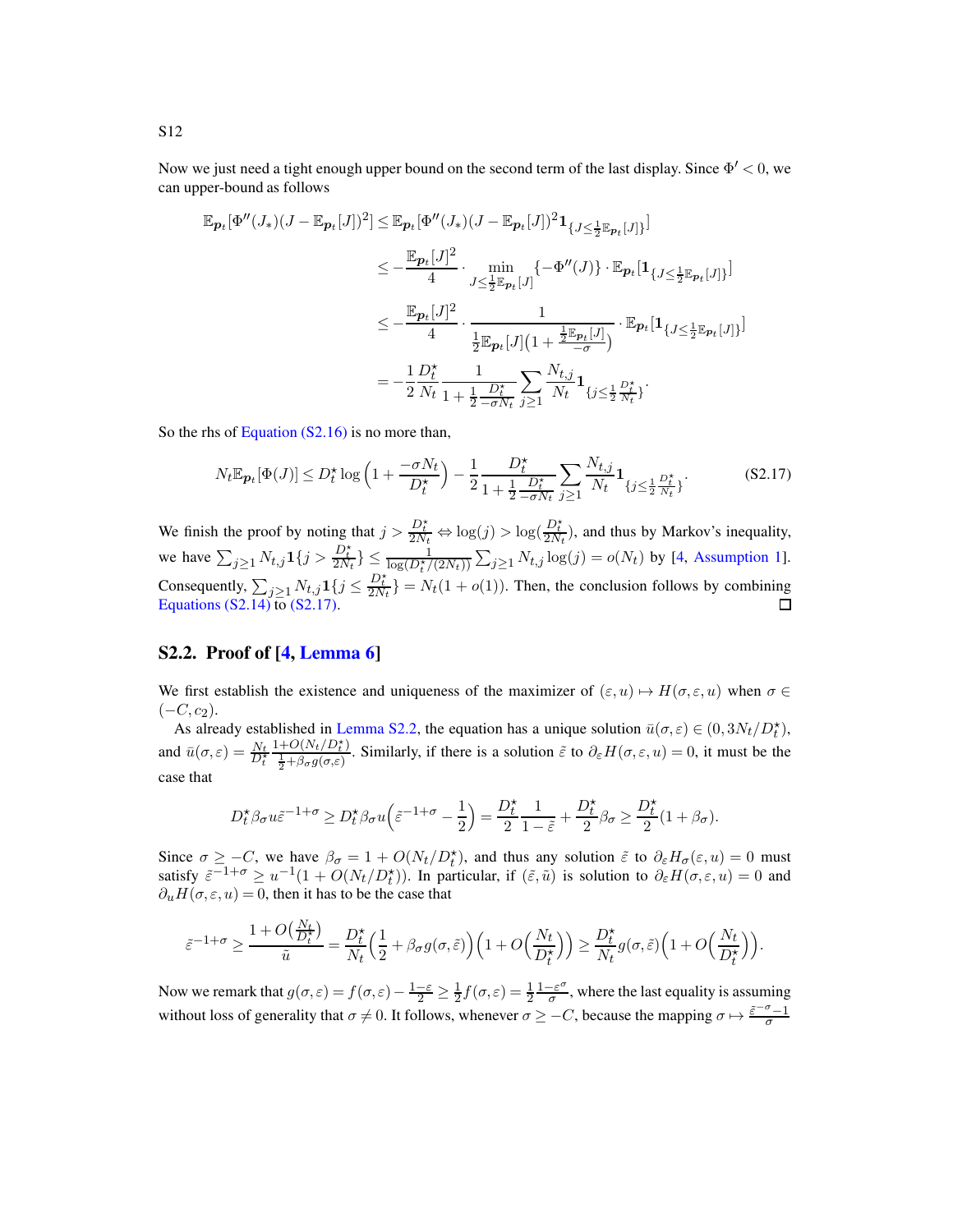is monotone increasing (recall  $\tilde{\varepsilon} \in (0, 1)$ ),

$$
\tilde{\varepsilon}^{-1} \ge \frac{1}{2} \frac{D_t^{\star}}{N_t} \frac{\tilde{\varepsilon}^{-\sigma} - 1}{\sigma} \left( 1 + O\left(\frac{N_t}{D_t^{\star}}\right) \right) \ge \frac{1}{2} \frac{D_t^{\star}}{N_t} \frac{1 - \tilde{\varepsilon}^C}{C} \left( 1 + O\left(\frac{N_t}{D_t^{\star}}\right) \right).
$$

We have proved that  $\tilde{\varepsilon}(\sigma)$ , if it exists, must satisfies  $\tilde{\varepsilon}(\sigma) \leq 3CN_t/D_t^*$  for all  $\sigma \geq -C$ , at least when t is large enough.

To prove that  $(\tilde{\varepsilon}(\sigma), \tilde{u}(\sigma))$  exists uniquely, it is enough to establish that  $\varepsilon \mapsto H(\sigma, \varepsilon, \bar{u}(\sigma, \varepsilon))$  has a unique maximum at  $\tilde{\varepsilon}(\sigma)$ , and then  $\tilde{u}(\sigma) = \bar{u}(\sigma, \tilde{\varepsilon}(\sigma))$ . Let  $\tilde{H}_{\sigma}(\varepsilon) := H(\sigma, \varepsilon, \bar{u}(\sigma, \varepsilon))$ . Clearly,  $\tilde{H}'_{\sigma}(\varepsilon) = \partial_{\varepsilon} H_{\sigma}(\varepsilon, \bar{u}(\sigma, \varepsilon))$  since  $\partial_{u} H_{\sigma}(\varepsilon, \bar{u}(\sigma, \varepsilon)) = 0$ . Then, for any  $\varepsilon \leq 3CN_t/D_t^*$ , recalling that  $\bar{u}(\sigma,\varepsilon) \leq 3N_t/D_t^*$ 

$$
\tilde{H}'_{\sigma}(\varepsilon) = D_t^{\star} \beta_{\sigma} \bar{u}(\sigma, \varepsilon) \left( \varepsilon^{-1+\sigma} - \frac{1}{2} \right) - \frac{D_t^{\star}}{2} \frac{1}{1 - \varepsilon} - \frac{D_t^{\star}}{2} \beta_{\sigma}
$$
\n
$$
= D_t^{\star} \bar{u}(\sigma, \varepsilon) (1 + o(1)) \varepsilon^{-1+\sigma} - D_t^{\star} (1 + o(1)).
$$

By [Lemma S2.2,](#page-39-0) we obtain easily that when  $\varepsilon \to 0$  we have  $\bar{u}(\sigma, \varepsilon) \asymp \sigma N_t/D_t^*$  if  $\sigma > 0$ ,  $\bar{u}(\sigma, \varepsilon) \asymp$  $-\sigma \varepsilon^{-\sigma} N_t / D_t^*$  if  $\sigma < 0$ , and  $\bar{u}(\sigma, \varepsilon) \approx \frac{N_t}{D_t^*}$  $\frac{1}{\log(1/\varepsilon)}$  if  $\sigma = 0$ . So  $\lim_{\varepsilon \to 0} \tilde{H}'_{\sigma}(\varepsilon) = +\infty$ . We already know from the above that  $\tilde{H}'_{\sigma}(\varepsilon) < 0$  when  $\varepsilon > 3CN_t/D_t^*$ . Since  $\tilde{H}'_{\sigma}$  is a continuous function of  $\varepsilon$ , there are solutions to  $\tilde{H}'_{\sigma}(\varepsilon) = 0$  in  $(0, 3CN_t/D_t^*)$ , and only in this interval. To prove the uniqueness, it is enough to show that  $\tilde{H}''_{\sigma}(\varepsilon) < 0$  for all  $\varepsilon \in (0, 3N_t/D_t^{\star})$ . We have,

$$
\tilde{H}''_{\sigma}(\varepsilon) = \partial_{\varepsilon}^{2} H(\sigma, \varepsilon, \bar{u}(\sigma, \varepsilon)) + \partial_{u} \partial_{\varepsilon} H(\sigma, \varepsilon, \bar{u}(\sigma, \varepsilon)) \partial_{\varepsilon} \bar{u}(\sigma, \varepsilon).
$$

Using  $\partial_u H(\sigma, \varepsilon, \bar{u}(\sigma, \varepsilon)) = 0$ , we find that  $\partial_{\varepsilon} \partial_u H(\sigma, \varepsilon, \bar{u}(\sigma, \varepsilon)) + \partial_u^2 H(\sigma, \varepsilon, \bar{u}(\sigma, \varepsilon))\partial_{\varepsilon} \bar{u}(\sigma, \varepsilon) = 0$ , *i.e.*

$$
\partial_{\varepsilon}\bar{u}(\sigma,\varepsilon)=\frac{\partial_{\varepsilon}\partial_{u}H(\sigma,\varepsilon,\bar{u}(\sigma,\varepsilon))}{-\partial_{u}^{2}H(\sigma,\varepsilon,\bar{u}(\sigma,\varepsilon))}.
$$

Then,

$$
\tilde{H}''_{\sigma}(\varepsilon) = \partial_{\varepsilon}^{2} H(\sigma, \varepsilon, \bar{u}(\sigma, \varepsilon)) + \frac{\{\partial_{\varepsilon}\partial_{u} H(\sigma, \varepsilon, \bar{u}(\sigma, \varepsilon))\}^{2}}{-\partial_{u}^{2} H(\sigma, \varepsilon, \bar{u}(\sigma, \varepsilon))}
$$
\n
$$
= -\frac{D_{t}^{\star}}{2} \frac{1}{(1-\varepsilon)^{2}} - (1-\sigma)D_{t}^{\star}\beta_{\sigma}\bar{u}(\sigma, \varepsilon)\varepsilon^{-2+\sigma} + \frac{\bar{u}(\sigma, \varepsilon)^{2}D_{t}^{\star 2}}{N_{t}} \left(\varepsilon^{-1+\sigma} - \frac{1}{2}\right)^{2}(1+o(1))
$$
\n
$$
\leq -\frac{D_{t}^{\star}}{2} - D_{t}^{\star}\bar{u}(\sigma, \varepsilon)\varepsilon^{-2+\sigma} \left((1-\sigma)(1+o(1)) - \frac{\bar{u}(\sigma, \varepsilon)D_{t}^{\star}\varepsilon^{\sigma}}{N_{t}}\left(1 - \frac{\varepsilon^{1-\sigma}}{2}\right)^{2}(1+o(1))\right)
$$
\n
$$
\leq -\frac{D_{t}^{\star}}{2} - D_{t}^{\star}\bar{u}(\sigma, \varepsilon)\varepsilon^{-2+\sigma} \left((1-\sigma)(1+o(1)) - \frac{\bar{u}(\sigma, \varepsilon)D_{t}^{\star}\varepsilon^{\sigma}}{4N_{t}}(1+o(1))\right).
$$

Recall that

$$
\bar{u}(\sigma,\varepsilon) = \frac{N_t}{D_t^{\star}} \frac{1 + O(N_t/D_t^{\star})}{\frac{1}{2} + \beta_{\sigma}g(\sigma,\varepsilon)} = \frac{N_t}{D_t^{\star}} \frac{1 + O(N_t/D_t^{\star})}{f(\sigma,\varepsilon)}, \quad \text{if} \quad \varepsilon \le 3CN_t/D_t^{\star}.
$$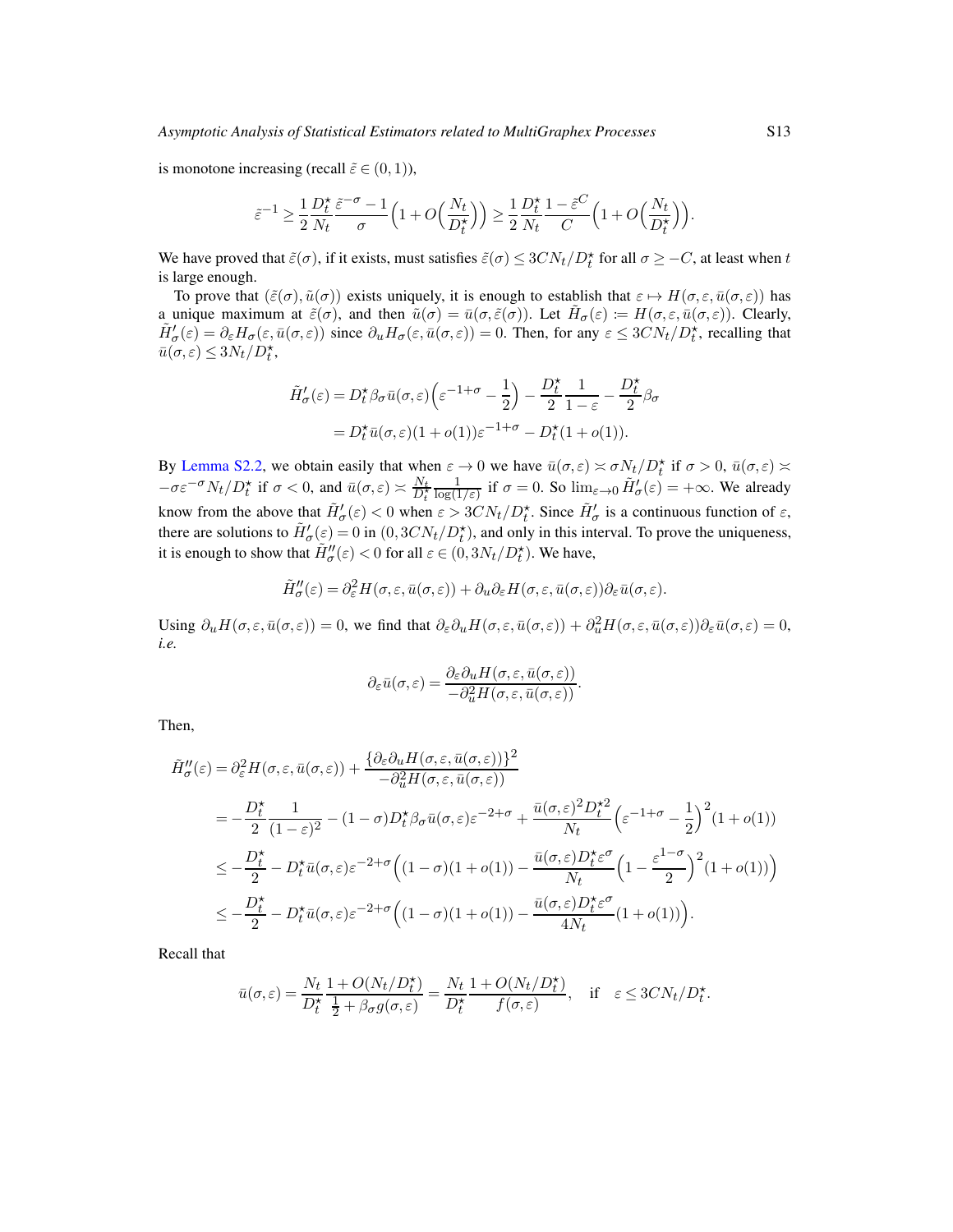Assuming without loss of generality that  $\sigma \neq 0$ , we have  $\frac{\bar{u}(\sigma,\varepsilon)D_t^* \varepsilon^{\sigma}}{4N_t}$  $\frac{\varepsilon D_t^* \varepsilon^{\sigma}}{4N_t} = \frac{1+o(1)}{4}$  $\frac{o(1)}{4} \frac{\sigma \varepsilon^{\sigma}}{1 - \varepsilon^{\sigma}}$  and remark that

$$
1 - \sigma - \frac{\bar{u}(\sigma, \varepsilon)D_t^* \varepsilon^{\sigma}}{4N_t} = 1 - \sigma - \frac{\sigma \varepsilon^{\sigma} (1 + o(1))}{4(1 - \varepsilon^{\sigma})} = 1 - \sigma + o(1) \quad \text{if } \sigma > 0
$$

$$
= 1 - \frac{3\sigma}{4} + o(1) \quad \text{if } \sigma < 0,
$$

and in all cases it is large than  $1 - c_2$ . This result extends to  $\sigma = 0$  by continuity. Therefore,  $\tilde{H}''_{\sigma}(\varepsilon) \leq$  $-D_t^{\star}/2 < 0$  for all  $\varepsilon \in (0, 3CN_t/D_t^{\star})$  and  $(\tilde{u}(\sigma), \tilde{\varepsilon}(\sigma))$  exists and is unique.

We now prove [\[4](#page-78-0), [Equation \(35\)\]](#page-19-4). We have  $\Psi(\sigma) = K(\sigma) + H(\sigma, \tilde{\varepsilon}(\sigma), \tilde{u}(\sigma))$ , and,  $\partial_{\varepsilon} H(\sigma, \tilde{\varepsilon}(\sigma), \tilde{u}(\sigma)) =$ 0 and  $\partial_u H(\sigma, \tilde{\varepsilon}(\sigma), \tilde{u}(\sigma)) = 0$ . Then,  $\Psi'(\sigma) = K'(\sigma) + \partial_\sigma H(\sigma, \tilde{\varepsilon}(\sigma), \tilde{u}(\sigma))$ . Recall that  $\beta_\sigma = 1 \sigma N_t/D_t^*$ , and  $\tilde{\varepsilon}(\sigma) \leq 3CN_t/D_t^*$ . then

$$
\Psi'(\sigma) = -\frac{N_t^2}{D_t^*} \frac{1}{\beta_{\sigma}} + C'_t(\sigma) + \frac{N_t}{2} \frac{1}{\beta_{\sigma}} - D_t^* \beta_{\sigma} \tilde{u}(\sigma) \partial_{\sigma} g(\sigma, \tilde{\varepsilon}(\sigma)) + N_t \tilde{u}(\sigma) g(\sigma, \tilde{\varepsilon}(\sigma)) - \frac{N_t}{2} (1 - \tilde{\varepsilon}(\sigma))
$$
  
=  $\partial_{\sigma} \zeta(\phi) - D_t^* \beta_{\sigma} \tilde{u}(\sigma) \partial_{\sigma} g(\sigma, \tilde{\varepsilon}(\sigma)) + N_t \tilde{u}(\sigma) g(\sigma, \tilde{\varepsilon}(\sigma)) + O\left(\frac{N_t^2}{D_t^*}\right).$ 

Since  $\tilde{u}(\sigma) = \frac{N_t}{D_t^*}$  $1 + O(N_t/D_t^*)$  $\frac{O(N_t/D_t^x)}{f(\sigma,\tilde{\varepsilon}(\sigma))}$ , so that  $N_t\tilde{u}(\sigma)g(\sigma,\tilde{\varepsilon}(\sigma)) = O(N_t^2/D_t^*)$ . Hence, [\[4,](#page-78-0) [Equation \(35\)\]](#page-19-4) follows because  $\partial_{\sigma} g(\sigma, \tilde{\varepsilon}(\sigma)) = \partial_{\sigma} f(\sigma, \tilde{\varepsilon}(\sigma))$ .

Finally, assuming  $\sigma \neq 0$  we have,

$$
\frac{\partial_{\sigma} f(\sigma, \varepsilon)}{f(\sigma, \varepsilon)} = \frac{\sigma}{1 - \varepsilon^{\sigma}} \left\{ -\frac{1 - \varepsilon^{\sigma}}{\sigma^2} - \frac{\varepsilon^{\sigma} \log(\varepsilon)}{\sigma} \right\}
$$

$$
= -\frac{1}{\sigma} \frac{\varepsilon^{-\sigma} - 1 - \sigma \log(1/\varepsilon)}{\varepsilon^{-\sigma} - 1},
$$

which can be extended by continuity at  $\sigma = 0$ . Since  $\tilde{\varepsilon}(\sigma) = o(1)$ , this establishes that for any  $K > 0$  we can choose  $c_1 > 0$  such that  $-N_t \frac{\partial_{\sigma} f(\sigma, \tilde{\varepsilon}(\sigma))}{f(\sigma, \tilde{\varepsilon}(\sigma))} \geq KN_t$  for all  $\sigma \geq c_1$ . But on the other hand,  $\partial^2_{\sigma} \zeta(\phi) < 0$ , meaning that  $\mathcal{C}'_t(\sigma) \geq \mathcal{C}'_t(c_1)$  for all  $\sigma \in (-C, c_1)$ . But for  $c_1 \in (0, 1)$ ,  $\mathcal{C}'_t(c_1) =$  $-\sum_{j\geq 2} N_{t,j}\sum_{k=1}^{j-1}\frac{1}{k-c_1} \asymp \sum_{j\geq 1} N_{t,j} \cdot \log(j) = O(N_t)$ , by [\[4](#page-78-0), [Assumption 1\]](#page-3-0). It follows that  $\Psi'(\sigma) > 0$  for all  $\sigma < c_1$  if  $c_1 > 0$  is small enough. With similar arguments, if  $c_2$  is close enough to one, it must be the case that  $\Psi'(c_2) < 0$ , by [\[4,](#page-78-0) [Equation \(35\)\]](#page-19-4).

#### S2.3. Proof of [\[4,](#page-78-0) [Lemma 7\]](#page-19-5)

By [\[4,](#page-78-0) [Lemma 6\]](#page-19-3),  $\Psi(\sigma) = K(\sigma) + H(\sigma, \tilde{\varepsilon}(\sigma), \tilde{u}(\sigma))$ ,  $\partial_{\varepsilon} H(\sigma, \tilde{\varepsilon}(\sigma), \tilde{u}(\sigma)) = 0$  and  $\partial_u H(\sigma, \tilde{\varepsilon}(\sigma), \tilde{u}(\sigma)) = 0$ 0. It follows that  $\Psi'(\sigma) = K'(\sigma) + \partial_{\sigma} H(\sigma, \tilde{\varepsilon}(\sigma), \tilde{u}(\sigma))$ . We now write  $\tilde{\varepsilon} \equiv \tilde{\varepsilon}(\sigma)$  and  $\tilde{u} \equiv \tilde{u}(\sigma)$  to ease the notations. Then,

$$
\Psi''(\sigma) = K''(\sigma) + \partial_{\sigma}^2 H(\sigma, \tilde{\varepsilon}, \tilde{u}) + \partial_{\varepsilon} \partial_{\sigma} H(\sigma, \tilde{\varepsilon}, \tilde{u}) \tilde{\varepsilon}' + \partial_u \partial_{\sigma} H(\sigma, \tilde{\varepsilon}, \tilde{u}) \tilde{u}'.
$$

By definition,  $\tilde{u} = \bar{u}(\sigma, \tilde{\varepsilon})$ , so that  $\tilde{u}' = \partial_{\sigma} \bar{u}(\sigma, \tilde{\varepsilon}) + \partial_{\varepsilon} \bar{u}(\sigma, \tilde{\varepsilon}) \tilde{\varepsilon}'$ . From the fact that  $\partial_{u} H(\sigma, \varepsilon, \bar{u}(\sigma, \varepsilon)) =$ 0, we deduce that  $\partial_{\sigma} \partial_{u} H(\sigma, \varepsilon, \bar{u}(\sigma, \varepsilon)) + \partial_{u}^{2} H(\sigma, \varepsilon, \bar{u}(\sigma, \varepsilon))\partial_{\sigma} \bar{u}(\sigma, \varepsilon) = 0$ , and  $\partial_{\varepsilon} \partial_{u} H(\sigma, \varepsilon, \bar{u}(\sigma, \varepsilon)) +$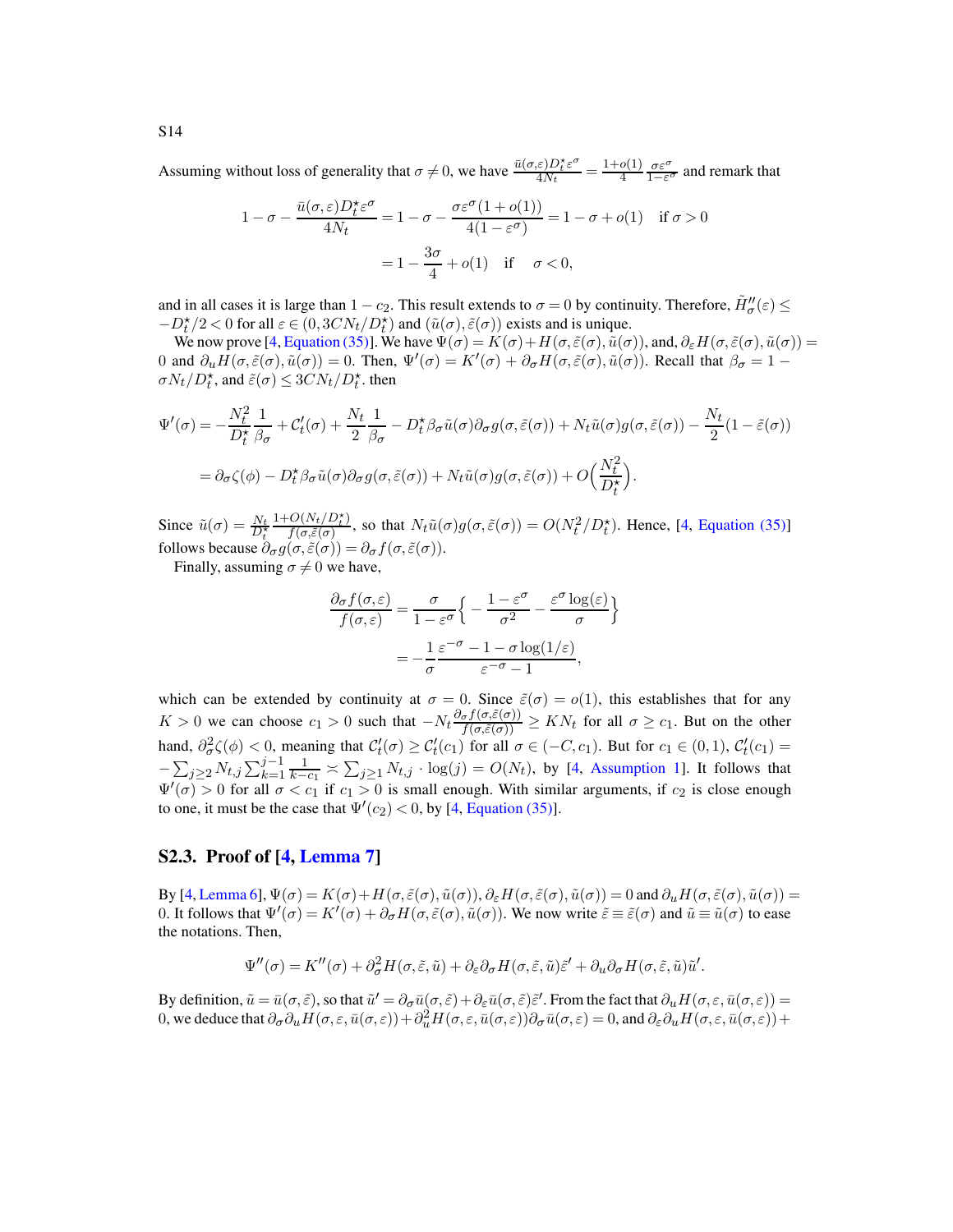$\partial_u^2 H(\sigma,\varepsilon,\bar{u}(\sigma,\varepsilon))\partial_{\varepsilon}\bar{u}(\sigma,\varepsilon) = 0$ ; that is,

<span id="page-45-1"></span>
$$
\tilde{u}' = \frac{\partial_{\sigma}\partial_{u}H(\sigma,\tilde{\varepsilon},\tilde{u})}{-\partial_{u}^{2}H(\sigma,\tilde{\varepsilon},\tilde{u})} + \frac{\partial_{\varepsilon}\partial_{u}H(\sigma,\tilde{\varepsilon},\tilde{u})}{-\partial_{u}^{2}H(\sigma,\tilde{\varepsilon},\tilde{u})}\tilde{\varepsilon}'.
$$
\n(S2.18)

It follows,

$$
\Psi''(\sigma) = K''(\sigma) + \partial_{\sigma}^{2} H(\sigma, \tilde{\varepsilon}, \tilde{u}) + \frac{\{\partial_{\sigma} \partial_{u} H(\sigma, \tilde{\varepsilon}, \tilde{u})\}^{2}}{-\partial_{u}^{2} H(\sigma, \tilde{\varepsilon}, \tilde{u})} + \left\{\partial_{\varepsilon} \partial_{\sigma} H(\sigma, \tilde{\varepsilon}, \tilde{u}) + \frac{\partial_{u} \partial_{\sigma} H(\sigma, \tilde{\varepsilon}, \tilde{u}) \cdot \partial_{\varepsilon} \partial_{u} H(\sigma, \tilde{\varepsilon}, \tilde{u})}{-\partial_{u}^{2} H(\sigma, \tilde{\varepsilon}, \tilde{u})}\right\} \tilde{\varepsilon}'.
$$

By definition  $K'(\sigma) = -\frac{N_t^2}{D_t^*}$  $\frac{1}{\beta_{\sigma}} + C_t'(\sigma) + \frac{N_t}{2} \frac{1}{\beta_{\sigma}},$  and hence  $K''(\sigma) = \partial_{\sigma}^2 \zeta(\phi) + o(N_t)$ . It follows using the estimates established in [Lemma S2.4,](#page-45-0)

$$
\Psi''(\sigma) = C_t''(\sigma) - \frac{N_t(1+o(1))}{\sigma^2} - \frac{D_t^{\star}(1+o(1))\log\frac{D_t^{\star}}{N_t}}{1-\sigma}\tilde{\varepsilon}' + o(N_t).
$$

We obtain an estimate on  $\tilde{\varepsilon}'$  by using that  $\partial_{\varepsilon}H(\sigma,\tilde{\varepsilon},\tilde{u})=0$ . Differentiating both sides of the equation with respect to  $\sigma$  gives  $\partial_{\sigma} \partial_{\varepsilon} H(\sigma, \tilde{\varepsilon}, \tilde{u}) + \partial_{\varepsilon}^2 H(\sigma, \tilde{\varepsilon}, \tilde{u}) \tilde{\varepsilon}' + \partial_u \partial_{\varepsilon} H(\sigma, \tilde{\varepsilon}, \tilde{u}) \tilde{u}' = 0$ . Hence, by Equa-tion (S2.18), and then by [Lemma S2.4,](#page-45-0) since  $\tilde{\varepsilon} \lesssim [N_t/D_t^{\star}]^{1/(1-\sigma)}$  $\tilde{\varepsilon} \lesssim [N_t/D_t^{\star}]^{1/(1-\sigma)}$  $\tilde{\varepsilon} \lesssim [N_t/D_t^{\star}]^{1/(1-\sigma)}$  and  $0 < \sigma < 1$ ,

$$
\tilde{\varepsilon}' = -\frac{\partial_{\sigma}\partial_{\varepsilon}H(\sigma,\tilde{\varepsilon},\tilde{u}) + \frac{\partial_{u}\partial_{\varepsilon}H(\sigma,\tilde{\varepsilon},\tilde{u})\cdot\partial_{\sigma}\partial_{u}H(\sigma,\tilde{\varepsilon},\tilde{u})}{-\partial_{u}^{2}H(\sigma,\tilde{\varepsilon},\tilde{u})}}{\partial_{\varepsilon}^{2}H(\sigma,\tilde{\varepsilon},\tilde{u}) + \frac{\{\partial_{u}\partial_{\varepsilon}H(\sigma,\tilde{\varepsilon},\tilde{u})\}^{2}}{-\partial_{u}^{2}H(\sigma,\tilde{\varepsilon},\tilde{u})}} = -\frac{\tilde{\varepsilon}(1+o(1))\log\frac{D_{t}^{*}}{N_{t}}}{(1-\sigma)^{2}}.
$$
(S2.19)

It follows,

$$
\Psi''(\sigma) = \partial_{\sigma}^2 \zeta(\phi) - \frac{N_t(1 + o(1))}{\sigma^2} + N_t \frac{\tilde{\varepsilon} \frac{D_t^{\star}}{N_t} \log^2 \frac{D_t^{\star}}{N_t}}{(1 - \sigma)^3} + o(N_t) = \partial_{\sigma}^2 \zeta(\phi) - \frac{N_t(1 + o(1))}{\sigma^2} < 0
$$

<span id="page-45-0"></span>since  $\mathcal{C}_t''(\sigma) < 0$ .

**Lemma S2.4.** *Let*  $\sigma \in [c_1, c_2]$ *, and let*  $\tilde{\varepsilon} \equiv \tilde{\varepsilon}(\sigma)$  *and*  $\tilde{u} \equiv \tilde{u}(\sigma)$  *as given in [\[4,](#page-78-0) [Lemma 6\]](#page-19-3). Then, the following estimates are true.*

<span id="page-45-7"></span><span id="page-45-6"></span><span id="page-45-5"></span><span id="page-45-4"></span><span id="page-45-3"></span><span id="page-45-2"></span>\n- \n
$$
\begin{aligned}\n 1. \ \partial_{\sigma} \log f(\sigma, \tilde{\varepsilon}) &= -\frac{1 + o(1)}{\sigma}; \text{ and } \partial_{\sigma}^{2} \log f(\sigma, \tilde{\varepsilon}) = \frac{1 + o(1)}{\sigma^{2}}. \\
2. \ \tilde{u} &= \frac{\sigma N_{t}}{D_{t}^{*}} (1 + o(1)); \text{ and } \tilde{\varepsilon}^{1 - \sigma} = \frac{\sigma N_{t}}{D_{t}^{*}} (1 + o(1)). \\
3. \ \partial_{\sigma}^{2} H(\sigma, \tilde{\varepsilon}, \tilde{u}) &\sim -\frac{2N_{t}}{\sigma^{2}}, \quad \partial_{u}^{2} H(\sigma, \tilde{\varepsilon}, \tilde{u}) &\sim -\frac{D_{t}^{*2}}{\sigma^{2} N_{t}}, \quad \partial_{\varepsilon}^{2} H(\sigma, \tilde{\varepsilon}, \tilde{u}) &\sim - (1 - \sigma) D_{t}^{*} \tilde{\varepsilon}^{-1}.\n \end{aligned}
$$
\n
\n- \n
$$
\begin{aligned}\n 4. \ \partial_{\sigma} \partial_{u} H(\sigma, \tilde{\varepsilon}, \tilde{u}) &= \frac{D_{t}^{*} (1 + o(1))}{\sigma^{2}}. \\
5. \ \partial_{\varepsilon} \partial_{\sigma} H(\sigma, \tilde{\varepsilon}, \tilde{u}) &= -\frac{D_{t}^{*} (1 + o(1)) \log \frac{D_{t}^{*}}{N_{t}}}{1 - \sigma}.\n \end{aligned}
$$
\n
\n- \n
$$
\begin{aligned}\n 6. \ \partial_{\varepsilon} \partial_{u} H(\sigma, \tilde{\varepsilon}, \tilde{u}) &= \frac{D_{t}^{*} (1 + o(1))}{\sigma N_{t}}.\n \end{aligned}
$$
\n
\n

<span id="page-45-8"></span>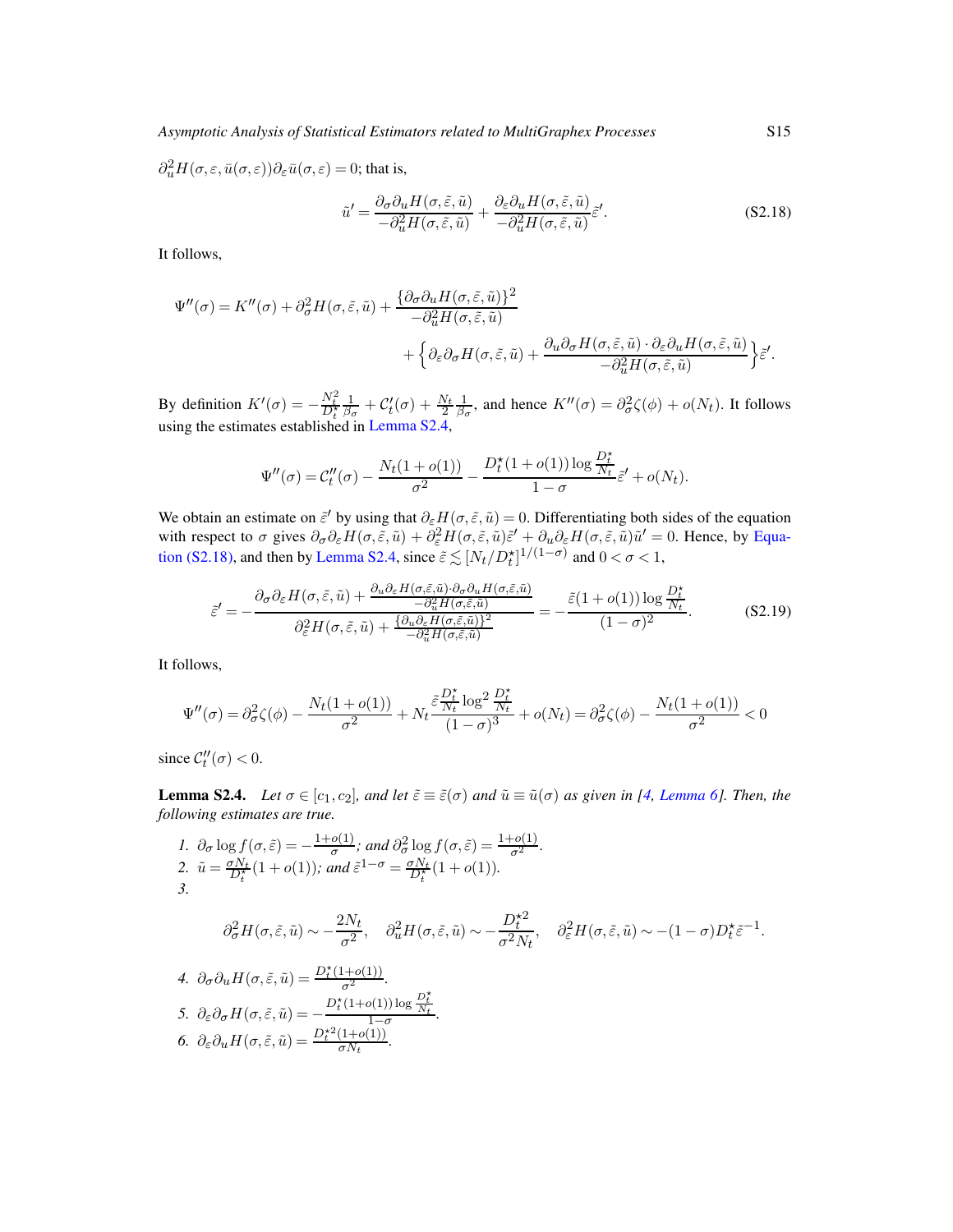*Proof.* [Item \(1\)](#page-45-2). It follows by definition of f, whenever  $\varepsilon = o(1)$ , and because  $\sigma \in (c_2, c_1)$ ,

$$
\partial_{\sigma} \log f(\sigma, \varepsilon) = \frac{\partial_{\sigma} f(\sigma, \tilde{\varepsilon})}{\partial_{\sigma} f(\sigma, \tilde{\varepsilon})} = -\frac{1}{\sigma} - \frac{\tilde{\varepsilon}^{\sigma} \log(\tilde{\varepsilon})}{1 - \varepsilon^{\sigma}} = -\frac{1 + o(1)}{\sigma}.
$$

From the previous computation,

$$
\partial_{\sigma}^{2} \log f(\sigma, \varepsilon) = \frac{1}{\sigma^{2}} - \frac{\varepsilon^{\sigma} \log^{2}(\varepsilon)}{(1 - \varepsilon^{\sigma})^{2}} = \frac{1 + o(1)}{\sigma^{2}}.
$$

[Item \(2\)](#page-45-3). We already know that  $\tilde{u} = \frac{N_t}{D_t^*}$  $1+o(1)$  $\frac{f(\tau)}{f(\sigma,\tilde{\varepsilon})}$ , which follows for instance from [Lemma S2.2,](#page-39-0) as  $\tilde{\varepsilon} =$  $o(1)$  and  $\frac{1}{2} + \beta \sigma g(\sigma, \tilde{\varepsilon}) = x1f(\sigma, \tilde{\varepsilon})(1+o(1))$ . Then it is obvious that  $f(\sigma, \tilde{\varepsilon}) = (1/\sigma)(1+o(1))$  as  $\sigma \in$  $(c_2, c_1)$ . The second claim follows from  $\partial_{\varepsilon} H(\sigma, \tilde{\varepsilon}, \tilde{u}) = 0$ . [Item \(3\)](#page-45-4). By definition of  $H$ ,  $\partial_{\sigma}^2 H(\sigma, \varepsilon, u) =$  $-D_t^{\star}\beta_{\sigma}u\partial_{\sigma}^2g(\sigma,\varepsilon)+2Nu\partial_{\sigma}g(\sigma,\varepsilon)$ . Clearly  $\partial_{\sigma}g(\sigma,\varepsilon)=\partial_{\sigma}f(\sigma,\varepsilon)$ , and  $\partial_{\sigma}^2\log f(\sigma,\varepsilon)=\frac{\partial_{\sigma}^2f(\sigma,\varepsilon)}{f(\sigma,\varepsilon)}$  $\{\partial_{\sigma} f(\sigma,\varepsilon)\}^2$  $\frac{\sigma J(\sigma,\varepsilon)f}{f(\sigma,\varepsilon)^2}$ . It follows,

$$
\partial_{\sigma}^{2} H(\sigma, \tilde{\varepsilon}, \tilde{u}) = -D_{t}^{\star} \beta_{\sigma} \tilde{u} f(\sigma, \tilde{\varepsilon}) \partial_{\sigma}^{2} \log f(\sigma, \tilde{\varepsilon}) - D_{t}^{\star} \beta_{\sigma} \tilde{u} \frac{\{\partial_{\sigma} f(\sigma, \tilde{\varepsilon})\}^{2}}{f(\sigma, \tilde{\varepsilon})} + o(N_{t})
$$
  
= 
$$
-D_{t}^{\star} \beta_{\sigma} u f(\sigma, \varepsilon) \partial_{\sigma}^{2} \log f(\sigma, \varepsilon) - u f(\sigma, \varepsilon) D_{t}^{\star} \beta_{\sigma} {\{\partial_{\sigma} \log f(\sigma, \varepsilon)\}}^{2} + o(N_{t}).
$$

Now, we have that  $\tilde{u}f(\sigma,\tilde{\varepsilon}) = \frac{N_t}{D_t^2}(1 + o(1)),$  and then  $\partial_{\sigma}^2 H(\sigma,\tilde{\varepsilon},\tilde{u}) = -\frac{2N_t(1+o(1))}{\sigma^2}$  by [Item \(1\)](#page-45-2). Since,  $\tilde{u} = \frac{N_t}{D_t^*}$  $1+o(1)$  $\frac{d_1 + o(1)}{d_1 f(\sigma, \tilde{\varepsilon})} = \frac{\sigma N_t}{D_t^*} (1 + o(1)),$  and  $\partial_u^2 H(\sigma, \tilde{\varepsilon}, \tilde{u}) = -\frac{N_t}{\tilde{u}^2} + \frac{D_t^*}{2} \frac{1}{(1 + \sigma^2)^2}$  $\frac{1}{(1+\tilde{u})^2} = -\frac{N_t}{\tilde{u}^2}(1+o(1))$  we obtain the second term of [Item \(3\)](#page-45-4). Moreover  $\partial_{\varepsilon}^{2}H(\sigma,\varepsilon,u) = -(1-\sigma)D_{t}^{*}\beta_{\sigma}u\varepsilon^{-2+\sigma} - \frac{D_{t}^{*}}{2}\frac{1}{(1-\varepsilon)}$  $\frac{1}{(1-\varepsilon)^2}$ . But we know that  $\tilde{\varepsilon} = o(1)$  and that  $\tilde{\varepsilon}^{-1+\sigma} = \frac{1}{\tilde{u}}(1+o(1)).$  Then,

$$
\partial_\varepsilon^2 H(\sigma,\tilde\varepsilon,\tilde u)=-(1-\sigma)D_t^\star\tilde\varepsilon^{-1}(1+o(1))-\frac{D_t^\star(1+o(1))}{2}.
$$

Since  $\tilde{\varepsilon} = o(1)$  and  $\sigma \leq c_1 < 1$ , the result follows.

[Item \(4\)](#page-45-5), we have that  $\partial_u \partial_\sigma H(\sigma, \varepsilon, u) = -D_t^* \beta_\sigma \partial_\sigma g(\sigma, \varepsilon) + N_t g(\sigma, \varepsilon)$ , and since  $\partial_\sigma g(\sigma, \varepsilon) =$  $\partial_{\sigma} f(\sigma,\varepsilon), f(\sigma,\tilde{\varepsilon}) = (1+o(1))/\sigma$  and  $g(\sigma,\tilde{\varepsilon}) = (\frac{1}{\sigma} - \frac{1}{2})(1+o(1)),$  we deduce that

$$
\partial_u \partial_\sigma H(\sigma, \tilde{\varepsilon}, \tilde{u}) = -D_t^{\star} (1 + o(1)) f(\sigma, \tilde{\varepsilon}) \partial_\sigma \log f(\sigma, \tilde{\varepsilon}) + \frac{N_t}{\sigma} (1 + o(1)) - \frac{N_t}{2} (1 + o(1))
$$

$$
= \frac{D_t^{\star} (1 + o(1))}{\sigma^2}.
$$

[Item \(5\)](#page-45-6). By definition of H,  $\partial_{\epsilon}\partial_{\sigma}H(\sigma,\epsilon,u) = D_t^{\star}\beta_{\sigma}u\epsilon^{-1+\sigma}\log(\epsilon) - N_t u\epsilon^{-1+\sigma} + \frac{N_t}{2}$ . But  $\tilde{\epsilon}^{-1+\sigma} =$  $\tilde{u}^{-1}(1+o(1))$  by [Item \(2\)](#page-45-3), so that,

$$
\partial_{\varepsilon} \partial_{\sigma} H(\sigma, \tilde{\varepsilon}, \tilde{u}) = D_t^{\star} (1 + o(1)) \log(\tilde{\varepsilon}) - \frac{N_t (1 + o(1))}{2}
$$

$$
= \frac{D_t^{\star} (1 + o(1))}{1 - \sigma} \log \tilde{u} - \frac{N_t (1 + o(1))}{2}
$$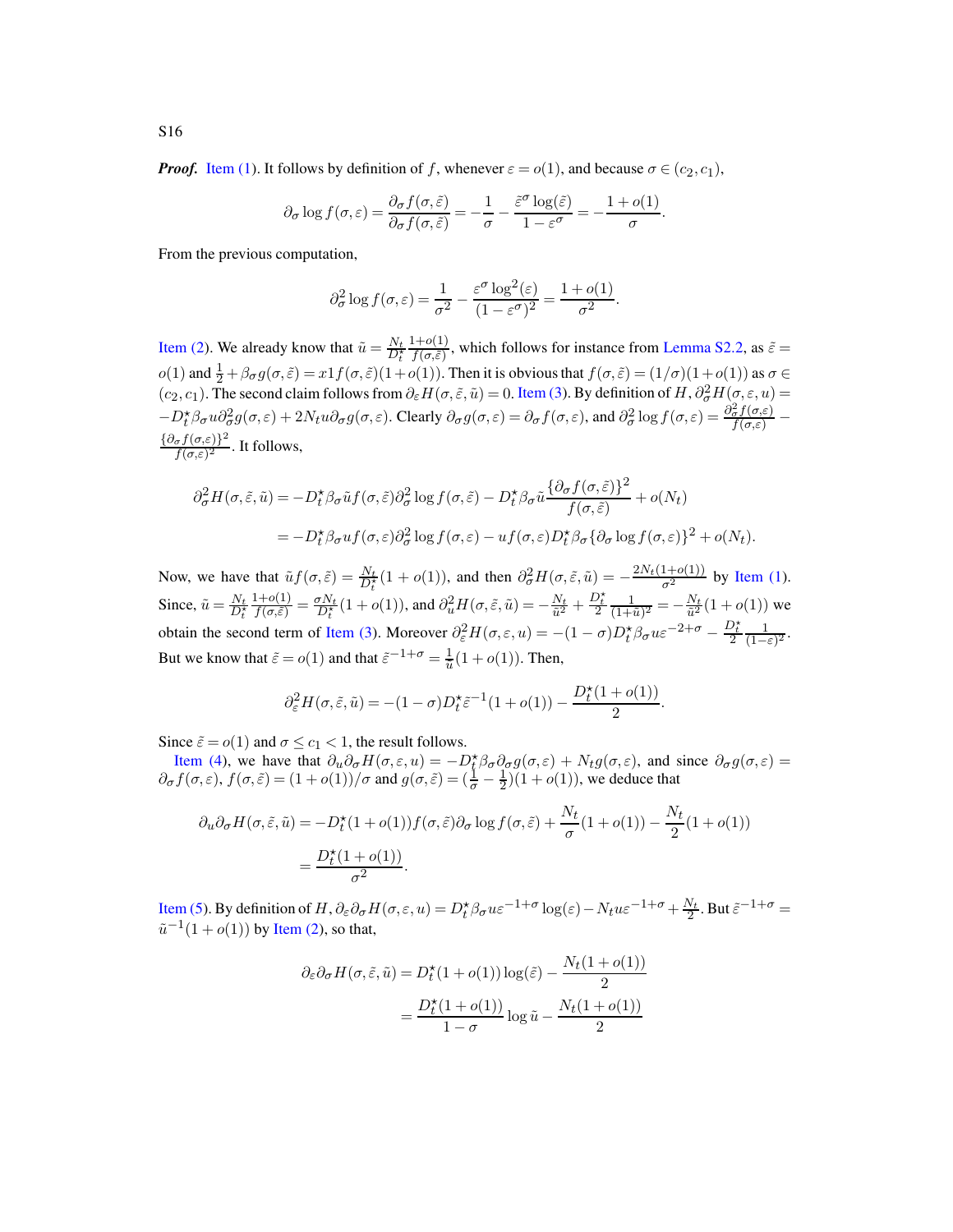$$
=-\frac{D_t^{\star}(1+o(1))\log\frac{D_t^{\star}}{N_t}}{1-\sigma}.
$$

[Item \(6\)](#page-45-7). We have  $\partial_{\varepsilon} \partial_u H(\sigma, \varepsilon, u) = D_t^* \beta_\sigma (\varepsilon^{-1+\sigma} - \frac{1}{2})$ . We already know that  $\tilde{\varepsilon}^{-1+\sigma} = \frac{1}{\tilde{u}} (1 +$  $o(1) = \frac{D_t^*}{\sigma N_t} (1 + o(1))$ . Hence the result.

### S2.4. Proof of [\[4,](#page-78-0) [Lemma 8\]](#page-19-6)

We first prove [Item \(1\)](#page-19-7). From [\[4](#page-78-0), [Lemma 5\]](#page-19-0), we need only prove

$$
\Psi(\sigma) - \sup \Psi \le -K \log D_t^{\star}, \quad \text{for } \quad \sigma \in [-C, c_2]^c
$$

and from [\[4,](#page-78-0) [Lemma 7\]](#page-19-5), the function  $\Psi$  is concave on  $[c_1, c_2]$ ,  $\Psi(\sigma) \leq \Psi(c_1)$  if  $\sigma \leq c_1$  and for any  $\eta = o(1)$ , and any  $\sigma \in [c_1, c_2]$  such that  $|\sigma - \hat{\sigma}_t| > \eta$ ,

$$
\Psi(\sigma) - \sup \Psi \le \max \{ \Psi(\hat{\sigma}_t + \eta) - \Psi(\hat{\sigma}_t), \Psi(\hat{\sigma}_t - \eta) - \Psi(\hat{\sigma}_t) \}
$$
  
\n
$$
= \frac{1}{2} \Psi''(\hat{\sigma}_t) (1 + o(1)) \eta^2
$$
  
\n
$$
= -\frac{1 + o(1)}{2} \left( -C_t''(\hat{\sigma}_t) + \frac{N_t}{\hat{\sigma}_t^2} \right) \eta^2
$$
  
\n
$$
\le -K \log(D_t^*),
$$

choosing  $\eta^2 = 4K\alpha_0 \log(D_t^*)/N_t$  since  $-C_t''(\hat{\sigma}_t) > 0$ , when t is large enough.

Consider now  $|\sigma - \hat{\sigma}_t| \le C \sqrt{\log(D_t^*)/N_t}$  and  $|\varepsilon - \hat{\varepsilon}_t| \ge C \sqrt{\log(D_t^*)}/(D_t^*)^{3/4}$ . We know from [Lemma S2.2](#page-39-0) that  $\tilde{H}_{\sigma}(\varepsilon) \coloneqq \sup_{u} H(\sigma, u, \varepsilon) = H(\sigma, \varepsilon, \bar{u}(\sigma, \varepsilon))$ . Furthermore, we proved in [\[4](#page-78-0), [Lemma 6\]](#page-19-3) that  $H_{\sigma}$  attains its unique maximum at  $\tilde{\varepsilon}(\sigma)$ , and that  $\tilde{H}''_{\sigma}(\varepsilon) < 0$  for all  $\varepsilon \in (0,1)$  whenever  $\sigma \approx \hat{\sigma}_t \in$ [c<sub>1</sub>, c<sub>2</sub>]. Concretely,  $\sup_u H(\sigma, \varepsilon, u)$  is a concave function attaining its maximum at  $\tilde{\varepsilon}(\sigma)$ , and thus for all  $\varepsilon \in (0, 1)$  such that  $|\varepsilon - \tilde{\varepsilon}(\sigma)| > (C/2)\sqrt{\log D_{t}^{*}} / (D_{t}^{*})^{3/4} =: \eta_{t}$ 

$$
\tilde{H}_{\sigma}(\varepsilon) - \tilde{H}_{\sigma}(\tilde{\varepsilon}(\sigma)) \le \frac{1}{2} \sup_{|x| \le \eta_t} \tilde{H}_{\sigma}^{\prime\prime}(\tilde{\varepsilon}(\sigma) + x) \frac{4C^2 \log D_t^{\star}}{(D_t^{\star})^{3/2}},
$$

and,

$$
\sup_{|x| \le \eta_t} \tilde{H}''_{\sigma}(\tilde{\varepsilon}(\sigma) + x) \lesssim -D_t^{\star} \cdot \frac{N_t}{D_t^{\star}} \tilde{\varepsilon}(\sigma)^{-2+\sigma} \asymp -D_t^{\star} \cdot \frac{1}{\tilde{\varepsilon}(\sigma)}.
$$

Since  $|\sigma - \hat{\sigma}_t| \le C \sqrt{\log(D_t^*)/N_t}$ , the [Lemma S2.4](#page-45-0) together with [\[4](#page-78-0), [Equation \(30\)\]](#page-18-0) imply

$$
\tilde{\varepsilon}(\sigma) \asymp [N_t/D_t^{\star}]^{1/(1-\hat{\sigma}_t)} \asymp [N_t/D_t^{\star}]^{1/(1-\alpha_0)} \asymp 1/\sqrt{D_t^{\star}}
$$

so that  $\sup_{|x|\leq\eta_t}\tilde H_\sigma''(\tilde\varepsilon(\sigma)+x)\lesssim-\sqrt{D^\star_t},$  which implies that

$$
\tilde{H}_{\sigma}(\varepsilon) - \tilde{H}_{\sigma}(\tilde{\varepsilon}(\sigma)) \lesssim -C \log D_t^{\star}.
$$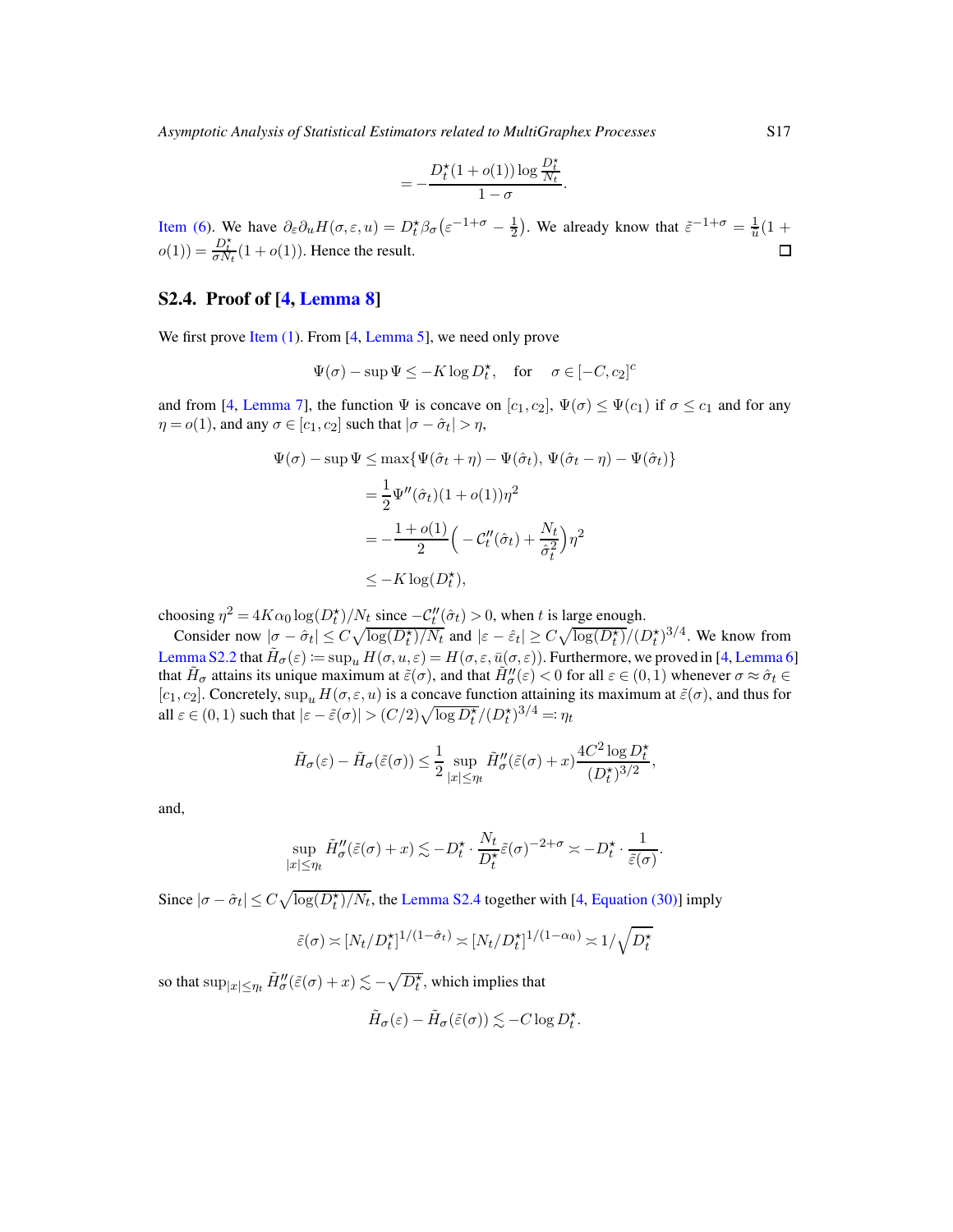Moreover using a Taylor expansion of  $\tilde{\varepsilon}(\sigma)$ , there exists  $\bar{\sigma} \in (\sigma, \hat{\sigma}_t)$  such that  $\tilde{\varepsilon}(\sigma) - \tilde{\varepsilon}(\hat{\sigma}_t) = \tilde{\varepsilon}'(\bar{\sigma})(\sigma - \tilde{\varepsilon})$  $\hat{\sigma}_t$ ). Using the approximation of  $\tilde{\varepsilon}'(\sigma)$  in [Equation \(S2.19\),](#page-45-8) we obtain

$$
|\tilde{\varepsilon}(\sigma)-\tilde{\varepsilon}(\hat{\sigma}_t)|=\frac{\tilde{\varepsilon}(\bar{\sigma})(1+o(1))\log\frac{D_t^\star}{N_t}}{(1-\bar{\sigma})^2}|\sigma-\hat{\sigma}_t|\lesssim \frac{1}{\sqrt{D_t^\star}}\cdot\log\frac{D_t^\star}{N_t}\cdot\sqrt{\frac{\log(D_t^\star)}{N_t}}=o((D_t^\star)^{-3/2}).
$$

Hence, if  $|\varepsilon - \tilde{\varepsilon}(\hat{\sigma}_t)| \ge C \sqrt{\log D_t^{\star}} / (D_t^{\star})^{3/4}$  then  $|\varepsilon - \tilde{\varepsilon}(\hat{\sigma}_t)| \ge C \sqrt{\log D_t^{\star}} / (D_t^{\star})^{3/4}$  and for all  $|\sigma - \varepsilon|$  $\left|\hat{\sigma}_t\right| \leq C\sqrt{\log(D_t^{\star})/N_t}$  and all  $u > 0$ ,

$$
\sup_{|\sigma-\hat{\sigma}_t|\leq C\sqrt{\log(D^\star_t)/N_t}, u>0} \mathcal{Q}^*_t(\sigma, \varepsilon, u) - \sup \Psi \leq -K \log D^\star_t.
$$

Finally we consider  $|\sigma - \hat{\sigma}_t| \le C \sqrt{\log(D_t^{\star})/N_t}$ ,  $|\varepsilon - \tilde{\varepsilon}(\hat{\sigma}_t)| \le C \sqrt{\log D_t^{\star}}/(D_t^{\star})^{3/4}$  and  $|u - \hat{u}_t| >$  $C\sqrt{N_t \log D_t^{\star}}/D_t^{\star}$ . Recall that  $\sup_u H(\sigma, u, \varepsilon) = H(\sigma, \varepsilon, \bar{u}(\sigma, \varepsilon))$ . Furthermore, from the proof of [Lemma S2.2](#page-39-0) we know that  $\partial_u H(\sigma, \varepsilon, u) < 0$  if  $u > 3N_t/D_t^*$ , and that  $\partial_u^2 H(\sigma, \varepsilon, u) = -\frac{N_t}{u^2}(1 + o(1))$ for all  $0 < u \leq 3N_t/D_t^*$ . Therefore, when  $u > 3N_t/D_t^*$ ,

$$
H(\sigma, \varepsilon, u) - \sup_{u} H(\sigma, \varepsilon, u) \le H(\sigma, \varepsilon, 3N_t/D_t^*) - \sup_{u} H(\sigma, \varepsilon, u)
$$
  

$$
= \frac{\partial_u^2 H(\sigma, \varepsilon, \bar{u}(\sigma, \varepsilon)) \left(\frac{3N_t}{D_t^*} - \bar{u}(\sigma, \varepsilon)\right)^2}{2}
$$
  

$$
\lesssim -\frac{N_t}{(N_t/D_t^*)^2} \frac{N_t^2}{D_t^*} \lesssim -N_t,
$$

and whenever  $0 < u \leq 3N_t/D_t^*$ ,

$$
H(\sigma, \varepsilon, u) - \sup_{u} H(\sigma, \varepsilon, u) \le -\frac{1}{2} \frac{N_t}{(3N_t/D_t^{\star})^2} (u - \bar{u}(\sigma, \varepsilon))^2
$$
  

$$
\le -\frac{1}{18} \frac{D_t^{\star 2}}{N_t} (u - \bar{u}(\sigma, \varepsilon))^2.
$$

To conclude we thus only need to prove that  $|u - \hat{u}_t| > C \sqrt{N_t \log D_t^{\star}} / D_t^{\star} \implies |u - \bar{u}(\sigma, \varepsilon)| >$  $(C/2)\sqrt{N_t \log D_t^{\star}}/D_t^{\star}$ . It is enough to show that  $|\hat{u}_t - \bar{u}(\sigma,\varepsilon)| \le (C/2)\sqrt{N_t \log D_t^{\star}}/D_t^{\star}$ . But  $\hat{u}_t = \bar{u}(\hat{\sigma}_t, \hat{\varepsilon}_t)$ , and thus by a Taylor expansion, we can find  $\bar{\sigma} \in (\sigma, \hat{\sigma}_t)$  and  $\bar{\varepsilon} \in (\varepsilon, \hat{\varepsilon}_t)$  such that  $\bar{u}(\sigma,\varepsilon) - \bar{u}(\hat{\sigma}_t,\hat{\varepsilon}_t) = \partial_{\sigma} \bar{u}(\bar{\sigma},\bar{\varepsilon})(\sigma - \hat{\sigma}_t) + \partial_{\varepsilon} \bar{u}(\bar{\sigma},\bar{\varepsilon})(\varepsilon - \hat{\varepsilon}_t)$ . That is (see for instance the proof of [\[4](#page-78-0), [Lemma 7\]](#page-19-5) for details, and also [Lemma S2.4\)](#page-45-0),

$$
\bar{u}(\sigma,\varepsilon) - \bar{u}(\hat{\sigma}_t, \hat{\varepsilon}_t) = \frac{\partial_{\sigma} \partial_{u} H(\bar{\sigma}, \bar{\varepsilon}, \bar{u}(\bar{\sigma}, \bar{\varepsilon}))}{-\partial_{u}^{2} H(\bar{\sigma}, \bar{\varepsilon}, \bar{u}(\bar{\sigma}, \bar{\varepsilon}))} (\sigma - \hat{\sigma}_t) + \frac{\partial_{\varepsilon} \partial_{u} H(\bar{\sigma}, \bar{\varepsilon}, \bar{u}(\bar{\sigma}, \bar{\varepsilon}))}{-\partial_{u}^{2} H(\bar{\sigma}, \bar{\varepsilon}, \bar{u}(\bar{\sigma}, \bar{\varepsilon}))} (\varepsilon - \hat{\varepsilon}_t)
$$
\n
$$
= O\left(\frac{N_t}{D_t^{\star}} \sqrt{\frac{\log(D_t^{\star})}{N_t}}\right) + O\left(\sqrt{\frac{\log(D_t^{\star})}{(D_t^{\star})^{3/2}}}\right)
$$
\n
$$
= O\left(\frac{\sqrt{N_t \log(D_t^{\star})}}{D_t^{\star}}\right),
$$

which concludes the proof of Item  $(1)$  by choosing C large enough.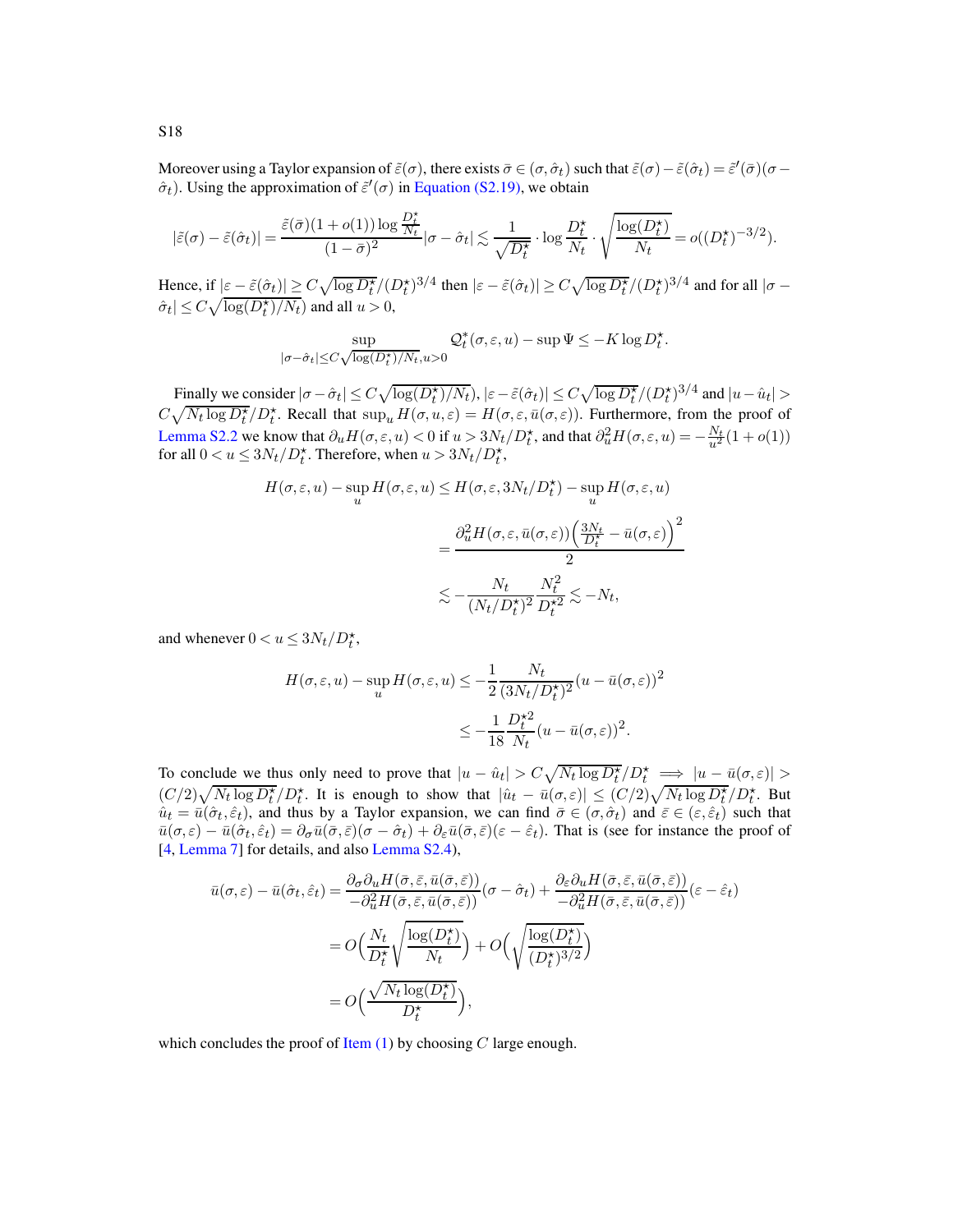We now prove [Item \(2\)](#page-20-0). Recall that  $\varphi(\sigma, \tau, s) = (\sigma, \varepsilon(\sigma, \tau, s), u(\sigma, \tau, s))$  and

$$
U_t(C) = \left\{ \phi : |\sigma - \hat{\sigma}_t|^2 \le \frac{C \log(D_t^*)}{N_t}, \ |\varepsilon(\phi) - \hat{\varepsilon}_t|^2 \le \frac{C \log(D_t^*)}{(D_t^*)^{3/2}}, \ |u(\phi) - \hat{u}_t|^2 \le \frac{C N_t \log(D_t^*)}{D_t^*^2} \right\}
$$

The maximum belongs to  $U_t(C)$  from [Item \(1\)](#page-19-7). We now prove that  $\varphi$  is invertible on  $U_t$ . To do so we compute the Jacobian of the transformation. We first compute  $\nabla \zeta(\phi)$ . Using [\[4,](#page-78-0) [Equation \(27\)\]](#page-16-0) which defined  $\zeta$ ,

$$
\nabla \zeta(\phi) = \frac{2\zeta(\phi)}{2\zeta(\phi)^2 - \tau\zeta(\phi) - 2\sigma s\zeta(\phi)^{\sigma}} \begin{pmatrix} s\zeta(\phi)^{\sigma} \log \zeta(\phi) - N_t \\ \zeta(\phi)/2 \\ \zeta(\phi)^{\sigma} \end{pmatrix}
$$
  
=  $\frac{1}{\zeta(\phi)} \begin{pmatrix} s\zeta(\phi)^{\sigma} \log \zeta(\phi) - N_t \\ \zeta(\phi)/2 \\ \zeta(\phi)^{\sigma} \end{pmatrix} (1 + o(1)), \quad \forall \phi \in U_t(C).$  (S2.20)

Next, since  $\tau = \zeta(\phi)\varepsilon(\phi)$ ,

<span id="page-49-0"></span>
$$
\nabla \varepsilon(\phi) = \frac{1}{\zeta(\phi)} \begin{pmatrix} 0 \\ 1 \\ 0 \end{pmatrix} - \frac{\varepsilon(\phi)}{\zeta(\phi)} \nabla \zeta(\phi), \tag{S2.21}
$$

and, from the fact that  $D_t^*(1 - \sigma N_t/D_t^*)u(\phi) = s\zeta(\phi)^\sigma$ , when  $\phi \in U_t$ ,

$$
\nabla u(\phi) = \frac{1}{D_t^{\star}(1 - \sigma N_t/D_t^{\star})} \left\{ \begin{pmatrix} N_t u(\phi) + s\zeta(\phi)^{\sigma} \log \zeta(\phi) \\ 0 \\ \zeta(\phi)^{\sigma} \end{pmatrix} + \sigma s \zeta(\phi)^{-1 + \sigma} \nabla \zeta(\phi) \right\}.
$$
 (S2.22)

Now we define,

$$
J_{*}(\phi) := \begin{pmatrix} 1 & 0 & 0 \\ 0 & \frac{1}{\zeta(\phi)} & 0 \\ \frac{N_t u(\phi) + s\zeta(\phi)^{\sigma} \log \zeta(\phi)}{D_t^{\star} \beta_{\sigma}} & 0 & \frac{\zeta(\phi)^{\sigma}}{D_t^{\star} \beta_{\sigma}} \end{pmatrix},
$$
(S2.23)

as well as,

<span id="page-49-1"></span>
$$
E(\phi) := \begin{pmatrix} 0 & 0 & 0 \\ -\frac{\varepsilon(\phi)}{\zeta(\phi)^2} (s\zeta(\phi)^{\sigma} \log \zeta(\phi) - N_t) & -\frac{\varepsilon(\phi)}{\zeta(\phi)^2} \frac{\zeta(\phi)}{2} & -\frac{\varepsilon(\phi)}{\zeta(\phi)^2} \zeta(\phi)^{\sigma} \\ \frac{\sigma s\zeta(\phi)^{-1+\sigma}}{D_t^{\star} \beta_{\sigma} \zeta(\phi)} (s\zeta(\phi)^{\sigma} \log \zeta(\phi) - N_t) & \frac{\sigma s\zeta(\phi)^{-1+\sigma}}{D_t^{\star} \beta_{\sigma}} \frac{1}{2} \frac{\sigma s\zeta(\phi)^{-1+\sigma}}{D_t^{\star} \beta_{\sigma} \zeta(\phi)} \zeta(\phi)^{\sigma} \end{pmatrix}.
$$
 (S2.24)

Likewise, by [Equations \(S2.20\)](#page-49-0) to [\(S2.24\),](#page-49-1) we have that the Jacobian matrix of  $\varphi$  is given by  $J(\phi) \sim$  $J_*(\phi) + E(\phi)$  as  $t \to \infty$ , at least when  $\phi \in U_t$ . We further remark that

$$
J_*(\phi)^{-1}=\begin{pmatrix}1&0&0\\0&\zeta(\phi)&0\\-\frac{N_tu(\phi)}{\zeta(\phi)^{\sigma}}+s\log\zeta(\phi)&0&\frac{D_t^*\beta_{\sigma}}{\zeta(\phi)^{\sigma}},\end{pmatrix}
$$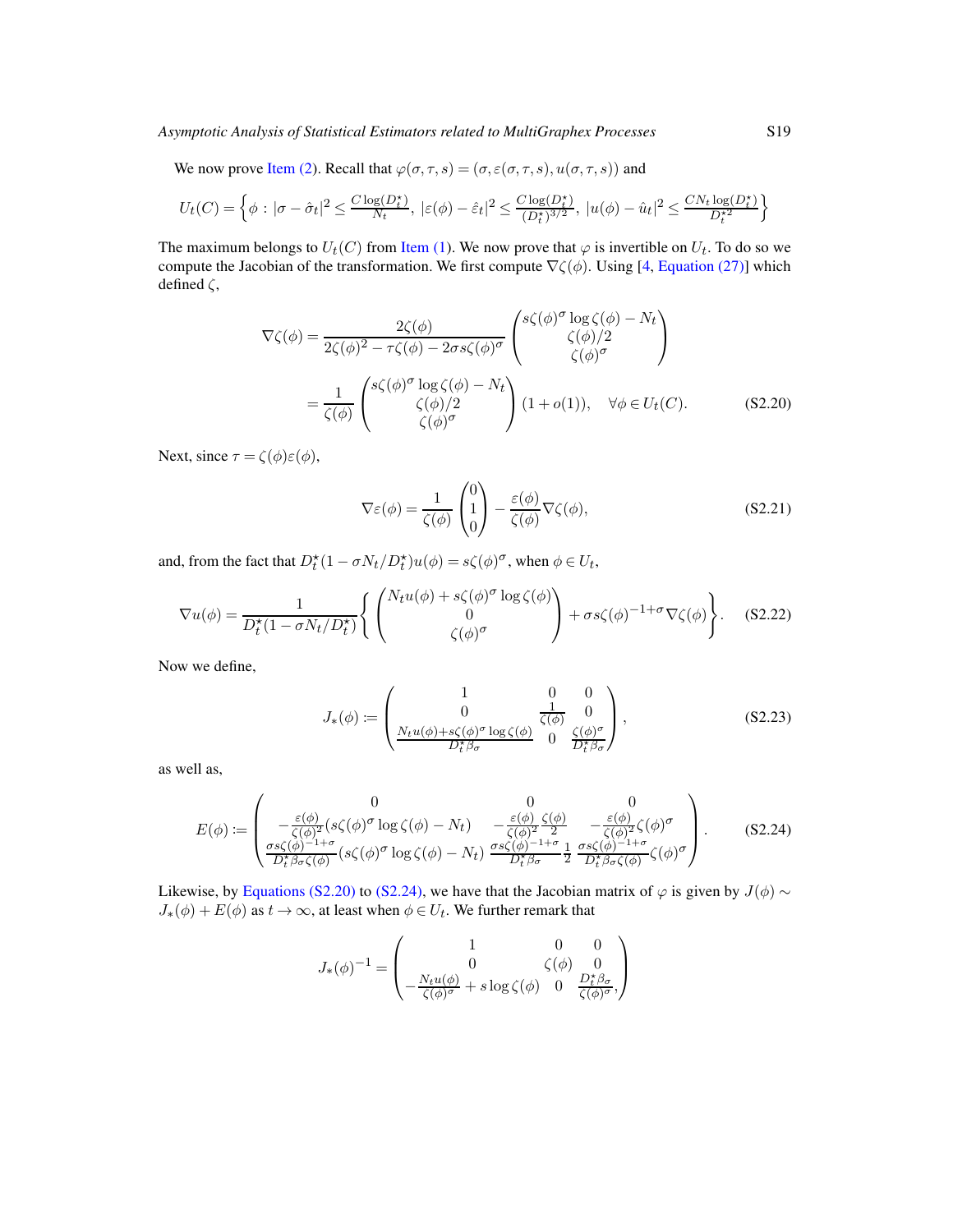and, When  $\phi \in U_t$ , we can find constants  $c_1, \ldots, c_6 \in \mathbb{R}$ , such that asymptotically as  $t \to \infty$ ,

$$
E(\phi) \sim \begin{pmatrix} 0 & 0 & 0 \\ c_1 \frac{N_t \log(D_t^{\star})}{(2D_t^{\star})^{3/2}} & c_2 \frac{1}{2D_t^{\star}} & c_3 \frac{N_t}{4D_t^{\star 2}} \\ c_4 \frac{N_t^2 \log(D_t^{\star})}{4D_t^{\star 2}} & c_5 \frac{N_t}{(2D_t^{\star})^{3/2}} & c_6 \frac{N_t^2}{(2D_t^{\star})^{5/2}} \end{pmatrix}.
$$

The constants  $c_1, \ldots, c_6$  depend uniquely on  $\alpha_0$  and  $\tau_*$  and can be made explicit. We choose to not do it since this is not needed for our purpose. Similarly, we have  $\zeta(\phi) \sim \sqrt{2D_t^*}$ , and for some constant  $c_7 \in \mathbb{R}$ , we also have that  $\frac{D_t^* \beta_\sigma}{\zeta(\phi)^\sigma} \sim c_7 \frac{(2D_t^*)^{3/2}}{N_t}$  $\frac{\gamma_t}{N_t}$ . Thus,

$$
J_{*}(\phi)^{-1}E(\phi) \sim \begin{pmatrix} 0 & 0 & 0 \\ c_{1}\frac{N_{t}\log(D_{t}^{\star})}{2D_{t}^{\star}} & \frac{c_{2}}{\sqrt{2D_{t}^{\star}}}c_{3}\frac{N_{t}}{(2D_{t}^{\star})^{3/2}}\\ c_{4}c_{7}\frac{N_{t}\log(D_{t}^{\star})}{\sqrt{2D_{t}^{\star}}} & c_{5}c_{7} & c_{6}c_{7}\frac{N_{t}}{2D_{t}^{\star}} \end{pmatrix}.
$$

The eigenvalues  $(\lambda_1, \lambda_2, \lambda_3)$  of  $J_*(\phi)^{-1} E(\phi)$  go to zero with t under [\[4,](#page-78-0) [Assumption 1\]](#page-3-0) and  $\lambda_1 = 0$ . Then, by a Neumann series expansion of the inverse of  $J(\phi) = J_*(\phi)(I + J_*(\phi)^{-1}E(\phi))$ , we obtain that whenever  $\phi \in U_t$ ,

$$
J(\phi)^{-1} \sim \begin{pmatrix} 1 & 0 & 0 \\ 0 & \sqrt{2D_t^{\star}} & 0 \\ c_8 \sqrt{2D_t^{\star}} \log(2D_t^{\star}) & 0 & c_7 \frac{(2D_t^{\star})^{3/2}}{N_t} \end{pmatrix}.
$$

## <span id="page-50-0"></span>S3. Local analysis of the likelihood

## S3.1. Computation of  $\hat{\Sigma}_t$

In the whole [Section S3,](#page-50-0) we define for convenience  $Q_t^*(\sigma, \tau, u) = Q_t(\sigma, \tau, s_{*,t}u)$ . With this definition in mind, we recall that by definition  $\Sigma_t(\sigma, \tau, u)^{-1} = -D^2 \mathcal{Q}_t^*(\sigma, \tau, u)$ . From [\[4](#page-78-0), [Equation \(29\)](#page-18-1) and [Assumption 1\]](#page-3-0),  $|\hat{\sigma}_t - \alpha_0| = o(1/\log N_t)$ ,  $|\hat{\tau}_t - \tau_*| = o(1)$  and  $|\hat{s}_t - s_{*,t}| = o(s_{*,t})$ . Now let  $|\phi_u - \hat{\phi_u}| \le N_t^{-\delta}$  with  $\delta > 0$ , [Lemma S3.5](#page-51-0) implies that  $\Sigma_t(\sigma, \tau, s/s_{*,t})^{-1}$  can be written as

$$
\left(-\mathcal{C}''_t(\sigma) + \frac{s_{*,t}(2D_t^\star)^{\sigma/2}}{\alpha_0^3}(1+o(1))\right)\mathrm{diag}(1,0,0) + \left(\begin{matrix} M_1(\phi) & O(s_{*,t}) & M_2(\phi) \\ O(s_{*,t}) & s(1-\sigma)\tau^{\sigma-2} + O(1) & O(s_{*,t}) \\ M_2(\phi) & O(s_{*,t}) & \frac{N_t}{u^2} + O(s_{*,t}^{2\alpha_0+2\epsilon}) \end{matrix}\right)
$$

where

$$
M_1(\phi) \coloneqq u s_{*,t} \frac{\zeta(\phi)^\sigma \log^2(\zeta(\phi))}{2\sigma} \left(1 - \frac{1}{\sigma \log(\zeta(\phi))}\right)^2,
$$

and

$$
M_2(\phi) \coloneqq s_{*,t} \frac{\zeta(\phi)^{\sigma} \log(\zeta(\phi))}{\sigma} \left(1 - \frac{1}{\sigma \log(\zeta(\phi))}\right) \left(1 + O(s_{*,t}^{-\delta_1})\right).
$$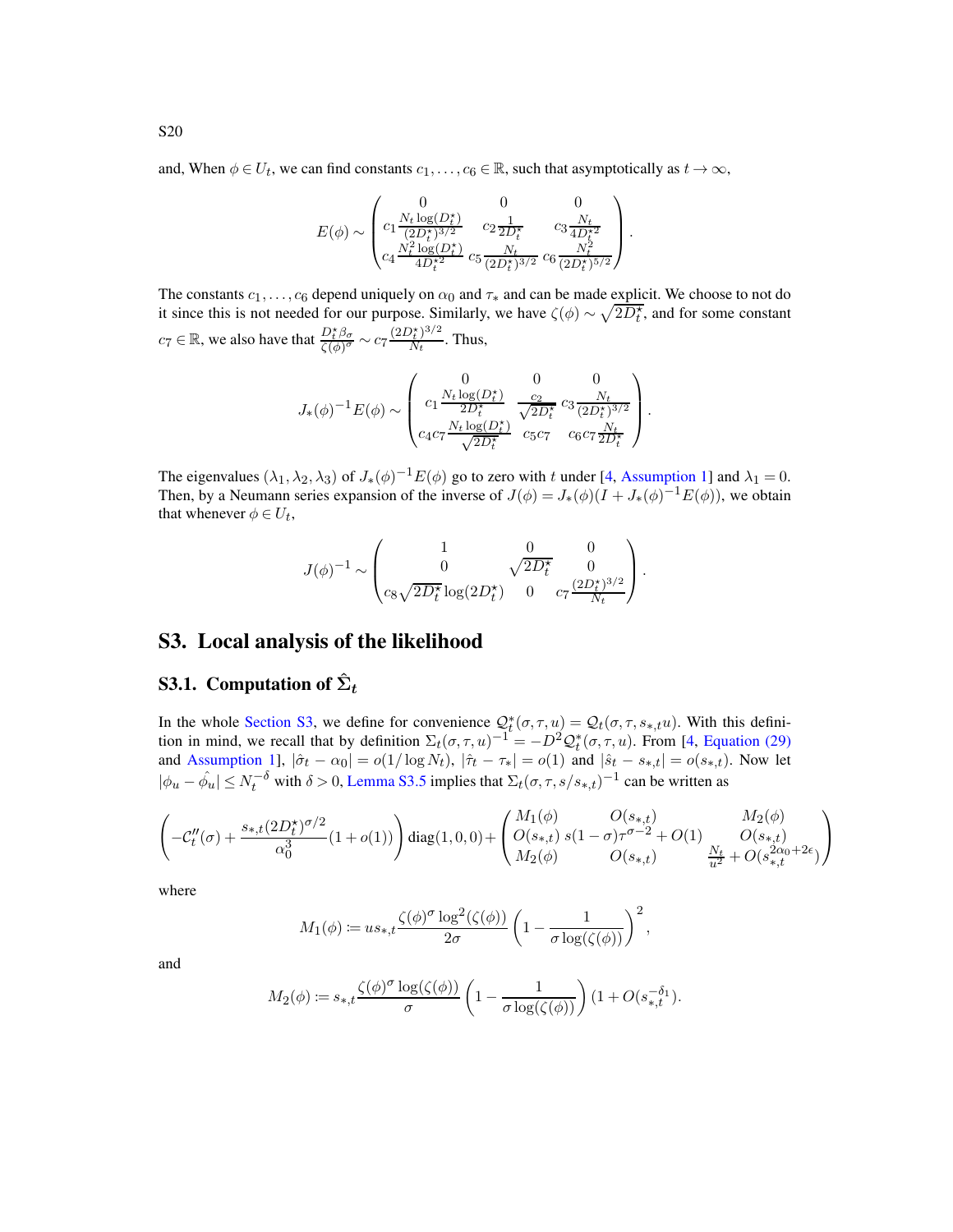Let  $X = (x_1, x_2, x_3)^t$ . We bound  $X^t \Sigma_t (\sigma, \tau, s/s_{*,t})^{-1} X$  using that for  $i \neq j$  it holds  $2|a_{ij}x_ix_j| =$  $\inf_{b>0} \{a_{ij}^2 x_i^2 b + x_j^2/b\}$ . In particular we apply the above  $i, j = 1, 2$  with  $a_{12} = O(s_{*,t})$  and  $b = s_{*,t}^{a-1}$  for  $a < \alpha_0$  so that

$$
2|s_{\ast, t} x_1 x_2| \leq x_1^2 s_{\ast, t}^{1+a} + x_2^2 s_{\ast, t}^{1-a}
$$

and similarly for  $i, j = 2, 3$ 

$$
2|s_{\ast,t} x_2 x_3|\le x_3^2s_{\ast,t}^{1+a}+x_2^2s_{\ast,t}^{1-a}.
$$

which implies that

$$
X^{t} \Sigma_{t}(\sigma, \tau, s/s_{*,t})^{-1} X \leq x_{1}^{2} \left[ -\mathcal{C}_{t}^{"}(\sigma) + \frac{s_{*,t}(2D_{t}^{*})^{\sigma/2}}{\alpha_{0}^{3}} (1 + o(1)) \right] + x_{2}^{2} s_{*,t} (1 - \alpha_{0}) \tau_{*}^{\alpha_{0} - 2} (1 + o(1)) + 2x_{3}^{2} s_{*,t}^{1 + a} + (x_{1}, x_{3}) \left( \frac{M_{1}(\hat{\phi}_{t}) M_{2}(\hat{\phi}_{t})}{M_{2}(\phi)} \right) (x_{1}, x_{3})^{t}
$$

and similarly

$$
X^{t} \Sigma_{t}(\sigma, \tau, s/s_{*,t})^{-1} X \geq x_{1}^{2} \left[ -C_{t}^{"}(\sigma) + \frac{s_{*,t}(2D_{t}^{*})^{\sigma/2}}{\alpha_{0}^{3}} (1+o(1)) \right] + x_{2}^{2} s_{*,t} (1-\alpha_{0}) \tau_{*}^{\alpha_{0}-2} (1+o(1)) - 2x_{3}^{2} s_{*,t}^{1+a} + (x_{1}, x_{3}) \left( \frac{M_{1}(\hat{\phi}_{t}) M_{2}(\hat{\phi}_{t})}{M_{2}(\hat{\phi}_{t})} \frac{N_{t}}{\hat{u}^{2}} \right) (x_{1}, x_{3})^{t}
$$

From [\[4,](#page-78-0) [Equation \(28\)\]](#page-18-2), we have that  $\hat{s}_t \zeta(\phi)^{\hat{\sigma}_t} = \hat{\sigma}_t N_t (1 + O(s_{*,t}^{-\delta_1})$  for some  $\delta_1 > 0$  which in turns implies that  $M_1(\hat{\phi}_t)\frac{N_t}{\hat{u}^2} - M_2(\hat{\phi}_t)^2 = O(s_{*,t}^{-\delta_1}M_1(\hat{\phi}_t)N_t)$ . It thus implies that if  $|\phi - \hat{\phi}_{t,u}| \leq s_{*,t}^{-\delta}$  for some  $\delta > 0$  then

$$
X^{t} \Sigma_{t}(\sigma, \tau, s/s_{*,t})^{-1} X \gtrsim x_{1}^{2} s_{*,t}^{1+\alpha_{0}} + x_{2}^{2} s_{*,t} + x_{3}^{2} \frac{N_{t}}{\log^{2} D_{t}^{*}}
$$

and

$$
X^{t} \Sigma_{t}(\sigma, \tau, s/s_{*,t})^{-1} X \lesssim x_1^{2} s_{*,t}^{1+\alpha_0} \log^{2}(D_t^{\star}) + x_2^{2} s_{*,t} + x_3^{2} N_t.
$$

<span id="page-51-0"></span>**Lemma S3.5.** *Let*  $\epsilon > 0$ *, and* 

$$
B_{\epsilon} = \{ \phi : |\sigma - \sigma_*| \leq \epsilon, |\tau - \tau_*| \leq \epsilon, |s - s_{*,t}| \leq \epsilon s_{*,t} \}.
$$

*Then, there exists*  $\delta_1 > 0$  *such that for all*  $\phi \in B_\epsilon$  *and*  $\epsilon$  *small enough* 

$$
\partial_{\sigma}^{2} \mathcal{Q}_{t}^{*}(\sigma,\tau,u) = \mathcal{C}_{t}''(\sigma) - s \frac{\zeta(\phi)^{\sigma} \log^{2} \zeta(\phi)}{\sigma} \left[1 - \frac{1}{\sigma \log \zeta(\phi)}\right]^{2} (1 + O(s_{*,t}^{-\delta_{1}})),
$$
  

$$
\partial_{\tau}^{2} \mathcal{Q}_{t}^{*}(\sigma,\tau,u) = -s(1-\sigma)\tau_{*}^{\sigma-2} + O(1), \quad \partial_{u}^{2} \mathcal{Q}_{t}^{*}(\sigma,\tau,u) = -\frac{N_{t}}{u^{2}}(1 + s_{*,t}^{-\delta_{1}}),
$$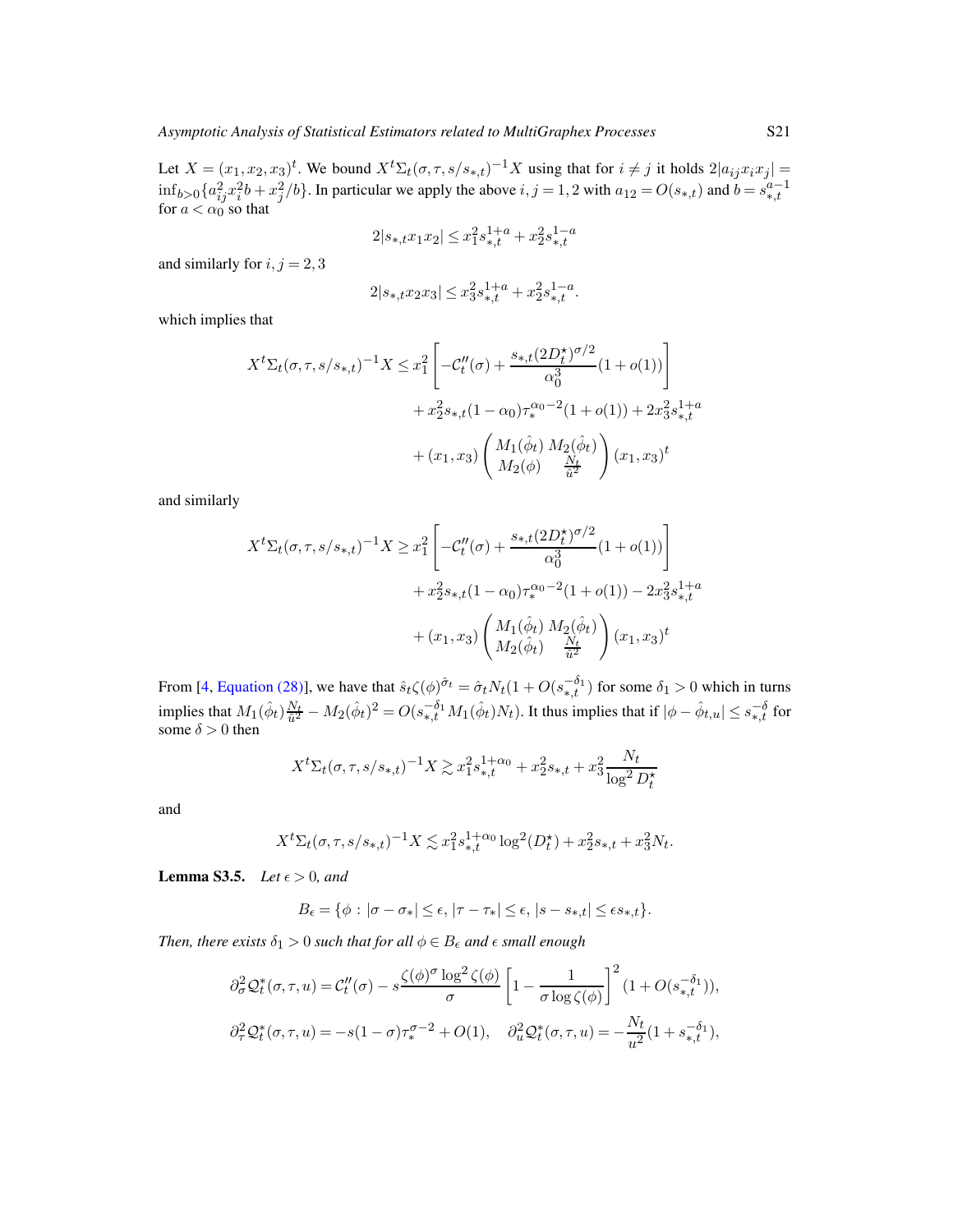*and*

$$
\partial_{\sigma} \partial_{u} Q_{t}^{*}(\sigma, \tau, u) = -s_{*,t} \frac{\zeta(\phi)^{\sigma} \log^{2} \zeta(\phi)}{\sigma} \left[ 1 - \frac{1}{\sigma \log \zeta(\phi)} \right] (1 + O(s_{*,t}^{-\delta_{1}})),
$$
  

$$
\partial_{\tau} \partial_{\sigma} Q_{t}^{*}(\sigma, \tau, u) = -s \tau_{*}^{\sigma-1} \log(\tau) (1 + O(s_{*,t}^{-\delta_{1}})),
$$
  

$$
\partial_{u} \partial_{\tau} Q_{t}^{*}(\sigma, \tau, u) = s_{*,t} \tau^{\sigma-1} (1 + O(s_{*,t}^{-\delta_{1}})).
$$

*Proof.* We recall the convention in the main paper that  $\phi = (\sigma, \tau, s)$  and  $\phi_u = (\sigma, \tau, u)$  with  $u = s/s_{*,t}$ . Recall that

$$
\mathcal{Q}_t^*(\phi_u) = \mathcal{C}_t(\sigma) + N_t \log s - D_t^* \mathcal{A}(\phi, \zeta(\phi)) - \log 2/2.
$$

By direct computations,

$$
\partial_{\sigma} Q_{t}^{*}(\phi_{u}) = C_{t}'(\sigma) - D_{t}^{*} \partial_{\sigma} \mathcal{A}(\phi, \zeta(\phi)) - D_{t}^{*} \partial_{\sigma} \zeta(\phi) \partial_{z} \mathcal{A}(\phi, \zeta(\phi))
$$

$$
= C_{t}'(\sigma) - D_{t}^{*} \partial_{\sigma} \mathcal{A}(\phi, \zeta(\phi))
$$

since  $\partial_z \mathcal{A}(\phi, \zeta(\phi)) = 0$  for all  $\phi$ . Similarly

$$
\partial_{\tau} \mathcal{Q}_t^*(\phi_u) = -D_t^* \partial_{\tau} \mathcal{A}(\phi, \zeta(\phi), \quad \partial_u \mathcal{Q}_t^*(\phi_u) = \frac{N_t}{u} - s_{*,t} D_t^* \partial_s \mathcal{A}(\phi, \zeta(\phi)),
$$

so that

$$
\partial_{\sigma}^{2} \mathcal{Q}_{t}^{*}(\phi_{u}) = \mathcal{C}_{t}^{\prime\prime}(\sigma) - D_{t}^{*} \partial_{\sigma}^{2} \mathcal{A}(\phi, \zeta(\phi)) - D_{t}^{*} \partial_{\sigma} \zeta(\phi) \partial_{z} \partial_{\sigma} \mathcal{A}(\phi, \zeta(\phi)),
$$
  
\n
$$
\partial_{\sigma, \tau}^{2} \mathcal{Q}_{t}^{*}(\phi_{u}) = -D_{t}^{*} \partial_{\sigma, \tau}^{2} \mathcal{A}(\phi, \zeta(\phi)) - D_{t}^{*} \partial_{\tau} \zeta(\phi) \partial_{z} \partial_{\sigma} \mathcal{A}(\phi, \zeta(\phi)),
$$
  
\n
$$
\partial_{\tau}^{2} \mathcal{Q}_{t}^{*}(\phi_{u}) = -D_{t}^{*} \partial_{\tau}^{2} \mathcal{A}(\phi, \zeta(\phi) - D_{t}^{*} \partial_{\tau} \zeta(\phi) \partial_{z} \partial_{\tau} \mathcal{A}(\phi, \zeta(\phi)),
$$
  
\n
$$
\partial_{u}^{2} \mathcal{Q}_{t}^{*}(\phi_{u}) = -\frac{N_{t}}{u^{2}} - s_{*,t}^{2} D_{t}^{*} \partial_{s}^{2} \mathcal{A}(\phi, \zeta(\phi)) - s_{*,t}^{2} D_{t}^{*} \partial_{s} \zeta(\phi) \partial_{z} \partial_{s} \mathcal{A}(\phi, \zeta(\phi)),
$$
  
\n
$$
\partial_{\sigma, u}^{2} \mathcal{Q}_{t}^{*}(\phi_{u}) = -D_{t}^{*} s_{*,t} \partial_{\sigma, s}^{2} \mathcal{A}(\phi, \zeta(\phi)) - s_{*,t} D_{t}^{*} \partial_{\sigma} \zeta(\phi) \partial_{z} \partial_{s} \mathcal{A}(\phi, \zeta(\phi)),
$$
  
\n
$$
\partial_{\tau, u}^{2} \mathcal{Q}_{t}^{*}(\phi_{u}) = -D_{t}^{*} s_{*,t} \partial_{\tau, s}^{2} \mathcal{A}(\phi, \zeta(\phi)) - s_{*,t} D_{t}^{*} \partial_{s} \zeta(\phi) \partial_{z} \partial_{\tau} \mathcal{A}(\phi, \zeta(\phi)),
$$

Moreover

$$
D_t^{\star} \partial_{\sigma} \mathcal{A}(\phi, \zeta(\phi)) = -N_t \log \zeta(\phi) + s \left[ \frac{\zeta^{\sigma} \log \zeta - \tau^{\sigma} \log \tau}{\sigma} - \frac{\zeta^{\sigma} - \tau^{\sigma}}{\sigma^2} \right],
$$
  
\n
$$
D_t^{\star} \partial_{\tau} \mathcal{A}(\phi, \zeta(\phi)) = \frac{\zeta(\phi) - \tau}{2} - s\tau^{\sigma - 1},
$$
  
\n
$$
D_t^{\star} \partial_s \mathcal{A}(\phi, \zeta(\phi)) = \frac{\zeta^{\sigma} - \tau^{\sigma}}{\sigma},
$$

which implies that

$$
D_t^{\star} \partial_{\sigma}^2 \mathcal{A}(\phi, \zeta(\phi)) = s \left[ \frac{\zeta^{\sigma} \log^2 \zeta - \tau^{\sigma} \log^2 \tau}{\sigma} - 2 \frac{\zeta^{\sigma} \log \zeta - \tau^{\sigma} \log \tau}{\sigma^2} + 2 \frac{\zeta^{\sigma} - \tau^{\sigma}}{\sigma^3} \right]
$$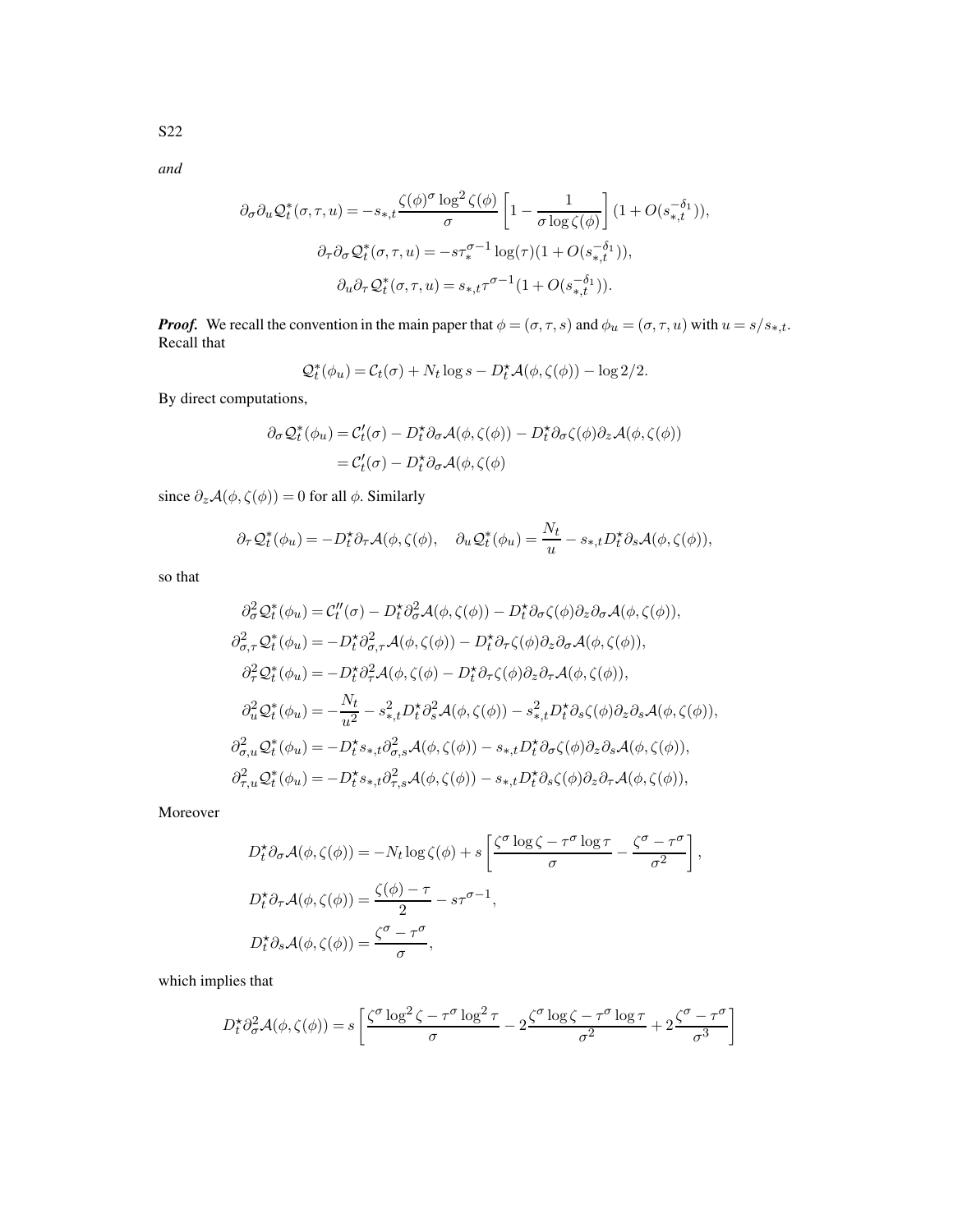$$
D_t^* \partial_\tau^2 \mathcal{A}(\phi, \zeta(\phi)) = -\frac{1}{2} - s(\sigma - 1)\tau^{\sigma - 2},
$$
  
\n
$$
D_t^* \partial_s^2 \mathcal{A}(\phi, \zeta(\phi)) = 0,
$$
  
\n
$$
D_t^* \partial_{\sigma, \tau}^2 \mathcal{A}(\phi, \zeta(\phi)) = -s\tau^{\sigma - 1} \log \tau
$$
  
\n
$$
D_t^* \partial_{\sigma s}^2 \mathcal{A}(\phi, \zeta(\phi)) = \frac{\zeta^{\sigma} \log \zeta - \tau^{\sigma} \log \tau}{\sigma} - \frac{\zeta^{\sigma} - \tau^{\sigma}}{\sigma^2},
$$
  
\n
$$
D_t^* \partial_{\tau, s}^2 \mathcal{A}(\phi, \zeta(\phi)) = -\tau^{\sigma - 1},
$$

and that

$$
D_t^{\star} \partial_z \partial_{\sigma} \mathcal{A}(\phi, \zeta(\phi)) = -\frac{N_t}{\zeta(\phi)} + s\zeta^{\sigma - 1} \log \zeta,
$$
  

$$
D_t^{\star} \partial_z \partial_\tau \mathcal{A}(\phi, \zeta(\phi)) = \frac{1}{2},
$$
  

$$
D_t^{\star} \partial_z \partial_s \mathcal{A}(\phi, \zeta(\phi)) = \zeta^{\sigma - 1}.
$$

Note also that:

$$
\partial_s \zeta(\phi) = \sigma \zeta(\phi)^{\sigma - 1} \left( 1 - \frac{\tau}{2\zeta(\phi)} - s\sigma \zeta(\phi)^{\sigma - 3} \right)^{-1} = \alpha_0 (2D_t^{\star})^{(\sigma - 1)/2} (1 + o(1)), \quad (S3.25)
$$

and similarly

<span id="page-53-1"></span>
$$
\partial_{\tau} \zeta(\phi) = \frac{1}{2} \left( 1 - \frac{\tau}{2\zeta(\phi)} - s\sigma \zeta(\phi)^{\sigma - 3} \right)^{-1} = \frac{1}{2} (1 + o(1)),
$$

and,

$$
\partial_{\sigma}\zeta(\phi) = \left(s\zeta(\phi)^{\sigma-1}\log\zeta(\phi) - \frac{N_t}{\zeta(\phi)}\right) \left(1 - \frac{\tau}{2\zeta(\phi)} - s\sigma\zeta(\phi)^{\sigma-3}\right)^{-1}
$$

$$
= \left(\frac{s_{*,t}(2D_t^{\star})(\sigma-1)/2\log(2D_t^{\star})}{2}(1+o(1)) - \frac{N_t}{\sqrt{2D_t^{\star}}} + O(1)\right)(1+o(1)).\tag{S3.26}
$$

Finally we obtain

$$
\partial_{\sigma}^{2} \mathcal{Q}_{t}^{*}(\phi_{u}) = \mathcal{C}_{t}''(\sigma) - s \left[ \frac{\zeta^{\sigma} \log^{2} \zeta}{\sigma} - 2 \frac{\zeta^{\sigma} \log \zeta}{\sigma^{2}} + 2 \frac{\zeta^{\sigma}}{\sigma^{3}} + O(1) \right] + O(s_{*,t}^{2\alpha_{0}+2\epsilon})
$$
  
\n
$$
\partial_{u}^{2} \mathcal{Q}_{t}^{*}(\phi_{u}) = -\frac{N_{t}}{u^{2}} + O(s_{*,t}^{2\alpha_{0}+2\epsilon}),
$$
  
\n
$$
\partial_{\tau}^{2} \mathcal{Q}_{t}^{*}(\phi_{u}) = \frac{1}{2} - s(1-\sigma)\tau^{\sigma-2} + O(1) = -s(1-\sigma)\tau^{\sigma-2} + O(1),
$$
  
\n
$$
\partial_{\sigma,u}^{2} \mathcal{Q}_{t}^{*}(\phi_{u}) = -s_{*,t} \frac{\zeta^{\sigma} \log \zeta - \tau^{\sigma} \log \tau}{\sigma} - s_{*,t} \frac{\zeta^{\sigma} - \tau^{\sigma}}{\sigma^{2}} + O(s_{*,t}^{2\alpha_{0}+2\epsilon}),
$$
  
\n
$$
\partial_{\tau,u}^{2} \mathcal{Q}_{t}^{*}(\phi_{u}) = s_{*,t} \tau^{\sigma-1} + O(s_{*,t}^{\alpha_{0}+\epsilon}),
$$
  
\n
$$
\partial_{\tau,\sigma}^{2} \mathcal{Q}_{t}^{*}(\phi_{u}) = s\tau^{\sigma-1} \log \tau + O(s_{*,t}^{\alpha_{0}+\epsilon}).
$$

<span id="page-53-0"></span>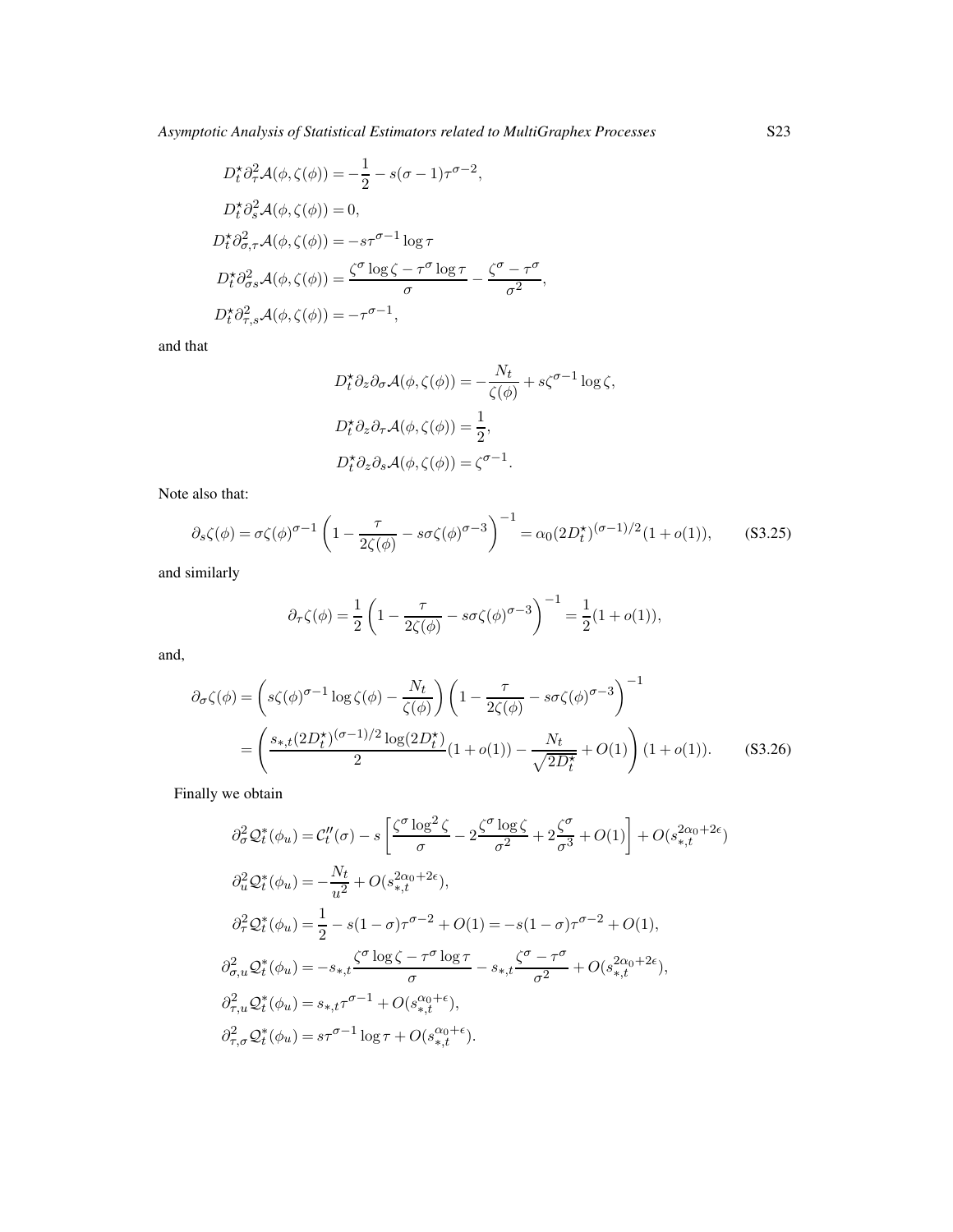# S3.2. Proof of [\[4,](#page-78-0) [Lemma 9\]](#page-26-0)

We write  $\tilde{I}_0(\phi) = e^{-D_t^* A(\phi; \zeta(\phi))} / (2\sqrt{\pi})$ , from [\[4](#page-78-0), [Equation \(22\)\]](#page-15-0),

$$
I(\phi) = \tilde{I}_0(\phi) \int_{\mathbb{R}} \exp\{-D_t^{\star}[\mathcal{A}(\phi; \zeta(\phi) - iy) - \mathcal{A}(\phi; \zeta(\phi))]\} du; = \tilde{I}_0(\phi) \int_{\mathbb{R}} H_{\phi}(y) dy
$$

$$
I_0(\phi) = \tilde{I}_0(\phi) \int_{\mathbb{R}} \exp\{-\frac{y^2 D_t^{\star}[-\partial_z^2 \mathcal{A}(\phi; \zeta(\phi))]}{2}\} dy; = \tilde{I}_0(\phi) \int_{\mathbb{R}} H_{0,\phi}(y) dy
$$
(S3.27)

and

$$
\nabla[\mathcal{Q}_t - L_t] = -\nabla \log I(\phi) + \nabla \log I_0(\phi) + \frac{1}{2} \nabla \log \left( D_t^{\star} \partial_z^2 \mathcal{A}(\phi; \zeta(\phi)) \right)
$$

Then,

$$
\nabla I(\phi) = \tilde{I}_0(\phi) \int_{\mathbb{R}} \nabla H_{\phi}(y) dy + \frac{\nabla \tilde{I}_0(\phi)}{\tilde{I}_0(\phi)} I(\phi)
$$

$$
\nabla I_0(\phi) = -\frac{I_0(\phi)}{2} \nabla \log \left( D_t^* \partial_z^2 \mathcal{A}(\phi; \zeta(\phi)) \right) + \frac{\nabla \tilde{I}_0(\phi)}{\tilde{I}_0(\phi)} I_0(\phi)
$$

and

$$
\nabla[\mathcal{Q}_t - L_t] = \frac{-\tilde{I}_0(\phi) \int_{\mathbb{R}} \nabla H_{\phi}(y) dy}{I(\phi)} - \frac{\nabla \tilde{I}_0(\phi)}{\tilde{I}_0(\phi)} \frac{I(\phi) - I_0(\phi)}{I_0(\phi)}
$$
  
= 
$$
\frac{-\int_{\mathbb{R}} \nabla H_{\phi}(y) dy}{\int_{\mathbb{R}} H_{0,\phi}(y) dy} + \frac{I(\phi) - I_0(\phi)}{I_0(\phi)} \left[ \frac{\tilde{I}_0(\phi) \int_{\mathbb{R}} \nabla H_{\phi}(y) dy}{I(\phi)} - \frac{\nabla \tilde{I}_0(\phi)}{\tilde{I}_0(\phi)} \right]
$$
(S3.28)

We have

$$
\int_{\mathbb{R}} \nabla H_{\phi}(y) dy = -D_t^{\star} \int_{\mathbb{R}} e^{-D_t^{\star} \left[ \mathcal{A}(\phi; \zeta(\phi) - iy) - \mathcal{A}(\phi; \zeta(\phi)) \right] \left[ \nabla_{\phi} \mathcal{A}(\phi; \zeta(\phi) - iy) - \nabla_{\phi} \mathcal{A}(\phi; \zeta(\phi)) \right] dy} \n- D_t^{\star} \nabla \zeta(\phi) \int_{\mathbb{R}} e^{-D_t^{\star} \left[ \mathcal{A}(\phi; \zeta(\phi) - iy) - \mathcal{A}(\phi; \zeta(\phi)) \right] \left[ \nabla_z \mathcal{A}(\phi; \zeta(\phi) - iy) - \nabla_z \mathcal{A}(\phi; \zeta(\phi)) \right] dy} \n=:\Delta_1 + \Delta_2
$$

Recall that  $\sqrt{-2D_t^{\star}\partial_z^2\mathcal{A}(\phi_0;\zeta(\phi_0))} = 2^{-1/2}(1+o(1))$  so that

<span id="page-54-1"></span><span id="page-54-0"></span>
$$
\int_{\mathbb{R}} H_{0,\phi}(y) dy = 2\sqrt{\pi}(1 + o(1)).
$$

Also

$$
D_t^{\star} \partial_{\sigma} \mathcal{A}(\phi; z) = -N_t \log z + \frac{s}{2} \left[ \frac{\log(z) z^{\sigma} - \log(\tau) \tau^{\sigma}}{\sigma} - \frac{z^{\sigma} - \tau^{\sigma}}{\sigma^2} \right]
$$
(S3.29)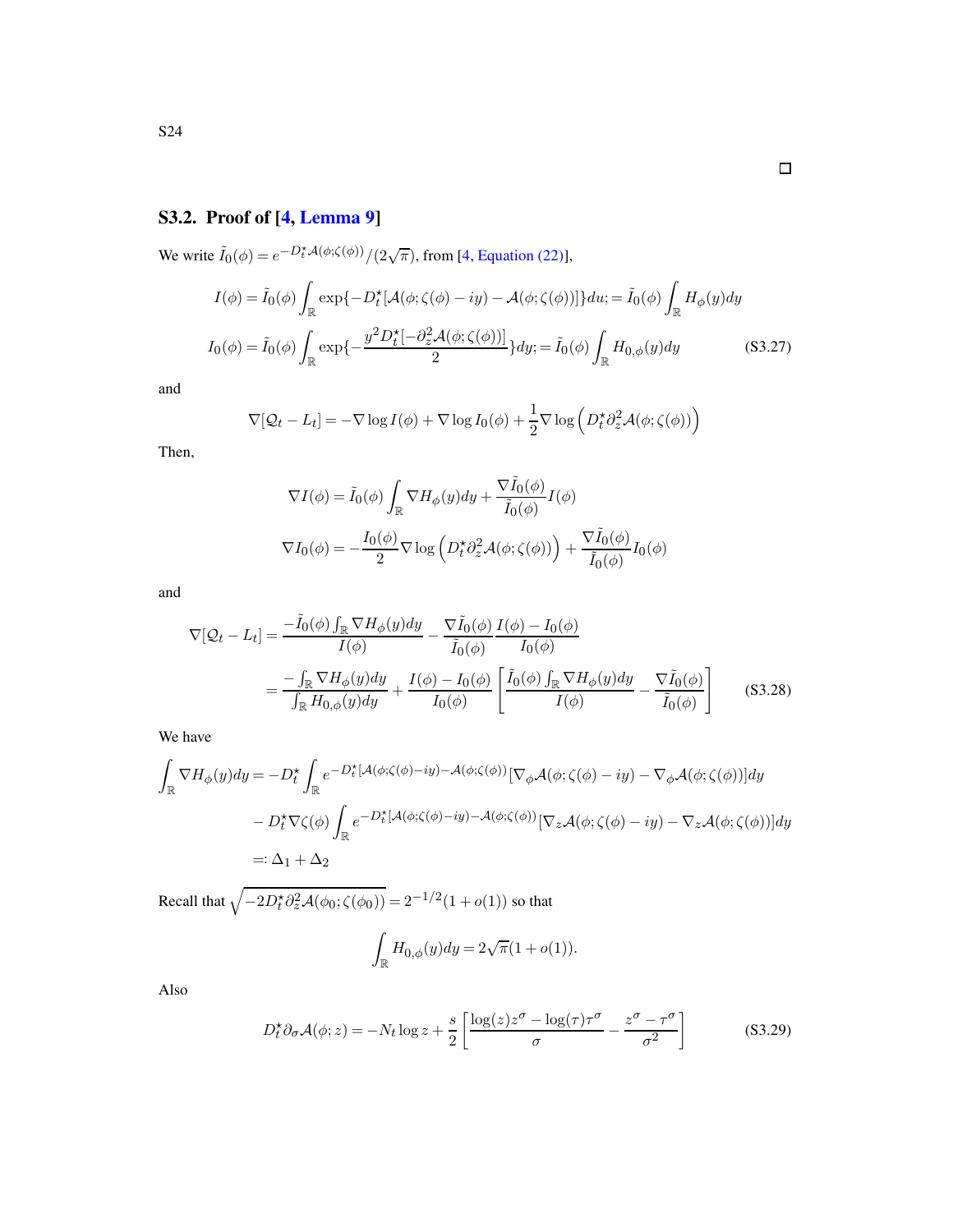$$
D_t^{\star} \partial_{\tau} \mathcal{A}(\phi; z) = \frac{z - \tau}{2} - s\tau^{\sigma - 1}, \quad D_t^{\star} \partial_s \mathcal{A}(\phi; z) = \frac{z^{\sigma} - \tau^{\sigma}}{\sigma}
$$

In particular when  $|y| \le \sqrt{\zeta(\phi_0)}$ , i.e.  $|y| \le c_0 \sqrt{t}$  for some  $c_0 > 0$ , then

$$
\log(\zeta(\phi_0) - iy) - \log(\zeta(\phi_0)) = \frac{\log(\zeta(\phi_0)^2 + u^2) - \log(\zeta(\phi_0)^2)}{2} - \frac{iu}{\zeta(\phi_0)} + O(|y|^2/t^2),
$$
  

$$
(\zeta(\phi_0) - iy)^{\sigma_0} - (\zeta(\phi))^{\sigma_0} = -iy\sigma_0\zeta(\phi_0)^{\sigma_0 - 1} + O(|y|^2 t^{\sigma_0 - 2})
$$

and also, from [Equations \(S1.6\)](#page-35-1) to [\(S1.8\),](#page-36-1) writing  $A_0 = 2[-D_t^* \partial_z^2 \mathcal{A}(\phi; \zeta(\phi))]$ 

$$
e^{-D_t^{\star}[A(\phi;\zeta(\phi)-iy)-A(\phi;\zeta(\phi))]} = e^{-y^2A_0/4} \times
$$
  

$$
\left(1 - \frac{iy^3D_t^{\star}}{2\pi} \left[ \int_{|\xi|=\zeta(\phi_0)/2} \frac{A(\phi_0;\zeta(\phi_0)+\xi)}{\xi^4} + O\left(\frac{\sup_{1/2 \le x \le 2} \sup_{\varphi \in [-\pi,\pi]} |A(\phi_0;x\zeta(\phi_0)e^{i\varphi})|}{\zeta(\phi_0)^4} \right) \right] \right)
$$
  

$$
= e^{-y^2A_0/4} \left(1 - \frac{iy^3D_t^{\star}}{2\pi} \int_{|\xi|=\zeta(\phi_0)/2} \frac{A(\phi_0;\zeta(\phi_0)+\xi)}{\xi^4} d\xi + O\left(\frac{|y|^4 \log t}{t^2}\right) \right).
$$

We combine this with the arguments as in the proof of [\[4,](#page-78-0) [Theorem 7\]](#page-14-0) in [Section S1.4,](#page-34-1) but we consider a decomposition into  $|y| \le \zeta(\phi)^{1/2}$  and  $|y| > \zeta(\phi)^{1/2}$ , instead of  $|y| \le Ca(\sigma)$  and its complement we obtain that

$$
\left| D_t^{\star} \int_{|y| \le \sqrt{\zeta(\phi_0)}} e^{-D_t^{\star} [\mathcal{A}(\phi; \zeta(\phi) - iy) - \mathcal{A}(\phi; \zeta(\phi))]} [\nabla_{\sigma} \mathcal{A}(\phi; \zeta(\phi) - iy) - \nabla_{\sigma} \mathcal{A}(\phi; \zeta(\phi))] dy \right|
$$
  
\n
$$
\lesssim (\int e^{-y^2/4} |y|^6 dy) t^{\sigma_0 - 1} \log t = O(t^{\sigma_0 - 1} \log t)
$$
  
\n
$$
\left| D_t^{\star} \int_{|y| \le \sqrt{\zeta(\phi_0)}} e^{-D_t^{\star} [\mathcal{A}(\phi; \zeta(\phi) - iy) - \mathcal{A}(\phi; \zeta(\phi))]} [\nabla_{\tau} \mathcal{A}(\phi; \zeta(\phi) - iy) - \nabla_{\tau} \mathcal{A}(\phi; \zeta(\phi))] dy \right|
$$
  
\n
$$
\lesssim t^{-1}
$$
  
\n
$$
\left| D_t^{\star} \int_{|y| \le \sqrt{\zeta(\phi_0)}} e^{-D_t^{\star} [\mathcal{A}(\phi; \zeta(\phi) - iy) - \mathcal{A}(\phi; \zeta(\phi))]} [\nabla_s \mathcal{A}(\phi; \zeta(\phi) - iy) - \nabla_s \mathcal{A}(\phi; \zeta(\phi))] dy \right|
$$
  
\n
$$
\lesssim t^{\sigma_0 - 2}
$$

Similarly, using [Equation \(S1.1\),](#page-32-0) if  $|y| \le c_0 \delta t$ 

$$
D_t^{\star} [\partial_z \mathcal{A}(\phi_0; \zeta(\phi_0) - iy) - \partial_z \mathcal{A}(\phi_0; \zeta(\phi_0))]
$$
  
=  $\frac{iy}{2} \left( 1 + \frac{2(D_t^{\star} - \sigma_0 N_t)}{\zeta(\phi_0)^2} + 2(1 - \sigma_0) t \zeta(\phi_0)^{\sigma_0 - 2} \right) + O(|y|^2 t^{-1})$ 

so that combining with  $\nabla \zeta(\phi_0)$  computed in the previous Section,

$$
|\Delta_2(1)| \lesssim \frac{\log t}{t^{1-\sigma_0}}, \quad |\Delta_2(2)| \lesssim \frac{\log t}{t}, \quad |\Delta_2(3)| \lesssim \frac{1}{t^{1-\sigma_0}}.
$$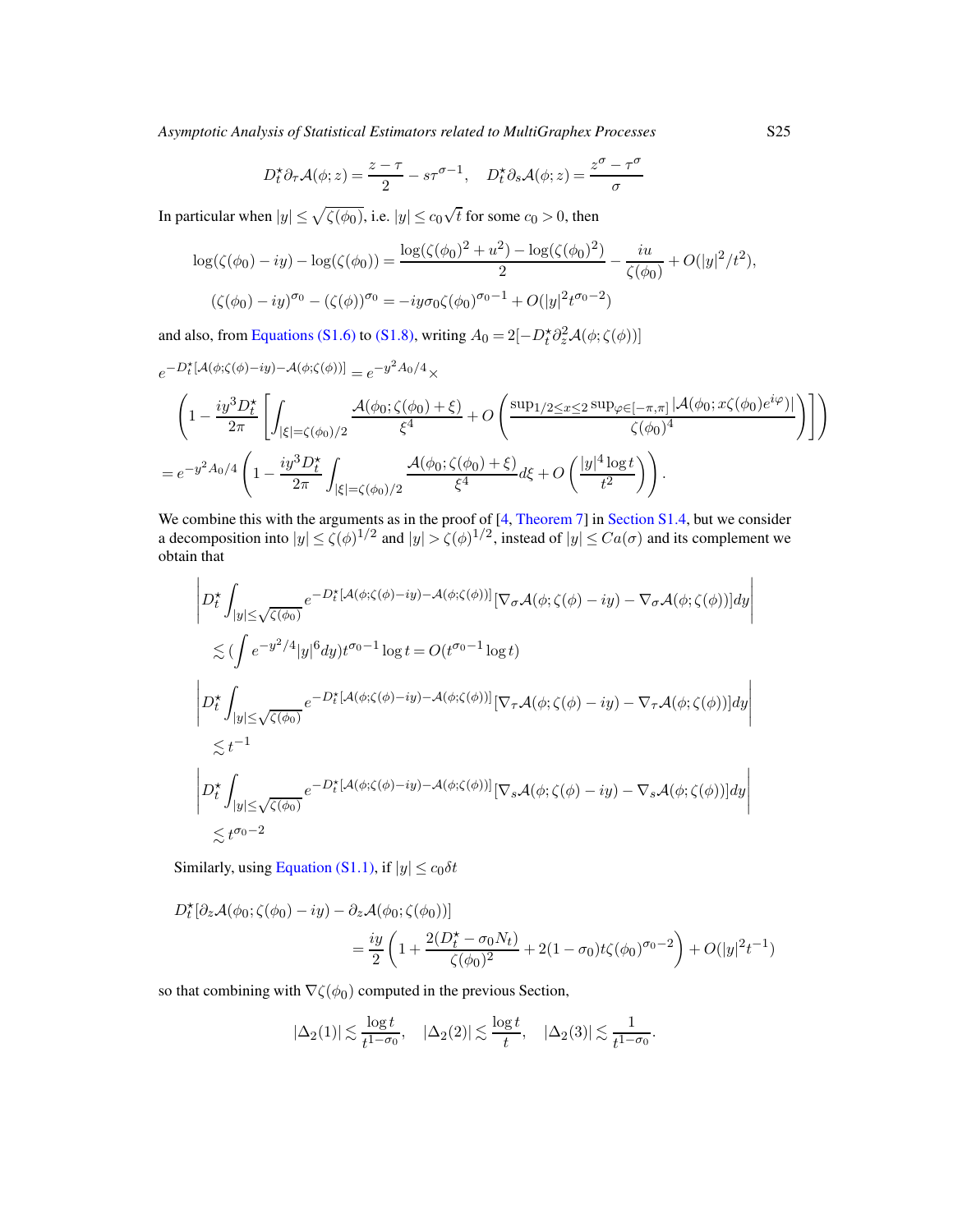Finally, since the integrals over  $|y| > \sqrt{\zeta(\phi_0)}$  are exponentially small. we obtain that

$$
\int_{\mathbb{R}} \nabla_{\sigma} H_{\phi}(y) dy = O(\frac{\log t}{t^{1-\sigma_0}}), \quad \int_{\mathbb{R}} \nabla_{\tau} H_{\phi}(y) dy = O(\frac{1}{t}), \quad \int_{\mathbb{R}} \nabla_{u} H_{\phi}(y) dy = O(\frac{1}{t^{1-\sigma_0}}). \tag{S3.30}
$$

Combining the above upper bound, with  $|I(\phi_0) - I_0(\phi_0)|/I_0(\phi_0) = O(\log t/t^2)$  and [Equation \(S3.29\)](#page-54-0) to bound  $\nabla I_0(\phi_0)/I_0(\phi_0)$  we obtain

$$
\nabla_{\sigma}[\mathcal{Q}_t - L_t] \lesssim \frac{(\log t)^2}{t^{1-\sigma_0}}, \quad \nabla_{\tau}[\mathcal{Q}_t - L_t] \lesssim \frac{\log t}{t}, \quad t \nabla_s[\mathcal{Q}_t - L_t] \lesssim \frac{\log t}{t^{1-\sigma_0}}.
$$

Note that the above control on  $\nabla Q_t - \nabla L_t$  is valid in expectation since

$$
\zeta(\phi)^2 \ge 2D_t^* - 2\sigma_0 N_t \ge 2D_t^*(1 - \sigma_0), \quad \zeta(\phi) \ge (2t)^{1/(2-\sigma_0)}.
$$

We now prove that

<span id="page-56-0"></span>
$$
\Delta = \left| \text{Tr} \left( V_0 [D_{\phi_u}^2 L_t - D_{\phi_u}^2 \mathcal{Q}_t^*](\phi_{0,u}) \right) \right| = o(1)
$$

with

$$
V_0 = \frac{1}{t} \begin{pmatrix} c_1 t^{-\sigma_0} & 0 & c_2 t^{-\sigma_0} \log t \\ 0 & 1 & 0 \\ t^{-\sigma_0} \log t & 0 & t^{-\sigma_0} \log^2 t \end{pmatrix}.
$$

This boils down to proving that

$$
t^{-1-\sigma_0}|D^2_{\sigma,\sigma}[L_t - Q_t](\phi_0)| = o(1)
$$

$$
t^{-1-\sigma_0}\log t|D^2_{\sigma,s}[L_t - Q_t](\phi_0)| = o(1)
$$

$$
t^{-1}|D^2_{\tau,\tau}[L_t - Q_t](\phi_0)| = o(1)
$$

$$
t^{-1-\sigma_0}(\log t)^2 t^2|D^2_{s,s}[L_t - Q_t](\sigma_0)| = o(1)
$$

We use [Equation \(S3.28\)](#page-54-1) so that

$$
D_{\phi}^{2}[\mathcal{Q}_{t} - L_{t}] = \frac{-\int_{\mathbb{R}} D^{2} H_{\phi}(u) du}{\int_{\mathbb{R}} H_{0,\phi}(u) du} + \frac{\int_{\mathbb{R}} \nabla H_{\phi}(u) du \int_{\mathbb{R}} \nabla H_{0,\phi}(u) du}{[\int_{\mathbb{R}} H_{0,\phi}(u) du]^{2}} + \frac{I(\phi) - I_{0}(\phi)}{I_{0}(\phi)} \left[ \frac{\tilde{I}_{0}(\phi) \int_{\mathbb{R}} \nabla H_{\phi}(u) du}{I(\phi)} - \frac{\nabla \tilde{I}_{0}(\phi)}{\tilde{I}_{0}(\phi)} \right].
$$

First since

$$
-D_t^{\star}\partial_z^2 \mathcal{A}(\phi, z) = \frac{D_t^{\star} - \sigma N_t}{z^2} + s(1 - \sigma)z^{-2 + \sigma}
$$

simple computations imply that

$$
\nabla_{\sigma}[-D_t^{\star}\partial_z^2 \mathcal{A}(\phi_0,\zeta(\phi_0))] = O(t^{-1+\sigma_0}\log t), \quad \nabla_{\tau}[-D_t^{\star}\partial_z^2 \mathcal{A}(\phi_0,\zeta(\phi_0))] = O(t^{-1})
$$
  

$$
t^2 \nabla_s[-D_t^{\star}\partial_z^2 \mathcal{A}(\phi_0,\zeta(\phi_0))] = O(t^{\sigma_0})
$$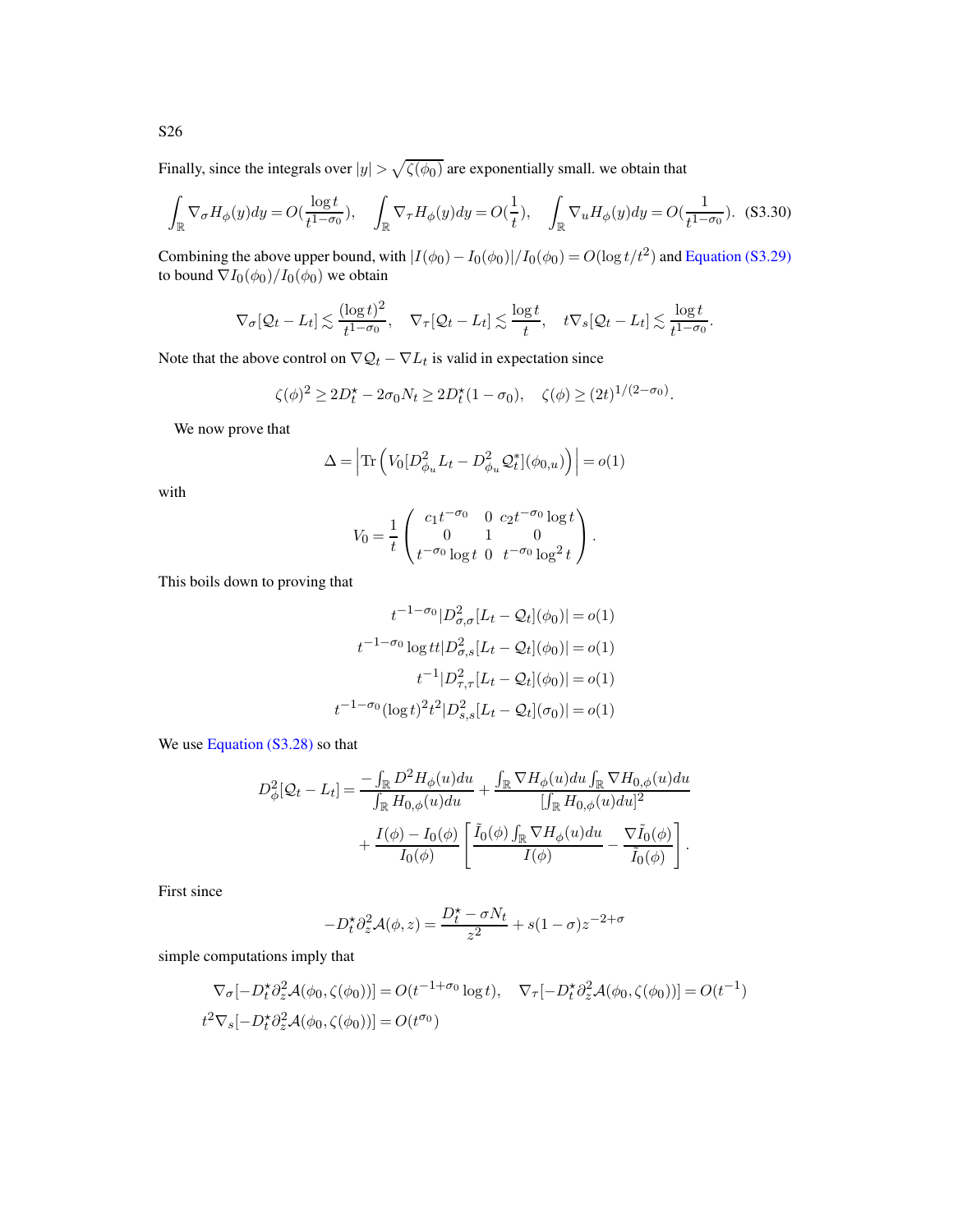which implies the same orders for  $\int_{\mathbb{R}} \nabla H_{0,\phi}(u) du$ . Moreover [Equation \(S3.29\),](#page-54-0) together with the relation  $\sigma_0 N = t \zeta(\phi_0)^{\sigma_0} (1 + O(t^{-\delta}))$  for some  $\delta > 0$ , imply that

$$
|\nabla_{\sigma} \log \tilde{I}_0(\phi_0)| \lesssim t^{1+\sigma_0}, \quad |\nabla_{\tau} \log \tilde{I}_0(\phi_0)| \lesssim t, \quad t|\nabla_s \log \tilde{I}_0(\phi_0)| \lesssim t^{1+\sigma_0}.
$$

Combining this with

$$
|I(\phi_0) - I_0(\phi_0)|/I_0(\phi_0) = O(\log t/t^2)
$$

implies that term by term with  $D_{\phi_u}^2$  representing either  $D_{\sigma,\sigma}^2$ ,  $D_{\tau,\tau}^2$  or  $t^2 D_{s,s}^2$  and  $\nabla_{\phi_u}$  representing either  $\nabla_{\sigma}$ ,  $\nabla_{\tau}$  or  $t\nabla_s$ 

$$
\begin{aligned} |D_{\phi_u}^2[\mathcal{Q}_t-L_t]| \lesssim & ~{} |\int_{\mathbb{R}} D_{\phi_u}^2 H_{\phi_u}(x) dx | + |\int_{\mathbb{R}} \nabla_{\phi_u} H_{\phi_u}(x) dx| |\int_{\mathbb{R}} \nabla_{\phi_u} H_{0,\phi_u}(x) dx| \\ & ~{} + \frac{\log t}{t^2} |\int_{\mathbb{R}} \nabla_{\phi_u} H_{\phi_u}(x) dx| + o(1) \end{aligned}
$$

Using [Equation \(S3.30\)](#page-56-0) we then obtain that

$$
|D^2_{\phi_u}[Q_t - L_t]| \lesssim |\int_{\mathbb{R}} D^2_{\phi_u} H_{\phi_u}(x) dx| + o(1)
$$

We have We now study the second derivatives .

$$
\int_{\mathbb{R}} D_{\phi_u}^2 H_{\phi_u}(x) dx = -D_t^{\star} \int_{\mathbb{R}} e^{-D_t^{\star} \left[ \mathcal{A}(\phi; \zeta(\phi) - iu) - \mathcal{A}(\phi; \zeta(\phi)) \right]} \left( D_{\phi_u}^2 \mathcal{A}(\phi; \zeta(\phi) - iu) - D_{\phi_u}^2 \mathcal{A}(\phi; \zeta(\phi)) \right) du
$$
  
\n
$$
- 2D_t^{\star} \nabla_{\phi_u} \zeta(\phi_u) \int_{\mathbb{R}} e^{-D_t^{\star} \left[ \mathcal{A}(\phi; \zeta(\phi) - iu) - \mathcal{A}(\phi; \zeta(\phi)) \right]} \left( \partial_{\phi_u} \partial_z \mathcal{A}(\phi; \zeta(\phi) - iu) - \partial_{\phi_u} \partial_z \mathcal{A}(\phi; \zeta(\phi)) \right) du
$$
  
\n
$$
- D_t^{\star} D_{\phi_u}^2 \zeta(\phi) \int_{\mathbb{R}} e^{-D_t^{\star} \left[ \mathcal{A}(\phi; \zeta(\phi) - iu) - \mathcal{A}(\phi; \zeta(\phi)) \right]} \left( \partial_z^2 \mathcal{A}(\phi; \zeta(\phi) - iu) - \partial_z^2 \mathcal{A}(\phi; \zeta(\phi)) \right) du
$$
  
\n
$$
:= \Delta_1 + \Delta_2 + \Delta_3
$$

Using [Equations \(S3.25\)](#page-53-0) and [\(S3.26\),](#page-53-1) we can bound

 $\partial_{\sigma,\sigma}^2 \zeta(\phi) = O(t^{\sigma_0} \log^2 t), \quad \partial_{\tau,\tau}^2 \zeta(\phi) = O(1/t), \quad t^2 \partial_{s,s}^2 \zeta(\phi) = O(t^{2\sigma_0 - 1}), \quad t \partial_{\sigma,s}^2 \zeta(\phi) = O(t^{\sigma_0} \log t).$ Since  $D_t^* \partial_z^2 \mathcal{A}(\phi; \zeta(\phi)) = O(1)$ ,

$$
\text{Tr}[V_0\Delta_3]=o(1).
$$

Also using

$$
D_t^{\star} \partial_z \mathcal{A}(\phi; z) = -z/2 + \tau/2 + (D_t^{\star} - \sigma N_t)/z + sz^{-1+\sigma}
$$

we have that

$$
|D_t^{\star} \partial_{\sigma} [\partial_z \mathcal{A}(\phi; \zeta(\phi) - iu) - \partial_z \mathcal{A}(\phi; \zeta(\phi))]| \lesssim |u| t^{\sigma_0 - 1} \log t,
$$
  
\n
$$
|D_t^{\star} \partial_{\tau} [\partial_z \mathcal{A}(\phi; \zeta(\phi) - iu) - \partial_z \mathcal{A}(\phi; \zeta(\phi))]| = 0,
$$
  
\n
$$
t|D_t^{\star} \partial_{\sigma} [\partial_z \mathcal{A}(\phi; \zeta(\phi) - iu) - \partial_z \mathcal{A}(\phi; \zeta(\phi))]| \lesssim |u| t^{\sigma_0 - 1},
$$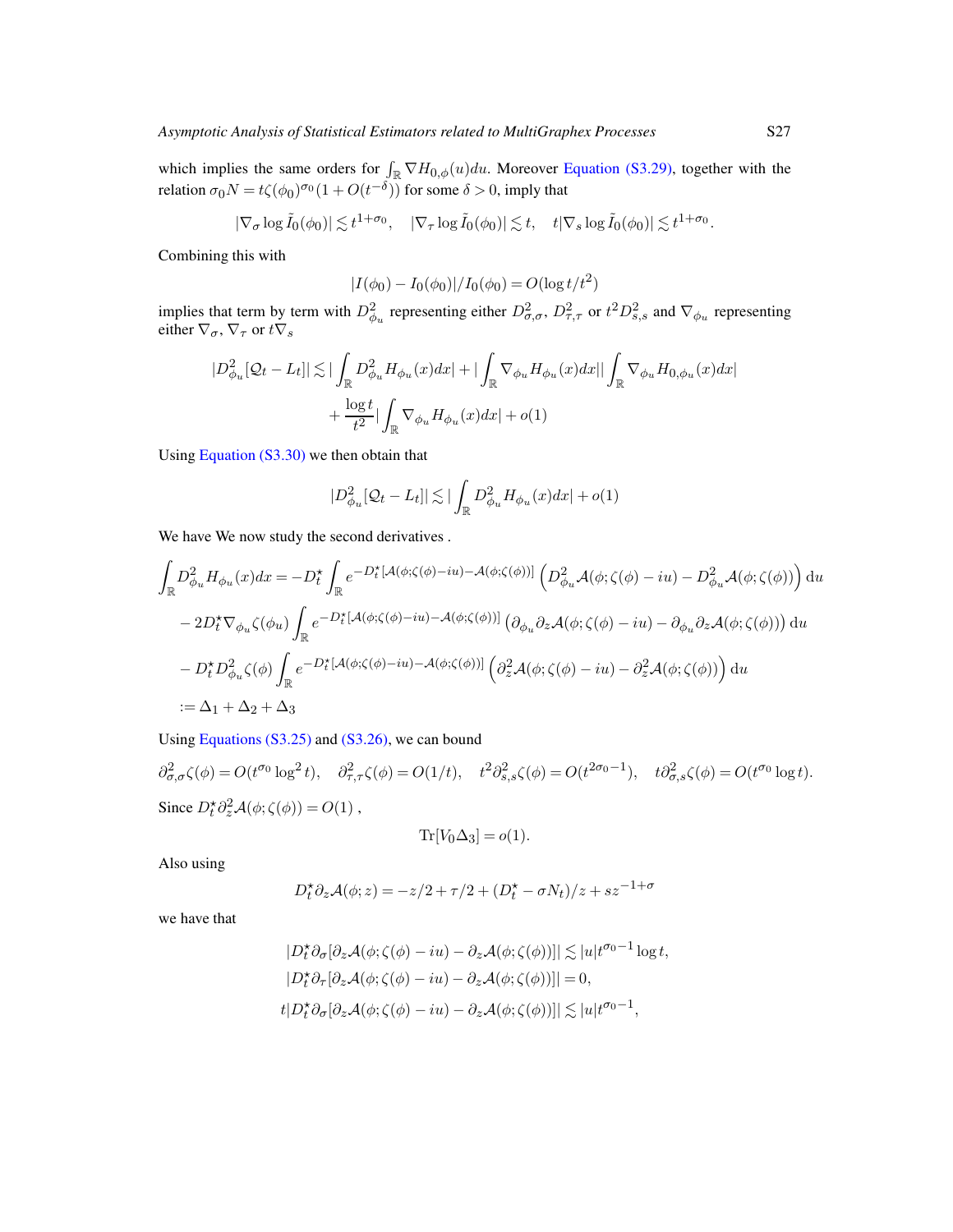which together with

$$
\partial_\sigma \zeta(\phi_0) = O(t^{\sigma_0} \log t), \quad \partial_\tau \zeta(\phi_0) = O(1), \quad t \partial_s \zeta(\phi_0) = O(t^{\sigma_0})
$$

lead to

$$
\text{Tr}[V_0 \Delta_2] = o(1).
$$

Finally using [Equation \(S3.29\)](#page-54-0)

$$
D_t^* \partial_{\sigma,\sigma}^2 \mathcal{A}(\phi; z) = \frac{s}{2} \left[ \frac{\log(z)^2 z^{\sigma} - \log(\tau)^2 \tau^{\sigma}}{\sigma} - 2 \frac{z^{\sigma} \log z - \log \tau \tau^{\sigma}}{\sigma^2} + 2 \frac{z^{\sigma} - \tau^{\sigma}}{\sigma^3} \right]
$$
  
\n
$$
D_t^* \partial_{\tau,\tau}^2 \mathcal{A}(\phi; z) = \frac{1}{2} - s(\sigma - 1)\tau^{\sigma - 1},
$$
  
\n
$$
D_t^* \partial_{s,s}^2 \mathcal{A}(\phi; z) = 0,
$$
  
\n
$$
D_t^* \partial_{s,\sigma}^2 \mathcal{A}(\phi; z) = \frac{z^{\sigma} \log z - \tau^{\sigma} \log \tau}{\sigma} - \frac{z^{\sigma} - \tau^{\sigma}}{\sigma^2},
$$

which implies that

$$
D_t^{\star} |\partial_{\sigma,\sigma}^2[\mathcal{A}(\phi; z - iu) - \mathcal{A}(\phi; z)]| \lesssim t^{\sigma_0} |u| \log^2 t
$$
  

$$
|D_t^{\star} \partial_{\tau,\tau}^2[\mathcal{A}(\phi; z - iu) - \mathcal{A}(\phi; z)]| = 0
$$
  

$$
t | D_t^{\star} \partial_{s,\sigma}^2[\mathcal{A}(\phi; z - iu) - \mathcal{A}(\phi; z)]| \lesssim t^{\sigma_0} \log t |u|.
$$

Hence

$$
\text{Tr}[V_0\Delta_1]=o(1)
$$

and

$$
\left|\text{Tr}\left(V_0[D_{\phi_u}^2L_t-D_{\phi_u}^2\mathcal{Q}_t^*](\phi_{0,u})\right)\right|=o(1).
$$

# S4. Asymptotic properties of multigraphex processes

## S4.1. Proof of [\[4,](#page-78-0) [Theorem 5\]](#page-13-0)

### *S4.1.1. Number of nodes and number of multiedges*

The number of nodes  $N_t$  is the same in the multigraph and simple graph. The asymptotic results for the number of nodes  $N_t$  then follow directly from Theorems 3 and 4 in [\[3\]](#page-78-1).

Recall that  $D_t^*$  is twice the number of multiedges. We have, using the Slivnyak-Mecke formula,

$$
\mathbb{E}[D_t^{\star}] = \mathbb{E}\left[\sum_{i\geq 1} D_{t,i} \mathbb{1}_{\theta_i \leq t}\right]
$$
  
=  $t \int_0^{\infty} \overline{W}_1(x,x) dx + t^2 \int_{\mathbb{R}_+^2} \overline{W}_1(x,y) dx dy.$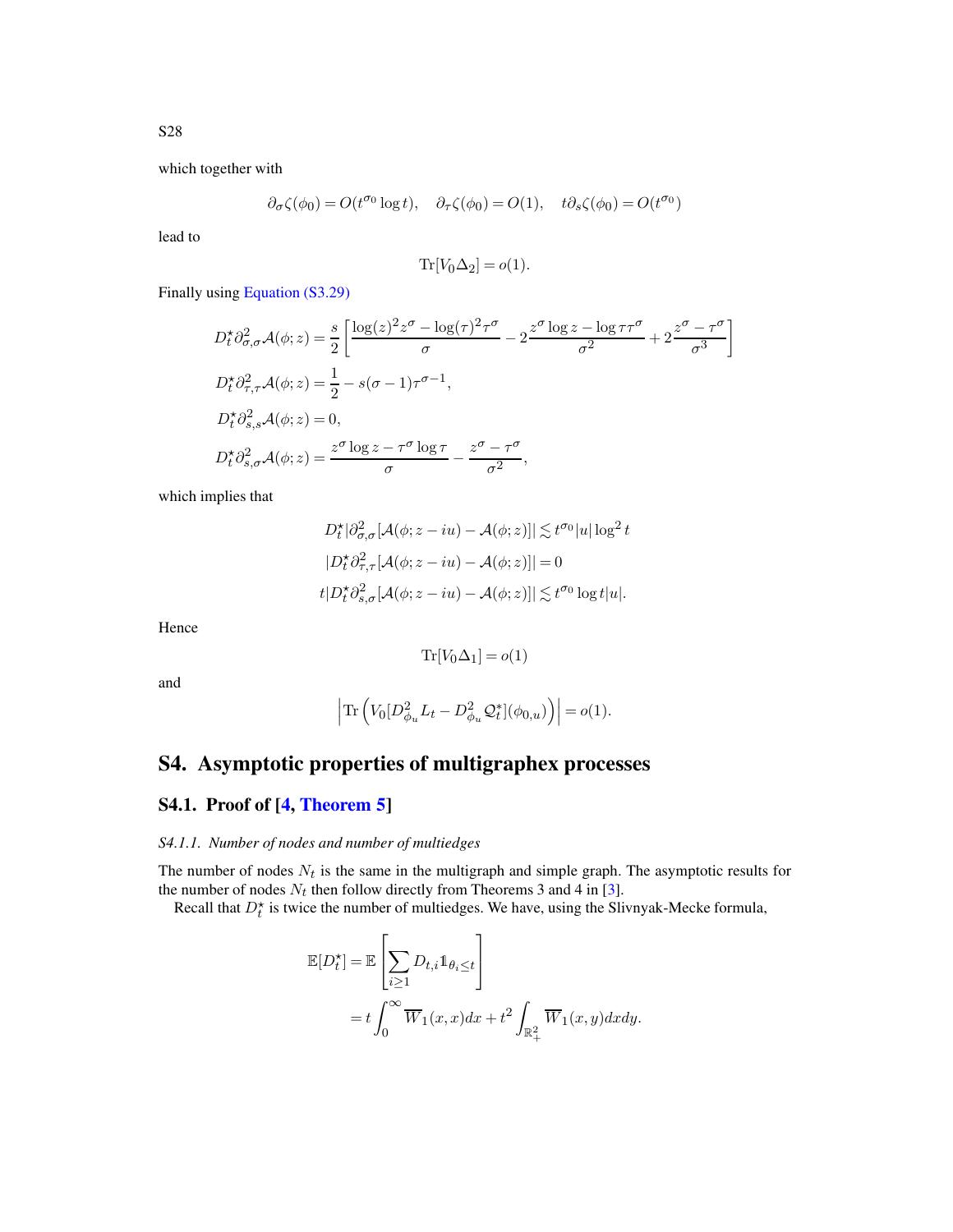Similarly,

$$
\begin{split} &\mathbb{E}[(D_{t}^{\star})^{2}] \\ &=\mathbb{E}\left[\sum_{i,j,k,\ell}\widetilde{n}_{ik}\widetilde{n}_{j\ell}\mathbbm{1}_{\theta_{i}\leq t}\mathbbm{1}_{\theta_{j}\leq t}\mathbbm{1}_{\theta_{k}\leq t}\mathbbm{1}_{\theta_{\ell}\leq t}\right] \\ &=t^{4}\int_{\mathbb{R}^{4}_{+}}\overline{W}_{1}(x,u)\overline{W}_{1}(y,v)dxdydudv+4t^{3}\int_{\mathbb{R}^{3}_{+}}\overline{W}_{1}(x,u)\overline{W}_{1}(y,u)dxdydu \\ &+2t^{3}\int_{\mathbb{R}^{3}_{+}}\overline{W}_{1}(x,u)\overline{W}_{1}(y,y)dxdydu+t^{2}\int_{\mathbb{R}^{2}_{+}}\overline{W}_{1}(x,x)\overline{W}_{1}(y,y)dxdy+2t^{2}\int_{\mathbb{R}^{2}_{+}}\overline{W}_{2}(x,y)dxdy \\ &+4t^{2}\int_{\mathbb{R}^{2}_{+}}\overline{W}_{1}(x,x)\overline{W}_{1}(x,y)dxdy+t\int_{0}^{\infty}\overline{W}_{2}(x,x)dx \\ &=\mathbb{E}[D_{t}^{\star}]^{2}+4t^{3}\int_{\mathbb{R}^{3}_{+}}\overline{W}_{1}(x,u)\overline{W}_{1}(y,u)dxdydu \\ &+2t^{2}\int_{\mathbb{R}^{2}_{+}}\overline{W}_{2}(x,y)dxdy+4t^{2}\int_{\mathbb{R}^{2}_{+}}\overline{W}_{1}(x,x)\overline{W}_{1}(x,y)dxdy+t\int_{0}^{\infty}\overline{W}_{2}(x,x)dx \end{split}
$$

hence

$$
\begin{aligned} \text{var}(D_t^{\star})&=4t^3\int_{\mathbb{R}^3_+}\overline{W}_1(x,u)\overline{W}_1(y,u) dxdydu\\&+2t^2\int_{\mathbb{R}^2_+}\overline{W}_2(x,y)dxdy+4t^2\int_{\mathbb{R}^2_+}\overline{W}_1(x,x)\overline{W}_1(x,y)dxdy+t\int_0^{\infty}\overline{W}_2(x,x)dx. \end{aligned}
$$

Note that, for all  $x, y > 0$ ,

$$
W_1(x,y)^2 \le W_2(x,y).
$$

Hence, by Cauchy-Schwarz

$$
\int_{\mathbb{R}^2_+} \overline{W}_1(x,x) \overline{W}_1(x,y) dx dy \le \left( \int \overline{W}_1(x,x)^2 dx \int \left( \int \overline{W}_1(x,y) dy \right)^2 dx \right)^{1/2} \le \left( \int \overline{W}_2(x,x) dx \int \left( \int \overline{W}_1(x,y) dy \right)^2 dx \right)^{1/2} < \infty.
$$

Therefore,

$$
\text{var}(D_t^{\star}) = O(t^{-1}\mathbb{E}[D_t^{\star}]^2)
$$

and it follows from Lemma S3.1 in [\[3\]](#page-78-1) that

$$
D_t^{\star} \sim \mathbb{E}[D_t^{\star}] \sim t^2 \int_{\mathbb{R}_+^2} \overline{W}_1(x, y) dx dy
$$

almost surely as  $t$  tends to infinity.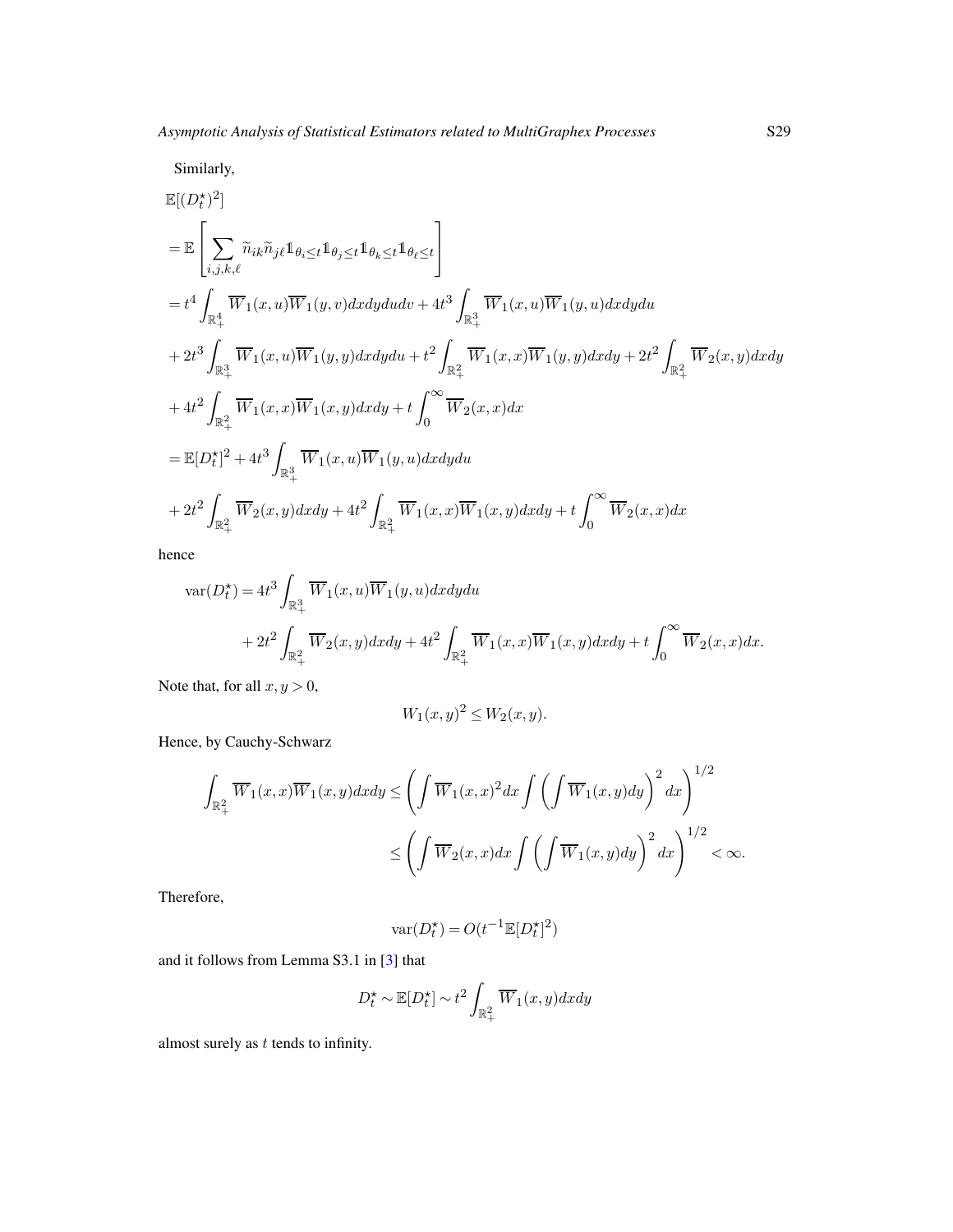*S4.1.2. Number of nodes of degree* j*.*

**Case**  $\alpha_0 = 0$ . Let  $N_{tj}^{(s)}$  denote the number of nodes of degree j in the simple graph. A node with degree j in the multigraph  $\mathcal{G}_t$  has a degree smaller or equal to j in the corresponding simple graph  $\mathcal{G}^{(s)}_t$  $t^{(s)}$ , and we therefore have, for all  $j \ge 1$ .

$$
N_{tj} \le \sum_{k=1}^{j} N_{tk}^{(s)}
$$

If [\[4,](#page-78-0) [Assumption 3\]](#page-11-0) holds for  $\alpha_0 = 0$  and some slowly varying function  $\ell_1$ , Theorems 3 and 4 in [\[3](#page-78-1)] imply that  $N_{tk}^{(s)} = o(t\ell_1(t))$  in mean, and almost surely if [\[4,](#page-78-0) [Assumption 4\]](#page-11-1) also holds. The result for  $N_{tj}$  then follows by comparison.

**Case**  $\alpha_0 \in (0, 1]$ . We have

$$
N_{tj} = N_j^{(s)} + (N_{tj} - N_{tj}^{(s)})
$$

where, using [\[4,](#page-78-0) [Proposition 1\]](#page-12-0),

$$
|N_{tj} - N_{tj}^{(s)}| \le \widetilde{N}_t = o(N_t).
$$

and therefore, using the results for the simple graph [\[3](#page-78-1)], for  $\alpha_0 > 0$ , for all  $j \ge 1$ 

$$
N_{tj} \sim N_{tj}^{(s)}
$$

almost surely, and for  $\alpha_0 = 1$   $N_{t1} \sim N_{t1}^{(s)}$  $t_1^{(s)}$  and, for  $j \ge 2$ ,  $N_{tj} = o(N_t)$ .

## S4.2. Second order asymptotics of number of vertices

[\[4](#page-78-0), [Theorem 5\]](#page-13-0) gives the first order asymptotic of the number of vertices as  $t \to \infty$ . We need, however, in the proof of [\[4](#page-78-0), [Theorem 6\]](#page-13-1) the second order asymptotics under the additional [\[4,](#page-78-0) [Assumption 6\]](#page-12-1). This is given in the next Lemma.

**Lemma S4.6.** Let [\[4](#page-78-0), [Assumptions 3](#page-11-0) and [6\]](#page-12-1) be satisfied for some  $\alpha_0 \in (0,1)$ , and let  $\int_{\mathbb{R}_+} W(x,x) dx$  <  $\infty$ *. Then, there exists*  $\eta > 0$  *such that as*  $t \to \infty$ 

<span id="page-60-1"></span><span id="page-60-0"></span>
$$
\mathbb{E}[N_t] = t\mu^{-1}(t^{-1})\Gamma(1-\alpha_0)(1+O(t^{-\eta}).
$$
\n(S4.31)

*Proof.* As for the proof of [\[4](#page-78-0), [Theorem 5\]](#page-13-0),

$$
\mathbb{E}[N_t] = t \int_{\mathbb{R}_+} \left( 1 - e^{-t\mu(x)} \right) dx + t \int_{\mathbb{R}_+} W(x, x) e^{-t\mu(x)} dx.
$$
 (S4.32)

The second term in the previous display is  $O(t)$  as  $x \mapsto W(x, x)$  is integrable. Define  $\bar{\mu}$  as

<span id="page-60-2"></span>
$$
\bar{\mu}(x) = c_0^{1/\alpha_0} x^{-1/\alpha_0}, \quad \text{so that } t \int_{\mathbb{R}_+} \left( 1 - e^{-t\bar{\mu}(x)} \right) dx = t^{1+\alpha_0} c_0 \Gamma(1-\alpha_0). \tag{S4.33}
$$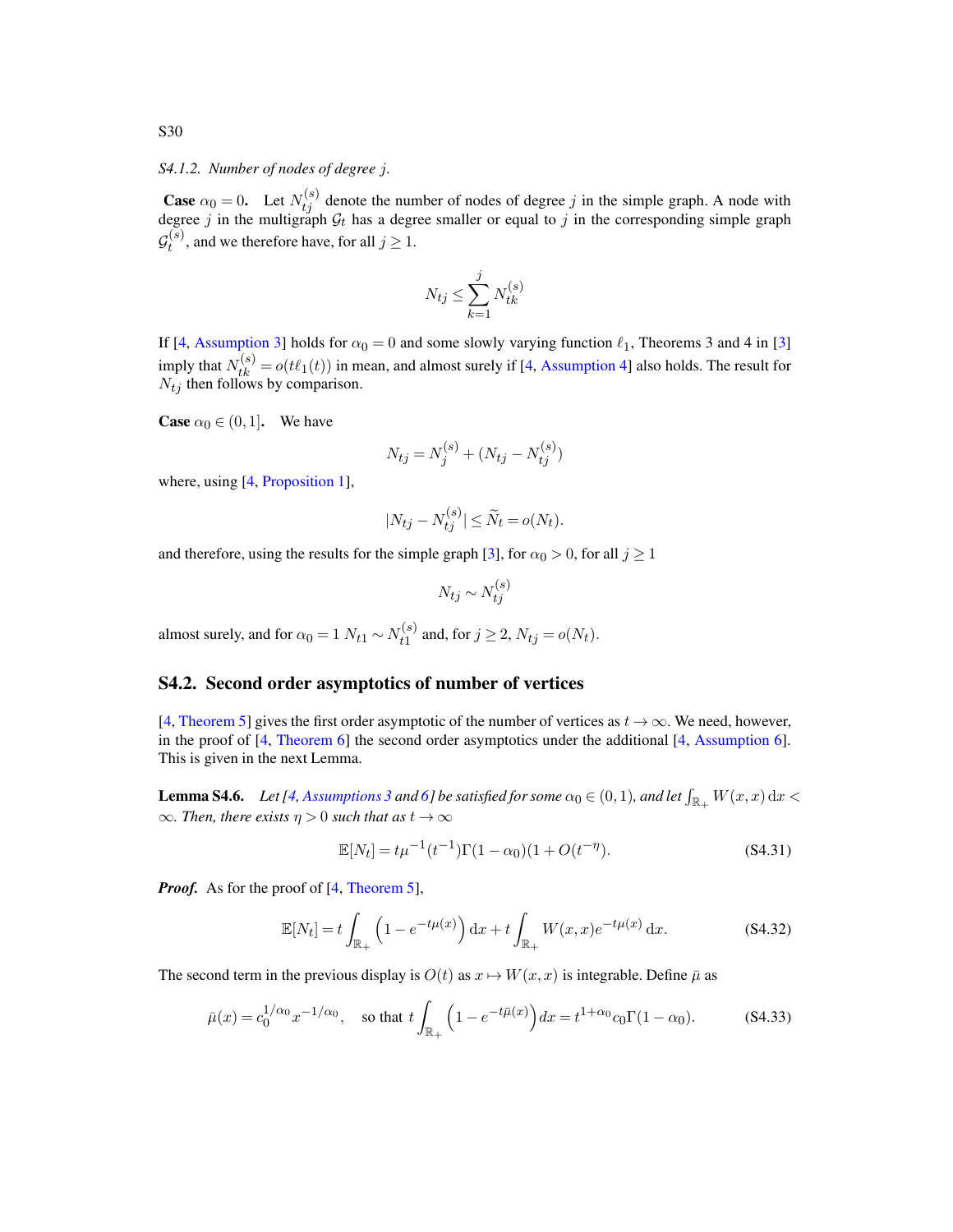Then since  $|\mu^{-1}(y) - \bar{\mu}^{-1}(y)| \le Cy^{\beta}$  when y is close to 0, then there exists  $x_0$  such that for all  $x \ge x_0$ ,

<span id="page-61-0"></span>
$$
\left| x - c_0 \mu(x)^{-\alpha_0} \right| \le C \mu(x)^{\beta} \quad |\mu(x) - \bar{\mu}(x)| \le C' \bar{\mu}(x)^{\beta + \alpha_0 + 1} \tag{S4.34}
$$

for some  $C' > 0$ . We split the first integral of [Equation \(S4.32\)](#page-60-0) between  $x \le x_0$  and  $x > x_0$ . We have

$$
|t\int_0^{x_0} \left(e^{-t\bar{\mu}(x)} - e^{-t\mu(x)}\right) dx| \le t[e^{-t\mu(x_0)} + e^{-t\mu(x_0)}]x_0 = o(t)
$$

and

$$
\left|t\int_{x_0}^{\infty} \left(e^{-t\bar{\mu}(x)} - e^{-t\mu(x)}\right)dx\right| \leq t^2 \int_{x_0}^{\infty} |\mu(x) - \bar{\mu}(x)|e^{-t\bar{\mu}(x)}dx
$$

$$
\lesssim t^{1-\beta} = o(t)
$$

so that [Equation \(S4.31\)](#page-60-1) is proved with  $\eta = \alpha_0$ .

### S4.3. Proof of [\[4,](#page-78-0) [Lemma 10\]](#page-28-0)

The proof first approximates  $-C'_{t}(\alpha)$  using the subgraph  $\mathcal{G}_{t}^{(s)}$  $t_t^{(s)}$  obtained from  $\mathcal{G}_t$  by removing the multiedges and selfedges and [\[4,](#page-78-0) [Proposition 1\]](#page-12-0). More precisely define  $Z_{i,j} := \mathbf{1}_{\tilde{n}_{i,j}\geq 1}$  if  $i \neq j$ , and  $Z_{i,i} = 0$ . The variables  $Z_{i,j}$  with  $i \neq j$  have a Bernoulli distribution with expectation  $W(x, y)$  where  $W(x,y) = 1 - W_m(x,y,0)$  and let  $D_{t,i}^{(s)} := \sum_{j \neq i} Z_{i,j} \mathbf{1}_{\theta_j \leq t}$  denote the degrees of node i in the simple graph  $\mathcal{G}_t^{(s)}$  $t^{(s)}$ . We define  $X_t(\alpha) := \sum_i \mathbf{1}_{\theta_i \le t} \sum_{k \ge 1} \frac{1}{k-\alpha} \mathbf{1}_{D_{t,i}^{(s)} > k}$  which is the simple graph analogous of  $-\mathcal{C}'_t(\alpha)$ .

 $t_t(\alpha)$ .<br>In a first step, we reduce to the simple graph model by showing that under [\[4](#page-78-0), [Assumption 5\]](#page-12-2), we have  $-C'_t(\alpha) - X_t(\alpha) = O((\widetilde{N}_t + N_t^{\text{se}}) \log(D_t^{\star})) = o(t^{1+\alpha_0/2+\delta})$  for any  $\delta > 0$ , almost-surely, where  $\widetilde{N}_t$  is as in the [\[4](#page-78-0), [Proposition 1\]](#page-12-0) and  $N_t^{\text{se}}$  is the number of vertices with at least one selfedge in  $\mathcal{G}_t$ . This implies that is enough to understand  $X_t(\alpha)$ . We will proceed by showing in a second time that

$$
X_t(\alpha) = U_t(\alpha) + V_t(\alpha),
$$

where

$$
U_t(\alpha) := \sum_i \mathbf{1}_{\theta_i \le t} \int_0^1 \frac{1 - (1 - u)^{D_{t,i}^{(s)}}}{u(1 - u)^{\alpha}} du,
$$

and,

$$
V_t(\alpha) \coloneqq -\sum_i \mathbf{1}_{\theta_i \le t} \mathbf{1}_{D_{t,i}^{(s)} \ge 1} \int_0^1 \frac{(1-u)^{D_{t,i}^{(s)}}}{(1-u)^{1+\alpha}} \mathrm{d}u.
$$

 $(A<sub>s</sub>)$ 

Finally, the proof is finished by computing the expectations and variances of  $U_t(\alpha)$  and  $V_t(\alpha)$ .

*S4.3.1. Control of*  $-C'_t(\alpha) - X_t(\alpha)$ . By definition,

$$
-\mathcal{C}'_t(\alpha) - X_t(\alpha) = \sum_i \mathbf{1}_{\theta_i \le t} \sum_{k \ge 1} \frac{1}{k - \alpha} \left( \mathbf{1}_{D_{t,i} > k} - \mathbf{1}_{D_{t,i}^{(s)} > k} \right).
$$

 $\Box$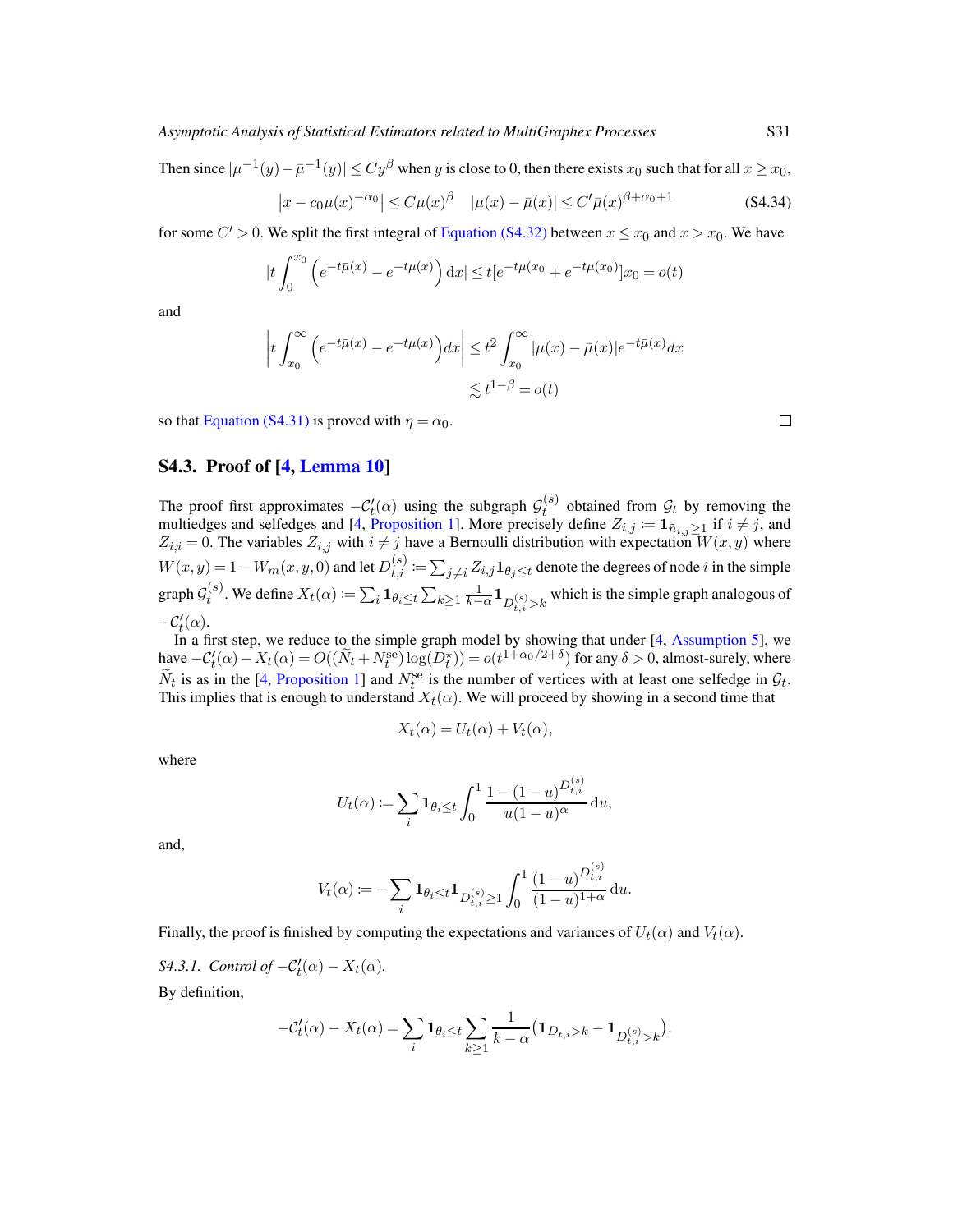Since  $Z_{i,j} \leq \tilde{n}_{i,j}, D_{t,i}^{(s)} \leq D_{t,i}$  and

$$
0 \le -C'_t(\alpha) - X_t(\alpha) = \sum_i \mathbf{1}_{\theta_i \le t} \sum_{k \ge 1} \frac{1}{k - \alpha} \mathbf{1}_{D_{t,i}^{(s)} \le k} \mathbf{1}_{D_{t,i} > k}
$$

$$
\le \sum_i \mathbf{1}_{\theta_i \le t} \mathbf{1}_{D_{t,i} - D_{t,i}^{(s)} \ge 1} \sum_{k \ge 1} \frac{1}{k - \alpha} \mathbf{1}_{D_{t,i} > k},
$$

where the last line follows because  $(D_{t,i}^{(s)} \le k \text{ and } D_{t,i} > k) \Rightarrow D_{t,i} - D_{t,i}^{(s)} \ge 1$ . Now we remark that  $\sum_{k\geq 1}\frac{1}{k-\alpha}\mathbf{1}_{D_{t,i}>k}\leq \sum_{k\geq 1}\frac{1}{k-\alpha}\mathbf{1}_{D_{t}^{*}>k}=(1+o(1))\log(D_{t}^{*}).$  In addition,

$$
\begin{split} \sum_{i} \mathbf{1}_{\theta_i \leq t} \mathbf{1}_{D_{t,i} - D_{t,i}^{(s)} \geq 1} & = \sum_{i} \mathbf{1}_{\theta_i \leq t} \mathbf{1}_{D_{t,i} - D_{t,i}^{(s)} \geq 1} \mathbf{1}_{\tilde{n}_{i,i} = 0} + \sum_{i} \mathbf{1}_{\theta_i \leq t} \mathbf{1}_{D_{t,i} - D_{t,i}^{(s)} \geq 1} \mathbf{1}_{\tilde{n}_{i,i} \geq 1} \\ & \leq \tilde{N}_t + N_t^{\text{se}}. \end{split}
$$

Hence

$$
0 \le -C'_t(\alpha) - X_t(\alpha) \le 2(\widetilde{N}_t + N_t^{\text{se}}) \log(D_t^{\star}).
$$

Moreover, from [\[4,](#page-78-0) [Proposition 1\]](#page-12-0), for any  $\delta > 0$ ,

<span id="page-62-0"></span>
$$
\mathbb{E}(\widetilde{N}_t) = o(t^{1+\alpha_0/2+\delta})
$$

and

$$
\mathbb{E}(N_t^{\text{se}}) \le \mathbb{E}(\sum_i \mathbb{1}_{\theta_i \le t} \tilde{n}_{ii}) = t \int_{\mathbb{R}_+} W(x, x) dx
$$

so that for any  $\delta > 0$ ,

$$
\mathbb{E}[-\mathcal{C}'_t(\alpha)] = \mathbb{E}(X_t(\alpha)) + O(\mathbb{E}([\widetilde{N}_t + N_t^{\text{se}}])\log t) = o(t^{1+\alpha_0/2+\delta}).\tag{S4.35}
$$

*S4.3.2. Proof that*  $X_t(\alpha) = U_t(\alpha) + V_t(\alpha)$ 

The decomposition of  $X_t$  into  $U_t + V_t$  follows by remarking that  $\sum_{k=1}^{m-1} \frac{1}{k-\alpha} = \varphi(m-\alpha) - \varphi(1-\alpha)$ , where  $\varphi(x) = \Gamma'(x)/\Gamma(x)$  is the digamma function. Using the integral representation of the digamma function, we can rewrite

$$
\varphi(m-\alpha) - \varphi(1-\alpha) = \mathbf{1}_{m \ge 1} \int_0^\infty \frac{e^{-(1-\alpha)u}}{1 - e^{-u}} \left(1 - e^{-(m-1)u}\right) du
$$

$$
= \mathbf{1}_{m \ge 1} \int_0^1 \frac{1}{u(1-u)^{\alpha}} \left(1 - (1-u)^{m-1}\right) du.
$$

<span id="page-62-1"></span>*S4.3.3. Computation of*  $\mathbb{E}[U_t(\alpha) + V_t(\alpha)]$  *and proof of* [\[4,](#page-78-0) *[Equation](#page-28-1)* (46)]

By the [Equation \(S4.35\)](#page-62-0) and by the fact that  $X_t(\alpha) = U_t(\alpha) + V_t(\alpha)$ , it is obvious that the [\[4](#page-78-0), Equation (46)] will follow from the computation of  $\mathbb{E}[U_t(\alpha) + V_t(\alpha)]$  $\mathbb{E}[U_t(\alpha) + V_t(\alpha)]$  $\mathbb{E}[U_t(\alpha) + V_t(\alpha)]$ , which we do now.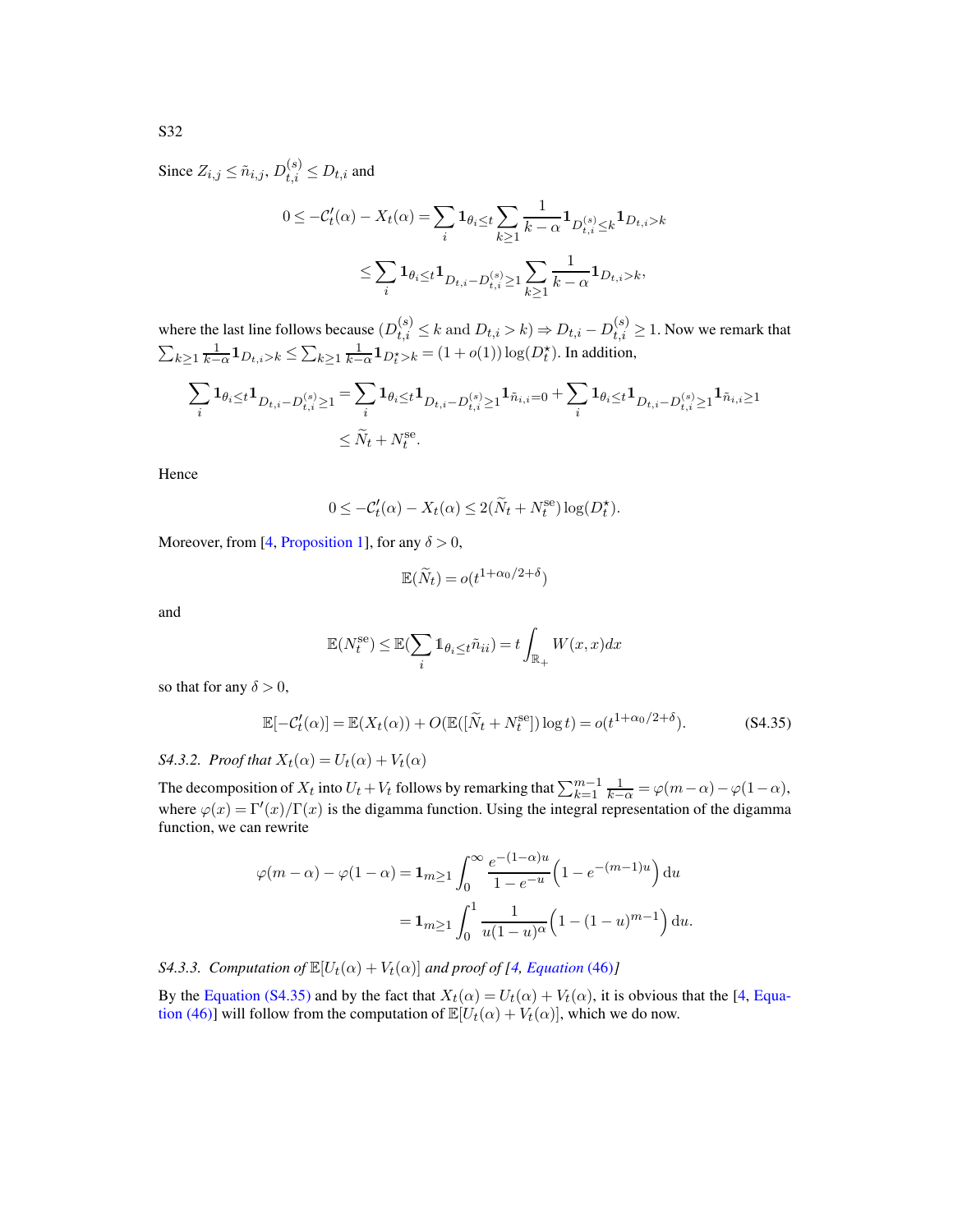Since  $\mathbb{E}[(1-u)^{D_{t,i}^{(s)}} | M] = \exp\{\sum_{j\neq i} \mathbf{1}_{\theta_j \leq t} \log(1 - uW(\vartheta_i, \vartheta_j))\}$  and by a combination of the Slivnyak-Mecke's formula, Fubini's theorem, and Campbell's formula, we obtain

$$
\mathbb{E}[U_t(\alpha) + V_t(\alpha)] = t \int_0^\infty \int_0^1 \left( \frac{1 - e^{-ut\mu(x)}}{u(1 - u)^\alpha} - \frac{e^{-ut\mu(x)}(1 - e^{-(1 - u)t\mu(x)})}{(1 - u)^{1 + \alpha}} \right) du
$$
  
=:  $G(t, \mu)$ 

We show below that  $G(t,\mu) - G(t,\bar{\mu}) = O(G(t,\bar{\mu})t^{-\eta})$  for some  $\eta > 0$  with  $\bar{\mu}(x)$  defined in Equation (S4.33), and

$$
G(t,\bar{\mu}) = \alpha_0 c_0 t^{1+\alpha_0} \int_0^{\infty} \int_0^1 \left( \frac{1-e^{-uy}}{u} - \frac{e^{-uy}-e^{-y}}{1-u} \right) (1-u)^{-\alpha} y^{-1-\alpha_0} d
$$
  
\n
$$
= \alpha_0 c_0 t^{1+\alpha_0} \left( \int_0^{\infty} \int_0^1 \frac{y^{-\alpha_0}}{(1-u)^{\alpha}} e^{-uy} dy du \left[ \frac{1}{\alpha_0} - \frac{1}{\alpha} \right] + \int_0^{\infty} \frac{(1-e^{-y})y^{-\alpha_0-1}}{\alpha} dy \right)
$$
  
\n
$$
= \frac{\alpha_0 c_0 t^{1+\alpha_0} \Gamma(1-\alpha_0)}{\alpha_0} \left( \frac{1}{\alpha} + \left[ 1 - \frac{\alpha_0}{\alpha} \right] \int_0^1 u^{\alpha_0-1} (1-u)^{\alpha} du \right)
$$
  
\n
$$
= \frac{\alpha_0 c_0 t^{1+\alpha_0} \Gamma(1-\alpha_0)}{\alpha_0} \left( \frac{1}{\alpha} + \left[ 1 - \frac{\alpha_0}{\alpha} \right] \frac{\Gamma(1-\alpha) \Gamma(\alpha_0)}{\Gamma(1+\alpha_0-\alpha)} \right).
$$

Hence to prove the first part of [\[4](#page-78-0), [Lemma 10\]](#page-28-0), it remains to show that  $G(t, \mu) - G(t, \bar{\mu}) =$  $O(G(t,\bar{\mu})t^{-\eta}).$ 

We have, writing  $\Delta(x) = \mu(x) - \bar{\mu}(x)$ ,

$$
G(t,\mu) - G(t,\bar{\mu})
$$
  
=  $t \int_0^{\infty} \int_0^1 \left( \frac{e^{-ut\bar{\mu}(x)} - e^{-ut\mu(x)}}{u(1-u)^{\alpha}} - \frac{[e^{-ut\mu(x)} - e^{-ut\bar{\mu}(x)} - e^{-t\mu(x)} + e^{-t\bar{\mu}(x)})}{(1-u)^{1+\alpha}} \right) du$   
=  $t \int_0^{\infty} \int_0^1 \left( \frac{e^{-ut\bar{\mu}(x)}(1 - e^{ut\Delta(x)})}{u(1-u)^{\alpha}} - \frac{[e^{-ut\bar{\mu}(x)}(1 - e^{ut\Delta(x)}) - e^{-t\bar{\mu}(x)}(1 - e^{t\Delta(x)})]}{(1-u)^{1+\alpha}} \right) du.$ 

We split the above integrals into  $x \le x_0$  and  $x > x_0$ , with  $x_0$  defined by [Equation \(S4.34\).](#page-61-0) We have

$$
I_1 = t \int_0^{x_0} \int_0^1 \left( \frac{e^{-ut\bar{\mu}(x)} - e^{-ut\mu(x)}}{u(1-u)^\alpha} - \frac{[e^{-ut\bar{\mu}(x)} - e^{-ut\bar{\mu}(x)} - e^{-t\mu(x)} + e^{-t\bar{\mu}(x)})}{(1-u)^{1+\alpha}} \right) du
$$
  

$$
\leq x_0 \int_0^1 \frac{e^{-ut\bar{\mu}(x_0)} + e^{-ut\mu(x_0)}}{u(1-u)^\alpha} du + t \int_0^1 \frac{\int_0^{x_0} [\mu(x)e^{-ut\mu(x)} + \bar{\mu}(x)e^{-ut\bar{\mu}(x)}}{(1-u)^\alpha} dx du
$$
  

$$
\leq e^{-a_0 t} + 1
$$

for some  $a_0 > 0$  when t is large enough and

$$
I_2 = t \int_{x_0}^{\infty} \int_0^1 \left( \frac{e^{-ut\bar{\mu}(x)} - e^{-ut\mu(x)}}{u(1-u)^{\alpha}} - \frac{[e^{-ut\mu(x)} - e^{-ut\bar{\mu}(x)} - e^{-t\mu(x)} + e^{-t\bar{\mu}(x)}]}{(1-u)^{1+\alpha}} \right) du
$$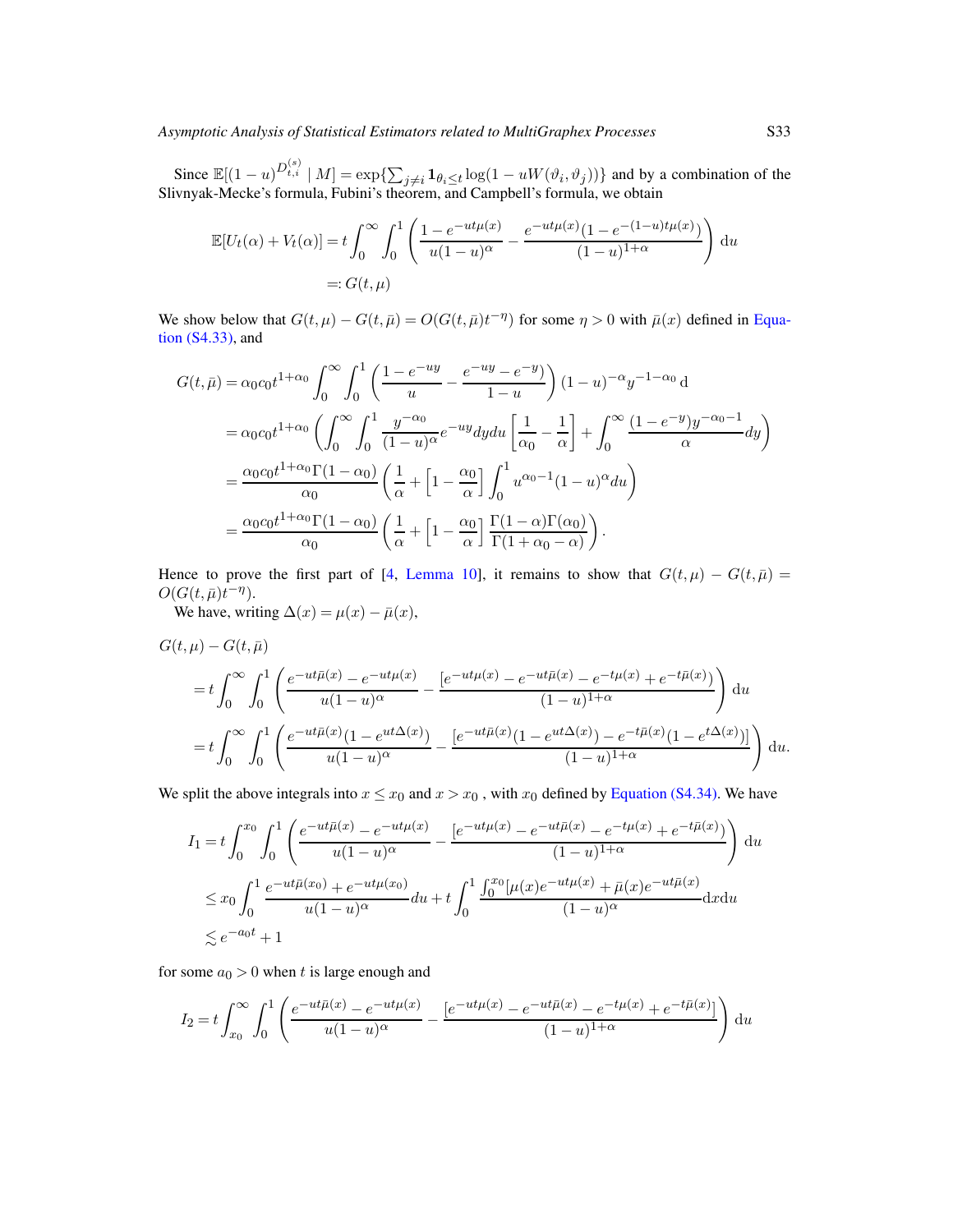$$
= t \int_{x_0}^{\infty} \int_0^1 (1 - e^{ut\Delta(x)}) \left( \frac{e^{-ut\bar{\mu}(x)}}{u} - \frac{[e^{-ut\bar{\mu}(x)} - e^{-t\bar{\mu}(x)}]}{1 - u} \right) (1 - u)^{-\alpha} du
$$
  
+  $t \int_{x_0}^{\infty} \int_0^1 (e^{ut\Delta(x)} - e^{t\Delta(x)}) \frac{e^{-t\bar{\mu}(x)}}{(1 - u)^{\alpha + 1}} du$   
 $\leq t^2 \int_{x_0}^{\infty} \bar{\mu}(x)^{\beta + \alpha_0 + 1} \int_0^1 \frac{e^{-ut\bar{\mu}(x)}}{(1 - u)^{\alpha}} du dx + t^2 \int_{x_0}^{\infty} \bar{\mu}(x)^{\beta + \alpha_0 + 1} \frac{u|e^{-ut\bar{\mu}(x)} - e^{-t\bar{\mu}(x)}|}{(1 - u)^{\alpha + 1}} du$   
+  $t \int_{x_0}^{\infty} \int_0^1 e^{ut\Delta(x)} (1 - e^{(1 - u)t\Delta(x)}) \frac{e^{-t\bar{\mu}(x)}}{(1 - u)^{\alpha + 1}} du$   
 $\leq t^{1 - \beta} = o(t^{1 + \alpha_0 - \eta}).$ 

So that we finally obtain that

$$
G(t, \mu) = G(t, \bar{\mu})(1 + o(1))
$$

and

$$
\mathbb{E}[X_t(\alpha)] = t\mu^{-1}(t^{-1})\Gamma(1-\alpha_0)\left(1+O(t^{-\eta})\right)\left\{\frac{1}{\alpha} + \left(1-\frac{\alpha_0}{\alpha}\right)\frac{\Gamma(1-\alpha)\Gamma(\alpha_0)}{\Gamma(1+\alpha_0-\alpha)}\right\}.
$$

*S4.3.4. Proof of [\[4](#page-78-0), [Equation](#page-28-2)* (47)*]*

By the results of

$$
\mathbb{P}(|-\mathcal{C}'_t(\alpha) - \mathbb{E}[-\mathcal{C}'_t(\alpha)]| > t^{1+\alpha_0-\eta+\delta})
$$
  
\n
$$
\leq \mathbb{P}(|X(t) - \mathbb{E}[X_t(\alpha)]| > t^{1+\alpha_0-\eta+\delta}/2) + \mathbb{P}([\widetilde{N}_t + N_t^{\text{se}}] > t^{1+\alpha_0-\eta+\delta}/2)
$$
  
\n
$$
\leq \mathbb{P}(|X(t) - \mathbb{E}[X_t(\alpha)]| > t^{1+\alpha_0-\eta+\delta}/2) + t^{-\alpha_0/2+\eta-\delta})
$$
  
\n
$$
\leq \mathbb{P}(|X(t) - \mathbb{E}[X_t(\alpha)]| > t^{1+\alpha_0-\eta+\delta}/2) + 2t^{-\delta},
$$

by choosing  $\eta \leq \alpha_0$ . We control  $\mathbb{P}(|X(t) - \mathbb{E}[X_t(\alpha)]| > t^{1+\alpha_0-\eta+\delta}/2$  by bounding the variance of  $\mathcal{U}_t$  and of  $\mathcal{V}_t.$ 

### *S4.3.5. Variance of*  $U_t(\alpha)$

We split  $\mathbb{E}[U_t(\alpha)^2]$  into two terms:

$$
\mathbb{E}\Big[\sum_{i\in\mathbb{N}}\mathbf{1}_{\theta_i\leq t}\int_{[0,1]^2}\frac{\left(1-(1-u)^{D_{t,i}^{(s)}}\right)\left(1-(1-v)^{D_{t,i}^{(s)}}\right)}{uv(1-u)^{\alpha}(1-v)^{\alpha}}\mathrm{d}u\mathrm{d}v\Big] \n+\mathbb{E}\Big[\sum_{i\in\mathbb{N}}\sum_{j\neq i}\mathbf{1}_{\theta_i\leq t}\mathbf{1}_{\theta_j\leq t}\int_{[0,1]^2}\frac{\left(1-(1-u)^{D_{t,i}^{(s)}}\right)\left(1-(1-v)^{D_{t,j}^{(s)}}\right)}{uv(1-u)^{\alpha}(1-v)^{\alpha}}\mathrm{d}u\mathrm{d}v\Big].
$$

Let's call for simplicity those two terms  $A_1$  and  $A_2$ , respectively. We start with the more delicate one,  $A_2$ . For simplicity from now on we will write  $D_i = D_{t,i}^{(s)}$ , and we also define  $D_i^{-j} = \sum_{k \neq j} Z_{i,k} \mathbf{1}_{\theta_k \leq t}$ .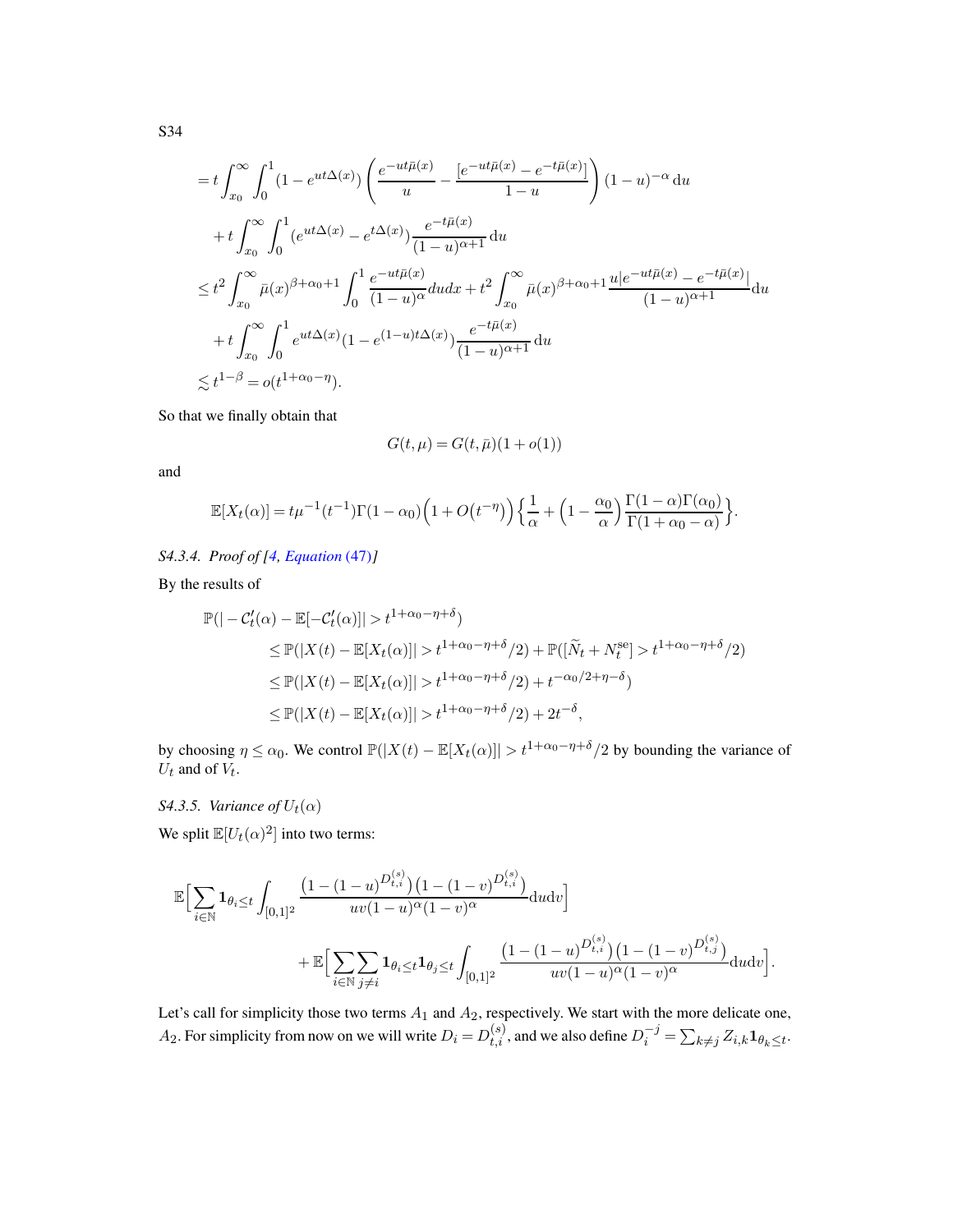**Bound on**  $A_2$  Using that  $D_i = D_i^{-j} + Z_{i,j}$ , we decompose,

$$
(1 - (1 - u)^{D_i})(1 - (1 - v)^{D_j}) = (1 - (1 - u)^{D_i^{-j}})(1 - (1 - v)^{D_j^{-i}})
$$
  
+ 
$$
(1 - v)^{D_j^{-i}}(1 - (1 - v)^{Z_{i,j}})
$$
  
+ 
$$
(1 - u)^{D_i^{-j}}(1 - (1 - u)^{Z_{i,j}})
$$
  
- 
$$
(1 - u)^{D_i^{-j}}(1 - v)^{D_j^{-i}}(1 - (1 - u)^{Z_{i,j}}(1 - v)^{Z_{i,j}}),
$$

which is equal to,

$$
(1 - (1 - u)^{D_i^{-j}})(1 - (1 - v)^{D_j^{-i}})
$$
  
+ 
$$
(1 - v)^{D_j^{-i}}(1 - (1 - u)^{D_i^{-j}})(1 - (1 - v)^{Z_{i,j}})
$$
  
+ 
$$
(1 - u)^{D_i^{-j}}(1 - (1 - v)^{D_j^{-i}})(1 - (1 - u)^{Z_{i,j}})
$$
  
+ 
$$
(1 - u)^{D_i^{-j}}(1 - v)^{D_j^{-i}}(1 - (1 - u)^{Z_{i,j}} - (1 - v)^{Z_{i,j}} + (1 - u)^{Z_{i,j}}(1 - v)^{Z_{i,j}}).
$$

Using that  $Z_{i,j} \in \{0,1\}$ , we deduce that that,

$$
(1 - (1 - u)^{D_i})(1 - (1 - v)^{D_j}) = (1 - (1 - u)^{D_i^{-j}})(1 - (1 - v)^{D_j^{-i}})
$$

$$
+ (1 - v)^{D_j^{-i}}(1 - (1 - u)^{D_i^{-j}})(1 - (1 - v)^{Z_{i,j}})
$$

$$
+ (1 - u)^{D_i^{-j}}(1 - (1 - v)^{D_j^{-i}})(1 - (1 - u)^{Z_{i,j}})
$$

$$
+ (1 - u)^{D_i^{-j}}(1 - v)^{D_j^{-i}}(1 - (1 - uv)^{Z_{i,j}}).
$$

Then by symmetry,  $A_2 \le A_{2,1} + 2A_{2,2} + A_{2,3}$ , where,

$$
A_{2,1} := \mathbb{E}\Big[\sum_{i \in \mathbb{N}} \sum_{j \neq i} \mathbf{1}_{\theta_i \leq t} \mathbf{1}_{\theta_j \leq t} \int_{[0,1]^2} \frac{\left(1 - (1 - u)^{D_i^{-j}}\right) \left(1 - (1 - v)^{D_j^{-i}}\right)}{uv(1 - u)^{\alpha}(1 - v)^{\alpha}} du dv\Big],
$$
  
\n
$$
A_{2,2} := \mathbb{E}\Big[\sum_{i \in \mathbb{N}} \sum_{j \neq i} \mathbf{1}_{\theta_i \leq t} \mathbf{1}_{\theta_j \leq t} \int_{[0,1]^2} \frac{(1 - u)^{D_i^{-j}} (1 - (1 - v)^{D_j^{-i}})(1 - (1 - u)^{Z_{i,j}})}{uv(1 - u)^{\alpha}(1 - v)^{\alpha}} du dv\Big],
$$
  
\n
$$
A_{2,3} := \mathbb{E}\Big[\sum_{i \in \mathbb{N}} \sum_{j \neq i} \mathbf{1}_{\theta_i \leq t} \mathbf{1}_{\theta_j \leq t} \int_{[0,1]^2} \frac{(1 - u)^{D_i^{-j}} (1 - v)^{D_j^{-i}} (1 - (1 - uv)^{Z_{i,j}})}{uv(1 - u)^{\alpha}(1 - v)^{\alpha}} du dv\Big]
$$

**Bound on**  $A_{2,1}$  Conditional on M, the variables  $D_i^{-j}$  $i^{-j}$  and  $D_j^{-i}$  are independent as long as  $i \neq j$ . Then, we obtain that,

$$
\mathbb{E}[(1-(1-u)^{D_i^{-j}})(1-(1-v)^{D_j^{-i}}) | M] = \left(1 - e^{\sum_{k\neq j} \mathbf{1}_{\theta_k \leq t} \log(1-uW(\vartheta_i, \vartheta_k))}\right) \times \left(1 - e^{\sum_{k\neq i} \mathbf{1}_{\theta_k \leq t} \log(1-uW(\vartheta_j, \vartheta_k))}\right).
$$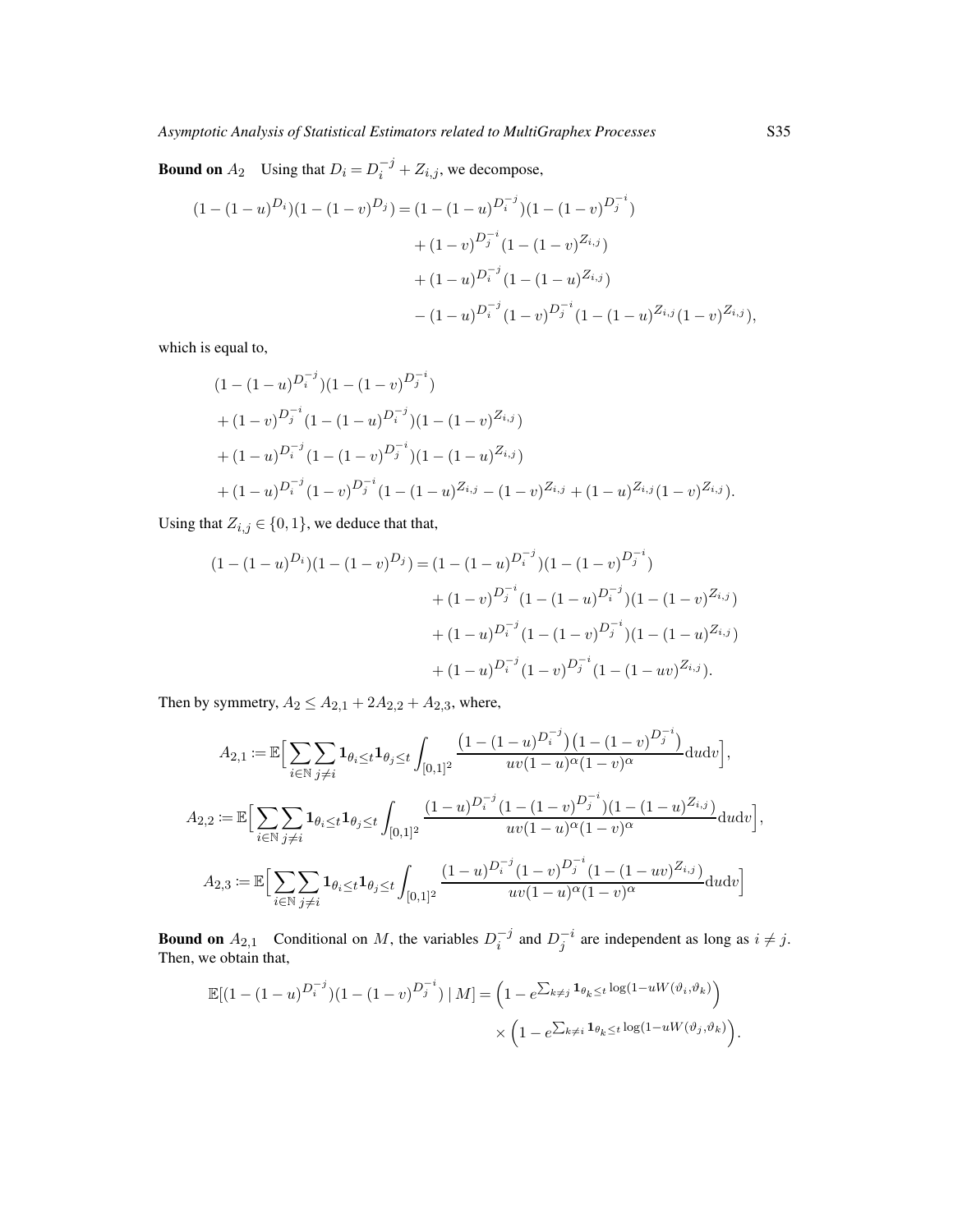Write  $\lambda_{u,x} := \sum_k \mathbf{1}_{\theta_k \le t} \log(1 - uW(\theta_k, x))$  for simplicity. Recall that by assumption that  $W(x, x)$ by assumption. From the last display and the Slivnyak-Mecke formula,

$$
A_{2,1}=t^2\int_{\mathbb{R}_+^2}\int_{[0,1]^2}\frac{\mathbb{E}[(1-e^{\lambda_{u,x}})(1-e^{\lambda_{v,y}})]}{u(1-u)^\alpha v(1-v)^\alpha}\,\mathrm{d} u\mathrm{d} v\mathrm{d} x\mathrm{d} y.
$$

We compute the expectation within the last display using Campbell's formula,

$$
\mathbb{E}[(1 - e^{\lambda u,x})(1 - e^{\lambda v,y})] = 1 - e^{-ut\mu(x)} - e^{-vt\mu(y)} + e^{-ut\mu(x)}e^{-vt\mu(y)}e^{uvt\mu(x,y)}
$$
  
= 
$$
(1 - e^{-ut\mu(x)})\left(1 - e^{-vt\mu(y)}\right) + e^{-ut\mu(x)}e^{-vt\mu(y)}\left(e^{uvt\mu(x,y)} - 1\right).
$$

From the computations of [Section S4.3.3,](#page-62-1) it is easily deduced that

$$
\mathbb{E}[U_t(\alpha)] = t \int_{\mathbb{R}_+} \int_{[0,1]} \frac{1 - e^{-ut\mu(x)}}{u(1-u)^{\alpha}} du dx.
$$

Therefore,

$$
A_{2,1} \leq \mathbb{E}[U_t(\alpha)]^2 + t^2 \int_{\mathbb{R}_+^2} \int_{[0,1]^2} \frac{e^{-ut\mu(x)}e^{-vt\mu(y)}\left(e^{uvt\nu(x,y)} - 1\right)}{u(1-u)^\alpha v(1-v)^\alpha} \mathrm{d}u \mathrm{d}v \mathrm{d}x \mathrm{d}y.
$$

Since  $e^{uvt\mathcal{V}(x,y)} - 1 \leq uvt\mathcal{V}(x,y)e^{uvt\mathcal{V}(x,y)} \leq uvt\mathcal{V}(x,y)e^{\frac{u^2}{2}}$  $\frac{u^2}{2}t\mu(x)\frac{v^2}{2}$  $\frac{\sqrt{2}}{2}$ t $\mu(y)$ , see for instance [\[3](#page-78-1), Proof of Lemma S3.7] then  $e^{uvt\nu(x,y)} - 1 \leq \ell_3(x)\ell_3(y)\mu(x)^a\mu(y)^a uvt e^{\frac{u}{2}\mu(x)}e^{\frac{v}{2}\mu(y)}$  under the [\[4,](#page-78-0) Assumption 4], and thus

$$
A_{2,1} \le \mathbb{E}[U_t(\alpha)^2] + t^3 \Big\{ \int_{\mathbb{R}_+} \int_{[0,1]} \frac{\ell_3(x) \mu(x)^a e^{-\frac{u}{2}t\mu(x)}}{(1-u)^\alpha} \, \mathrm{d}u \mathrm{d}x \Big\}^2
$$

But,

$$
\int_0^1 \frac{e^{-\frac{1}{2}ut\mu(x)}du}{(1-u)^\alpha} = \int_0^{1/2} \frac{e^{-\frac{1}{2}ut\mu(x)}du}{(1-u)^\alpha} + \int_{1/2}^1 \frac{e^{-\frac{1}{2}ut\mu(x)}du}{(1-u)^\alpha}
$$
  

$$
\leq 2^\alpha \int_0^{1/2} e^{-\frac{1}{2}ut\mu(x)} du + e^{-\frac{1}{4}t\mu(x)} \int_{1/2}^1 \frac{du}{(1-u)^\alpha}
$$
  

$$
\leq 2^\alpha \frac{1 - e^{-\frac{1}{4}t\mu(x)}}{t\mu(x)} + \frac{1}{1-\alpha} e^{-\frac{1}{4}t\mu(x)}.
$$

Therefore,

$$
t^{3/2} \int_{\mathbb{R}_+} \int_{[0,1]} \frac{\ell_3(x)\mu(x)^a e^{-\frac{u}{2}t\mu(x)}}{(1-u)^\alpha} \, \mathrm{d}u \mathrm{d}x
$$
  

$$
\lesssim t^{3/2} \int_{\mathbb{R}_+} \ell_3(x)\mu(x)^a \frac{(1-e^{-\frac{1}{4}t\mu(x)}}{t\mu(x)} \mathrm{d}x + t^{3/2} \int_{\mathbb{R}_+} \ell_3(x)\mu(x)^a e^{-\frac{1}{4}t\mu(x)} \mathrm{d}x.
$$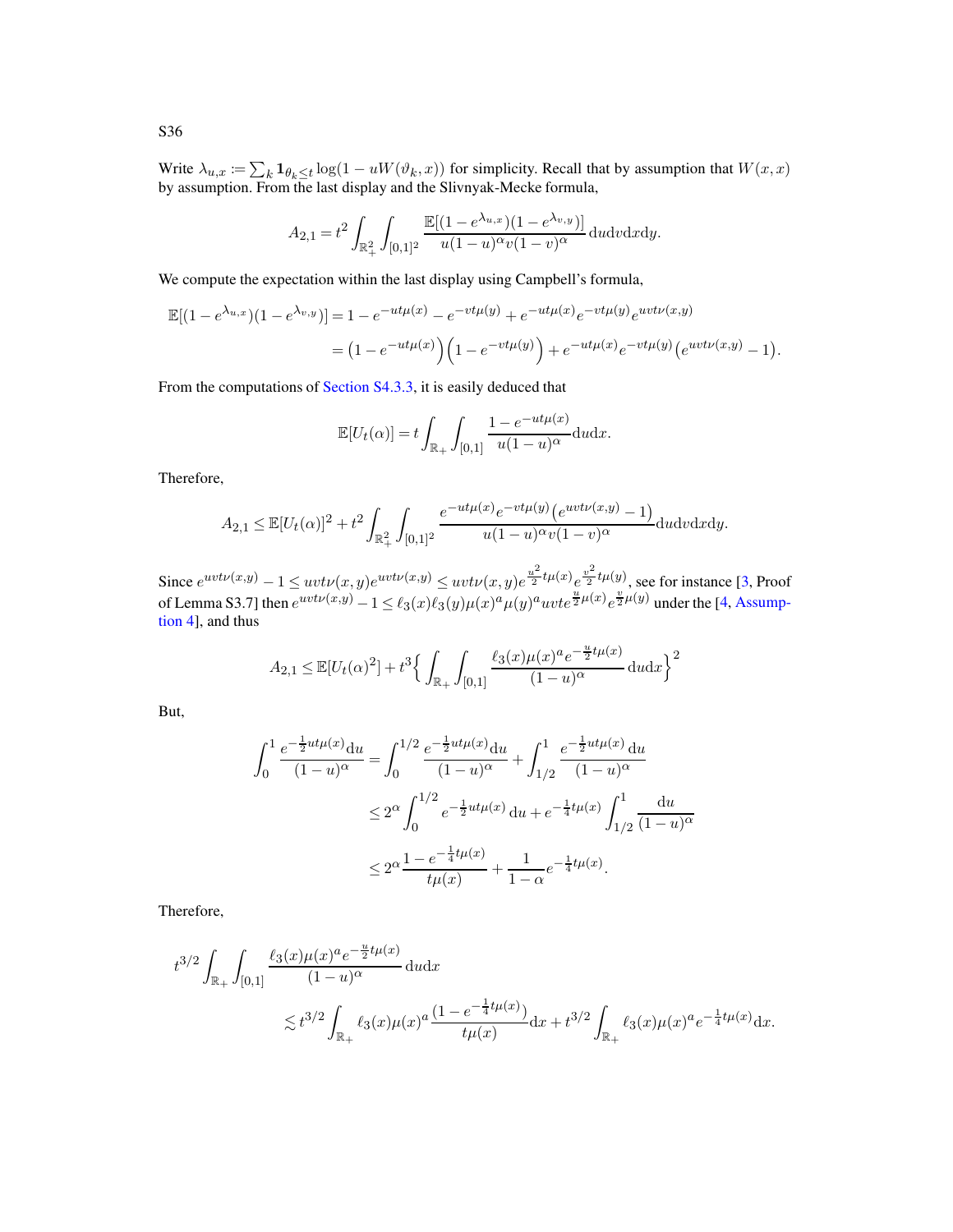The second integral in the rhs of the last display is  $O(t^{3/2+\alpha_0-a+\delta})$  for every  $\delta > 0$  by [\[3,](#page-78-1) Lemma S3.4]Regarding the first integral, we observe that  $(1 - e^{-x})/x \le 1$  for all  $x > 0$ , so that

$$
\int_{\mathbb{R}_+} 1_{t\mu(x)\leq 1} \ell_3(x)\mu(x)^a \frac{(1 - e^{-\frac{1}{4}t\mu(x)})}{t\mu(x)/4} dx \leq \int_{\mathbb{R}_+} 1_{t\mu(x)\leq 1} \ell_3(x)\mu(x)^a dx
$$
  

$$
\lesssim \int_{\mathbb{R}_+} \ell_3(x)\mu(x)^a e^{-\frac{1}{4}t\mu(x)} dx
$$
  

$$
= O(t^{\alpha_0 - a + \delta}),
$$

by the same argument as above, and also because  $a \leq 1$  necessarily,

$$
\int_{\mathbb{R}_+} 1_{t\mu(x)>1} \ell_3(x)\mu(x)^a \frac{(1-e^{-\frac{1}{4}t\mu(x)})}{t\mu(x)} dx \lesssim \frac{1}{t^a} \int_{\mathbb{R}_+} 1_{t\mu(x)>1} \ell_3(x) \frac{1-e^{-\frac{1}{4}t\mu(x)}}{(t\mu(x))^{1-a}} dx
$$
  

$$
\lesssim \frac{1}{t^a} \int_{\mathbb{R}_+} \ell_3(x)(1-e^{-\frac{1}{4}t\mu(x)}) dx
$$
  

$$
= O(t^{\alpha_0 - a + \delta}),
$$

where the last equality follows from [\[3,](#page-78-1) Lemma S3.5]. We have shown that, for any  $\delta > 0$ ,

<span id="page-67-0"></span>
$$
A_{2,1} \le \mathbb{E}[U_t(\alpha)]^2 + O(t^{3-2a+2\alpha_0+\delta}).
$$
\n(84.36)

**Bound on**  $A_{2,2}$  Obviously  $A_{2,2} \ge 0$ . Further, since  $(1-u)^{D_i^{-j}} \le 1$ , we have the upper bound,

$$
A_{2,2} \leq \mathbb{E}\Big[\sum_{i\in\mathbb{N}}\sum_{j\neq i}\mathbf{1}_{\theta_i\leq t}\mathbf{1}_{\theta_j\leq t}\int_{[0,1]^2}\frac{(1-(1-v)^{D_j^{-i}})(1-(1-u)^{Z_{i,j}})}{uv(1-u)^\alpha(1-v)^\alpha}\mathrm{d}u\mathrm{d}v\Big]
$$
  
\n
$$
= \mathbb{E}\Big[\sum_{i\in\mathbb{N}}\sum_{j\neq i}\mathbf{1}_{\theta_i\leq t}\mathbf{1}_{\theta_j\leq t}\int_{[0,1]^2}\frac{(1-e^{\sum_{k\neq i}\mathbf{1}_{\theta_k\leq t}\log(1-vW(\vartheta_k,\vartheta_j))})}{v(1-v)^\alpha}\frac{W(\vartheta_i,\vartheta_j)}{(1-u)^\alpha}\mathrm{d}u\mathrm{d}v\Big]
$$
  
\n
$$
= \mathbb{E}\Big[\sum_{i\in\mathbb{N}}\sum_{j\neq i}\mathbf{1}_{\theta_i\leq t}\mathbf{1}_{\theta_j\leq t}\frac{W(\vartheta_i,\vartheta_j)}{1-\alpha}\int_{[0,1]}\frac{(1-e^{\sum_{k\neq i}\mathbf{1}_{\theta_k\leq t}\log(1-vW(\vartheta_k,\vartheta_j))})}{v(1-v)^\alpha}\mathrm{d}v\Big]
$$

where the second line follows by taking the conditional expectation with respect to  $M$ . Then, by the Slivnyak-Mecke formula, and then by Campbell's formula,

$$
A_{2,2} \leq \frac{t^2}{1-\alpha} \int_{\mathbb{R}_+^2} W(x,y) \int_{[0,1]} \frac{1 - \mathbb{E}[e^{\sum_k \mathbf{1}_{\theta_k \leq t} \log(1 - vW(\vartheta_k, y))}](1 - vW(y,y))}{v(1-v)^{\alpha}} dv dx dy
$$
  

$$
= \frac{t^2}{1-\alpha} \int_{\mathbb{R}_+} \mu(y) \int_{[0,1]} \frac{1 - e^{-tv\mu(y)}(1 - vW(y,y))}{v(1-v)^{\alpha}} dv dy
$$
  

$$
= \frac{t^2}{1-\alpha} \int_{\mathbb{R}_+} \mu(y) \int_{[0,1]} \frac{1 - e^{-tv\mu(y)}}{v(1-v)^{\alpha}} dv dy + \frac{t^2}{1-\alpha} \int_{\mathbb{R}_+} \int_{[0,1]} \frac{\mu(y)W(y,y)e^{-tv\mu(y)}}{(1-v)^{\alpha}} dv dy
$$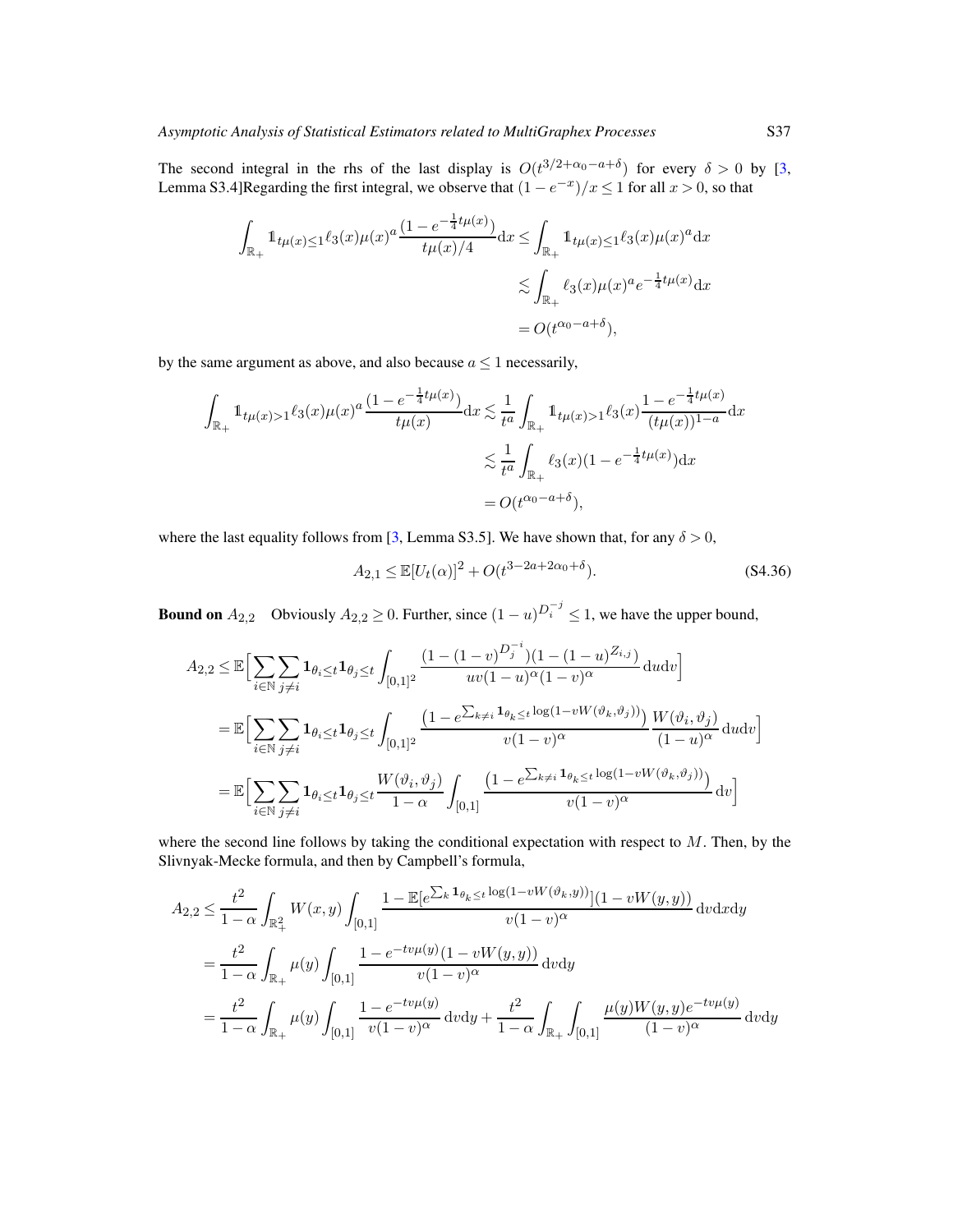The second term of the last display is  $o(t^2)$  by dominated convergence, so it is enough to bound the first term. For some  $q \in (0, 1/2)$ , we first rewrite the inner integral as

$$
\int_{[0,1]} \frac{1 - e^{-ut\mu(x)}}{u(1-u)^\alpha} du = \int_0^q \frac{1 - e^{-ut\mu(x)}}{u(1-u)^\alpha} du + \int_q^1 \frac{1 - e^{-ut\mu(x)}}{u(1-u)^\alpha} du
$$
  
\n
$$
\leq \frac{1}{(1-q)^\alpha} \int_0^q \frac{1 - e^{-ut\mu(x)}}{u} du + \left(1 - e^{-t\mu(x)}\right) \int_q^1 \frac{du}{u(1-u)^\alpha}
$$
  
\n
$$
\leq \frac{1}{(1-q)^\alpha} \int_0^q t\mu(x) du + \left(1 - e^{-t\mu(x)}\right) \left\{2^\alpha \int_q^{1/2} \frac{1}{u} + \int_{1/2}^1 \frac{du}{(1-u)^\alpha}\right\}
$$
  
\n
$$
\leq \frac{qt\mu(x)}{(1-q)^\alpha} + \left(1 - e^{-t\mu(x)}\right) \left(2^\alpha \log \frac{1}{q} + \frac{1}{1-\alpha}\right).
$$

Choosing  $q = 1/t$ , we obtain that as  $t \to \infty$ ,

<span id="page-68-0"></span>
$$
\int_{[0,1]} \frac{1 - e^{-ut\mu(x)}}{u(1 - u)^{\alpha}} du \le \mu(x)(1 + o(1)) + 2^{\alpha} \left(1 - e^{-t\mu(x)}\right) (1 + o(1)) \log(t).
$$
 (S4.37)

Then,

$$
A_{2,2} \le \frac{t^2(1+o(1))}{1-\alpha} \int_{\mathbb{R}_+} \mu(x)^2 dx + \frac{2^{\alpha}t^2(1+o(1))}{(1-\alpha)^2} \int_{\mathbb{R}_+} \mu(x) dx + o(t^2)
$$
  
=  $O(t^2 \log(t)),$  (S4.38)

as both  $\mu$  and  $\mu^2$  are integrable by assumption.

**Bound on**  $A_{2,3}$  Obviously  $A_{2,3} \ge 0$ . Furthermore,  $(1-u)^{D_i^{-j}} \le 1$  and  $(1-v)^{D_j^{-i}} \le 1$  too, so that we have the upper bound,

<span id="page-68-1"></span>
$$
A_{2,3} \leq \mathbb{E}\Big[\sum_{i\in\mathbb{N}}\sum_{j\neq i}\mathbf{1}_{\theta_i\leq t}\mathbf{1}_{\theta_j\leq t}\int_{[0,1]^2} \frac{1-(1-uv)^{Z_{i,j}}}{uv(1-u)^{\alpha}(1-v)^{\alpha}}\, \mathrm{d}u\mathrm{d}v\Big]
$$
  
\n
$$
= \mathbb{E}\Big[\sum_{i\in\mathbb{N}}\sum_{j\neq i}\mathbf{1}_{\theta_i\leq t}\mathbf{1}_{\theta_j\leq t}W(\vartheta_i,\vartheta_j)\Big\{\int_{[0,1]}\frac{1}{(1-u)^{\alpha}}\, \mathrm{d}u\Big\}^2\Big]
$$
  
\n
$$
= \frac{t^2}{(1-\alpha)^2}\int_{\mathbb{R}_+^2} W(x,y)\, \mathrm{d}x\mathrm{d}y,
$$
 (S4.39)

where the second line follows by taking the conditional expectation with respect to  $M$ , and third line by the Slivnyak-Mecke formula.

**Bound on**  $A_1$  Remark that we have,

$$
\mathbb{E}[(1 - (1 - u)^{D_{t,i}^{(s)}})(1 - (1 - v)^{D_{t,i}^{(s)}}) | M] = 1 - e^{\sum_j \mathbf{1}_{\theta_j \le t} \log(1 - uW(\vartheta_i, \vartheta_j))} - e^{\sum_j \mathbf{1}_{\theta_j \le t} \log(1 - vW(\vartheta_i, \vartheta_j))}
$$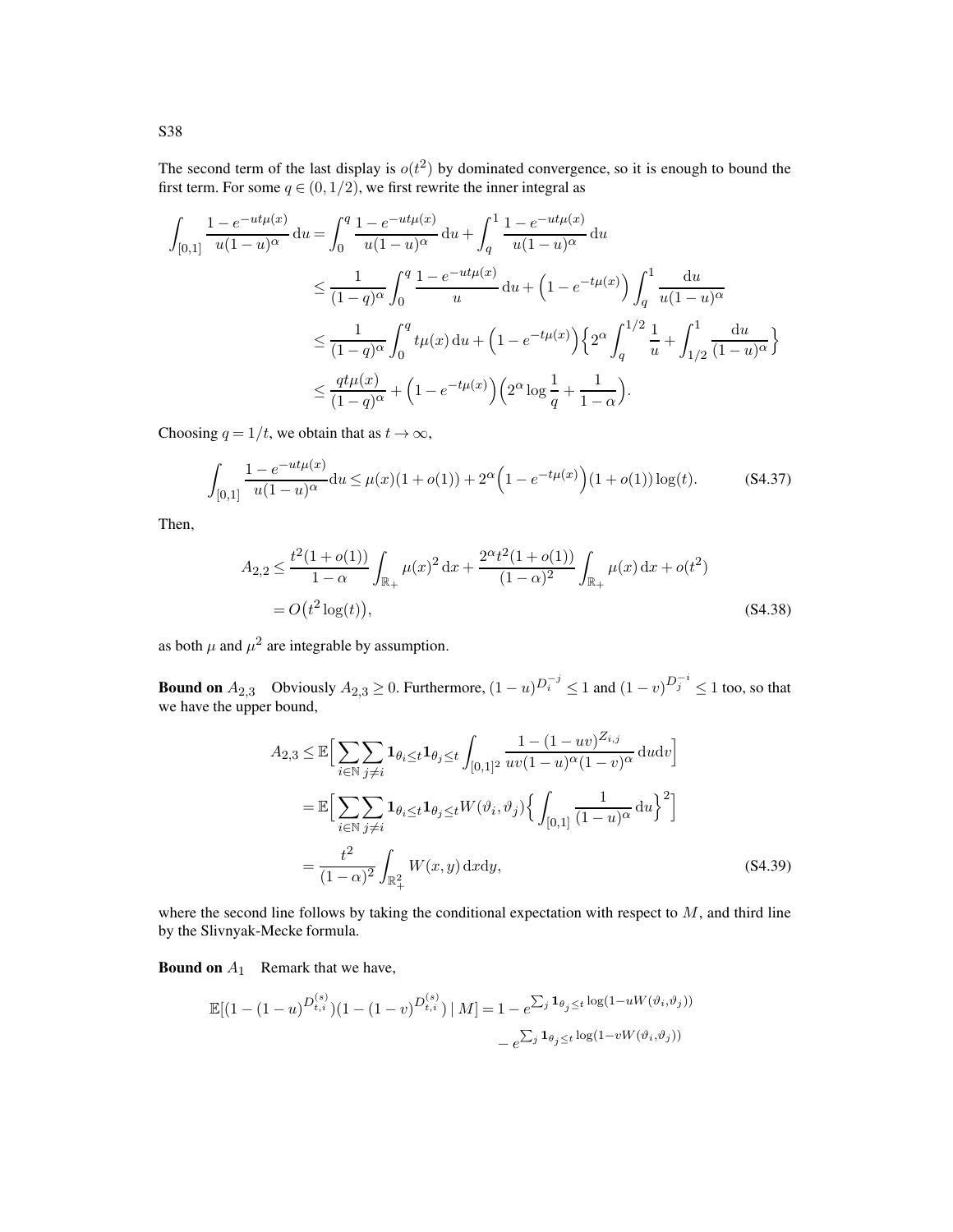$$
+ e^{\sum_j \mathbf{1}_{\theta_j \leq t} \log(1 - (u + v - uv)W(\vartheta_i, \vartheta_j))}.
$$

Recall that  $W(x, x) = 0$  by assumption. Hence, by the Slivnyak-Mecke formula and by Campbell's theorem,

$$
A_1 = t \int_{\mathbb{R}_+} \int_{[0,1]^2} \frac{F(x,u,v)}{uv(1-u)^\alpha (1-v)^\alpha} \, \mathrm{d}u \mathrm{d}v \mathrm{d}x,
$$

where,

$$
F(x, u, v) := 1 - e^{-ut\mu(x)} - e^{-vt\mu(x)} + e^{-(u+v-uv)t\mu(x)}
$$
  
=  $(1 - e^{-ut\mu(x)})(1 - e^{-t\mu(y)}) + e^{-(u+v-uv)t\mu(x)}(1 - e^{-uvt\mu(x)}).$ 

Then,

$$
A_1 \le t \int_{\mathbb{R}_+} \Big\{ \int_{[0,1]} \frac{1 - e^{-ut\mu(x)}}{u(1 - u)^{\alpha}} du \Big\}^2 dx + t \int_{\mathbb{R}_+} \int_{[0,1]^2} \frac{e^{-(u+v - uv)t\mu(x)}(1 - e^{-uvt\mu(x)})}{uv(1 - u)^{\alpha}(1 - v)^{\alpha}} du dv dx.
$$

Using that  $e^{-(u+v-uv)t\mu(x)} \leq 1$  and  $1-e^{-uvt(\mu(x))} \leq uvt\mu(x)$ , it is immediately seen that the second term is no more than  $\frac{t^2}{1-t^2}$  $\frac{t^2}{(1-\alpha)^2} \int_{\mathbb{R}_+} \mu(x) dx$ . So it is enough to bound the first term. We remark that the integral within brackets has already been bounded in [Equation \(S4.37\)](#page-68-0) and is no more than a  $1 + o(1)$ times  $\mu(x) + 2^{\alpha}(1 - e^{-t\mu(x)}) \log(t)$ . Then,

$$
A_1 \lesssim t \int_{\mathbb{R}_+} \mu(x)^2 dx + t \log^2(t) \int_{\mathbb{R}_+} (1 - e^{-t\mu(x)})^2 dx + O(t^2) = O(t^2),
$$
 (S4.40)

as  $\mu^2$  is integrable by assumption, and as  $\int_{\mathbb{R}_+} (1 - e^{-t\mu(x)})^2 dx \le \int_{\mathbb{R}_+} (1 - e^{-t\mu(x)}) dx = O(t^{\alpha})$ ; see for instance  $[3,$  Lemma S3.5].

**Conclusion** Gathering [Equations \(S4.36\)](#page-67-0) and [\(S4.38\)](#page-68-1) to [\(S4.40\),](#page-69-0) as  $t \to \infty$ , for any  $\delta > 0$ ,

<span id="page-69-0"></span>
$$
\mathbb{E}[U_t(\alpha)^2] \le \mathbb{E}[U_t(\alpha)]^2 + O\Big(t^2 \log(t) \bigvee t^{3-2a+2\alpha_0+\delta}\Big).
$$

*S4.3.6. Variance of*  $V_t(\alpha)$ 

Here again we write  $D_i \equiv D_{t,i}^{(s)}$  and  $D_i^{-j} \equiv \sum_{k \neq j} Z_{i,k} \mathbf{1}_{\theta_k \leq t}$  for simplicity. We split  $\mathbb{E}[V_t(\alpha)^2]$  into two terms

$$
\mathbb{E}\Big[\sum_{i\in\mathbb{N}}\mathbf{1}_{\theta_i\leq t}\mathbf{1}_{D_i\geq 1}\int_{[0,1]^2}\frac{(1-u)^{D_i}(1-v)^{D_i}}{(1-u)^{1+\alpha}(1-v)^{1+\alpha}}\,\mathrm{d}u\mathrm{d}v\Big] \n+ \mathbb{E}\Big[\sum_{i\in\mathbb{N}}\sum_{j\neq i}\mathbf{1}_{\theta_i\leq t}\mathbf{1}_{\theta_j\leq t}\mathbf{1}_{D_i\geq 1}\mathbf{1}_{D_j\geq 1}\int_{[0,1]^2}\frac{(1-u)^{D_i}(1-v)^{D_j}}{(1-u)^{1+\alpha}(1-v)^{1+\alpha}}\,\mathrm{d}u\mathrm{d}v\Big].
$$

Let call these two terms  $A'_1$  and  $A'_2$ , respectively. We start by bounding  $A'_2$ .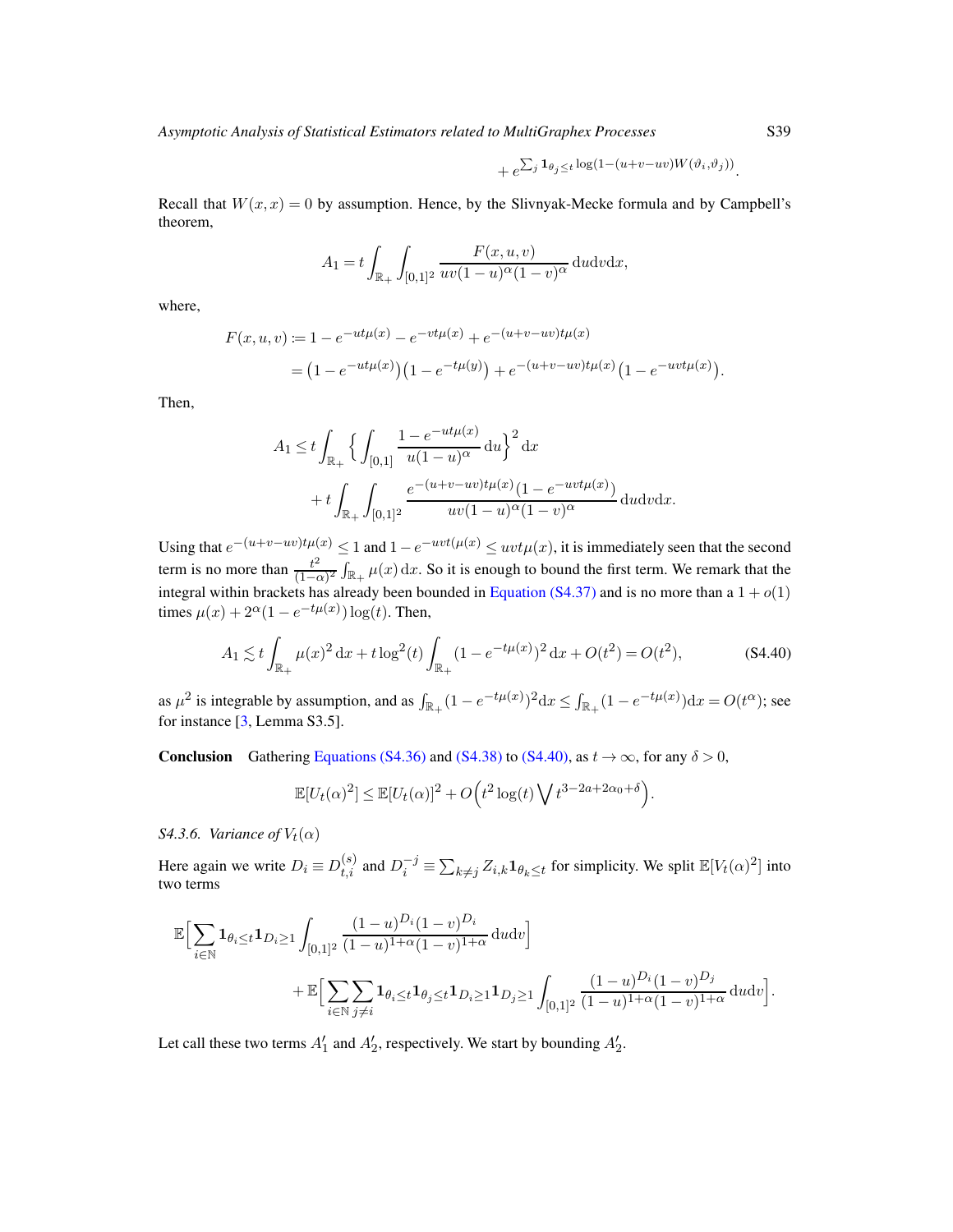**Bound on**  $A'_2$  Using that  $Z_{i,j} \in \{0,1\}$ , we decompose

$$
(1-u)^{D_i}(1-v)^{D_j}\mathbf{1}_{D_i\geq 1}\mathbf{1}_{D_j\geq 1} = (1-u)^{D_i^{-j}}(1-v)^{D_j^{-i}}(1-u)^{Z_{i,j}}(1-v)^{Z_{i,j}}\mathbf{1}_{D_i\geq 1}\mathbf{1}_{D_j\geq 1}
$$

$$
= (1-u)^{D_i^{-j}}(1-v)^{D_j^{-i}}\mathbf{1}_{D_i\geq 1}\mathbf{1}_{D_j\geq 1}\mathbf{1}_{Z_{i,j}=0}
$$

$$
+(1-u)^{D_i^{-j}+1}(1-v)^{D_j^{-i}+1}\mathbf{1}_{D_i\geq 1}\mathbf{1}_{D_j\geq 1}\mathbf{1}_{Z_{i,j}=1}.
$$

Then,

$$
(1-u)^{D_i}(1-v)^{D_j}\mathbf{1}_{D_i\geq 1}\mathbf{1}_{D_j\geq 1} \leq (1-u)^{D_i^{-j}}(1-v)^{D_j^{-i}}\mathbf{1}_{D_i^{-j}\geq 1}\mathbf{1}_{D_j^{-i}\geq 1}+(1-u)(1-v)\mathbf{1}_{Z_{i,j}=1}.
$$

Since  $D_i^{-j}$  $i^{-j}$ ,  $D_j^{-i}$  and  $Z_{i,j}$  are independent conditional on M, we obtain,

$$
\mathbb{E}[(1-u)^{D_i}(1-v)^{D_j}\mathbf{1}_{D_i\geq 1}\mathbf{1}_{D_j\geq 1} | M]
$$
\n
$$
\leq e^{\sum_{k\neq j}\mathbf{1}_{\theta_k\leq t}\log(1-uW(\vartheta_i,\vartheta_k))}e^{\sum_{k\neq i}\mathbf{1}_{\theta_k\leq t}\log(1-vW(\vartheta_j,\vartheta_k))}
$$
\n
$$
-e^{\sum_{k\neq j}\mathbf{1}_{\theta_k\leq t}\log(1-uW(\vartheta_i,\vartheta_k))}e^{\sum_{k\neq i}\mathbf{1}_{\theta_k\leq t}\log(1-W(\vartheta_j,\vartheta_k))}
$$
\n
$$
-e^{\sum_{k\neq j}\mathbf{1}_{\theta_k\leq t}\log(1-W(\vartheta_i,\vartheta_k))}e^{\sum_{k\neq i}\mathbf{1}_{\theta_k\leq t}\log(1-vW(\vartheta_j,\vartheta_k))}
$$
\n
$$
+e^{\sum_{k\neq j}\mathbf{1}_{\theta_k\leq t}\log(1-W(\vartheta_i,\vartheta_k))}e^{\sum_{k\neq i}\mathbf{1}_{\theta_k\leq t}\log(1-W(\vartheta_j,\vartheta_k))}
$$
\n
$$
+(1-u)(1-v)W(\vartheta_i,\vartheta_j).
$$

Recall that  $W(x, x) = 0$  by assumption. Then, by Slivnyak-Mecke's formula and by Campbell's theorem,

$$
A'_2 \le t^2 \int_{\mathbb{R}_+^2} \int_{[0,1]^2} \frac{F(x,y,u,v) \, \mathrm{d}u \mathrm{d}v \mathrm{d}x \mathrm{d}y}{(1-u)^{1+\alpha}(1-v)^{1+\alpha}} + \frac{t^2}{(1-\alpha)^2} \int_{\mathbb{R}_+^2} W(x,y) \mathrm{d}x \mathrm{d}y,
$$

where,

$$
F(x, y, u, v) = e^{-ut\mu(x)} e^{-vt\mu(y)} e^{uvt\nu(x,y)} - e^{-ut\mu(x)} e^{-t\mu(y)} e^{ut\nu(x,y)} - e^{-t\mu(x)} e^{-vt(\mu(y)} e^{vt\nu(x,y)} + e^{-t\mu(x)} e^{-t\mu(y)} e^{t\nu(x,y)}.
$$

In view of the computations made in [Section S4.3.3,](#page-62-1) we have

$$
\mathbb{E}[V_t(\alpha)] = -\int_{\mathbb{R}_+} \int_{[0,1]} \frac{e^{-ut\mu(x)}(1 - e^{-(1-u)t\mu(x)})}{(1+u)^{\alpha}} du dx,
$$

so the previous rewrites as

$$
A'_2 \le \mathbb{E}[V_t(\alpha)]^2 + t^2 \int_{\mathbb{R}_+^2} \int_{[0,1]^2} \frac{\tilde{F}(x, y, u, v) \, \mathrm{d}u \, \mathrm{d}v \, \mathrm{d}x \, \mathrm{d}y}{(1 - u)^{1 + \alpha}(1 - v)^{1 + \alpha}} + O(t^2),\tag{S4.41}
$$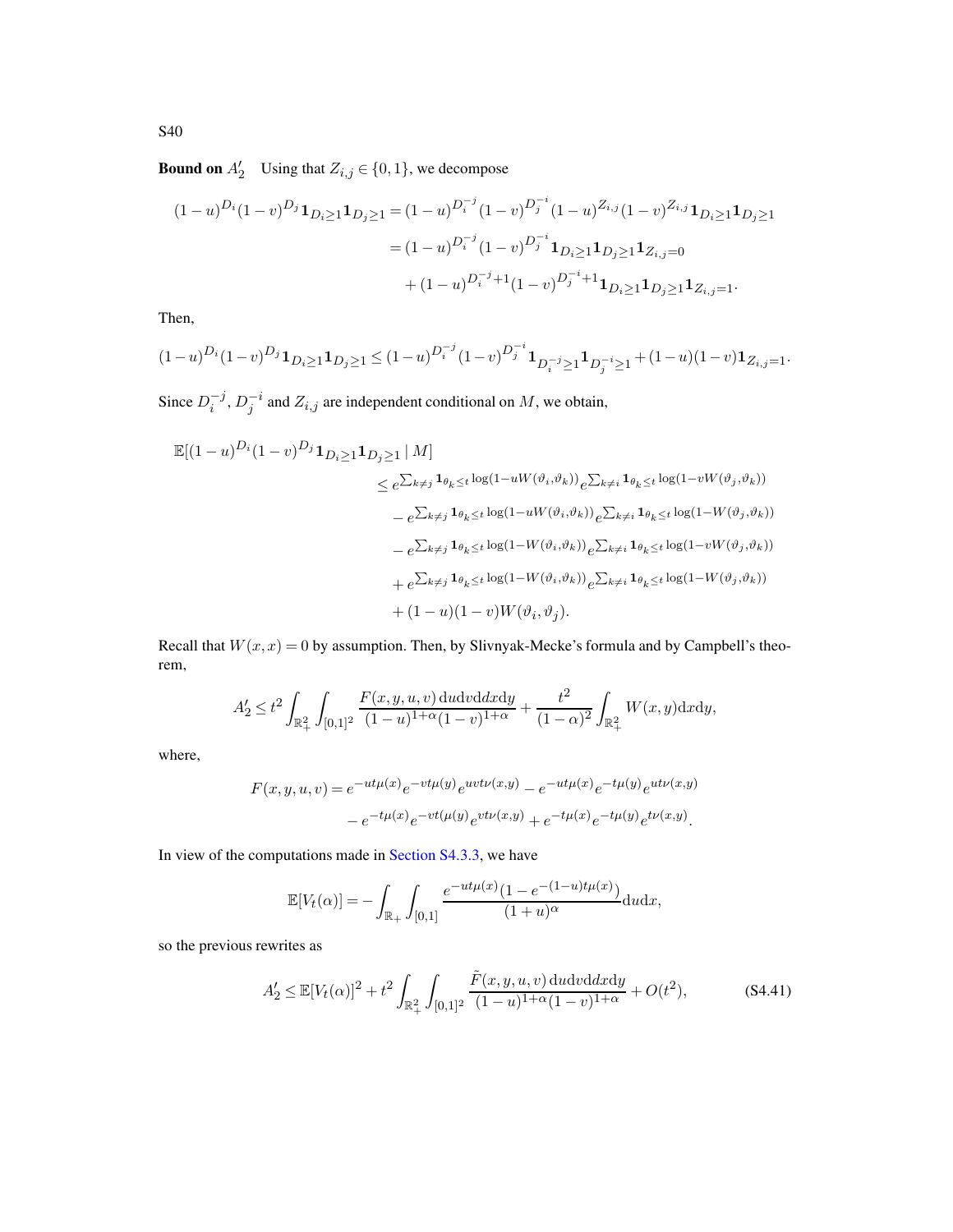where,

$$
\tilde{F}(x, y, u, v) = e^{-ut\mu(x)} e^{-vt\mu(y)} (e^{uvt\nu(x,y)} - 1) - e^{-ut\mu(x)} e^{-t\mu(y)} (e^{ut\nu(x,y)} - 1)
$$

$$
- e^{-t\mu(x)} e^{-vt\mu(y)} (e^{vt\nu(x,y)} - 1) + e^{-t\mu(x)} e^{-t\mu(y)} (e^{tv(x,y)} - 1).
$$

The main difficulty here is that none of term composing  $\tilde{F}(u, v; x, y)$  is integrable with respect to the measure  $\frac{dudv}{(1-u)^{1+\alpha}(1-v)^{1+\alpha}}$ , though their sum is. We bypass the difficulty by decomposing the region of integration into four subdomains. For some  $q \in [0,1]$  to be chosen accordingly later, we let  $D_1 := \{(u, v) \in [0, 1]^2 : 0 \le u \le q, 0 \le v \le q\}, D_2 := \{(u, v) \in [0, 1]^2 : q < u \le 1, 0 \le v \le q\},$  $D_3 := \{(u, v) \in [0, 1]^2 : q < u \le 1, q < v \le 1\}$ , and  $D_4 := \{(u, v) \in [0, 1]^2 : 0 \le u \le q, q < v \le 1\}$ . By symmetry, the integral of  $(u, v) \mapsto \tilde{F}(u, v; x, y)$  over  $D_4$  is the same as the integral over  $D_2$ , and thus

$$
A'_{2,1} \le \mathbb{E}[V_t(\alpha)]^2 + A'_{2,1} + 2A'_{2,2} + A'_{2,3},
$$

where, for  $j = 1, \ldots, 3$ ,

$$
A'_{2,j} := t^2 \int_{\mathbb{R}_+^2} \int_{D_j} \frac{\tilde{F}(u, v; x, y)}{(1 - u)^{1 + \alpha} (1 - v)^{1 + \alpha}} \, \mathrm{d}u \mathrm{d}v \mathrm{d}x \mathrm{d}y.
$$

**Bound on**  $A'_{2,1}$  Over  $D_1$ , we can bound rather quickly the integral of  $(u, v) \mapsto \tilde{F}(u, v; x, y)$  as there is no convergence issue. Indeed, it is enough to keep the non-negative terms,

$$
\tilde{F}(u, v; x, y) \le e^{-ut\mu(x)} e^{-vt\mu(y)} \left(e^{uvt\nu(x,y)} - 1\right) + e^{-t\mu(x)} e^{-t\mu(y)} \left(e^{t\nu(x,y)} - 1\right)
$$
\n
$$
\le 2t e^{-\frac{u}{2}t\mu(x)} e^{-\frac{v}{2}t\mu(y)} \ell_3(x) \ell_3(y) \mu(x)^a \mu(y)^a,
$$

where the second line follows from the same arguments as in [\[3,](#page-78-1) Lemma S3.7]. Therefore,

$$
A'_{2,1} \le 2t^3 \Big\{ \int_{\mathbb{R}_+} \ell_3(x) \mu(x)^a \int_0^q \frac{e^{-\frac{u}{2}t\mu(x)}}{(1-u)^{1+\alpha}} du dx \Big\}^2
$$
  
\n
$$
\le \frac{8t}{(1-q)^{2+2\alpha}} \Big\{ \int_{\mathbb{R}_+} \ell_3(x) \mu(x)^{a-1} (1 - e^{-\frac{a}{2}t\mu(x)}) dx \Big\}^2
$$
  
\n
$$
= O(t^{3-2a+2\alpha_0+\delta}).
$$
\n(S4.42)

**Bound on**  $A'_{2,2}$  The challenge here is to reorganize the terms in  $I(u, v; x, y)$  such that we can obtain bounds and all the integrals still converge. We rewrite,

$$
\tilde{F}(u, v; x, y) = e^{-vt\mu(y)} (e^{-ut\mu(x)} - e^{-t\mu(x)}) (e^{uvt\nu(x,y)} - 1) \n+ e^{-t\mu(x)} e^{-vt\mu(y)} (e^{uvt\nu(x,y)} - e^{vt\nu(x,y)}) \n+ e^{-t\mu(x)} e^{-t\mu(y)} (e^{t\nu(x,y)} - e^{ut\nu(x,y)}) \n- e^{-t\mu(y)} (e^{-ut\mu(x)} - e^{-t\mu(x)}) (e^{ut\nu(x,y)} - 1).
$$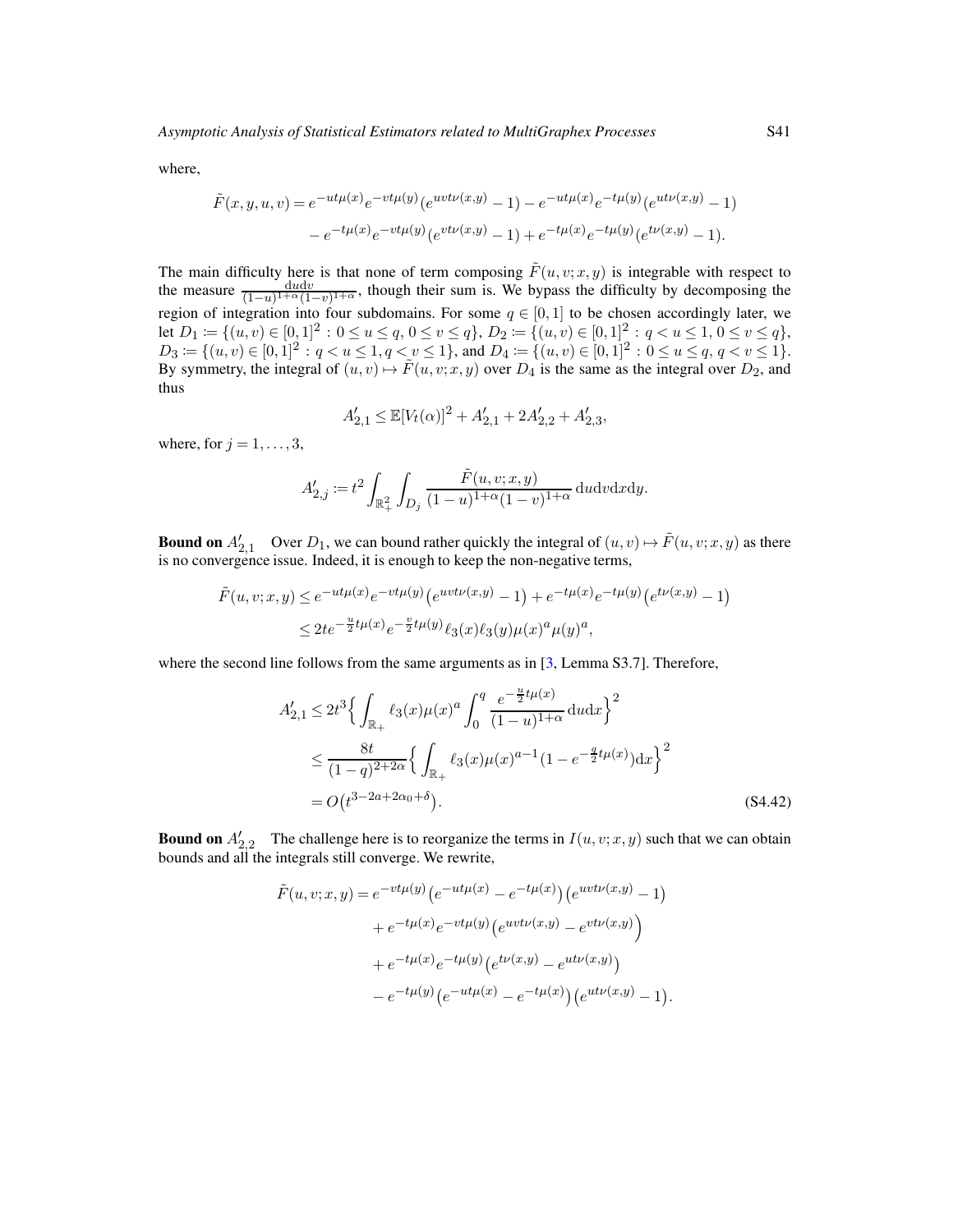As we only need an upper bound, we keep only the non-negative terms,

$$
\tilde{F}(u, v; x, y) \le e^{-vt\mu(y)} \left( e^{-ut\mu(x)} - e^{-t\mu(x)} \right) \left( e^{uvt\nu(x,y)} - 1 \right) \n+ e^{-t\mu(x)} e^{-t\mu(y)} \left( e^{t\nu(x,y)} - e^{ut\nu(x,y)} \right)
$$

With the same arguments as usual [see [3](#page-78-0), Lemma S3.7]

$$
\tilde{F}(u, v; x, y) \le t^2 uv(1-u)\ell_3(x)\ell_3(y)\mu(x)^{1+a}\mu(y)^a e^{-\frac{v}{2}t\mu(x)}e^{-\frac{u}{2}t\mu(x)} \n+ t(1-u)\ell_3(x)\ell_3(y)\mu(x)^a\mu(y)^a e^{-\frac{1}{2}t\mu(x)}e^{-\frac{1}{2}t\mu(y)}.
$$

Then,

$$
A'_{2,2} \leq t^4 \Big\{ \int_{\mathbb{R}_+} \int_q^1 \frac{u\ell_3(x)\mu(x)^{1+a} e^{-\frac{u}{2}t\mu(x)} du dx}{(1-u)^\alpha} \Big\} \Big\{ \int_{\mathbb{R}_+} \int_0^q \frac{v\ell_3(y)\mu(y)^a e^{-\frac{v}{2}t\mu(y)} dv dy}{(1-v)^{1+\alpha}} \Big\} + t^3 \Big\{ \int_{\mathbb{R}_+} \int_q^1 \frac{\ell_3(x)\mu(x)^a e^{-\frac{1}{2}t\mu(x)} du dx}{(1-u)^\alpha} \Big\} \Big\{ \int_{\mathbb{R}_+} \int_0^q \frac{\ell_3(y)\mu(y)^a e^{-\frac{v}{2}t\mu(y)} dv dy}{(1-v)^{1+\alpha}} \Big\}.
$$

Again with the usual arguments [see [3](#page-78-0), Lemma S3.4 and Lemma S3.5]

<span id="page-72-2"></span>
$$
A'_{2,2} \le O(t^{3-2a+2\alpha_0+\delta}).
$$
\n(84.43)

**Bound on**  $A'_{2,3}$  The main challenge is to reorganize the terms in a way such that we can get sharp 2,3 upper-bounds and such that the integrals still converges. Using that  $e^{-ut\mu(x)} = e^{-t\mu(x)} + (e^{-ut\mu(x)}$  $e^{-t\mu(x)}$ ), similarly for  $e^{-vt\mu(y)}$ , we can rewrite that

$$
\tilde{F}(u, v; x, y) = e^{-t\mu(x)} e^{-t\mu(y)} \left( e^{uvt\nu(x,y)} - 1 \right) + e^{-t\mu(x)} \left( e^{-vt\mu(y)} - e^{-t\mu(y)} \right) \left( e^{uvt\nu(x,y)} - 1 \right) \n+ \left( e^{-ut\mu(x)} - e^{-t\mu(x)} \right) \left( e^{-vt\mu(y)} - e^{-t\mu(y)} \right) \left( e^{uvt\nu(x,y)} - 1 \right) \n- e^{-t\mu(x)} e^{-t\mu(y)} \left( e^{ut\nu(x,y)} - 1 \right) - \left( e^{-ut\mu(x)} - e^{-t\mu(x)} \right) e^{-t\mu(y)} \left( e^{ut\nu(x,y)} - 1 \right) \n- e^{-t\mu(x)} e^{-t\mu(y)} \left( e^{vt\nu(x,y)} - 1 \right) - e^{-t\mu(x)} \left( e^{-vt\mu(y)} - e^{-t\mu(y)} \right) \left( e^{vt\nu(x,y)} - 1 \right) \n+ \left( e^{-ut\mu(x)} - e^{-t\mu(x)} \right) e^{-t\mu(y)} \left( e^{uvt\nu(x,y)} - 1 \right) + e^{-t\mu(x)} e^{-t\mu(y)} \left( e^{t\nu(x,y)} - 1 \right).
$$

Reorganizing the previous, we find that,

$$
\tilde{F}(u, v; x, y) = e^{-t\mu(x)} e^{-t\mu(y)} \left( e^{uvt\nu(x,y)} + e^{t\nu(x,y)} - e^{ut\nu(x,y)} - e^{-vt\nu(x,y)} \right) \n+ e^{-t\mu(x)} \left( e^{-vt\mu(y)} - e^{-t\mu(y)} \right) \left( e^{uvt\nu(x,y)} - e^{vt\nu(x,y)} \right) \n+ e^{-t\mu(y)} \left( e^{-ut\mu(x)} - e^{-t\mu(x)} \right) \left( e^{uvt\nu(x,y)} - e^{ut\nu(x,y)} \right) \n+ \left( e^{-ut\mu(x)} - e^{-t\mu(x)} \right) \left( e^{-vt\mu(y)} - e^{-t\mu(y)} \right) \left( e^{uvt\nu(x,y)} - 1 \right).
$$

As we are only interested in an upper bound, it is enough to keep only the non-negative terms. That is,

$$
\tilde{F}(u,v;x,y) \le e^{-t\mu(x)}e^{-t\mu(y)}\left(e^{uvt\nu(x,y)} + e^{t\nu(x,y)} - e^{ut\nu(x,y)} - e^{-vt\nu(x,y)}\right)
$$
(S4.44)

<span id="page-72-1"></span><span id="page-72-0"></span>+ 
$$
(e^{-ut\mu(x)} - e^{-t\mu(x)}) (e^{-vt\mu(y)} - e^{-t\mu(y)}) (e^{uvt\mu(x,y)} - 1).
$$
 (S4.45)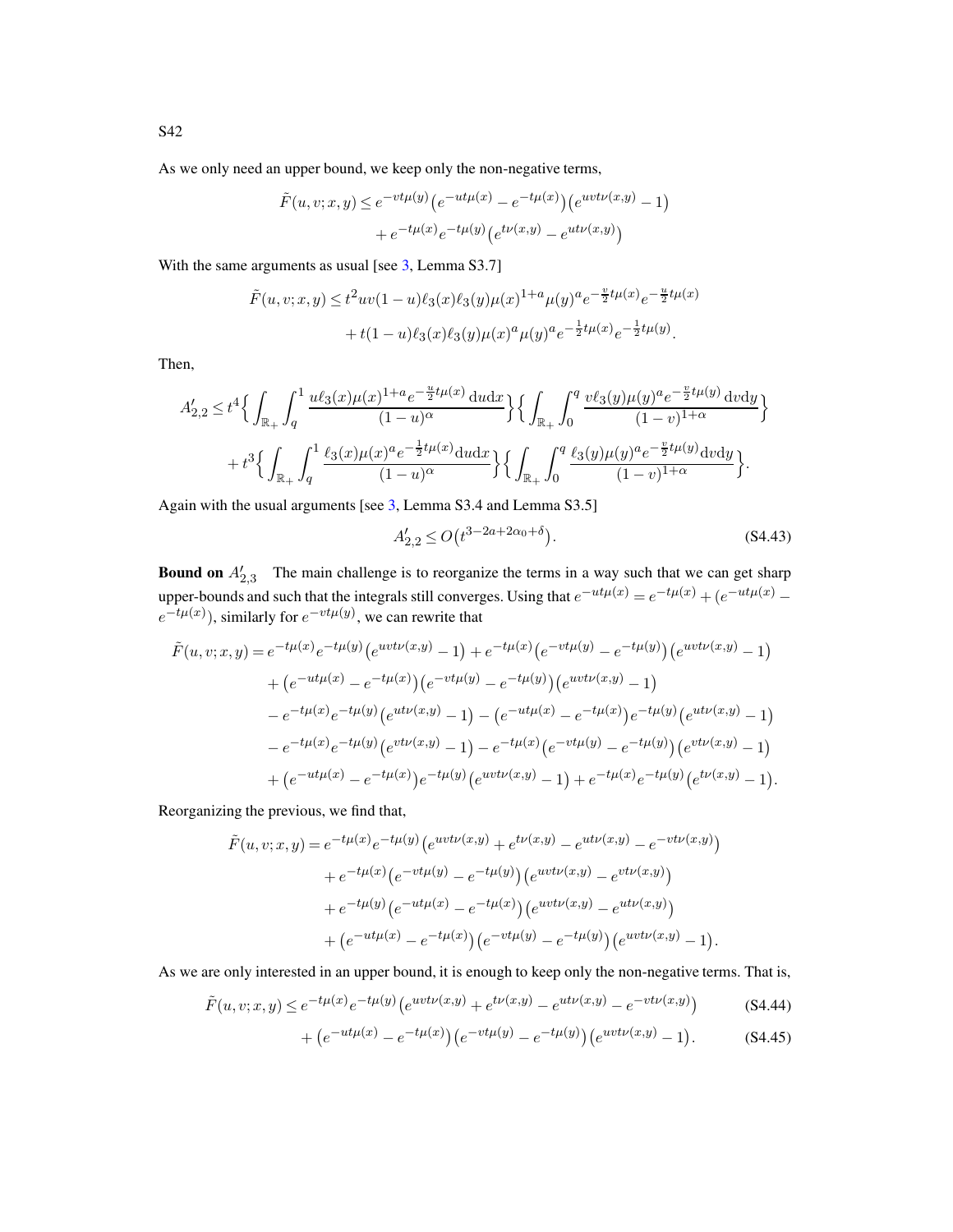We now bound each of the terms in the last display. For fixed  $(x, y)$ , let define  $\phi(u, v) \coloneqq e^{-t(1 - uv)\nu(x, y)}$ , so that the term [Equation \(S4.44\)](#page-72-0) can be rewritten as  $e^{-t\mu(x)}e^{-t\mu(y)}e^{t\nu(x,y)}(\phi(1,1)+\phi(u,v)$  $\phi(u, 1) - \phi(1, v)$ ). By a Taylor expansion of  $\phi$ , for any  $(u, v) \in D_3$ ,

$$
\phi(1,1) - \phi(u,1) + \phi(u,v) - \phi(1,v) \le (1-u)(1-v) \sup_{(\bar{u},\bar{v}) \in D_3} \partial_u \partial_v \phi(\bar{u},\bar{v}).
$$

It is clear that,

$$
\partial_u \partial_v \phi(u, v) = t\nu(x, y)\phi(u, v) + t^2 uv\nu(x, y)^2 \phi(u, v)
$$

Therefore,  $\phi(1,1) - \phi(u,1) + \phi(u,v) - \phi(1,v) \le (1-u)(1-v)(t\nu(x,y) + t^2\nu(x,y)^2)$ , at least when  $(u, v) \in D_3$ . By the usual arguments, it is rapidly seen that the term in [Equation \(S4.45\)](#page-72-1) is bounded by  $t^3uv(1-u)(1-v)\mu(x)\mu(y)\nu(x,y)e^{-ut\mu(x)}e^{-vt\mu(y)}e^{uvt\nu(x,y)}$ , and then when  $(u, v) \in D_3$ ,

$$
\tilde{F}(u, v; x, y) \le t(1 - u)(1 - v)\ell_3(x)\ell_3(y)\mu(x)^a \mu(y)^a e^{-\frac{1}{2}t\mu(x)} e^{-\frac{1}{2}t\mu(y)} \n+ t^2(1 - u)(1 - v)\ell_3(x)^2 \ell_3(y)^2 \mu(x)^{2a} \mu(y)^{2a} e^{-\frac{1}{2}t\mu(x)} e^{-\frac{1}{2}t\mu(y)} \n+ t^3 uv(1 - u)(1 - v)\ell_3(x)\ell_3(y)\mu(x)^{1+a} \mu(y)^{1+a} e^{-\frac{u}{2}t\mu(x)} e^{-\frac{v}{2}t\mu(y)}
$$

Therefore,

$$
A'_{2,3} \leq t^3 \Big\{ \int_{\mathbb{R}_+} \int_q^1 \frac{\ell_3(x) \mu(x)^a e^{-\frac{1}{2}t\mu(x)} \, du dx}{(1-u)^\alpha} \Big\}^2 + t^4 \Big\{ \int_{\mathbb{R}_+} \int_q^1 \frac{\ell_3(x)^2 \mu(x)^{2a} e^{-\frac{1}{2}t\mu(x)} \, du dx}{(1-u)^\alpha} \Big\}^2 + t^5 \Big\{ \int_{\mathbb{R}_+} \int_q^1 \frac{\ell_3(x) \mu(x)^{1+a} e^{-\frac{u}{2}t\mu(x)} \, du dx}{(1-u)^\alpha} \Big\}^2.
$$

Thus, by [\[3,](#page-78-0) Lemma S3.4 and Lemma S3.5] for any  $\delta > 0$ ,

<span id="page-73-1"></span><span id="page-73-0"></span>
$$
A'_{2,3} \le O(t^{3-2a+2\alpha_0+\delta}).
$$
\n(84.46)

**Bound on**  $A'_1$  We first remark that, for any  $D_i \ge 1$ ,

$$
\int_{[0,1]^2} \frac{(1-u)^{D_i}(1-v)^{D_i}}{(1-u)^{1+\alpha}} (1-v)^{1-\alpha} = \left\{ \int_{[0,1]} \frac{(1-u)^{D_i}}{(1-u)^{1+\alpha}} du \right\}^2 = \frac{1}{(D_i - \alpha)^2} \le \frac{1}{(1-\alpha)^2}.
$$

Therefore,

$$
A'_1 \le \frac{1}{(1-\alpha)^2} \mathbb{E}\Big[\sum_{i \in \mathbb{N}} \mathbf{1}_{\theta_i \le t} \mathbf{1}_{D_i \ge 1}\Big] = \frac{\mathbb{E}[N_t]}{(1-\alpha)^2} = O\big(t^{1+\alpha_0} \ell_1(t)\big),\tag{S4.47}
$$

where the last estimate follows by [\[4](#page-78-1), [Theorem 5\]](#page-13-0).

**Conclusion** Gathering the [Equations \(S4.41\)](#page-70-0) to [\(S4.43\),](#page-72-2) [\(S4.46\)](#page-73-0) and [\(S4.47\),](#page-73-1) we have as  $t \to \infty$ , for any  $\delta > 0$ 

$$
\mathbb{E}[V_t(\alpha)^2] \le \mathbb{E}[V_t(\alpha)]^2 + O\left(t^2 \bigvee t^{3-2a+2\alpha_0+\delta}\right).
$$

.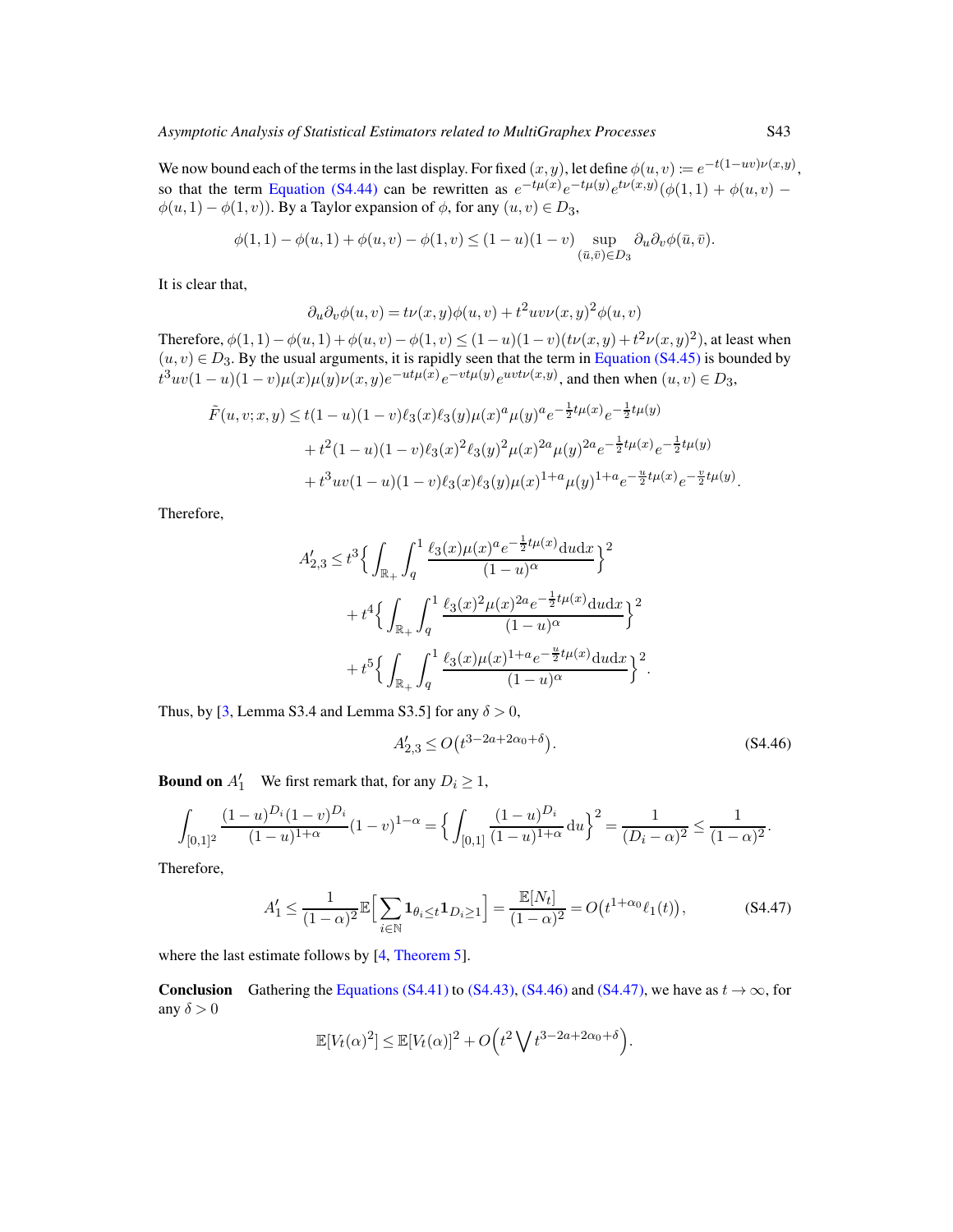## S5. Proofs of the examples

## S5.1. Proof of [\[4,](#page-78-1) [Lemma 1\]](#page-8-0)

Let define on  $(0,1)$  the function  $F^*(\alpha) := \sum_{j\geq 2} f_j \sum_{k=1}^{j-1} \frac{\alpha}{k-\alpha} - 1$ ; so that  $\alpha_0$  is a solution of  $F^*(\alpha) = 0$ . In the conditions of the lemma, it is the case that  $f_1 < 1$ . Then, the function  $\ell$  is monotonic with  $\lim_{\alpha\to 0} F^*(\alpha) = -1$  and  $\lim_{\alpha\to 1} F^*(\alpha) = \infty$ . This establishes existence and uniqueness of  $\alpha_0$ .

We now prove that the second part of condition [\(7\)](#page-4-0) of Assumption [1](#page-3-0) is satisfied (in probability). We define for simplicity  $F_t(\alpha) = \frac{-\alpha C_t'(\alpha)}{t} - 1$ . Then,

$$
F_t(\hat{\alpha}_t) - F_t(\alpha_0) = \sum_{j \ge 2} \frac{N_{t,j}}{t} \sum_{k=1}^{j-1} \left( \frac{\hat{\alpha}_t}{k - \hat{\alpha}_t} - \frac{\alpha_0}{k - \alpha_0} \right)
$$
  

$$
= (\hat{\alpha}_t - \alpha_0) \sum_{j \ge 2} \frac{N_{t,j}}{t} \sum_{k=1}^{j-1} \frac{k}{(k - \alpha_0)(k - \hat{\alpha}_t)}
$$
  

$$
\ge (\hat{\alpha}_t - \alpha_0) \sum_{j \ge 2} \frac{N_{t,j}}{t} \sum_{k=1}^{j-1} \frac{k}{(k - \alpha_0)^2}.
$$

Similarly,

$$
F_t(\hat{\alpha}_t) - F_t(\alpha_0) = (\hat{\alpha}_t - \alpha_0) \sum_{j \ge 2} \frac{N_{t,j}}{t} \sum_{k=1}^{j-1} \frac{k}{(k - \alpha_0)^2} \frac{1}{1 - \frac{\hat{\alpha}_t - \alpha_0}{k - \alpha_0}}
$$
  

$$
\le \frac{\hat{\alpha}_t - \alpha_0}{1 - \frac{\hat{\alpha}_t - \alpha_0}{1 - \alpha_0}} \sum_{j \ge 2} \frac{N_{t,j}}{t} \sum_{k=1}^{j-1} \frac{k}{(k - \alpha_0)^2},
$$

Since  $F_t(\hat{\alpha}_t) = 0$  by definition of  $\hat{\alpha}_t$ , it follows

$$
\hat{\alpha}_t - \alpha_0 \le \underbrace{\frac{-F_t(\alpha_0)}{\sum_{j\ge 2} \frac{N_{t,j}}{t} \sum_{k=1}^{j-1} \frac{k}{(k-\alpha_0)^2}}}_{=:Z_t} \le \frac{\hat{\alpha}_t - \alpha_0}{1 - \frac{\hat{\alpha}_t - \alpha_0}{1 - \alpha_0}}
$$

or in other words,

<span id="page-74-0"></span>
$$
\frac{Z_t}{1 + \frac{Z_t}{1 - \alpha_0}} \le \hat{\alpha}_t - \alpha_0 \le Z_t.
$$
\n(S5.48)

Hence to prove that the second part of condition  $(7)$  of Assumption [1](#page-3-0) is satisfied (in probability) it is enough to show that  $\log(t)|Z_t| \to 0$  (in probability). First,

<span id="page-74-1"></span>
$$
|Z_t| \le \frac{(1-\alpha_0)^2 |F_t(\alpha_0)|}{\sum_{j\ge 2} \frac{N_{t,j}}{t}} = \frac{(1-\alpha_0)^2 |F_t(\alpha_0)|}{1 - N_{t,1}/t}.
$$
\n
$$
(S5.49)
$$

S44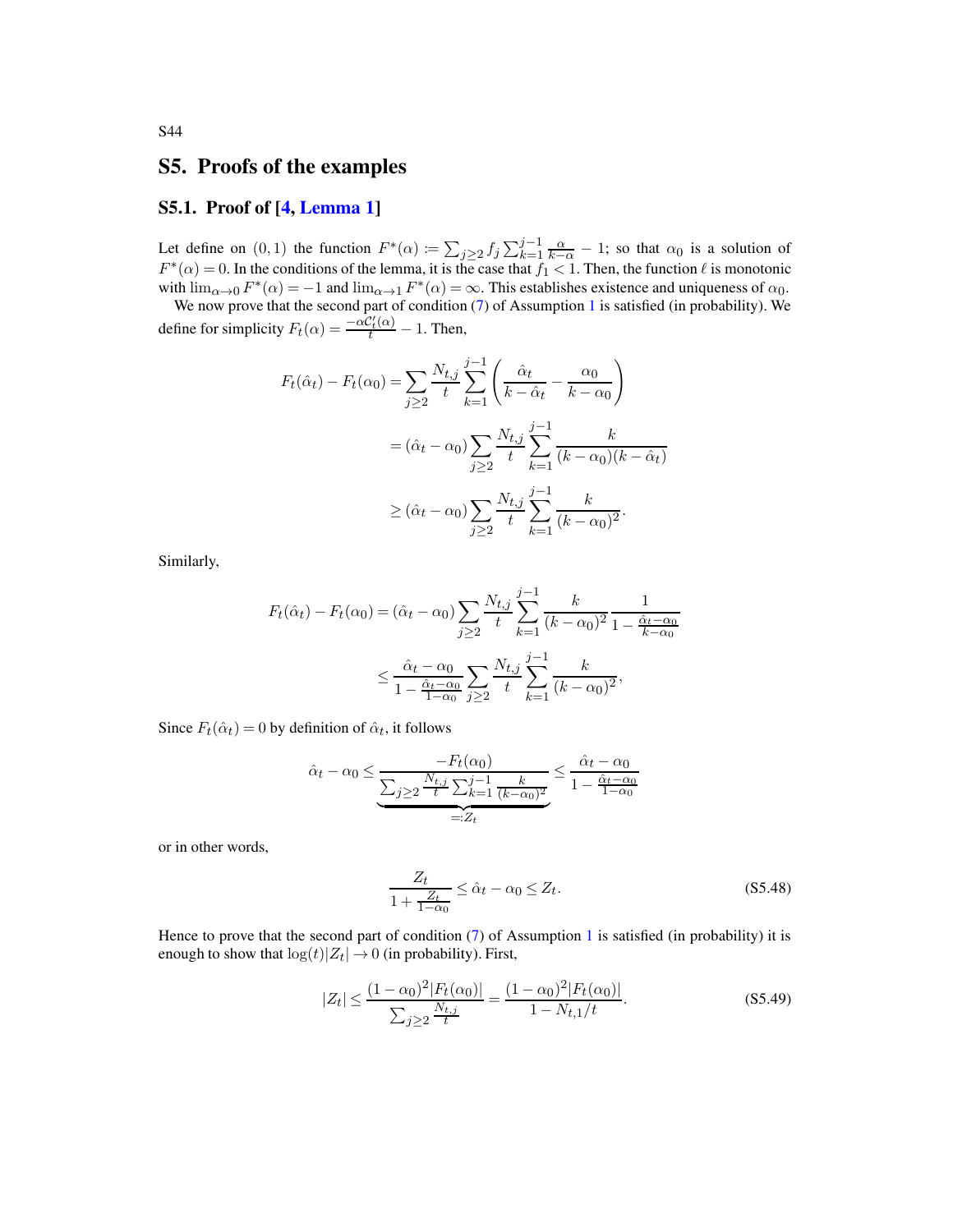Second, Recall that  $N_{t,j} = \sum_{i=1}^{t} \mathbf{1}_{\tilde{D}_{t,i} = j}$ . Hence,

$$
|F_t(\alpha_0)| = \left| \frac{1}{t} \sum_{i=1}^t \sum_{j\geq 2} \mathbf{1}_{\tilde{D}_{t,i}=j} \sum_{k=1}^{j-1} \frac{\alpha_0}{k-\alpha_0} - 1 \right|
$$
  

$$
\leq \left| \frac{1}{t} \sum_{i=1}^t \sum_{j\geq 2} \mathbf{1}_{D_{t,i}=j} \sum_{k=1}^{j-1} \frac{\alpha_0}{k-\alpha_0} - 1 \right| + \frac{1}{t} \sum_{j\geq 2} |\mathbf{1}_{\tilde{D}_{t,i}=j} - \mathbf{1}_{D_{t,i}=j}| \sum_{k=1}^{j-1} \frac{\alpha_0}{k-\alpha_0} \right|
$$
  

$$
\leq \left| \frac{1}{t} \sum_{i=1}^t \sum_{j\geq 2} \mathbf{1}_{D_{t,i}=j} \sum_{k=1}^{j-1} \frac{\alpha_0}{k-\alpha_0} - 1 \right| + \frac{1}{t} \sum_{k=1}^{D_{\text{max},t}-1} \frac{\alpha_0}{k-\alpha_0}.
$$

[Note that the previous estimate will cost a  $\log(D_{\text{max},t})/t$  term that can be improved to  $1/t$  at the price of longer computations, which is not worth for our purpose]. But, by the fact that  $F^*(\alpha_0) = 0$ ,

$$
\mathbb{E}\left[\frac{1}{t}\sum_{i=1}^{t}\sum_{j\geq 2}\mathbf{1}_{D_{t,i}=j}\sum_{k=1}^{j-1}\frac{\alpha_{0}}{k-\alpha_{0}}\right] = \frac{1}{\sum_{k=1}^{D_{\max,t}}f_{k}}\sum_{j\geq 2}f_{j}\sum_{k=1}^{j-1}\frac{\alpha_{0}}{k-\alpha_{0}} \n= \frac{1}{1-\sum_{k>D_{\max,t}}f_{k}} \n= 1 + \frac{\sum_{k>D_{\max,t}}f_{k}}{1-\sum_{k>D_{\max,t}}f_{k}}
$$

Also,

$$
\text{var}\left(\frac{1}{t}\sum_{i=1}^t \sum_{j\geq 2} \mathbf{1}_{D_{t,i}=j} \sum_{k=1}^{j-1} \frac{\alpha_0}{k-\alpha_0}\right) \leq \frac{1}{t} \sum_{j\geq 2} \frac{f_j}{1-\sum_{k>D_{\text{max},t}} f_k} \left(\sum_{k=1}^{j-1} \frac{\alpha_0}{k-\alpha_0}\right)^2.
$$

It follows from these estimates that and the fact that  $D_{\text{max},t}$  cannot exceed some power of t

<span id="page-75-0"></span>
$$
|F_t(\alpha_0)| = O_p\left(D_{\text{max},t}^{-\alpha_1}\bigvee\frac{\log(t)^2}{t}\right) = o\left(\frac{1}{\log(t)}\right). \tag{S5.50}
$$

With a similar reasoning, it is easily seen that  $1 - \frac{N_{t,1}}{t} = 1 - f_1 + o_p(1)$ , so that by combining the equations [\(S5.48\)](#page-74-0), [\(S5.49\)](#page-74-1), and [\(S5.50\)](#page-75-0) we obtain that  $log(t)|\hat{\alpha}_t - \alpha_0| = o_p(1)$ .

We now prove that the first part of condition [\(7\)](#page-4-0) of Assumption [1](#page-3-0) is satisfied (in probability). We see that  $D_t^* = \sum_{i=1}^t \tilde{D}_{t,i} = \sum_{i=1}^t D_{t,i} + O(1)$  almost-surely, and

$$
\mathbb{E}\Big[\sum_{i=1}^t D_{t,i}\Big] = t \frac{\sum_{j\geq 1} j p_j \mathbf{1}_{j\leq D_{\max,t}}}{\sum_{j\geq 1} p_j \mathbf{1}_{j\leq D_{\max,t}}} \sim \frac{\alpha_1 L}{1 - \alpha_1} \cdot t D_{\max,t}^{1 - \alpha_1} =: \bar{D}_t^\star
$$

as  $t \to \infty$  by Lemma [S5.7.](#page-76-0) Also, by the same Lemma, as  $t \to \infty$ 

$$
\text{var}\Big(\sum_{i=1}^t D_{t,i}\Big) \leq t \frac{\sum_{j\geq 1} j^2 p_j \mathbf{1}_{j \leq D_{\text{max},t}}}{\sum_{j\geq 1} p_j \mathbf{1}_{j \leq D_{\text{max},t}}} \sim \frac{\alpha_1 L}{2 - \alpha_1} \cdot t D_{\text{max},t}^{2 - \alpha_1}.
$$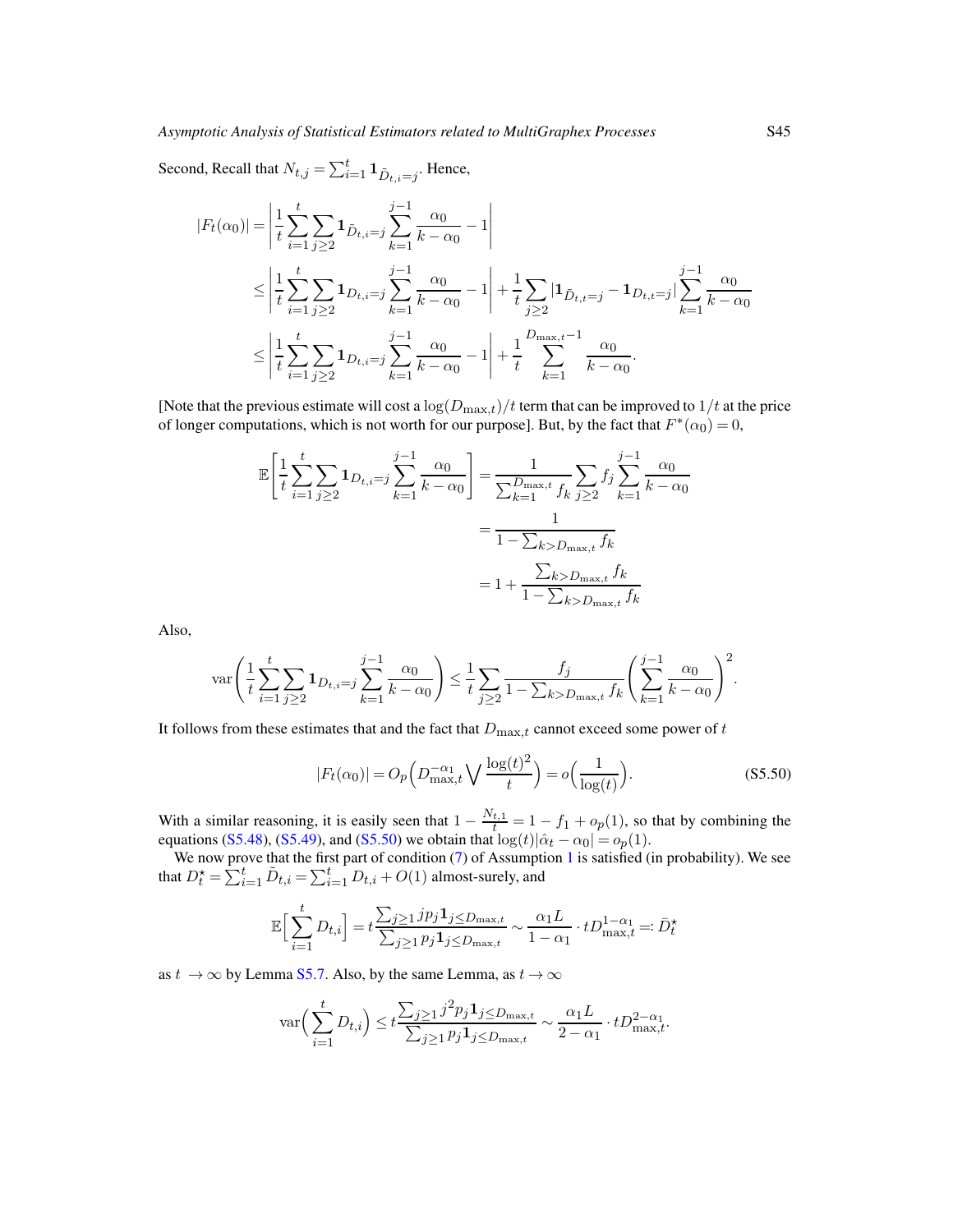S46

Therefore,

$$
\frac{D_t^{\star} - \bar{D}_t^{\star}}{\bar{D}_t^{\star}} = O_p\Bigg(\sqrt{\frac{D_{\text{max},t}^{\alpha_1}}{t}}\Bigg).
$$

It follows that if  $D_{\max,t} \sim A \cdot t^{\frac{1-\alpha_0}{(1+\alpha_0)(1-\alpha_1)}}$  for some constant  $A > 0$ , we have

$$
D_t^{\star} = \frac{\alpha_1 L A^{1-\alpha_1}}{1-\alpha_1} t^{\frac{2}{1+\alpha_0}} \Big( 1 + o_p(1) \Big),
$$

and,

$$
\sqrt{2D_t^{\star}}\left(\frac{\alpha_0 N_t}{D_t^{\star}}\right)^{1-\alpha_0} = \sqrt{2}\alpha_0^{1-\alpha_0}\left(\frac{\alpha_1 L A^{1-\alpha_1}}{1-\alpha_1}\right)^{\frac{1}{2}-(1-\alpha_0)}\left(1+o_p(1)\right).
$$

<span id="page-76-0"></span>This concludes the proof.

**Lemma S5.7.** Let  $(f_j)_{j\geq 1}$  be a a probability mass function on  $\{1, 2, \ldots\}$  such that  $1 - \sum_{k=1}^j f_k \sim$  $Lj^{-\alpha_1}$  *as*  $j \to \infty$ *, for some*  $\alpha_1 \in (0,1)$  *and some*  $L > 0$ *. Then, as*  $D \to \infty$ 

$$
\sum_{j=1}^{D} j f_j \sim \frac{\alpha_1 L D^{1-\alpha_1}}{1-\alpha_1}, \qquad \sum_{j=1}^{D} j^2 f_j \sim \frac{\alpha_1 L D^{2-\alpha_1}}{2-\alpha_1}.
$$

*Proof.* These are famous results about regular variations [\[1\]](#page-77-0), we briefly sketch a proof for completeness. Let  $F_j \coloneqq \sum_{k=1}^j f_k$ . By standard computations it is seen that  $\sum_{j=1}^D (1 - F_j) = \sum_{j=1}^D j f_j$  +  $D(1 - F_D)$ . By assumption, for all  $\varepsilon > 0$  we can find  $K > 0$  such that  $1 - \varepsilon \le \frac{1 - F_j}{Lj^{-\alpha_1}} \le 1 + \varepsilon$  for all  $j \geq K$ . It follows, since  $0 \leq 1 - F_j \leq 1$  for all  $j \geq 1$ , that when  $D \gg K$ ,

$$
\sum_{j=1}^{D} (1 - F_j) \le \sum_{j=1}^{K-1} (1 - F_j) + \sum_{k=K}^{D} \frac{1 - F_j}{Lj^{-\alpha_1}} \cdot Lj^{-\alpha_1} \le K + (1 + \varepsilon) \sum_{k=K}^{D} Lj^{-\alpha_1}
$$

and,

$$
\sum_{j=1}^{D} (1 - F_j) \ge \sum_{k=K}^{D} \frac{1 - F_j}{Lj^{-\alpha_1}} \cdot Lj^{-\alpha_1} \ge (1 - \varepsilon) \sum_{k=K}^{D} Lj^{-\alpha_1}.
$$

But for any  $K > 0$ , it can be shown that  $\sum_{k=K}^{D} j^{-\alpha_1} \sim \frac{D^{1-\alpha_1}}{1-\alpha_1}$ , and since the last two estimates are true for any  $\varepsilon > 0$ , we deduce the first result. The other result is proved similarly.

## S5.2. Proof of [\[4,](#page-78-1) [Lemma 2\]](#page-9-0)

We have  $\mathbb{E}[D_t^{\star}] = N^2(\bar{\theta})^2 p_N$ , so that

$$
\mathbb{E}[D_t^{\star}]^{-(1+\alpha_0)/(2-2\alpha_0)}N^{1/(1-\alpha_0)} = c_0^{-(1+\alpha_0)/(2-2\alpha_0)} =: \tau_*.
$$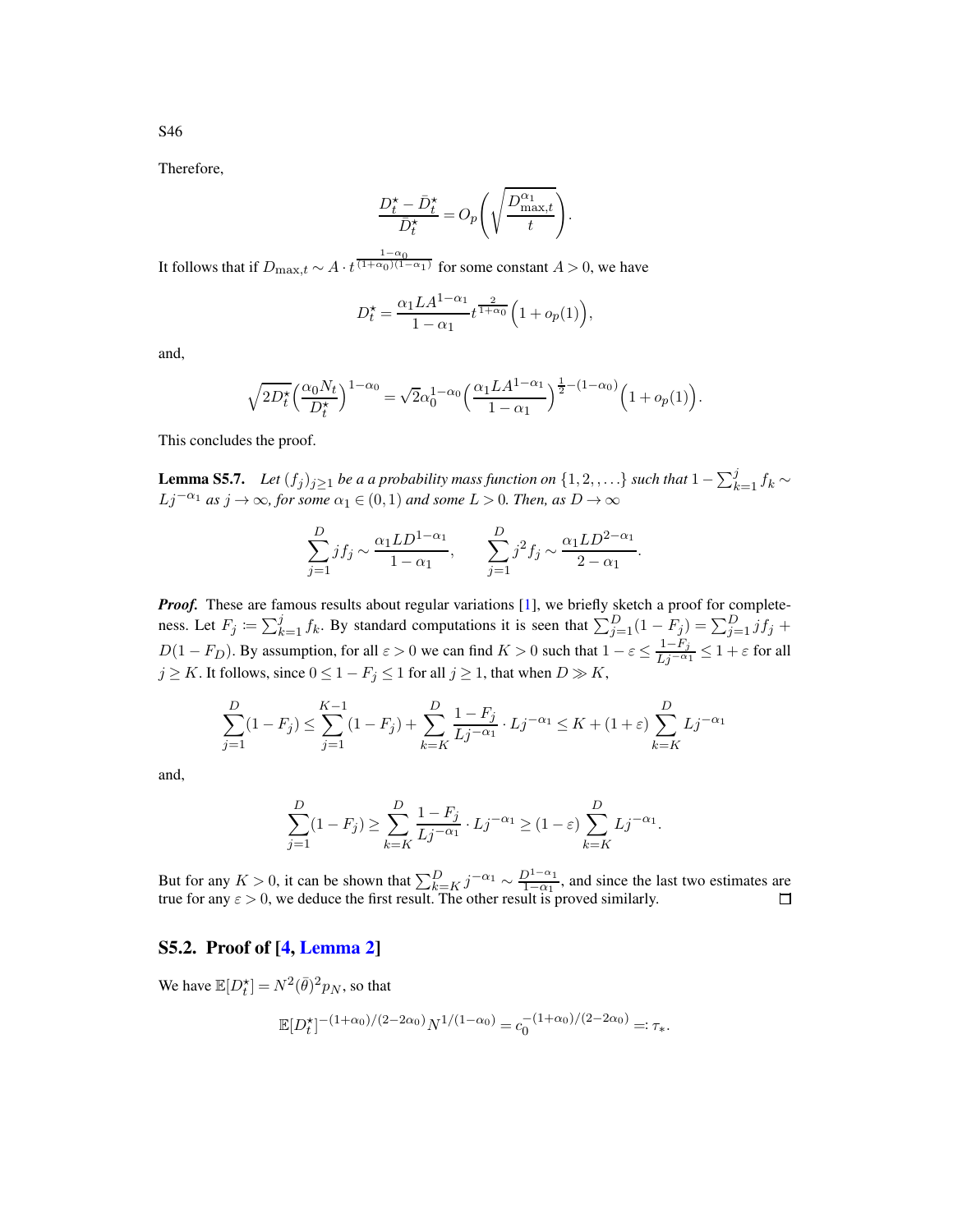Furthermore

$$
\sum_{j=2}^{N} \frac{N_{t,j}}{N} \sum_{k=1}^{j-1} \frac{\alpha_0}{k - \alpha_0} = 1 + \left( \sum_{j=2}^{N} \left[ \frac{N_{t,j}}{N} - p(j) \right] \sum_{k=1}^{j-1} \frac{\alpha_0}{k - \alpha_0} \right).
$$

Writing

$$
sgn(D_i - \mu_i) = \begin{cases} 1 & \text{if } D_i > \mu_i \\ 0 & \text{if } D_i = \mu_i \\ -1 & \text{if } D_i < \mu_i \end{cases}
$$

we have

$$
\left| \sum_{j=2}^{N} \left[ \frac{N_{t,j}}{N} - p(j) \right] \sum_{k=1}^{j-1} \frac{\alpha_0}{k - \alpha_0} \right| = \left| \frac{1}{N} \sum_{i} \text{sgn}(D_i - \mu_i) \sum_{l=\mu_i \wedge D_i}^{\mu_i \vee D_i - 1} \frac{\alpha_0}{l - \alpha_0} \right|, \quad \mu_i = \lceil \theta_i N p_N \bar{\theta} \rceil
$$

$$
\leq \left| \frac{1}{N} \sum_{i} (D_i - \mu_i) \frac{\alpha_0}{\mu_i - \alpha_0} \right| + \left| \frac{1}{N} \sum_{i} (D_i - \mu_i)^2 \frac{\alpha_0}{(\mu_i \wedge D_i - \alpha_0)^2} \right|
$$

Note that

$$
\frac{1}{N}\sum_{i}(D_i - \mu_i)^2 \frac{\alpha_0}{(\mu_i \wedge D_i - \alpha_0)^2} \le \frac{\alpha_0}{N}\sum_{i}\frac{(D_i - \mu_i)^2}{(\mu_i - \alpha_0)^2} + \frac{\alpha_0}{N}\sum_{i}\frac{(D_i - \mu_i)^4 + |D_i - \mu_i|^3}{(\mu_i - \alpha_0)^2}
$$

and Using Theorem 2 in [\[5\]](#page-78-2),

$$
\sum_i E \frac{(D_i - \mu_i)^2}{(\mu_i - \alpha_0)^2} \lesssim p_N \sum_i \frac{\theta_i N \bar{\theta} p_N}{\lceil \theta_i N \bar{\theta} p_N \rceil} \lesssim N p_N
$$

and similar computations lead to

$$
\sum_{i} E \frac{(D_i - \mu_i)^4}{(\mu_i - \alpha_0)^2} \lesssim N p_N
$$

so that

$$
\frac{1}{N} \sum_{i} (D_i - \mu_i)^2 \frac{\alpha_0}{(\mu_i \wedge D_i - \alpha_0)^2} = O_p(p_N), \text{ and, } \frac{1}{N} \sum_{i} (D_i - \mu_i) \frac{\alpha_0}{\mu_i - \alpha_0} = O_p(\sqrt{p_N})
$$

which in turns implies that

$$
|\hat{\alpha}_t - \alpha_0| = O_p(\sqrt{p_N})
$$

and [\[4](#page-78-1), [Assumption 1\]](#page-3-0) is satisfied.

## References

<span id="page-77-0"></span>[1] BINGHAM, N. H., GOLDIE, C. M. and TEUGELS, J. L. (1987). *Regular variation* 27. Cambridge university press.

.